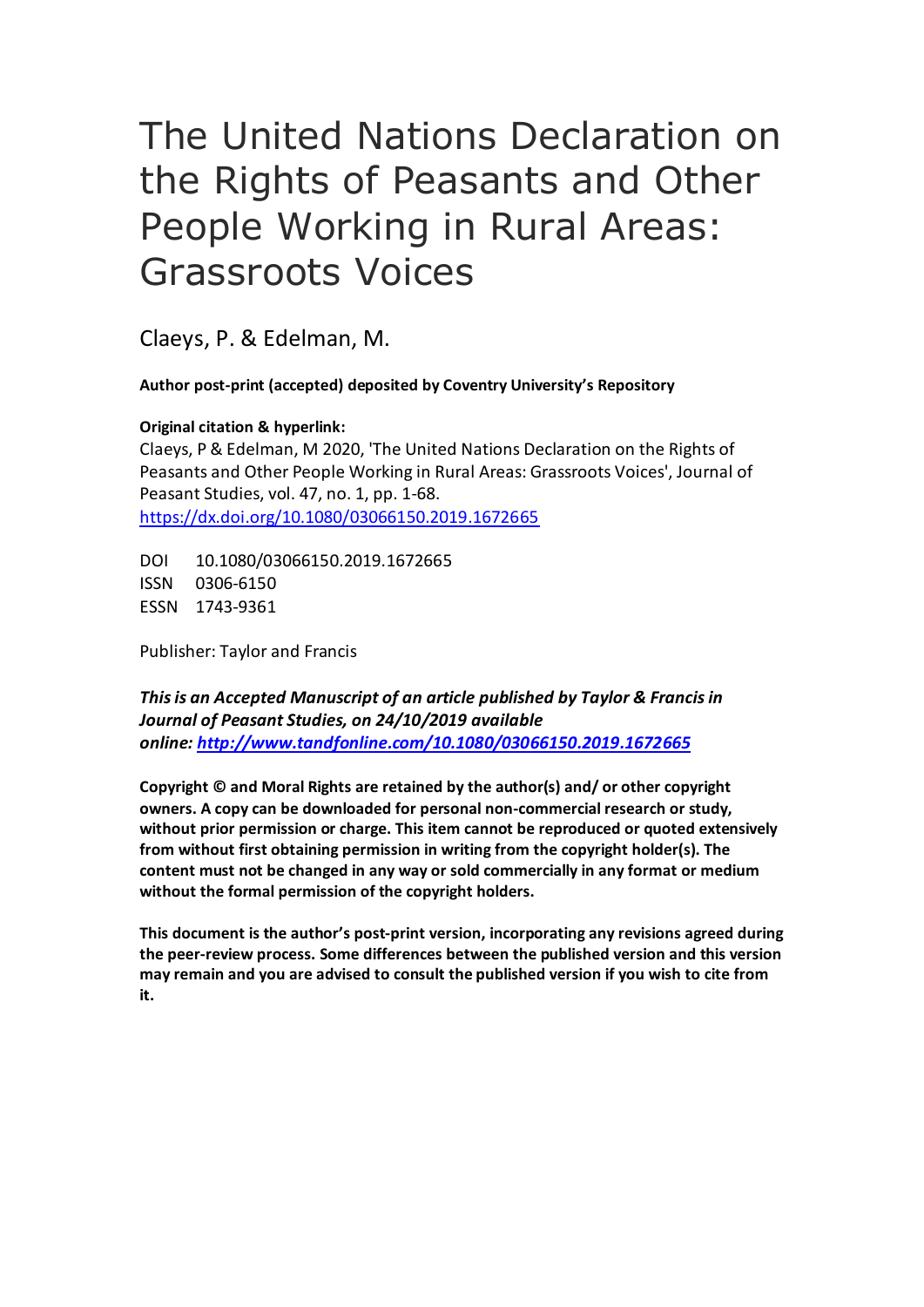#### **GRASSROOTS VOICES**

# **The United Nations Declaration on the Rights of Peasants and Other People Working in Rural Areas**

#### **Priscilla Claeys and Marc Edelman, Guest Editors**<sup>1</sup>

#### **Editors' introduction**

Seventeen years of struggle. That's what it took for the United Nations to adopt — on December 17, 2018 — the Declaration on the Rights of Peasants and Other People Working in Rural Areas (UNDROP 2018). UNDROP recognises the dignity of the world's rural populations, their contributions to global food production, and the 'special relationship' they have to land, water and nature, as well as their vulnerabilities to eviction, hazardous working conditions and political repression. It reiterates human rights protected in other instruments and sets new standards for individual and collective rights to land and natural resources, seeds, biodiversity and food sovereignty. Readers of this Grassroots Voices forum will encounter some of the key actors that made the Declaration happen: peasant activists from Indonesia, Belgium, France, Germany, Senegal and Argentina; a farmworker union activist from the United States; a women's rights activist from Spain; a Bolivian diplomat; the Indian leader of a transnational Catholic farmers' movement; an advocate for small-scale fishers from Uganda; a Swiss jurist; an indigenous peoples' rights leader from Mexico who had participated in the negotiations of the UN Declaration on the Rights of Indigenous Peoples (UNDRIP); and human rights advocates from CETIM<sup>2</sup> and FIAN International, two organisations that played key supporting roles in the process. Together they describe a new kind of people's diplomacy and an innovative, bottom-up process of building alliances, lobbying, and authoring international law.

As Henry Saragih, Melik Özden and Florian Rochat describe below, the process in the UN began in 2001, when La Via Campesina (LVC) first called for peasants' rights in debates on the 'right to development' in the UN Human Rights Commission (CETIM, WFDY, and LVC

<sup>&</sup>lt;sup>1</sup> Both authors contributed equally to this article.

<sup>2</sup> CETIM stands for Centre Europe-Tiers Monde (Europe-Third World Centre).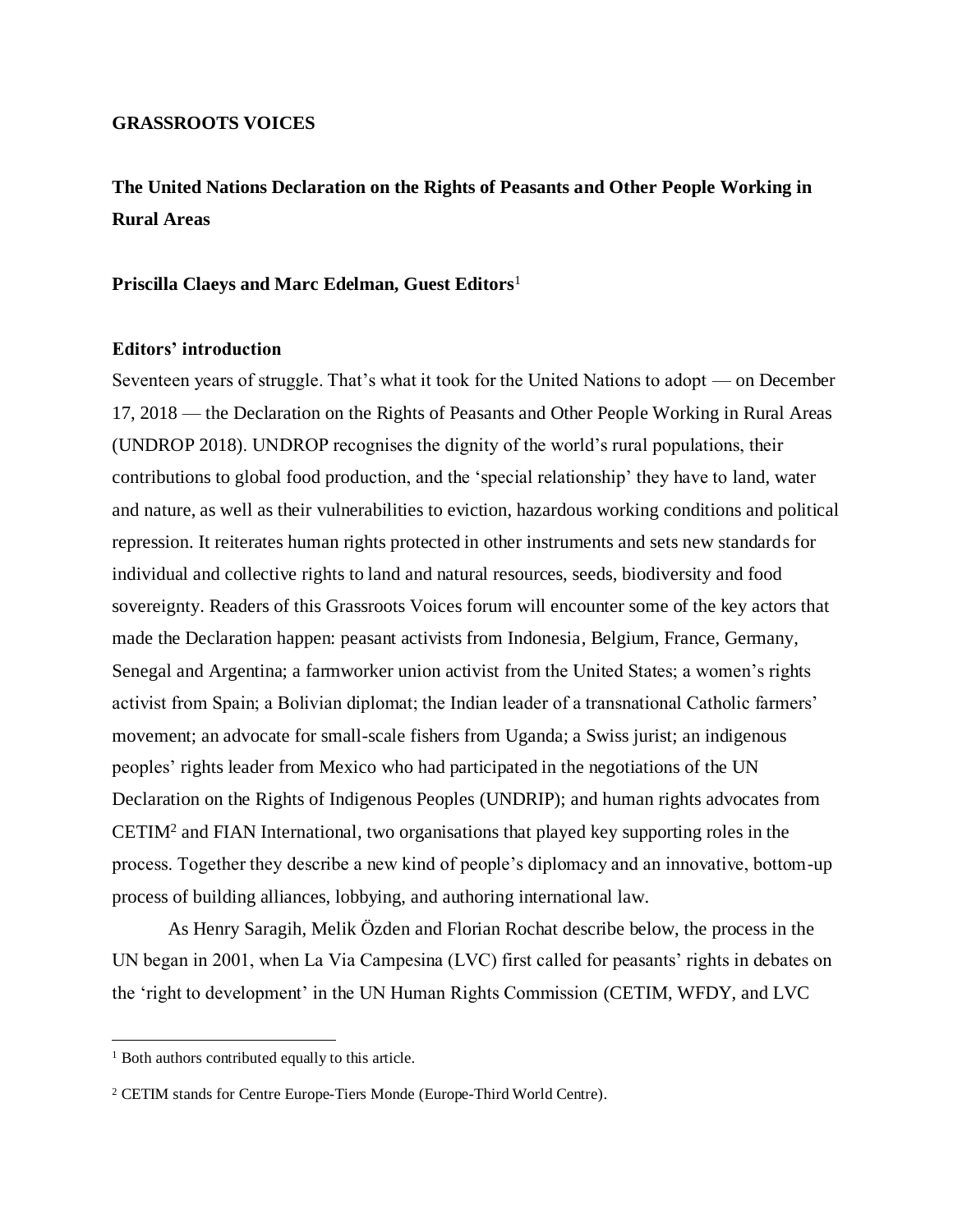2001). 3 Its roots, however, go further back, to the brutal repression in Indonesia in the mid-1960s, and to LVC's 1996 decision, at its Second International Conference in Tlaxcala, Mexico, to bring its 'objectives to the international arena of the FAO, IMF, WB, WTO and other international forums of the United Nations and the ILO' (LVC 1996). While LVC historically kept its distance from the International Monetary Fund (IMF), the World Bank (WB) and the World Trade Organisation (WTO), which it views as adversaries, it has long pursued engagement with various UN bodies and agencies, with an emphasis on the UN Food and Agriculture Organization (FAO) and UN Committee on World Food Security (CFS) (Edelman and Borras 2016, chap. 6). Before the creation, in 2012, of the Open-Ended Intergovernmental Working Group tasked with the drafting and negotiation of the UNDROP, LVC had only marginally engaged with the UN Human Rights Council. It had focused on the internal process of framing its claims in human rights terms, leading to the adoption, in 2008, of the movement's Declaration of Rights of Peasants, Women and Men. The phrase 'women and men' signals the dynamic involvement of women activists throughout the process (an aspect highlighted in Sandra Moreno's contribution below). Building on the momentum of the 2008 global food crisis and boosted by the 2007 adoption of the UNDRIP, LVC succeeded in bringing its Declaration for debate to the Council thanks to strategic alliances with states,<sup>4</sup> NGOs and key UN bodies and mandates, notably the Special Rapporteur on the right to food. Negotiations started in 2013 with Bolivia as Chair, and diplomats discussed a total of five drafts before formally adopting the UNDROP in September 2018. The UNDROP's final adoption by the UN General Assembly occurred in December of the same year, marking the conclusion of a unique exercise in lawmaking from below.

The UNDROP contains a preamble and 28 articles and is available in the six UN official languages.<sup>5</sup> It enunciates the individual and collective rights granted to peasants and other people working in rural areas, stating explicitly that peasants should enjoy these as individuals but also 'in association with others or as a community' (Article 1). It clarifies states' obligations to

<sup>&</sup>lt;sup>3</sup> The UN Human Rights Commission was the predecessor of the UN Human Rights Council, which was created in 2006.

<sup>4</sup> The core group of states supporting the UNDROP process consisted of Boliva, Ecuador, Cuba and South Africa.

<sup>5</sup> See UNDROP (2018).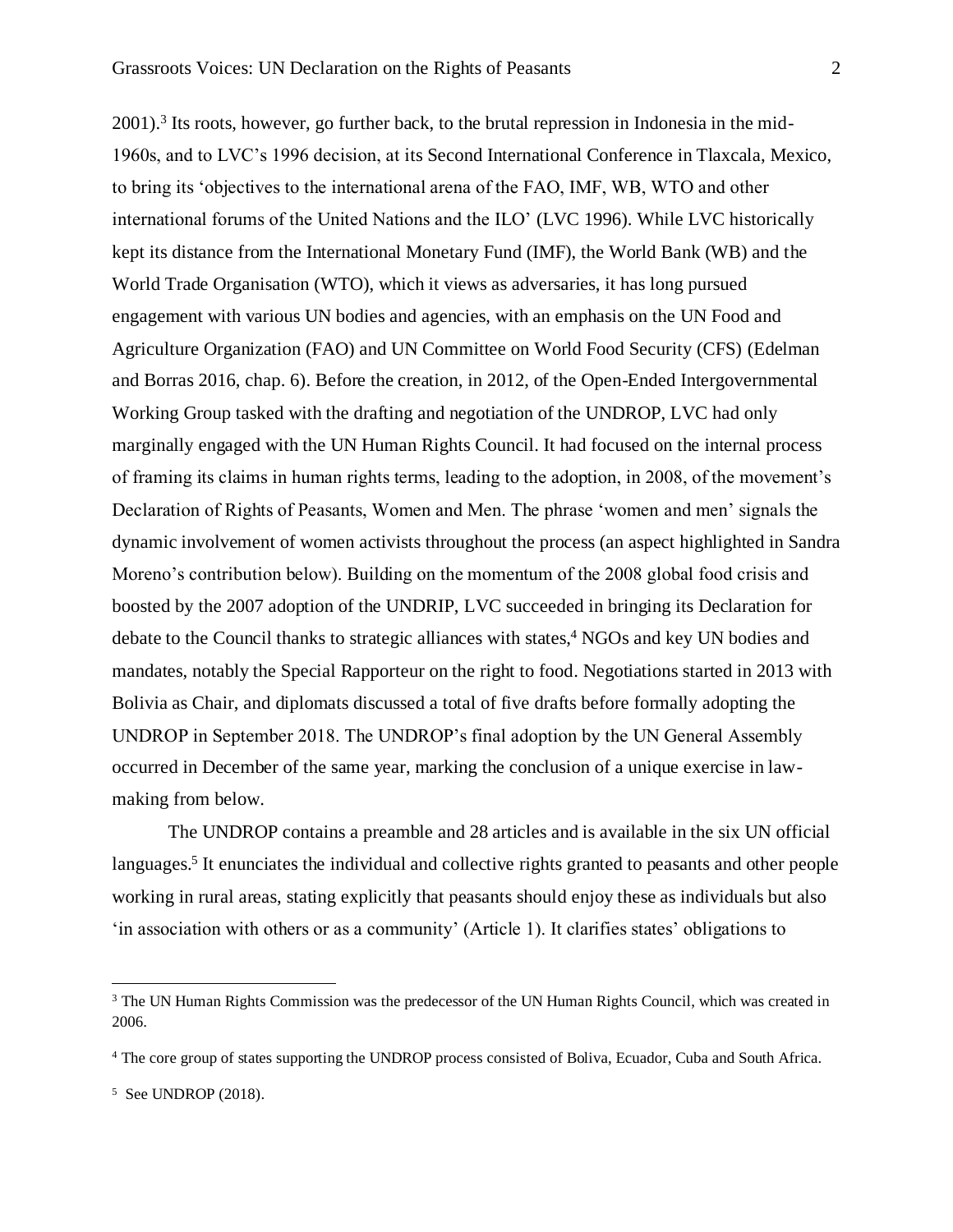respect, protect and fulfil these rights, and to take all necessary measures to ensure that transnational corporations and business enterprises that states are in a position to regulate, respect and strengthen these rights as well.

#### **Positioning ourselves**

It is important to acknowledge at the outset our own involvements in the process that led to UNDROP. Both of us have been researching and writing on UNDROP for several years, and we are also implicated in the much larger collective effort of its production.

Claeys has been a member of FIAN International since 2003, an organisation that has been instrumental in building support for UNDROP. She co-authored a number of FIAN International briefs on the process, notably on the rights to sovereignty over natural resources, development and the rights of rural women (Claeys 2015b; Nuila and Claeys 2016). Between 2008 and 2014, she was Senior Advisor to the UN Special Rapporteur on the right to food and facilitated contacts between LVC and the Rapporteur. She attended the special session of the Council that took place on 22 May 2008 at the initiative of the Rapporteur to discuss the impacts of the world food crisis on the right to food. That special session, the first ever dedicated to an economic and social right, paved the way for the Council's Advisory Committee's reports on discrimination and the right to food and on the rights of peasants (Claeys 2015a). In 2016, she spent three months on the staff of the Office of the High Commissioner for Human Rights (OHCHR) in charge of organising the third session of the Working Group and writing the session's final report. With the support of Bolivia, she managed to change the format of such reports to ensure that the respective positions in the negotiations would be nominally attributed to participants. This included explicitly mentioning participating agrarian organisations by name in the report, despite the fact that they are not accredited with ECOSOC status.<sup>6</sup> In 2017, as an invited panellist, Claeys defended the concept of food sovereignty before the fourth session of the Working Group. Also in 2017, she was a consultant for OHCHR in charge of writing a study on

<sup>6</sup> To participate in Human Rights Council discussions, civil society organisations must apply for general or special consultative status with the UN Economic and Social Council (ECOSOC). Consultative status allows CSOs to formally participate in UN meetings, including speaking on the record and organising events on UN grounds. The application process takes about two years and is cumbersome for social movements.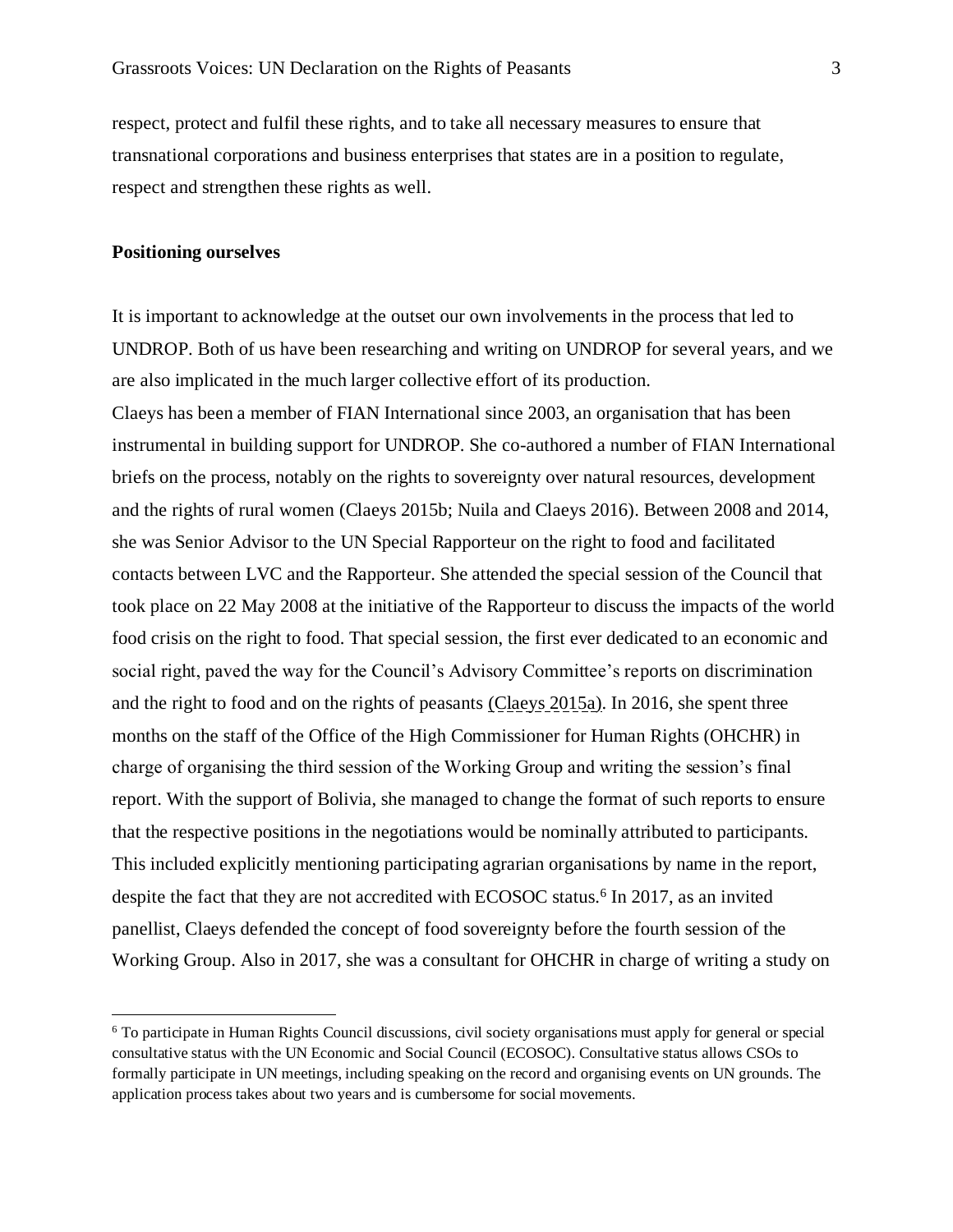the 'Normative sources and rationale underlying the draft declaration on the rights of peasants and other people working in rural areas' (OHCHR 2017). This report, co-authored with Stefania Errico, provides a comprehensive list, article by article, of existing international and regional instruments that apply to peasants and other people working in rural areas and that can be used to support peasants' rights claims.<sup>7</sup> Claeys also attended meetings in Europe that sought to build a dialogue between peasant organizations, civil society allies and policymakers. These included meetings with the Working Party on Human Rights of the European Council (COHOM) in 2017 and with various Ministries of the French government in 2018.

Edelman first went to Geneva in 2011 to follow discussions about the Declaration in the Advisory Committee of the Council. In 2012, FIAN International asked him to participate in an International Public Hearing and Seminar on the Human Rights Situation of Peasant Communities in the Bajo Aguán, Honduras, an area of violent agrarian conflict (Edelman 2012a; 2017, chap. 4). One intention of the Honduras event was to highlight severe cases of violations of the rights of peasants with a view toward building support for UNDROP. The following year he was an invited panellist at the first session of the Working Group, where he presented a briefing paper on definitions of 'peasant' and 'peasantries' that aimed to strengthen the draft text's Article 1 on the rights holders (Edelman 2013). In subsequent debates he intervened several times to address misgivings that states expressed about Article 1. In recent years, Edelman spoke on UNDROP to audiences of academics and activists in the United States, Canada, China, India, and Ecuador, among other places. He wrote blogs on key issues related to UNDROP and, right before the 2018 General Assembly vote, provided solidarity housing in New York to visiting activists and co-authored an op-ed in the *Frankfurter Rundschau* (with jurist Smita Narula and UN Special Rapporteur on the right to food Hilal Elver) that aimed at influencing European Union countries' votes (Edelman 2012b; 2014; Edelman, Elver, and Narula 2019).

Between 2013 and 2018, both of us went to annual sessions of the Working Group that took place at the Council in Geneva and lasted a full week. This involved attending all formal debates, side-events and expert seminars, but also conducting interviews, sitting in on civil

<sup>7</sup> The study covers international and regional instruments, texts adopted by inter-governmental bodies, general comments adopted by treaty bodies, and recommendations from special procedures (Special Rapporteurs and Independent Experts of the UN human rights system). It is based on the 2016 draft of UNDROP (UNHRC 2016) that was discussed at the third session of the Working Group.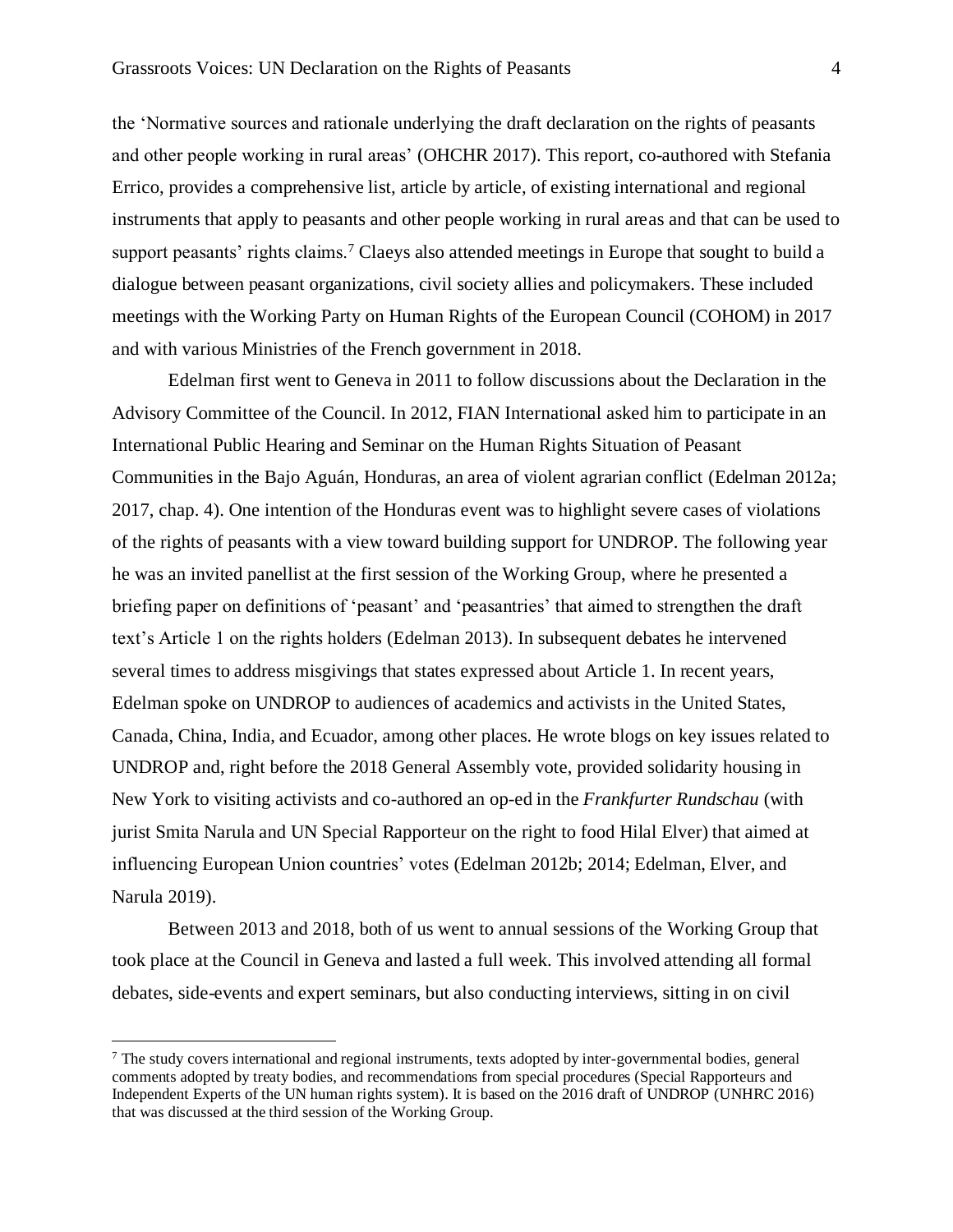society meetings and sharing meals and evenings with movement activists and their allies. These informal gatherings contributed a lot to our collective analysis of the political context in which UNDROP was developing. They also enabled conceptual and strategic discussions on how to address the contentious issues emerging from the negotiations. In 2014-2015, both of us were part of an informal group that advised the Bolivian Ambassador when she had to present a new draft Declaration to the Council.

We understood the significance of UNDROP in light of years of witnessing and documenting violations of the human rights of peasants and other rural people — Edelman during years of field research in Latin America and Claeys during her work with the UN Special Rapporteur on the Right to Food and with FIAN. Had we been the kind of 'neutral' observers that positivist social scientists consider essential for 'objectivity', we likely would have obtained scant and misleading data — indeed, many key actors would have been reticent about sharing their insights and views. This positionality had a cost in the other direction, however. Edelman noticed that US and EU diplomats manifested a certain wariness when his UN badge indicated that he was accredited by FIAN. When he later obtained accreditation from the American Anthropological Association it became easier to elicit frank — although almost always 'off-therecord' — opinions.

## **Which grassroots voices?**

In assembling this Grassroots Voices collection we had several goals. We wanted to represent the diversity of organisations, rural occupations, and professionals (diplomats, jurists, NGO activists) that worked on UNDROP. We wanted to recognize the protagonic role played by the peasant movements La Via Campesina and FIMARC (Fédération Internationale des Mouvements d'Adultes Ruraux Catholiques, International Federation of Rural Adult Catholic Movements), but also acknowledge the importance of alliance building across rural constituencies. Representatives from organisations of pastoralists (WAMIP)<sup>8</sup>, fisherfolk (WFF

<sup>8</sup> WAMIP is the World Alliance of Mobile Indigenous People.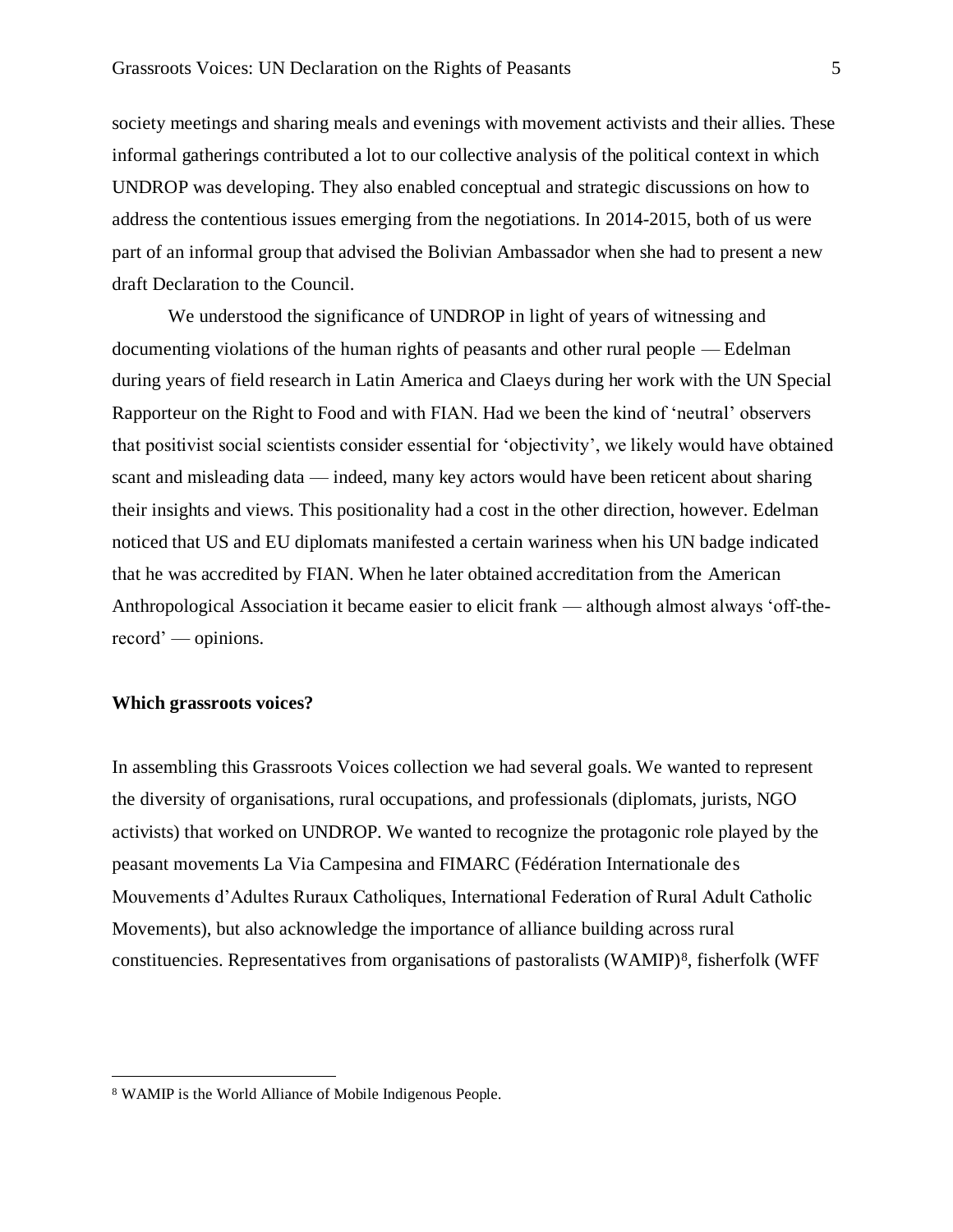and WFFP $)$ <sup>9</sup>, agricultural workers (IUF $)$ <sup>10</sup> and indigenous peoples (IITC $)$ <sup>11</sup> contributed inputs, concerns and specific rights claims that greatly enriched the Declaration. We also sought geographical, gender and generational balance. Since a lot has already been written on the content of UNDROP and the range of peasants' rights violations it seeks to address, we opted for documenting the motivations, convictions, experiences of and relationships between those involved in this process over the years. We encouraged contributors to look back on their personal and activist history, and to share their visions, hopes and strategies for awareness raising and implementation. We also asked them what might be missing in the final text of the UNDROP. We prioritised people with a long history of engagement in the UNDROP process, some going back to its genesis in the late 1990s. Yet we also invited more recent advocates of peasants' rights, to reflect generational changes within LVC's leadership and a diversity of pathways into peasants' rights activism. The steep learning curve many activists experienced during the negotiations is readily palpable in several contributions.

We didn't entirely meet all these objectives. It proved impossible, for example, to track down a very eloquent spokesperson for nomadic pastoralists who had attended one of the Working Group sessions. A leader of an international agricultural workers union who had been extremely active in Geneva simply did not have time to collaborate. Our efforts to have more women and more voices from Asia did not materialise. In addition, we were faced with difficult trade-offs. For example, achieving geographical and gender balance sometimes meant deprioritising possible contributions from over-represented but strongly mobilised regions, especially Europe. These were ultimately minor disappointments, however.

We offered contributors various options: responding to interview questions by email (and proposing their own questions), writing a personal reflection on a theme of their own choosing or arranging a skype interview with one of us. To one contributor we suggested publishing the text of an oral intervention he had delivered during the negotiations, because we had both been very much impressed by it at the time and wanted to convey the formal style of such interventions in a

<sup>9</sup> WFF is the World Forum of Fish Harvesters and Fish Workers and WFFP is the World Forum of Fisher Peoples.

<sup>&</sup>lt;sup>10</sup> IUF is the International Union of Food, Agricultural, Hotel, Restaurant, Catering, Tobacco & Allied Workers' Associations.

<sup>&</sup>lt;sup>11</sup> IITC is the International Indian Treaty Council.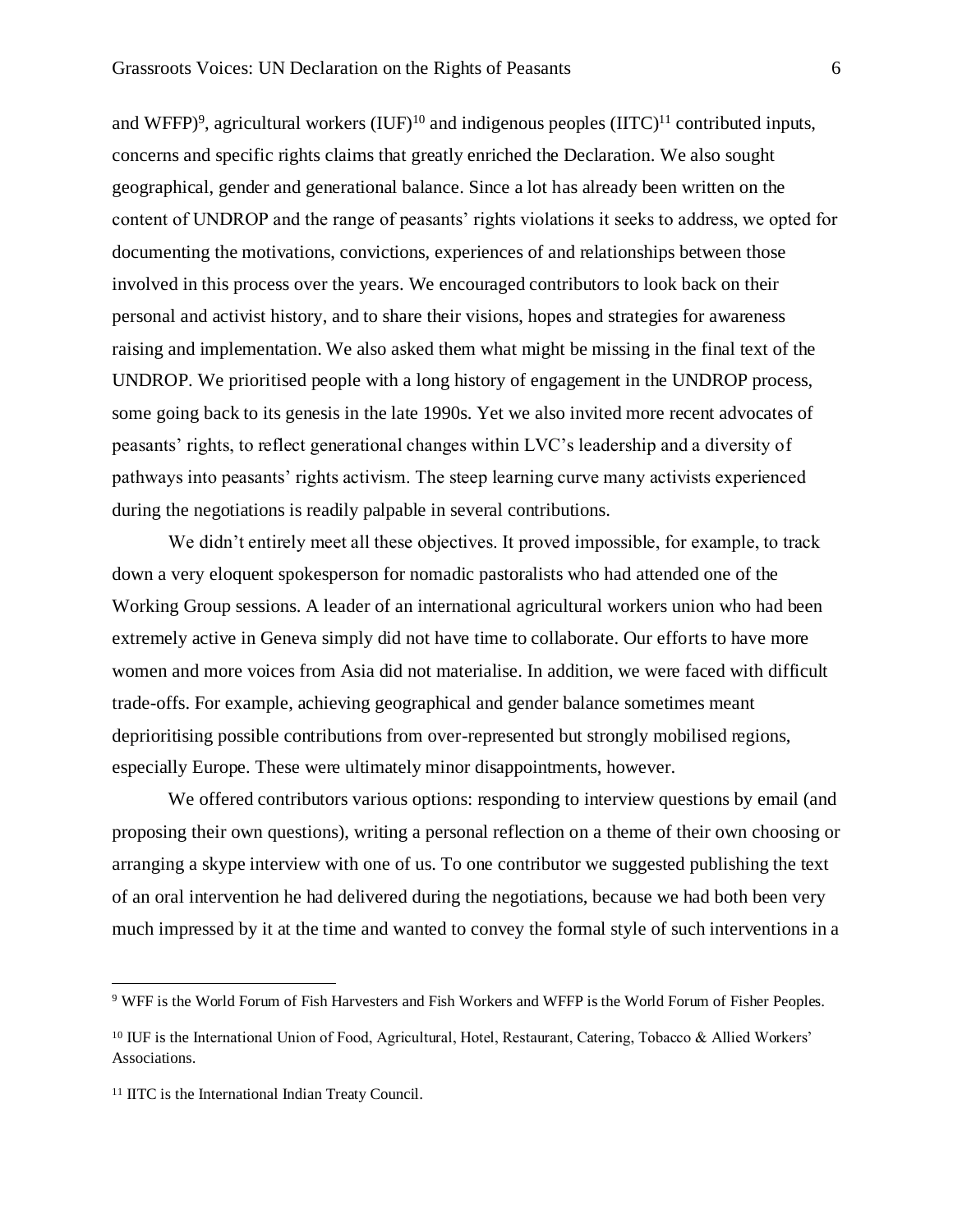UN setting. Out of the 14 contributions presented here, two are personal reflections, five are written interviews, six are skype interviews and one is the text of an oral intervention. Skype interviews were transcribed and edited. We then shared the transcripts with the contributors, who reviewed them, before we did a last round of edits and shared them again with the authors for validation. We also consulted the authors on the title of their contributions. While the two personal reflections needed little revision, some written interviews required intense editing, and in a few cases additional questions, to ensure that contributors' ideas and experiences were adequately captured.

Language also raised challenges. The UN, and the field of international law more broadly, uses a specialised lexicon and an overabundance of abbreviations. How to make this accessible to a non-specialist audience? Many pieces of this Grassroots Voices forum were spoken or written first in French or Spanish. Claeys translated the French and Edelman the Spanish, but translation is never a simple matter: Latinate languages favour the passive voice more than English, so the agents of actions sometimes become invisible, and meanings can shift or get lost. The poetic beauty found in some of the French and Spanish texts did not always survive translation. In addition, a few contributions were written in English by non-native speakers and this too required a lot of attention to detail and frequent interchanges with authors. When possible, we shared the translated versions with the contributors so they could vet them. Some authors, however, do not read English and had to trust us with the translation. Regrettably, this also means they will not be able to read this Grassroots Voices and what their fellow contributors had to say.

#### **Analyses of UNDROP**

In the past ten years, a small but growing number of scholars have analysed UNDROP. In 2011, Edelman and James analysed agrarian movements' efforts to secure a UN Declaration as both 'the progressive extension of the existing human rights regime and a continuation of the democratization of rights-making' initiated by indigenous peoples who had worked within the drafting process of the UNDRIP (Edelman and James 2011, 82). Written before the negotiations started, the article explored the potential benefits and challenges of this proposed new legal instrument as well as tensions at the heart of LVC's declaration. Among the benefits, the authors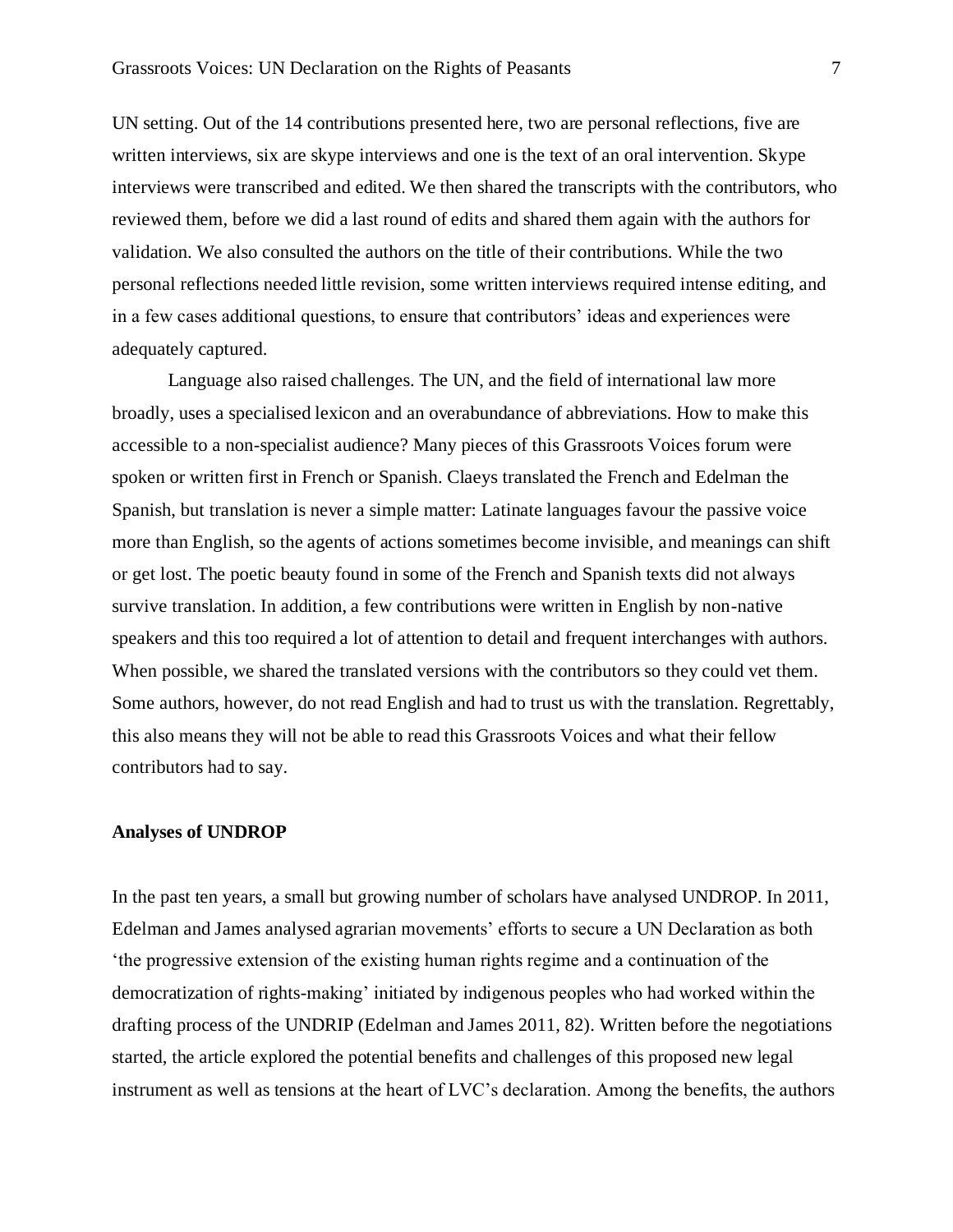identified heightened visibility for peasants' rights violations at the UN, putting pressure on governmental and intergovernmental institutions, and strengthening the legitimacy of such rights, notably at the local government level. The challenges they identified included opposition from powerful states, difficulties in expanding rights-based norms, and obstacles to making peasant voices heard at a time when agriculture often plays less of a role in development. A key tension they explored was the difficulty of justifying peasants as rights holders. Edelman further analysed issues of definition in 2013 in a background paper for the first session of the Working Group. He explained that the term 'peasant' has long and complicated histories that reflect the vast presence of peasants in most societies but also their subordination. The pervasive pejorative use of the term is indicative of the oppression and discrimination they suffer. At the same time, discriminated groups frequently invert and celebrate previously pejorative labels, and the term 'peasant' is a case in point. He concluded that the Working Group should consider 'broadening this definition to encompass closely related vulnerable and discriminated groups' (Edelman 2013, 14). In 2014, Edelman argued that LVC's peasants' rights campaign had gained traction and garnered growing legitimacy, in part by linking to the right to food and the Sustainable Development Goals (SDGs). However, LVC's efforts to push beyond existing human rights norms made the proposed Declaration much more contentious than the right to food.

In 2012, Claeys analysed LVC's efforts to advance new human rights and compared the institutional trajectory of the 'right to food sovereignty' with that of the 'rights of peasants'. She contrasted LVC's decision not to institutionalize the right to food sovereignty with its determination to bring its declaration on peasants' rights to the UN. She raised the issue of how agrarian movements would address the dual challenge of: (a) preserving the emancipatory character of its rights claims while translating them into a UN international legal instrument, and (b) building alliances with other rural constituencies (e.g., pastoralists, fisherfolk) while demonstrating the specificity of peasants as rights holders (2012). In 2014, Claeys further expanded on the advantages and limitations, for agrarian movements, of using human rights to frame their claims. She concluded that LVC activists had successfully revitalized the human rights project with 'subversive' dimensions. Yet she pointed to difficulties with adequately defining the rights holders of UNDROP and to the risk of exclusion that may result from fixing the diffuse peasant identity in law. She argued that the involvement of lawyers in the process risked undermining the emancipatory potential of the Declaration despite the fact that LVC had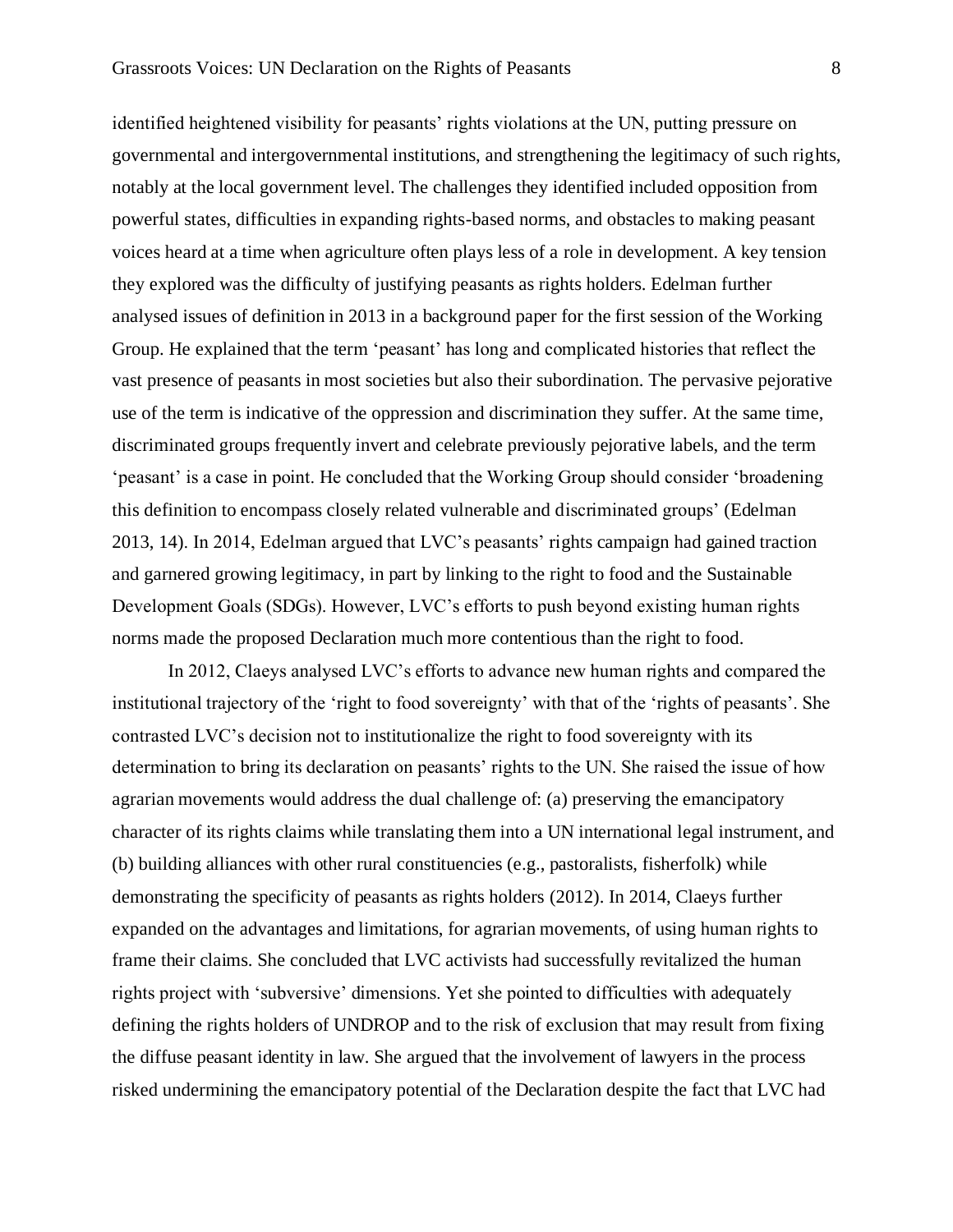opted for working with 'trusted human rights experts' (2015a, 460). As the negotiation process was concluding, Claeys analysed the UNDROP as a rare case of direct involvement of social movements in international law-making. Returning to the role of lawyers and human rights experts, she argued that LVC had not entirely bypassed gatekeepers, NGO intermediaries and 'knowledge brokers' (Merry 2006, 38), but managed to work with them on its own terms. In her view, the legitimacy and autonomy of agrarian movements enabled them to engage directly with states and to put their claims on the international agenda without the endorsement of big gatekeeping NGOs. At the same time, the support role played by small NGOs such as FIAN International and CETIM, as well as academics, remained critical, in particular for accessing the Council, handling logistical arrangements and gaining legal expertise (Claeys 2018).

Monsalve, in an edited 2013 Grassroots Voices, analysed the human rights framework in contemporary agrarian struggles. She argued that international human rights law is a work in progress, and does not yet cover 'all the needs and aspirations of oppressed groups' (2013, 241). The Peasants' Rights Declaration, she argued, offers an opportunity for agrarian movements to 'articulate their own aspirations and conceptions of rights' as part of an 'alternative international legal framework' (2013, 244). This view is shared by Henry Saragih from LVC whom she interviewed and who described the Declaration 'as a counter-proposal to the current destructive neoliberal policies and practices' (2013, 244). Pointing to the specific example of the 'right to natural resources', Monsalve showed how indigenous peoples, followed by peasants, fisherfolk and other rural groups, are using human rights to challenge the idea of 'turning natural resources into commodities' (2013, 241). In a later publication that looked specifically at the human right to land, she argued, together with Franco and Borras, that the Declaration would 'offer marginalized land claim-makers much-needed political-legal leverage to face those opposed to pro-poor land policy change' (Franco, Monsalve, and Borras 2015, 69).

In 2009, Golay authored several pioneering papers intended to introduce LVC's 'Declaration of the Rights of Peasants Women and Men' to broader publics (2009a; 2009b; 2009c). Four years later he published legal reflections to support discussions on the draft Declaration at the first session of the Working Group. Analysing the draft contained in the annex to the Advisory Committee's 2012 report, Golay distinguished between new rights (such as the right to food sovereignty or the right to seeds and biodiversity) and rights that already exist to some degree in international human rights law (such as the right to land). At the same time, he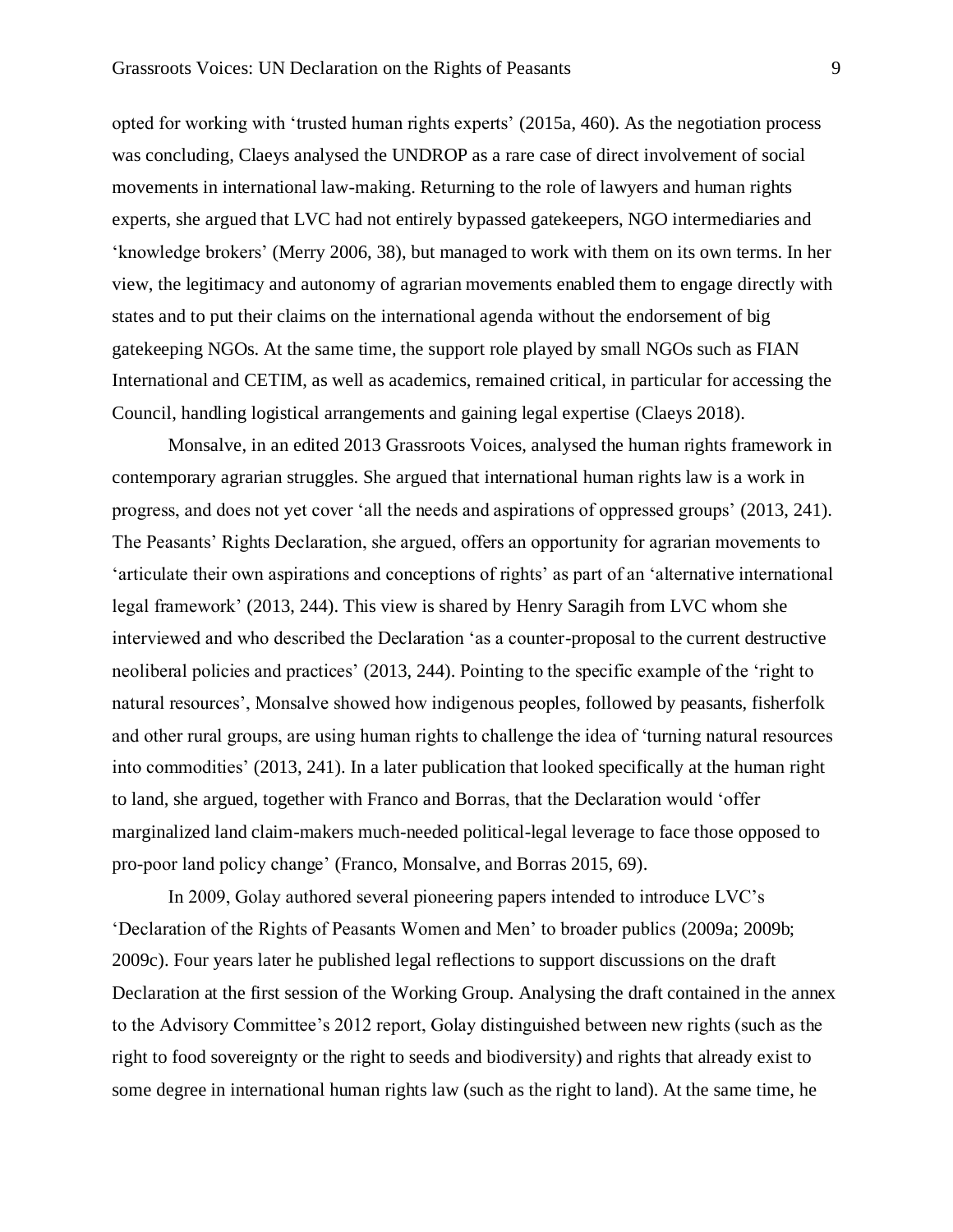identified missing rights that ought to be recognized if the Declaration were to confer full protection, such as the right to social security. Anticipating controversy around new rights and collective rights in particular, Golay stated that 'recognizing new rights in a new instrument aimed at protecting a specific category of people is [to] conform to UN practice' (2013, 14). In a later study, Golay identified a number of contentious issues in the UNDROP and pointed to language from other international instruments that might help negotiators find solutions.<sup>12</sup> Beyond facilitating compromise, reference to internationally accepted standards – which diplomats usually call 'agreed language'<sup>13</sup> – can help ensure the declaration builds on existing instruments (rather than weakening them) and complements other standard-setting initiatives in the UN (Golay 2015, 26).

Vandenbogaerde analysed the ability of the Council to respond to, and incorporate local human rights issues and struggles (2015). He aimed to assess if and how communities can participate in the elaboration and interpretation of human rights (Feyter et al. 2011). Pointing to the important role played by the Advisory Committee and the UN Special Rapporteur on the right to food in pushing for new standards for peasants at the Council, he noted that the Council as a body has not demonstrated a systematic commitment to learning from below (2017). Also in the legal field, Jovanović questioned whether peasants share enough of the 'social and cultural features of groupness' to qualify for the status of rights-holders of collective rights. In his view, most claims in the LVC declaration are formulated in social and economic rather than identitarian terms, and peasants may therefore not qualify for collective legal personality (2015, 18).

UNDROP also spawned production by analysts who had no first-hand acquaintance with the process. In 2014, Shawki used the peasants' rights campaign as a case to explore the international policy process surrounding 'new rights advocacy' and draw lessons for human rights practitioners. Employing theoretical lenses from the field of international relations, she

<sup>&</sup>lt;sup>12</sup> The study covers the following contentious issues: the definition of peasants and other people working in rural areas; state obligations, gender equality and the rights of rural women; civil and political rights; economic, social and cultural rights; the right to a clean and healthy environment; the rights of rural workers; the rights to land, fisheries and forests; the rights to seeds and biological diversity; and the rights to other means of production.

<sup>13</sup> 'Agreed language' (which Golay and Pacheco mention in their contributions) refers to phrasing drawn from international agreements to which states have already indicated their approval.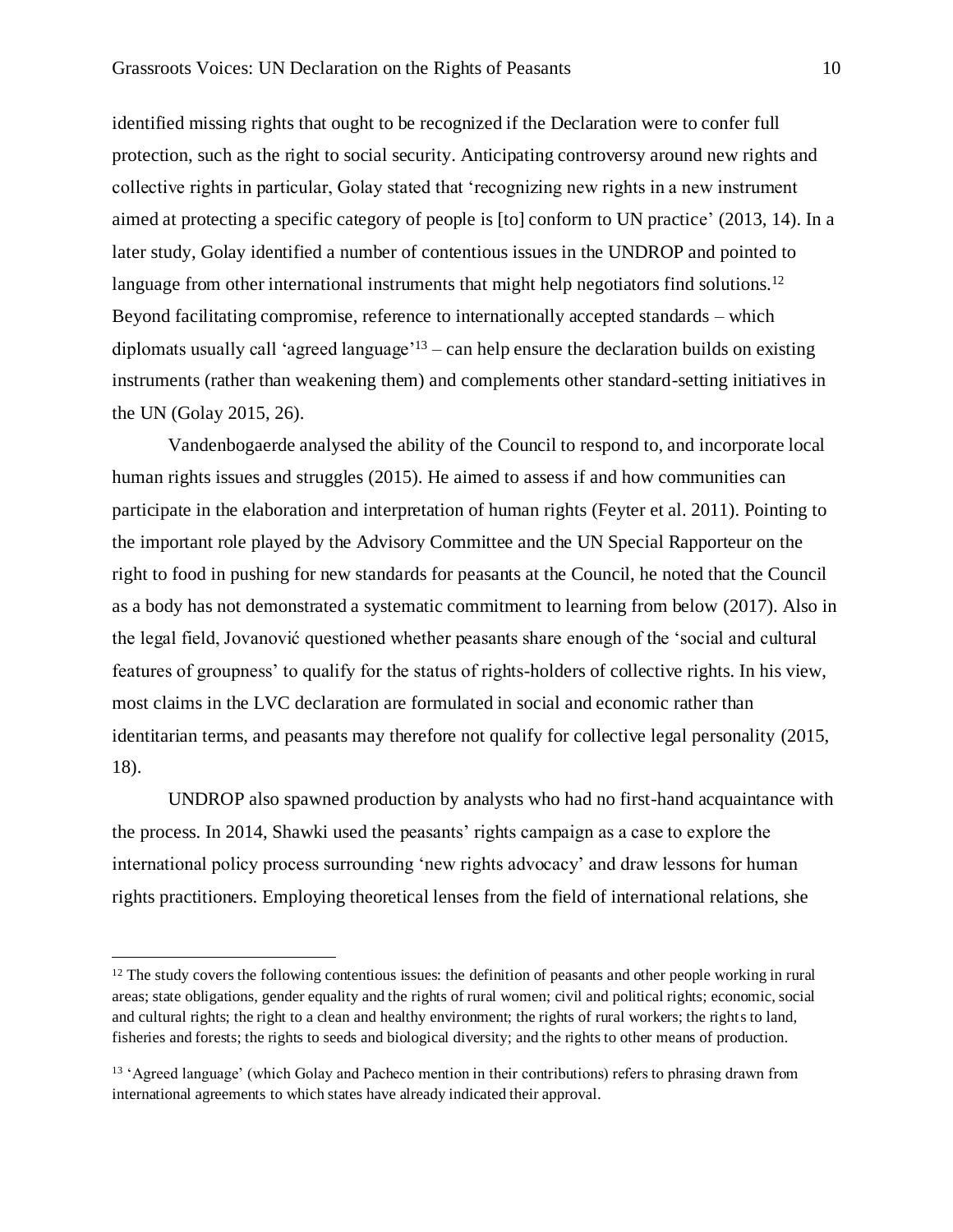argued that agrarian movements' claims have increasingly resonated with international priorities, especially after the 2007-08 global food crisis (2014, 318). At the same time, building on Claeys, she noted that the novel human rights norms claimed by LVC challenge the liberal human rights regime and therefore diminish support for the peasants' rights agenda. Also exploring how normative ideas such as human rights travel, Dunford used UNDROP as a case of 'grassroots peasant activism in order to counter tendencies of West-centrism and elitism within scholarship on norm diffusion' in the field of international relations (2017, 146). Dunford described the construction and diffusion of food sovereignty as a successful case of grassroots activism, but then argued that the institutional translation of food sovereignty at the Council was likely to lead to 'the erasure of peasant voices' and undermine the transformative meaning of food sovereignty (2017, 146). While this conclusion might appear curious to anyone who heard the vigorous, sustained interventions of peasant speakers at the five Working Group sessions, it points at a realpolitik problem to which several of the contributors to this Grassroots Voices forum also allude. As Ndiakhate Fall indicates in the interview below, 'In a negotiation, each party must be able to drop something.'

In 2018, Raghu offered a literature review covering six articles (by Wittman, Edelman and James, Claeys, Madhok and Dunford) that discuss LVC's engagement with human rights as an ethos and an arena of political contestation, with a view to contributing to discussions about the expansion of human rights. Analysing how the six authors situate food sovereignty within the human rights frame, Raghu identified tensions between LVC's efforts to advance its peasants' rights campaign through an emphasis on 'peasantness' and its articulation of food sovereignty as a frame conducive to unity in diversity. He pointed to directions for future research relating to the cross-pollination of multiple rights-based framing strategies, complex identity politics, institutional and extra-institutional engagements to advance peasant's rights and food sovereignty, and diversified attempts at coalition building (2018). The same year, Salomon discussed the gains achieved in the peasants' rights process in light of the broader debate between nihilists and pragmatists about whether to reject or strategically deploy international human rights law. International law is inherently connected to capital and presupposes the legal concept of private property. Engaging with it may therefore legitimise and sustain the international legal system that enables exploitation and alienation in the first place. Salomon described the UNDROP as a 'progressive legal project' that contests 'the logic of (transnational)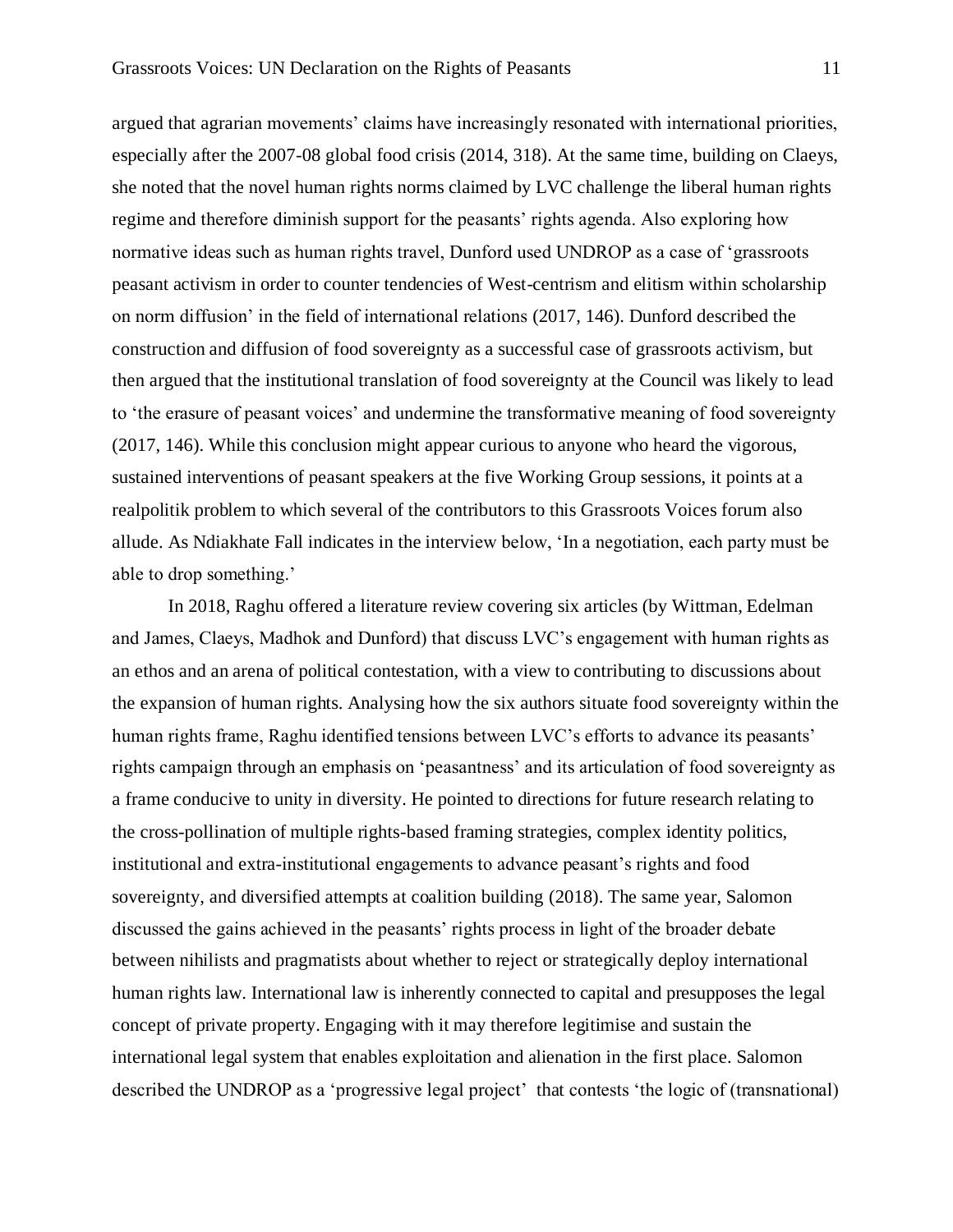capitalism, of private property, contract, accumulation, and the exploitation of people and natural resources' (2018, 7–8). At the same time, however, she argues that the UNDROP sustains capitalist globalisation by validating the web of international agreements in the areas of trade, investment and finance that underpin it. In her view, 'international law that has served peasants so poorly is taken as a given and validated' (2018, 9). According to Salomon, one illustration of this is that the UNDROP endorses 'benefit-sharing' from the exploitation of genetic resources as a solution to manage the alienations and contradictions of capital accumulation, rather than breaking from the logic of commodification underpinned by exclusive property rights (2018, 11). In sum, Salomon questioned whether the UNDROP is indeed the 'meaningful departure from global capitalism' that it aspires to be (2018, 15).

Agrarian movements and human rights NGOs have developed their own analyses of the process and documented its history from within. In 2017, LVC published a report detailing 19 cases of violations of peasants' rights in Asia, Africa and the Middle East, Europe and the Americas (LVC 2017). It also released a People's Handbook for Peasant's Rights which provides detailed analysis of the rights contained in the draft Declaration, a historical overview and a strategic perspective for future work (ECVC, CLOC, and LVC 2017). These publications spell out the vision that underlies UNDROP and its articulation with the food sovereignty framework. In early 2019, CETIM published a short book summarizing key milestones in the UNDROP process, directed at food sovereignty activists and the broader public. The book analyses the strategies used by movement actors and explains in plain language the content of this new legal instrument in support of peasant struggles (Hubert 2019). These useful tools for awarenessraising and dissemination add to a manual for Spanish-speaking jurists on the protection on the rights of peasants that was elaborated by an alliance of Latin American academics and NGOs, drawing heavily from the draft UNDROP as it existed at that point (Emanuelli and Gutiérrez Rivas 2013).

## **Who are the 'experts'?**

The stories of the struggle for UNDROP that emerge in the 14 contributions for this forum capture the complexity of activists' learning processes and their strong sense of ownership of the Declaration. The contributions also show how activists mastered negotiating, debating and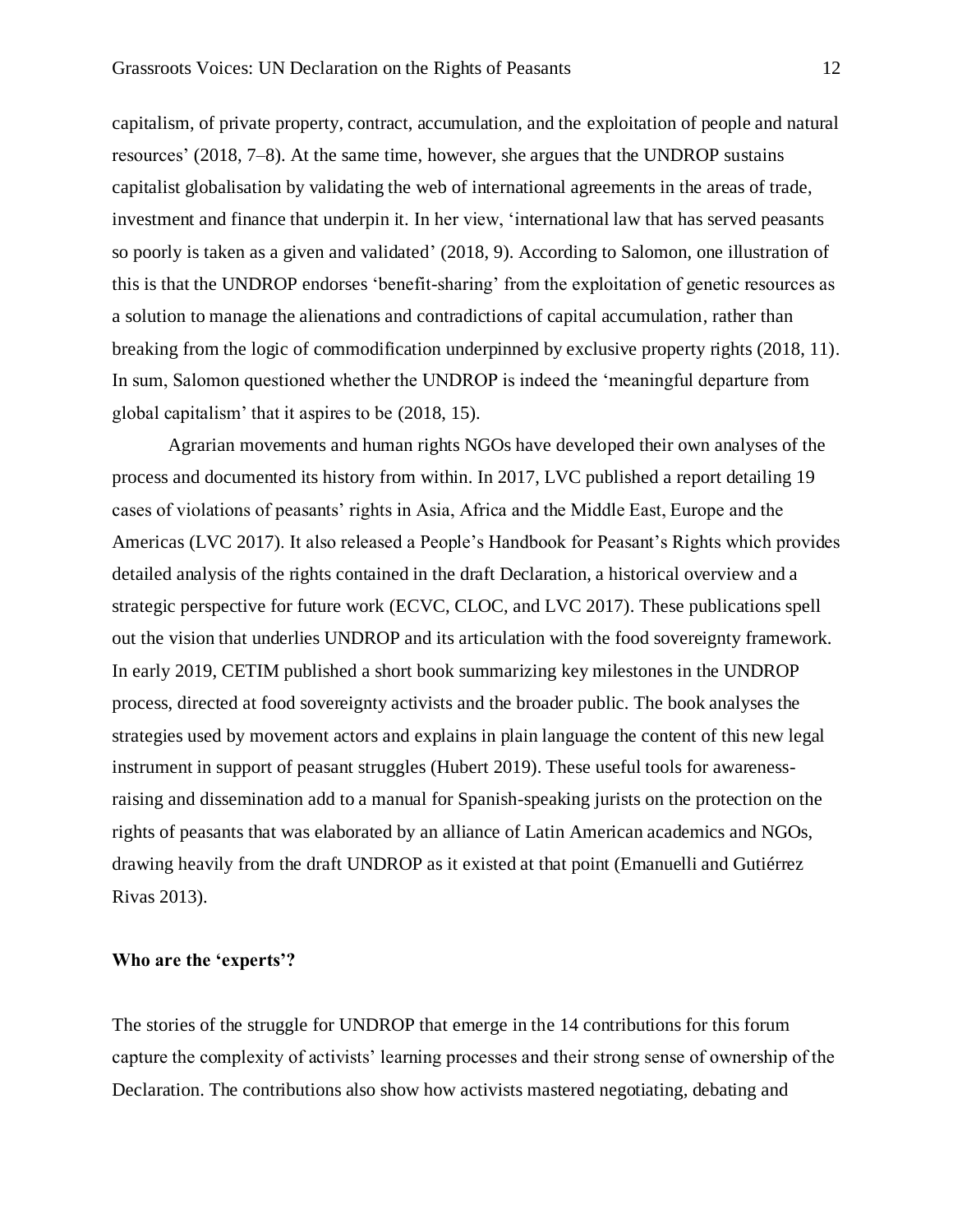lobbying strategies and won a significant victory against steep and worsening odds. In the words of Paula Gioia (below), activists had to learn 'how to translate "peasant language" into legal language and the other way around'.

Normally these processes of 'translation' are the domain not of rights holders, but of 'intermediaries' who are endowed with the social class position, education, ability to travel and transnational consciousness necessary to negotiate between various systems of meaning (Merry 2006). This is especially true in the highly technical and specialised UN human rights system, where 'experts' are accorded high prestige and legitimacy. Human rights scholarship has concentrated on how norms elaborated in Geneva and New York trickle down and are 'vernacularised' on the ground (Merry 2006). The UNDROP process suggests, however, that grassroots activists can successfully insert their notions of rights into international law, a process that elsewhere we term 'the creation of new human rights from below' (Claeys 2018) or 'vernacularisation-in-reverse' (Edelman 2014; 2016, chap. 4). We believe, moreover, that the notion of 'experts' deserves scrutiny, even though some of the contributors below deploy it in a rather conventional way. We need to remember that this category always arises out of a binary — 'expert' versus 'non-expert' — and to ask (paraphrasing Mitchell [2002, 53]), what kinds of individuals and agencies are anointed as 'experts'.

As academics, we were often cast in or enacted 'expert' roles — on discussion panels, when intervening in debates or consulted on substantive issues, and so were a number of lawyers or human rights specialists that supported this process in different capacities. Yet we were also acutely aware of the deep expertise of many of the social movement protagonists on issues that ranged from seeds and technology to geopolitics and international law. This recognition of the knowledge held by representatives of rural organizations was shared by numerous actors in the negotiations, including some states. As Andrea Nuila, Philip Seufert, Sofía Monsalve and Ana María Suárez point out below,

the Bolivian Mission included social movements' representatives on the discussion panels that it organised during each session. Recognizing that rural people are the "experts" when it comes to the realities of rural life changed the dynamic of the negotiations.

Several of the contributors to this forum allude to the co-construction of knowledge and law that made it possible for UNDROP to come to life. In our view, this co-construction is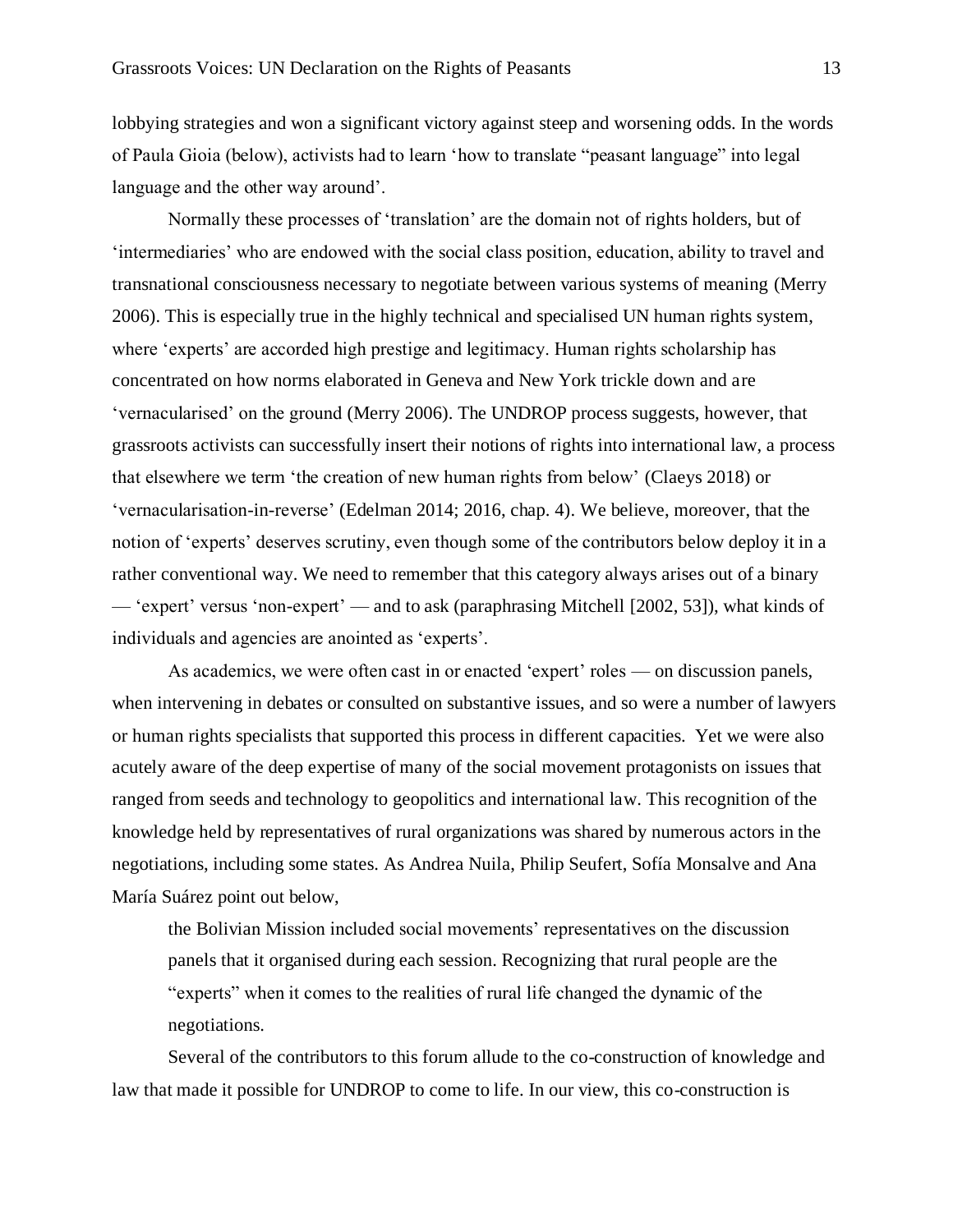inseparable from the impressive achievements in the day-to-day politics of collaboration and building trust and alliances with movements and activists in the same organisations and from other rural constituencies, but also with support NGOs, academics, and states (as Christophe Golay describes below). What we witnessed during the negotiations was various forms of knowledge reinforcing each other to build coherent and strong arguments in defence of peasants' rights. Jurists Christophe Golay, Ana María Suárez and Smita Narula, for instance, contributed legal expertise alongside Henry Simarmata, an Indonesian LVC advisor who played a key role in the negotiations. José Esquinas, a leading international authority on seeds, intellectual property and biodiversity, was a designated 'expert', whose voice added to that of Guy Kastler, a French *paysan* who also joined the debates and displayed deep erudition and technical knowledge about the same topics. Saúl Vicente Vásquez, an indigenous Mexican lawyer from the International Indian Treaty Council, made powerful interventions in defence of collective rights, responding to states' concerns and misunderstandings (see below). Several contributors also gave concrete examples, throughout the negotiations, of how peasants' rights are affected by neoliberalism, illustrating the need for a new international legal instrument with deep emotion and conviction. As Tirso Moreno comments below, 'I don't have much formal education, but I have practical knowledge, lived experience, as a migrant, as a former farmworker. I participated in defending the rights of our people'.

#### **A glance at the future**

In gathering this Grassroots Voices, we were struck by how many authors manifest a deep affection for working the land and for revered ancestors who had to leave their farms. Yet, as noted by Vincent Delobel below, the UNDROP is as much about 'historical recognition' as it is a 'source of inspiration' for the future. Where to go from here? The burning question now is implementation, a term that means different things to different people. The contributions below suggest a range of approaches to implementing UNDROP but are nonetheless scarce on details, probably because the Declaration's adoption is so recent and collective discussions about next steps are only beginning. Several contributors point to the need for a new UN Special Procedure on the rights of peasants and other people working on rural areas, such as a UN Special Rapporteur, Independent Expert or Working Group (consisting of five independent experts), or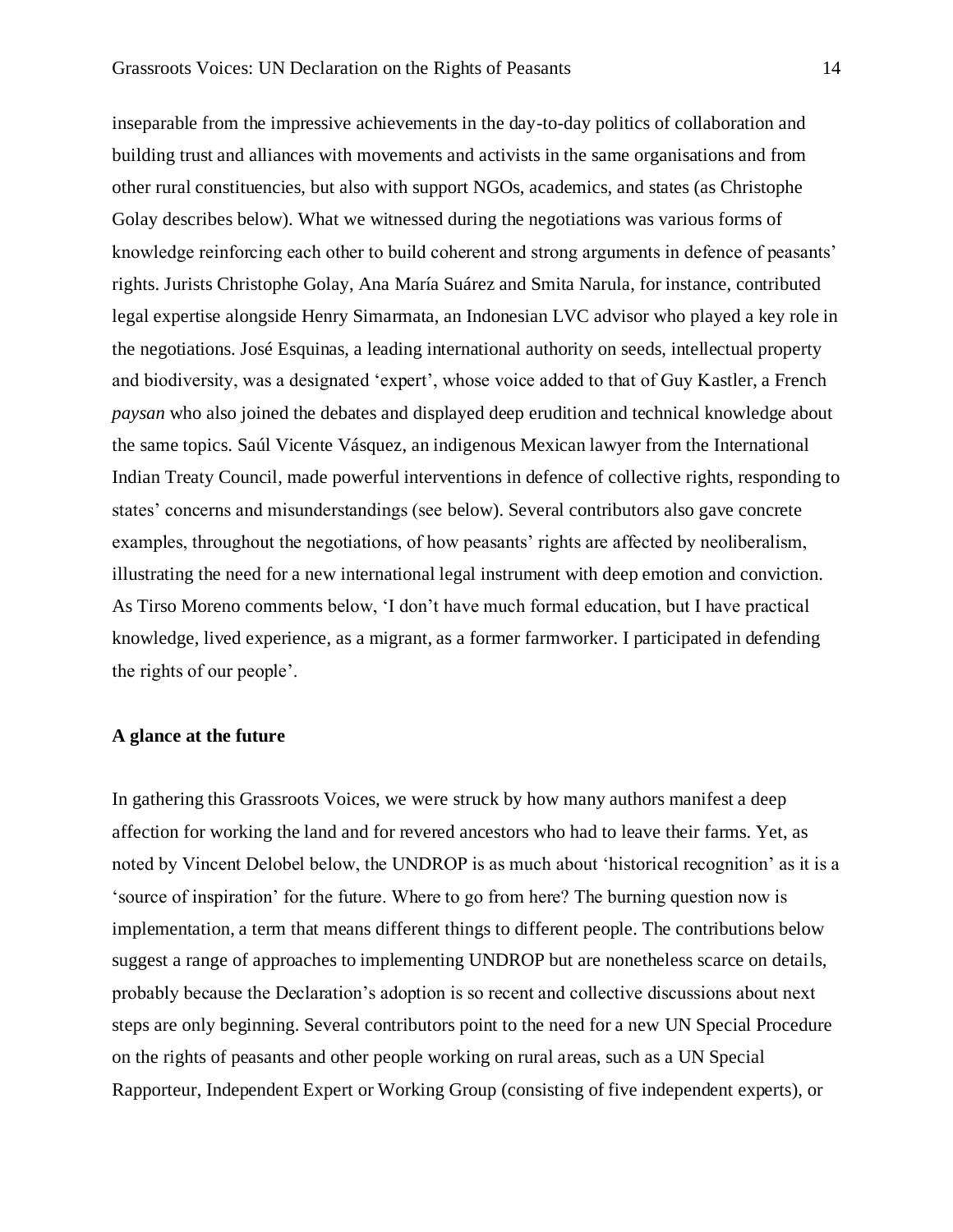to the reinforcement of existing human rights monitoring mechanisms. Golay proposes the creation of 'a UN Voluntary Fund for peasants and other people working in rural areas …to support their participation in the activities of the UN system' (2019, 1). Others emphasise the importance of diffusion, including intensified use of social media, translating the Declaration into more non-UN languages, and preparing manuals and didactic materials that rural organisations might find useful (as George Dixon Fernandez describes below).<sup>14</sup> Some contributors (Henry Saragih, Diego Montón, Margaret Nakato) mention the importance of passing national laws that incorporate UNDROP concepts and language and of engaging with regional systems, such as the Inter-American Commission on Human Rights and the European Union. Others suggest that bringing states on board will be essential if the rights enshrined in UNDROP are to be realised. As Ndiakhate Fall points out, this may mean reminding governments that UNDROP doesn't threaten them, but rather strengthens their positions, especially on issues such as sovereignty over natural resources.

Even though UNDROP specifies states' obligations to respect, protect and fulfil the rights of peasants and other rural working people, it is ultimately a non-binding agreement. Traditionally, legal scholars distinguished between 'hard law' (binding treaties and conventions) and 'soft law' (non-binding declarations). There are several reasons, however, why this distinction is breaking down. Language from soft law instruments — the Universal Declaration of Human Rights or the Declaration on the Rights of Indigenous Peoples, for example — often becomes part of national-level hard law. Some states that have 'monist' legal traditions or subscribe to 'constitutional block' doctrine treat their international agreements (mostly treaties and conventions, though not only) as having force in domestic law (OHCHR 2018, 125–27; Uprimny 2011, 1592). Individuals and states may perceive soft law as hard regulations, not because they are naïve, but because shaming can be an effective coercive mechanism (Zerilli 2010, 5). Moreover, in contested agrarian landscapes, distinct legal regimes — customary, local, national and international law — frequently overlap, creating spaces of contention in which 'soft law' may attain increasing legitimacy as an unquestioned standard. In a context of growing involvement of civil society in international law-making, new instruments increasingly derive their visibility, legitimacy and force from the participatory way in which they were elaborated.

<sup>&</sup>lt;sup>14</sup> In July 2019, UNDROP was translated into Geman. Translations into five South Asian languages were pending.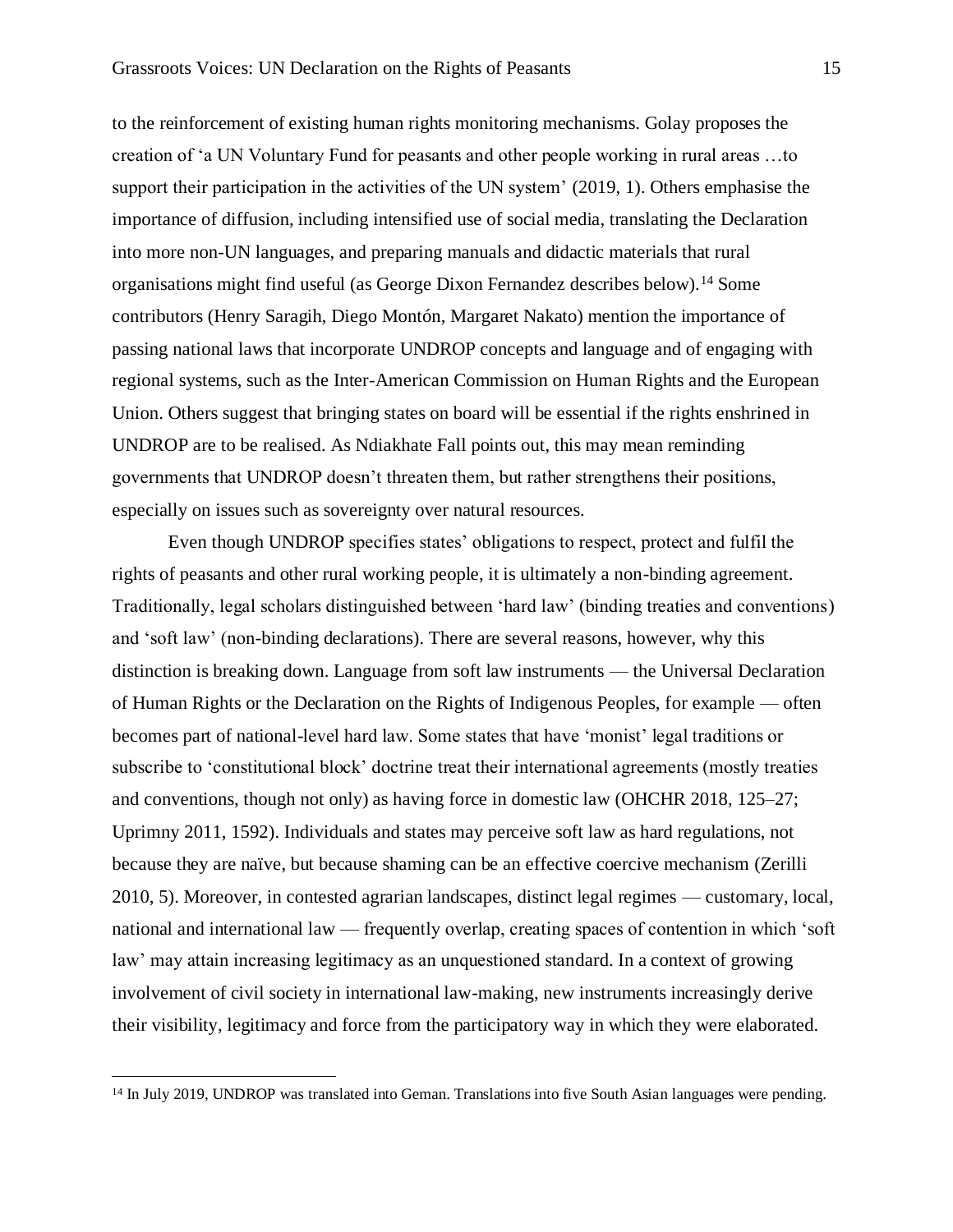The high profile of the Voluntary Guidelines on the Responsible Governance of Land, Fisheries and Forests, adopted by the UN Committee on World Food Security in 2012, is a case in point (CFS 2012). Importantly, however, the application of any legal framework and people's access to justice depends mightily on the extent to which governments and dominant groups respect democracy and the rule of law (Monsalve Suárez 2013, 250). As Natalia Pacheco, points out below, 'the resurgence of extreme right-wing governments with discourses of discrimination and racism will also slow the advance of policies that favour the implementation of the Declaration'.

During the negotiations on UNDROP the European Union and the United States argued that no new international agreements were necessary, since all human rights were already protected in existing instruments and that these just needed improved implementation. They repeatedly condemned UNDROP for singling out peasants for particular rights that are not universal human rights. They also rejected the idea that peasants' rights should be recognized as collective and not only individual human rights. This inflexible backward-looking stance disregarded not just the harsh realities that peasants and other rural people face, but also the actual history of the expansion of human rights (and of categories of rights holders), which some scholars call their 'evolutionary character' (Lauren 2011, chap. 9).

The list of internationally-recognised human rights has never been constant. Groups not even imagined as rights holders seven decades ago, at the time of the UDHR, have achieved recognition. Specific international agreements now cover women, children, the disabled, indigenous peoples, the elderly, people living in poverty, minorities, migrants, refugees, internally displaced persons, prisoners, and people living with or affected by HIV/AIDS.

Rights-claiming processes almost always move forward via gradual, incremental gains and UNDROP is not an exception. In less than two decades, a rights-claiming process that began in the Indonesian countryside garnered growing global support and succeeded in writing new international standards to protect peasants and other people working in rural areas. Thanks to the dedication, legal activism and struggles of all those who contributed to this endeavor, the notion that peasants and other rural working people have rights is now becoming part of our 'new legal commonsense' (Santos 2009).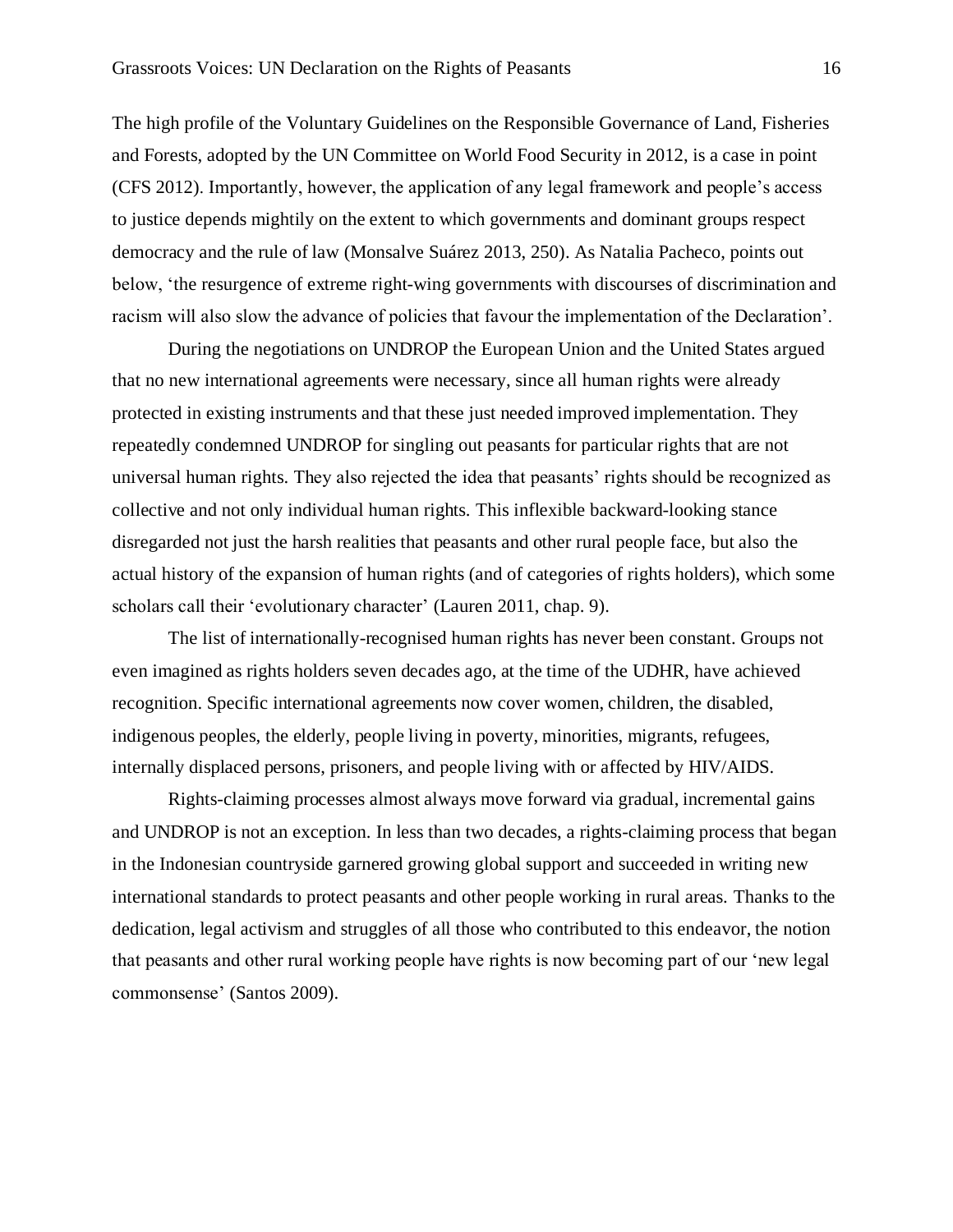**Acknowledgements.** We thank the contributors to this Grassroots Voices forum and the many people who assisted them behind-the-scenes. Without your commitment, enthusiasm, compassion and solidarity, this experiment in collective knowledge construction would not have been possible. We are also grateful to JPS's reviewers for their careful readings of the text. Edelman gratefully acknowledges research support from grants 1024017 and 1358143 from the US National Science Foundation (Cultural Anthropology & Law and Social Sciences Programs) and grant 66785-00 44 ENHC-44-72 from the PSC-CUNY Research Awards Program.

**Priscilla Claeys** is Associate Professor at the Centre for Agroecology, Water and Resilience, Coventry University (UK). Her recent books include *Human Rights and the Food Sovereignty Movement. Reclaiming Control* (2015) and *Public Policies for Food Sovereignty. Social Movements and the State* (co-edited, 2017). Email: priscilla.claeys@coventry.ac.uk.

**Marc Edelman** is professor of anthropology at Hunter College and the Graduate Center, City University of New York. His recent books include *Political Dynamics of Transnational Agrarian Movements* (co-authored, 2016) and *Activistas empedernidos e intelectuales comprometidos: Ensayos sobre movimientos sociales, derechos humanos y estudios latinoamericanos* (2017). Email: medelman@hunter.cuny.edu.

## **The Peasant Farm: Dignity, Respect and Mother Earth in the Declaration**

## **Vincent Delobel**

*I am a small-scale organic dairy goat herder and cheese-maker in the west of Belgium. I belong to two peasant organisations that are members of La Via Campesina (LVC), Le Mouvement d'Action Paysanne (Peasant Action Movement) and La FUGEA (Fédération Unie de Groupements d'Éleveurs et d'Agriculteurs, United Federation of Livestock Breeders and Agriculturalists). I also participate in the Belgian civil society umbrella organisation CNCD-11.11.11. I hold an MSc in Rural Development Sociology from Wageningen University in The Netherlands.*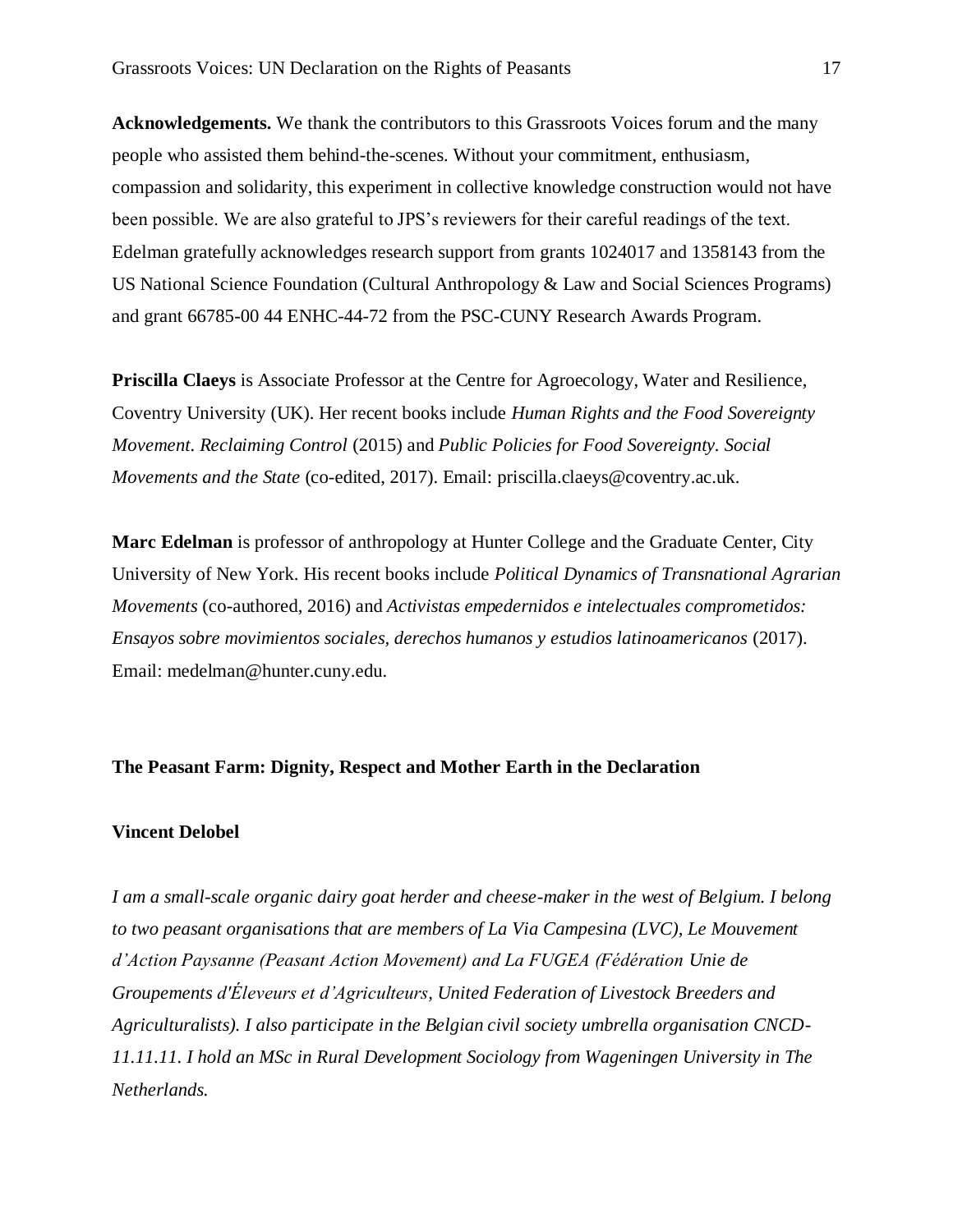## **The strategic importance of the Declaration**

Our societies are clearly at the dawn of profound transformations: climate change, the depletion of natural resources and fossil fuels, demographics, and growing social inequalities are all sources of uncertainty. While international and national political balances are increasingly unstable, human rights are a precious universal reference point, recognised by and for all people. I think the time has come to include in the human rights framework our connection as human beings to Mother Earth. The spirit of freedom of the Universal Declaration of Human Rights must nowadays, without distinction of any kind, also take care of those within our societies who feed human beings and of the governance of the resources essential to this activity.

The adoption of the Declaration is first of all a recognition of the political dimension of food and our vital connections to Mother Earth, from production to consumption. Technical, economic and material reductionist considerations too often overshadow these links. Throughout history and on all continents, the food of peoples has been associated with inequalities of power, social injustice, oppression, enslavement and war. Indeed, there is no free citizen on an empty stomach, nor is there a citizen who is nourished in a healthy and sustainable way without a free peasant. Respect for peasants is an essential prerequisite for guaranteeing the dignity and full exercise of the civil and political rights of all people.

The Declaration is an historical recognition of this very particular social form that is the nourishing family farm — autonomous in resources and decision-making, with diversified production — and its role in the balance of our democracies. Of course, the family farm is above all the result of the dedication of all those individuals with varied profiles that the definition in Article 1 is intended to cover: small-scale agriculturalists, pastoralists, fishers, hired workers, gatherers of forest products, and so on. But it is also involves very particular social relationships between these individuals — within their families, villages and food chains — and a whole range of essential resources, whether natural (land surfaces, waters, particular growing and climate conditions) or co-produced (seeds, plant varieties, fertile soils) which result from interactions between humans and the Earth, sometimes over many generations. We peasants are called upon to embody a certain permanence. Our anchoring in the space and time of soils, crops, trees and herds is essential for the development of sustainable agriculture. Peasant agriculture, as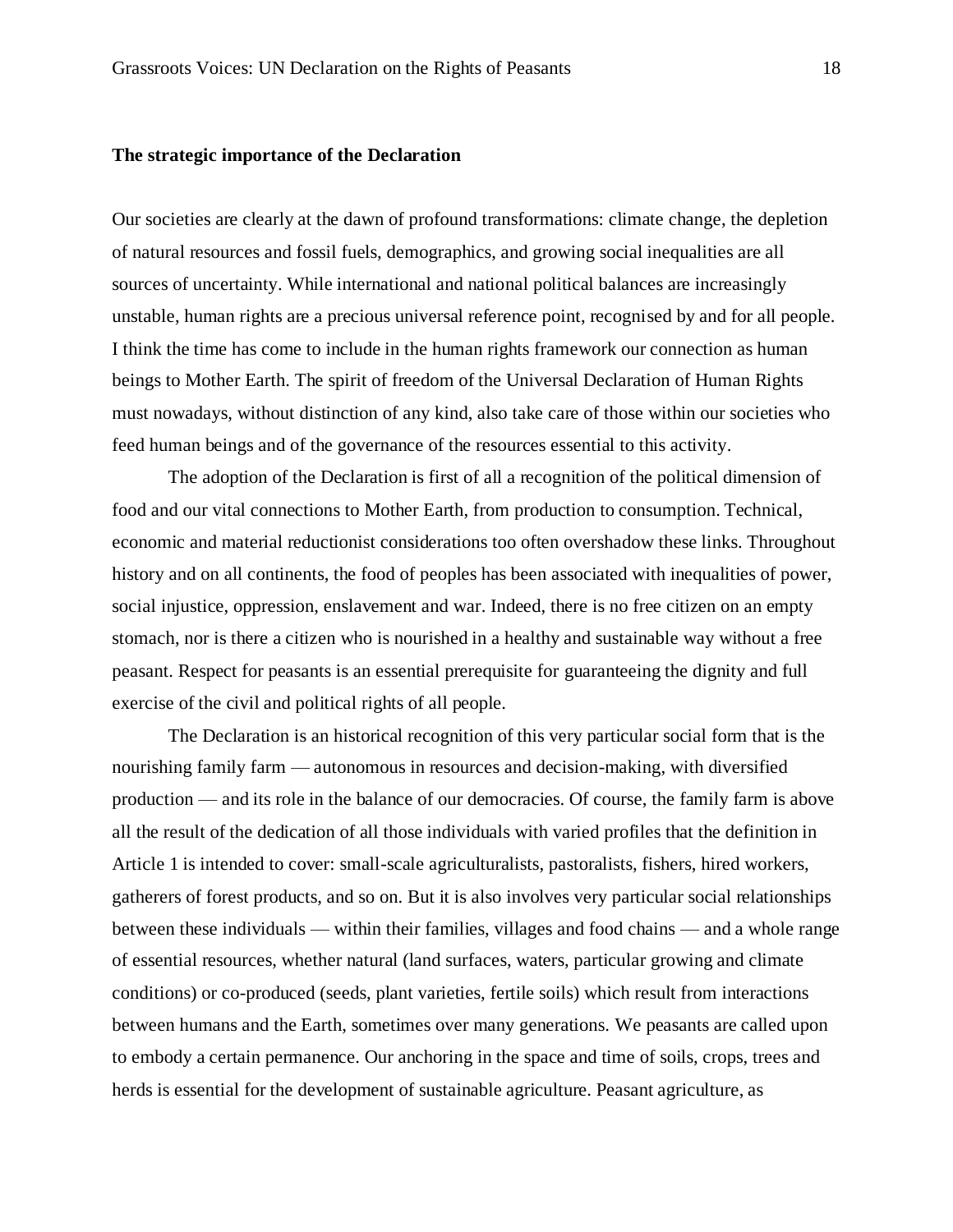recognised by this Declaration, is characterised by this profound dedication and a whole series of ingredients offered to our food that robotisation and mechanisation can never replace: our attention, our observations, our sensitivity, our experience, our tests, our love, our beliefs, knowledge and know-how, our availability, our presence.

#### **A fascinating exercise**

A big challenge in drafting the Declaration was transforming injustices experienced in a wide variety of contexts — often interconnected and in which we are sometimes the actors — into fundamental rights and freedoms that we want to see recognized. It was necessary to juggle universality, unifying ambition, avoiding unnecessary divisions and the traps of traditionalism and social determinism. We also needed to specify the very real threats that are economic imperialism, overemphasis on export production, agricultural land management companies, industrial integration of farms, the technological grip and lock hold of multinationals, and feudal relations between landowners and peasants. Aware of these threats to our future, more and more of us are defending and practising another form of nourishing agriculture by relying on diversification, the quest for autonomy and pluriactivity. Every day, we strive to transform, improve and reinvent our individual farms as well as our ways of working together in our communities. In our view, the elaboration of this Declaration was vital, not only to protect us, but above all because it provides a positive, coherent and universal framework for the freedoms that allow us to reproduce and develop our agricultural activities and techniques in our many local contexts.

The process of negotiating and lobbying for the Declaration was a self-examination exercise that at times confronted family agriculture with its own problems: glaring gender inequalities in rural areas, conflicts between sedentary and nomadic people, unequal access to land, lack of safety and well-being at work, environmental problems caused by agriculture to local residents, forms of dumping and unbalanced trade relations on world food markets, and the precarious status of agricultural workers — migrants and seasonal labourers in particular. A broad diversity of stakeholders came to the Working Group and could bear witness to the multiple realities of rural areas. It was our responsibility to ensure that the text was coherent, did not leave anyone out, and did not create new victims.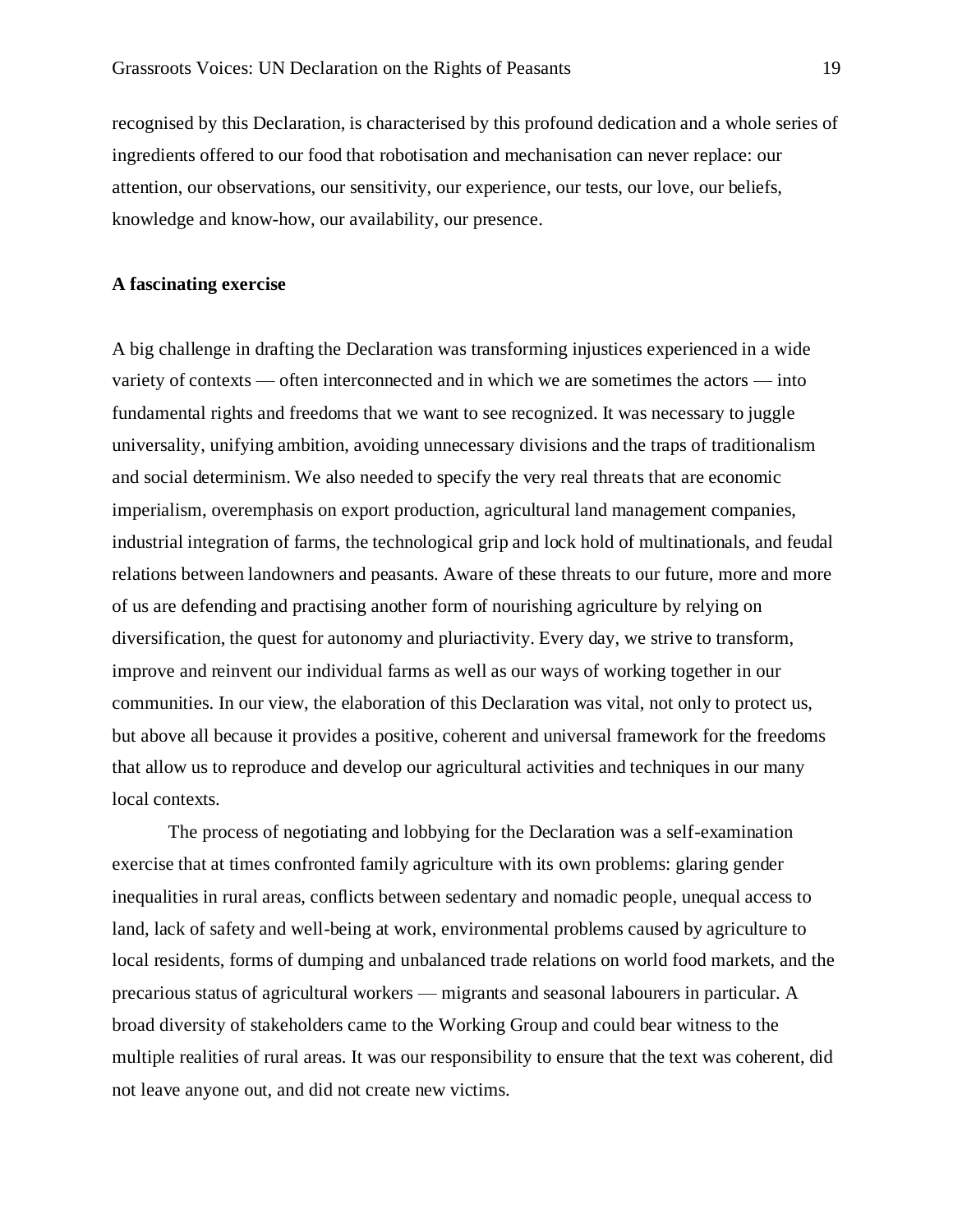Finally, it was an unprecedented exercise of political interpellation and pedagogy directed at diplomats, political leaders and farmers themselves. Within LVC and its NGO allies we have significant differences in terms of experiences, priorities, political cultures, and relations with governments. These stays in Geneva and New York were for me real intensive courses in international law and diplomacy. I learned a lot about the difficulties of obtaining contact, an appointment, how to make requests, how to argue, official procedures, and the influence of other countries' positions, which often prevail over substantive issues.

In Geneva, we met almost the same diplomats every year, so they knew the process and the issues. They really took time to discuss with us and share their concerns. We could make actual progress in the argumentation by providing more information and clarifications from year to year. Diplomats then reported our views to their Ministries. Even if states' official positions remained unchanged, they could understand better peasant realities and the importance of the Declaration for us. In New York, civil society voices were given much less room and the decision-making processes were totally different. It was much harder for us to get in touch with diplomats as they were far less available and willing to discuss. The number of issues and the pace of negotiation were higher in the General Assembly than in the Human Rights Council. While content-related and legal aspects were discussed in Geneva, diplomatic and geopolitical aspects dominated in New York.

Since this Declaration has been carried by civil society since its inception, we have provided both the testimonies, the analysis and the solutions. I had the impression that we were shaking up habits and bringing a little pragmatism back to the room. Several diplomats told us that they rarely had an opportunity to meet the final 'beneficiaries' of the instruments they were negotiating. Also, the reference to Mother Earth, the term 'peasant' and collective rights are unconventional topics within the Council. The unease that this Declaration caused among diplomats and elected officials (especially from western developed countries) highlights the problematic relationship between our societies, their peasants and Mother Earth. Indeed, the recognition of peasantries as the multiple vital linkages between humankind and Mother Earth calls into question heavily promoted ideas about standardised modernisation trajectories.

At home, within Belgian farmers' movements, I also encountered some difficulties in convincing others of the importance of this text. Human rights are sometimes abstract and distant from daily concerns. Some members believe that farmers' organisations should be more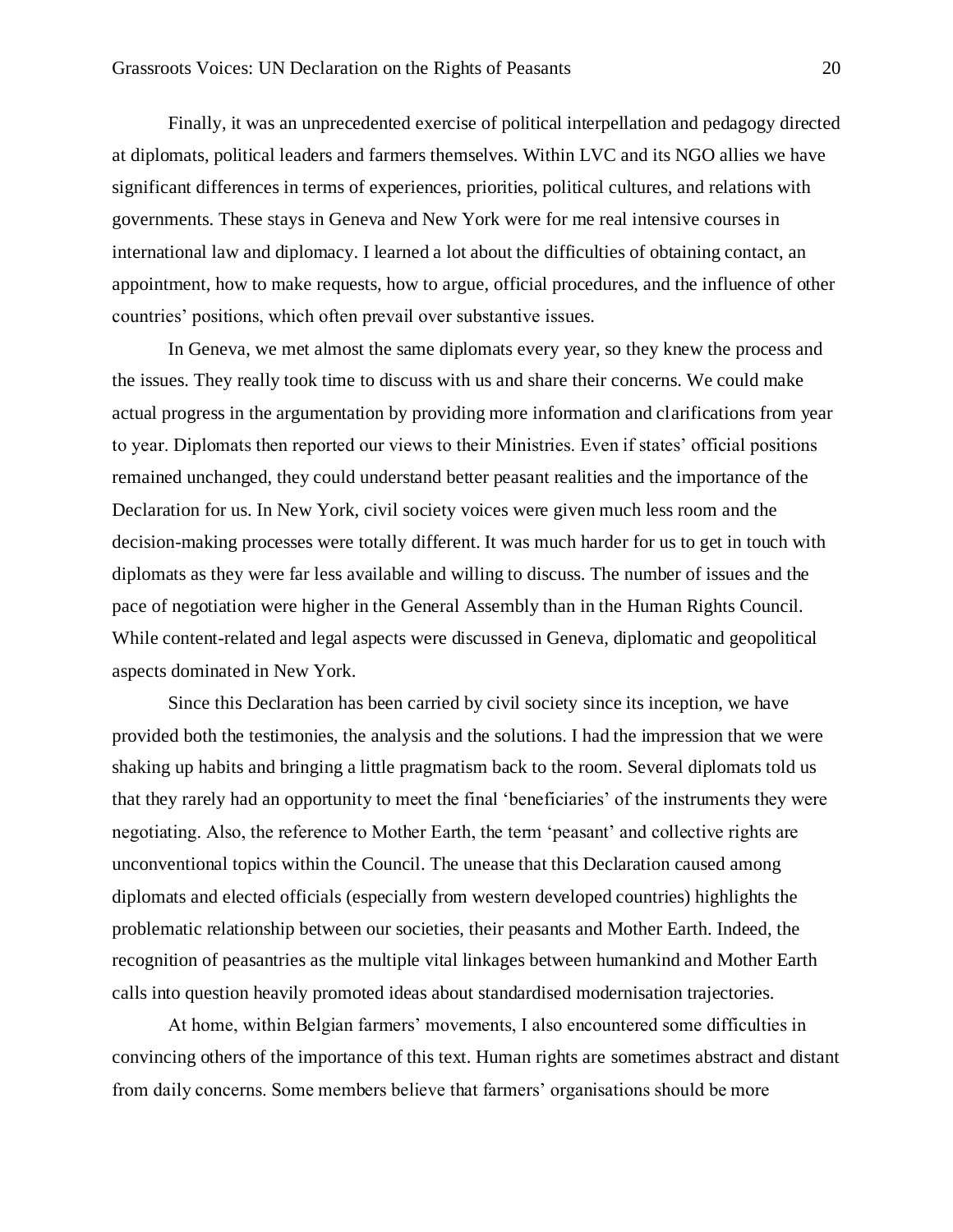concerned with the new European Union Common Agricultural Policy (CAP) and regulatory and trade negotiations than with a UN Declaration. However, European farmers now fear that they will fall victim to free trade agreements. Human rights may be one of our last lines of defence at a time when our disappearance seems inevitable.

#### **Future challenges**

While the Declaration receives a lot of support and generates real enthusiasm in civil society, few European states support it. In Belgium, many local elected officials and political leaders including four Ministers — took a genuine interest in the Declaration and called for a vote in favour. More than sixty civil society organisations and the three French-speaking farmers' unions mobilised to change the official Federal position, but without success. We must absolutely continue the work of explaining and publicising the text because, in essence, no one dares to oppose it publicly.

Better knowledge and, above all, the use of these rights and freedoms by farmers are essential for their survival and development. This Declaration is a real source of inspiration for us to continue the negotiation of frameworks — particularly at the European level — around pressing and often taboo issues such as the right to land, health, seeds and a decent income.

#### **A declaration that is truly the voice of the movement**

#### **Henry Saragih**<sup>1</sup>

*I am chair of the Indonesian Peasant Union (Serikat Petani Indonesia, SPI) and was General Coordinator of La Via Campesina (LVC) during 2005-2013, when LVC's International Secretariat was in Jakarta.* 

#### **How did you become involved in agrarian activism?**

<sup>1</sup> Written interview with Priscilla Claeys and Marc Edelman, June-July 2019. We thank Henry Simarmata and the SPI team for their support with conducting and translating this interview.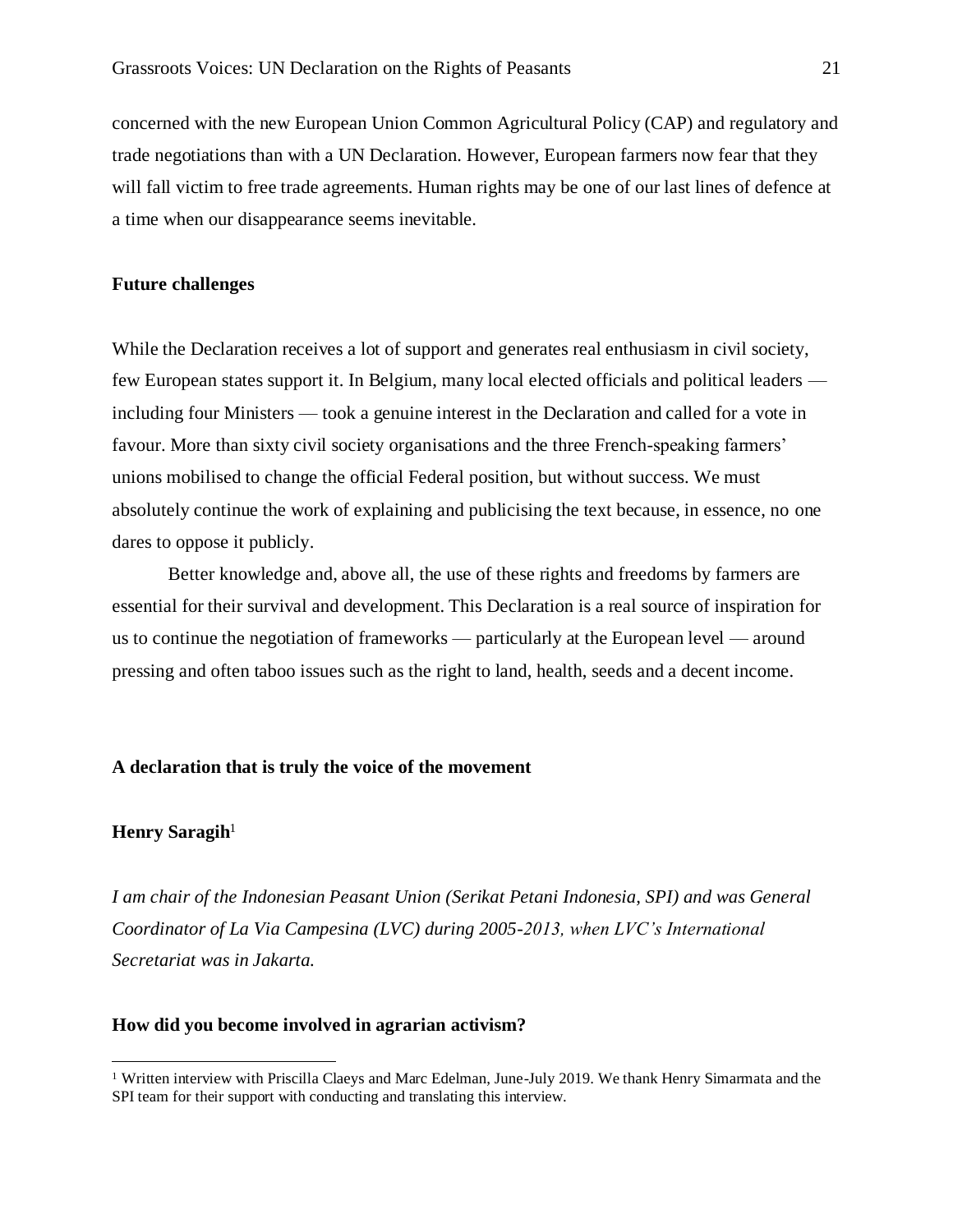North Sumatra province, where I was born and live, has longstanding problems related to plantations, including the persistence of forms of domination that go back to the times of Dutch colonial power, such as the 'coolie contract' ('*koeli kontrak*'), a system of indentured labour similar to slavery. Plantation power dominates social and political life and workers suffer severe poverty. This situation influenced my upbringing. During my student years, I learned about agrarian conflict. My early activism involved advocacy on rural poverty. After that, I worked with some organisations, mainly the Sintesa Foundation, an advocacy group that took on cases of agrarian conflict and of repression against advocacy organisations in rural communities. During the authoritarian rule of Suharto, I pushed democratisation together with many democratic forces around Indonesia. Then, afterwards, while still supporting cases of agrarian conflict, I was one of the founding members of the North Sumatra Peasants Union (Serikat Petani Sumatera Utara, SPSU). SPSU was one of the groups that eventually formed the Federation of Indonesian Peasant Unions (Federasi Serikat Petani Indonesia, FSPI). We considered many approaches and activities, including legal defence, sustainable food systems, policy reforms, greater accountability, an agrarian reform agenda, and addressing vulnerabilities of the rural population. We also debated the question of how peasant movements should develop their struggle, not only on the national level, but on the international level.

# **Peasants have suffered violations of their rights in many countries. Why did the initiative for an international legal instrument on peasant rights originate in Indonesia?**

Indonesians suffered severe human rights violations during Suharto's rise to power in the mid-1960s, when half a million people were massacred, most of them peasants. During the 1980s, still under the Suharto dictatorship, many of the earliest founders and main actors of the peasant movements in Indonesia began to consider how they should address agrarian conflict. In a Southeast Asian regional meeting of LVC in 1996, in Thailand, SPSU raised the matter of how peasant movements could work on the promotion and protection of peasants' rights as part of achieving our agrarian agenda. That meeting was in preparation for the Second International Conference of LVC in 1996 in Mexico.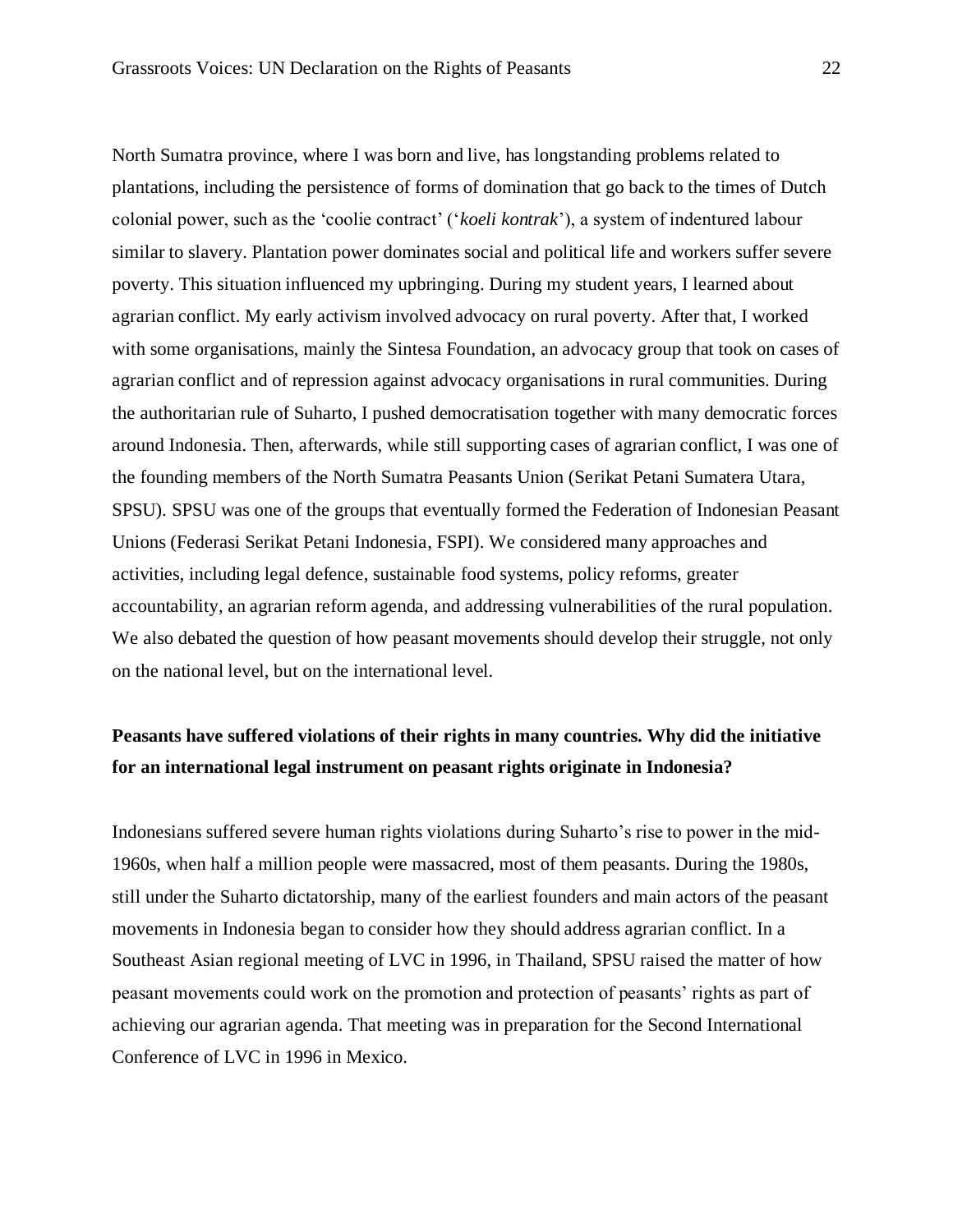The Suharto dictatorship fell in 1998 and in 1999, the FSPI got together with other organisations and NGOs, including the Institute for Social Transformation (INSIST), the Cindelaras Social Ecological Institute, the Indonesian Association of Human Rights and Legal Aid (PBHI), and the Indonesian Integrated Pest Management Farmers Association (IPPHTI), which works on the right to seeds, as well as with intellectuals like Francis Wahono and Mansour Fakih. FSPI did several workshops on agrarian conflict, corporate and state control of seeds, plantation and agricultural workers, migrant workers, fisherfolk. We saw human rights as a problem of the rural population and indeed of the entire population, especially in relation to the right to food. Many saw the realisation of full human rights as very unlikely, and many questioned this step, so the formulation of our agenda developed in stages.

The Indonesian Peasant Union (SPI) grew out of FSPI. In 2000, SPI held a workshop in Medan to discuss agrarian reform. In this workshop, we also discussed human rights, with attention to drafting an Indonesian declaration on the rights of peasants. At the Third International Conference of LVC in Bangalore, in 2000, I was asked to be a member of the International Coordinating Committee of LVC. I placed the idea of a declaration on the human rights of peasants on the LVC agenda. Also in 2000, in October, the Indonesian Human Rights Commission — a National Human Rights Institution set up along the lines of UN's 1993 Paris Principles — took up our initiative on the rights of peasants and called for a conference. The Commission asked SPI to be the main initiator and to chair the meeting. That conference, held in April 2001 in Cibubur, near Jakarta, produced an Indonesian Declaration on the Human Rights of Peasants.

After that conference there were some other important steps towards the UN Declaration, including the 2002 South East and East Asia Regional Conference of LVC in Jakarta. It should not be said, though, that Indonesia is the only reason that a declaration on the rights of peasants developed. Many components and events converged to bring this about.

# **How did discussions about the draft Declaration develop with other regions of La Via Campesina?**

During 2005-2013, when SPI was hosting LVC's International Secretariat, we held study sessions on human rights and also engaged in advocacy in Indonesia. The Indonesia advocacy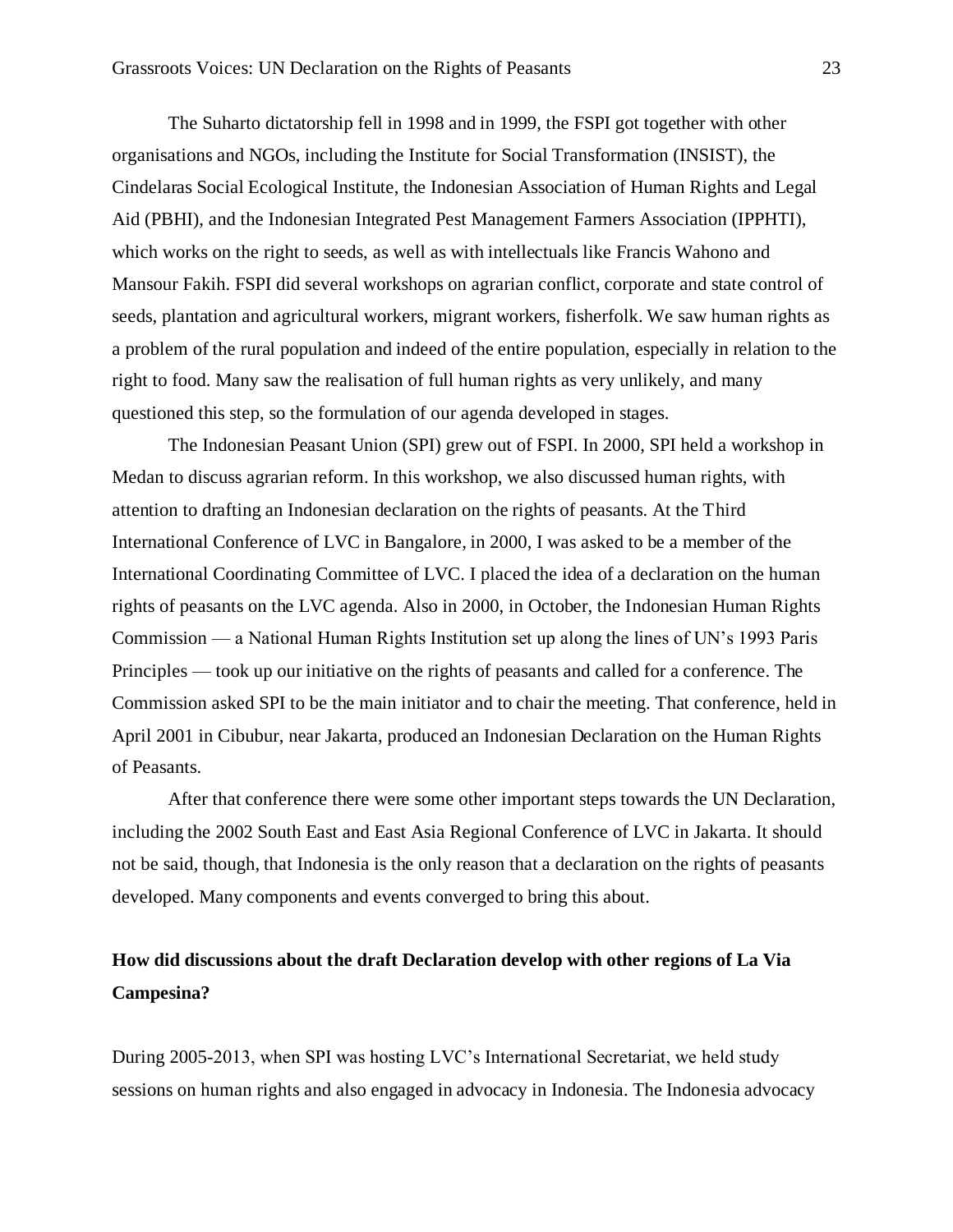was important in providing key inputs to develop the international agenda, especially when the peasants' rights process moved to the United Nations (UN) as a response to the 2007-2008 global food crisis. The food crisis was a major catastrophe that brought together many food justice activists and rural populations from around the world, including members of LVC from different countries. SPI's long experience of promoting the rights of peasants constituted a strong argument for giving SPI a leading role in LVC's lobbying and legal advocacy in the UN system.

The LVC Working Committee on Human Rights launched the discussion among LVC's regional groups, initially in Asia, Europe, and South and Central America. As Chair of LVC's International Coordinating Committee (ICC), I saw my role as involving how to lead this process into the international institutions and how to develop the Declaration text further from a human rights standpoint. Then, it was still the pre-food crisis period. We still had to figure out how to take this to the UN. The valuable experiences and struggles of regional members of LVC, mainly on agrarian reform and food sovereignty, were fundamental in developing the text.

We received valuable ideas from LVC members and colleagues, including those from Japan (Nouminren), South Korea (KWPA and KPL), the Basque Country (EHNE), Switzerland (Uniterre), India (KRRS), Senegal (CNCR), France (Confédération paysanne), Timor Leste (Mokatil), and most of Central and South America, with strong inputs from Honduras, Bolivia, Brazil, Mexico, Paraguay, Peru, and Argentina.<sup>2</sup> Much later, in the Working Group, each region of LVC took part very actively. Their role was and has been important in making the text truly the voice of the movement.

Then there was the International Conference on peasants' rights in June 2008 in Jakarta. This was the first of its kind, with the audacity to say out loud that there are human rights of peasants. In October 2008, at LVC's Fifth International Conference in Maputo, Mozambique, LVC adopted the text of its declaration and determined to bring it to the UN.

# **We understand that your first visit to the UN Human Rights Council in Geneva grew out of a meeting between you and Florian Rochat of CETIM...**

<sup>2</sup> The abbreviations refer to: KWPA, Korean Women Peasant Association; KPL, Korean Peasant League; EHNE, Euskal Herriko Nekazarien Elkartasuna, the Basque Farmers' Union; KRRS, Karnataka Rajya Raitha Sangha, Karnataka State Farmers' Association; and CNCR, Conseil National de Concertation et de Coopération des Ruraux du Sénégal*,* National Council of Cooperation of Rural People of Senegal).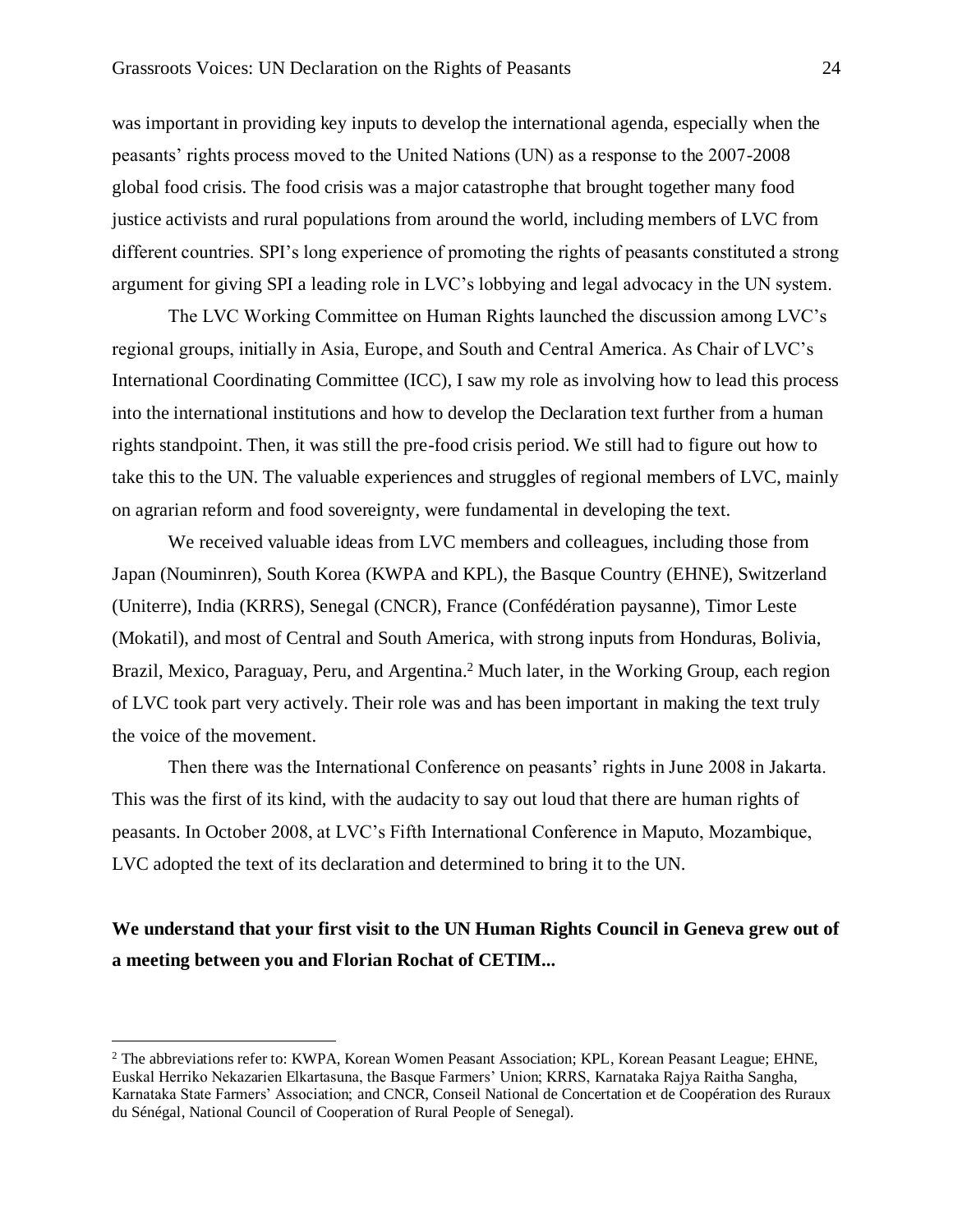I met Florian Rochat for the first time in January 2001, at the World Social Forum in Porto Alegre, Brazil. He invited me to be a speaker at a side event hosted by CETIM in the UN Human Rights Commission in March 2001.<sup>3</sup> The side event was on the human rights of peasants. Florian had a broad, long-term view about how to build the protection of the rights of peasants. We exchanged ideas on that, on how to be active in the UN system. I was then again at the UN in Geneva in 2003. Throughout, and from then on, I have been with CETIM for work on the rights of peasants, which culminated in the adoption of the Declaration. Several other longstanding NGO allies also participated in this.

#### **During your seventeen years of lobbying at the UN, what moment was most memorable?**

Among the most memorable was the 2007-2008 world food crisis. LVC took this crisis seriously and worked on the response. It was very important for us to counter the argument about the imperative of 'feeding the world' that became prevalent during the food crisis. In April 2009, I represented LVC as a member of the UN High Level Panel on the Global Food Crisis and the Right to Food, convened by the President of the UN General Assembly in coordination with the UN Special Rapporteur on the right to food, Olivier De Schutter. The event in the UN General Assembly was titled Interactive Thematic Dialogue on the Global Food Crisis and the Right to Food. I presented key arguments for the protection of peasants' rights. At this event, it was clear that there were strong arguments for developing human rights instruments to address the global food situation. The President of the General Assembly was Miguel D'Escoto of Nicaragua.<sup>4</sup> We exchanged opinions and ideas. It was very clear that he saw the defence of peasants' rights as part of a credible response to the food crisis. He backed the longstanding argument of LVC that international processes should not abandon or separate from the day-to-day lives of peasants and rural populations.

This helped to bring the matter of the Declaration to the Advisory Committee, which is the 'think tank' of the UN Human Rights Council. CETIM collaborated with us on this and we had discussions with Jean Ziegler, the first UN Special Rapporteur on the Right to Food (2000-

<sup>3</sup> CETIM, Centre Europe-Tiers Monde, Europe-Third World Centre.

<sup>4</sup> Miguel D'Escoto Brockmann (1933-2017) was a Maryknoll Catholic priest who served as Foreign Minister of Nicaragua during the first Sandinista government (1979-1990).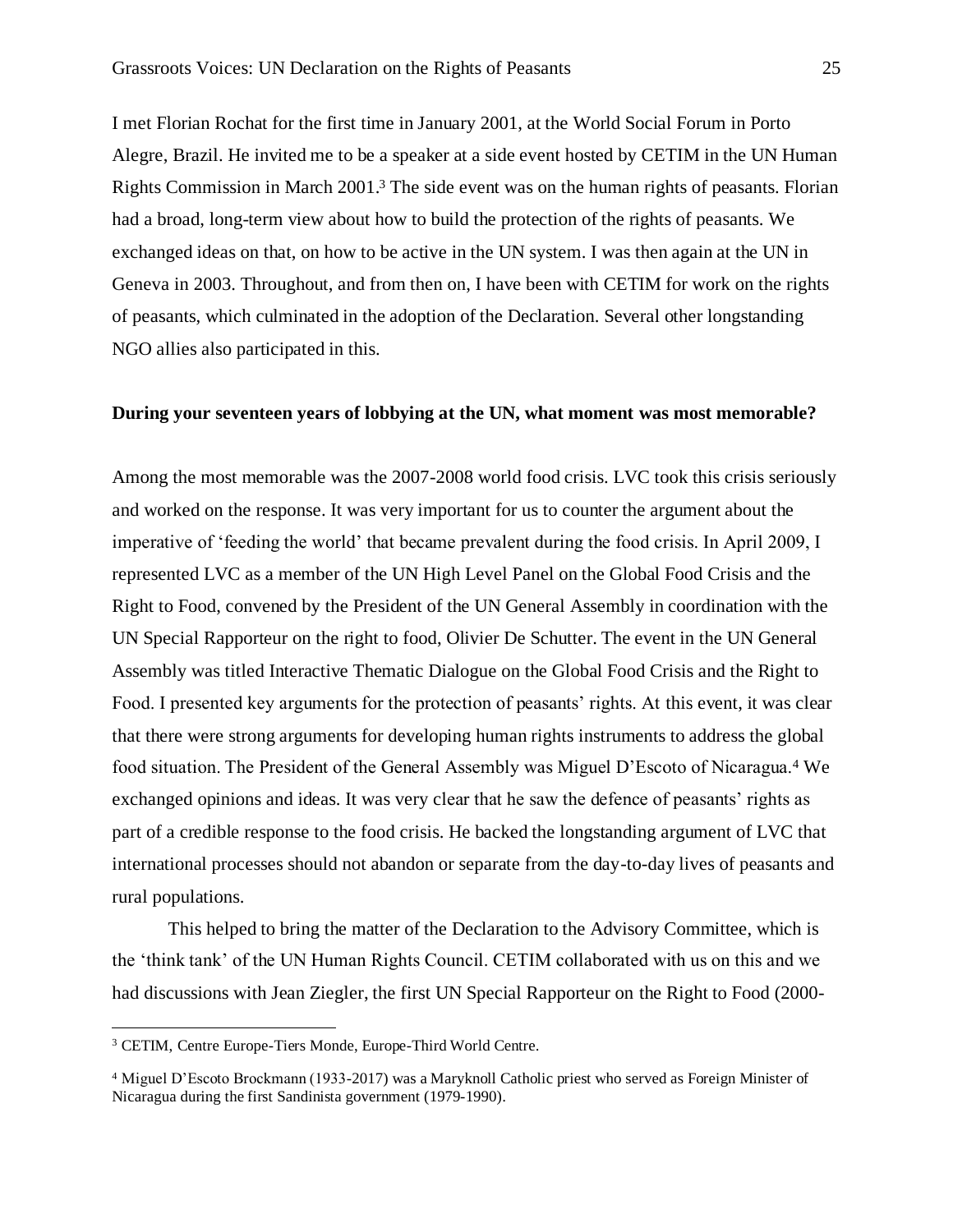2008) and a member of the Advisory Committee (2008-2012). We also worked closely with Ziegler's legal advisor during his term as Special Rapporteur, Christophe Golay of the Geneva Academy of International Humanitarian Law and Human Rights. We consulted with UN member states from South America, Africa, Asia and, it should be said, Luxembourg. Eventually the Advisory Committee proposed LVC's Declaration, with minor modifications, as a draft UN Declaration.

When we first came to the Council in Geneva, few grasped the crises of the food system and the rural population. Many said that these problems did not merit a special human rights instrument. Those who were sceptical about peasants' rights raised procedural excuses, manifested a lack of will, prolonged an already time-consuming process, and questioned whether the Council really had a mandate to negotiate the Declaration. Some grassroots rural movements also doubted that the UN could ever be meaningful for the struggles of peasants.

# **Now that the UN has adopted the Declaration, what are some of the challenges that lie ahead?**

The Declaration raises the awareness of peasants and rural populations that they do have fundamental rights. We need to work hard so that the Declaration becomes a reference point for human rights and a framework for the future of food and of agrarian life. Each and every state has its own legal system. We leave it to them. However, we also intend to engage with them so that they translate the Declaration into their domestic laws and commit to the necessary cooperation among states at the international level.

#### **Trust and complementarity, ingredients for success**

#### **Christophe Golay**<sup>1</sup>

*I have been working for ten years at the Geneva Academy of International Humanitarian Law and Human Rights on economic, social and cultural rights and peasants' rights. From 2001 to* 

<sup>&</sup>lt;sup>1</sup> Skype Interview with Priscilla Claeys, 28 May 2019. Original in French.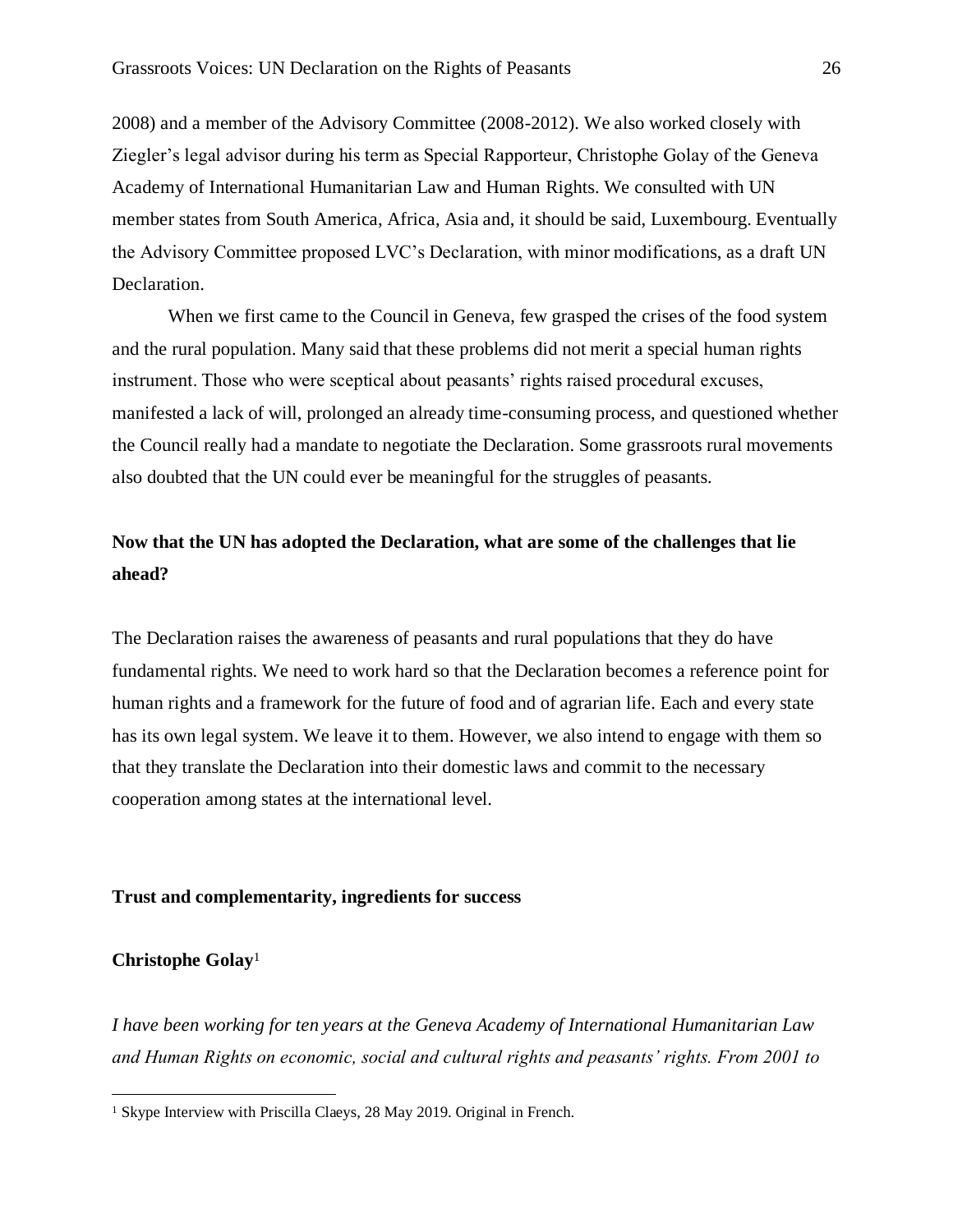*2012 I worked with Jean Ziegler, first when he was UN Special Rapporteur on the right to food and then when he was a member of Human Rights Council's Advisory Committee. I have also been active in FIAN Switzerland for a long time.*

#### **What is the origin of your interest in peasant issues and struggles?**

My grandfather was a peasant. My mother's whole family lived in the Gruyère region of Switzerland. Grandfather had to leave the farm to go work in the city when my mother was ten years old. All this must have somehow been deep inside me and it came out when I started working with Jean Ziegler. The first victims of hunger are peasants, so when we fight against hunger and for the right to food, the link is quickly made with peasants' struggles.

### **How did you get involved in the collective effort for the UN to adopt the Declaration?**

It was really through Ziegler and the demand that came from La Via Campesina (LVC), FIAN and CETIM. We presented a very first report on food sovereignty in 2004, following a request by CETIM and LVC, who approached us in 2003. Then LVC and FIAN published three annual reports on violations of peasants' rights and presented these at side events at the Commission on Human Rights that were co-organised with CETIM between 2003 and 2006.<sup>2</sup> I often attended those on behalf of the Special Rapporteur. The argument in these reports was that peasants had rights protected by the two 1966 International Covenants, on Civil and Political Rights and on Economic, Social and Cultural Rights, and that these were violated around the world. But at that time no one was interested. Then came the 2007-2008 global food crisis and when LVC came up with its idea of a Declaration, some states showed interest.

In 2008, we had a meeting in Bilbao that was absolutely central, with the human rights commission of LVC, FIAN, CETIM and some experts. LVC had had its draft Declaration since 2001. They wanted to take it to the United Nations and wondered if they should go to Rome or Geneva. We advised them to take it to Geneva if they wanted a human rights instrument. We told them that above all they, as a movement, needed to formally adopt their Declaration to have

<sup>2</sup> For example, FIAN and Vía Campesina (2004).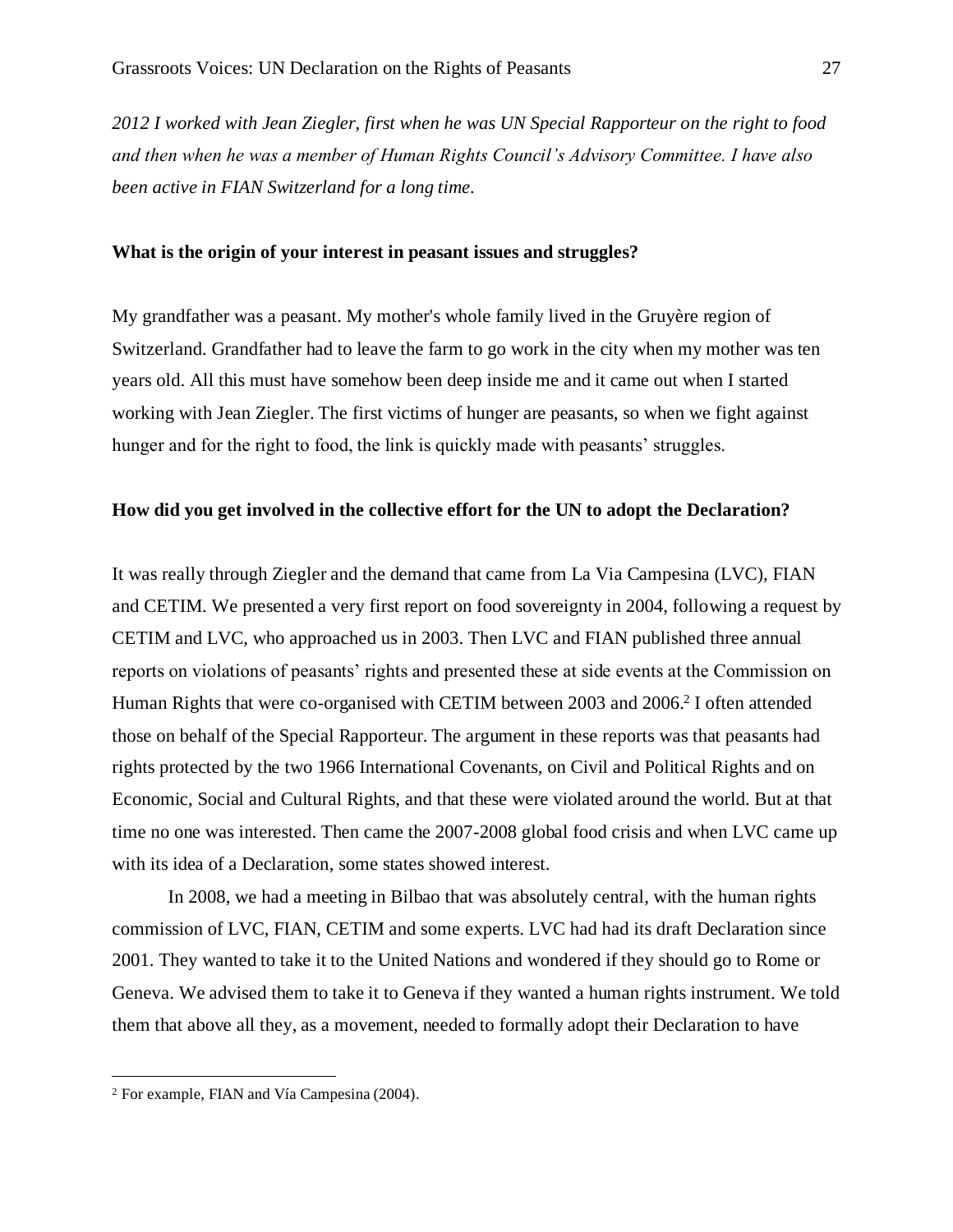something to show the world, and that is what they did in 2009. We helped a little bit with the language to make it closer to agreed language at the UN, particularly in terms of the titles and content of certain articles, so that it would be easier to convince the states.

#### **Did this seem achievable at the time?**

Yes, absolutely. But we told them that it would be a long process — at least ten years. At the time, we knew Ziegler would be mandated to conduct studies on the right to food at the Advisory Committee. The Advisory Committee had just prepared a Declaration on Human Rights and Education, so we could see it was an ideal place to elaborate a UN Declaration. We told them that the project they had was a Declaration, like the 1948 Universal Declaration. Since it did not contain states' obligations or create a treaty monitoring body, it was not a convention. There was an agreement to move forward — at least initially — on a declaration and not a convention.

In 2008, the UN Special Rapporteur on the right to food, Olivier De Schutter did a lot of work on the global food crisis. The Human Rights Council mandated the Advisory Committee to conduct a study on the right to food and the food crisis, which was presented in 2009. In the study, we made the link with peasants. In 2009, the Committee was tasked with a new study on the right to food and discrimination, which it presented in 2010.<sup>3</sup> The Committee said that peasants and other people working in rural areas were among the first to be discriminated against and stated that the best way to protect them was with a declaration. In the study's annex, we find the Declaration adopted by LVC, which for the first time was in a UN document. In response, the Council mandated the Committee to conduct a study on how to better protect the rights of peasants and others working in rural areas. The final study was presented in 2012, this time with the Declaration of the Advisory Committee as an annex.<sup>4</sup> The Declaration was essentially that of LVC, but with some minor changes. The main argument that convinced the states was the extreme vulnerability and discrimination that peasants experience around the world.

All these mandates were in the context of resolutions on the right to food. Before 2012, there was no Human Rights Council resolution on peasants' rights, it was always through the

<sup>3</sup> UNHRC Advisory Committee (2010).

<sup>4</sup> UNHRC Advisory Committee (2012).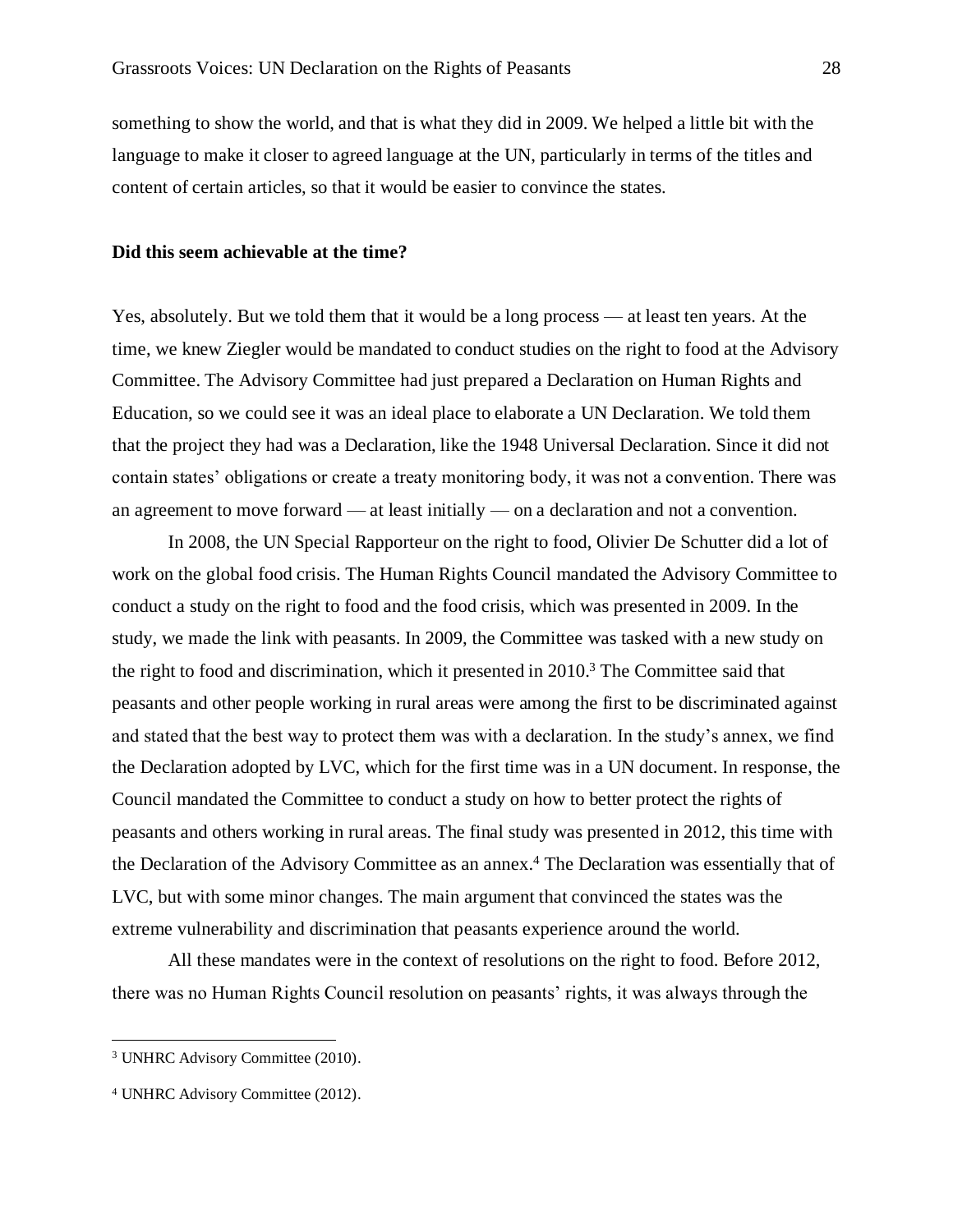right to food, and Cuba led the negotiations. In March 2012, when the Advisory Committee presented the final study to the Council, it said that a declaration should be negotiated. From March to September, we had discussions with LVC, CETIM and FIAN, all of which lobbied Ambassador Angélica Navarro Llanos in Geneva to get Bolivia to initiate the process in the UN. We knew her well, as we had undertaken a mission with the Special Rapporteur to Bolivia in 2007. She agreed to become Chair of the Open-Ended Intergovernmental Working Group. In September 2012, Bolivia presented a resolution that would be accepted by a majority and which led to the creation of the Working Group.

#### **Who were your allies on the Advisory Committee?**

Our main ally was José Bengoa, a Chilean close to LVC, who has worked extensively on indigenous peoples' rights. He pushed to annex the LVC Declaration to the Committee's report in 2010, and the Committee's own Declaration to its final report in 2012. We did not have an explicit mandate to propose a declaration, but the Committee was supposed to identify the best way to protect peasants and indicated that the best way to do this was through a declaration.

#### **What have you contributed to the effort to convince states to support the Declaration?**

There are two levels. The main contribution for LVC and Bolivia was the creation of an informal group of experts (including myself) who supported the Ambassador in her work when she had to present a new draft Declaration in 2015, always liaising with LVC. Then, each year I participated in the Working Group sessions and in the expert panels. The last week of negotiations was particularly important because I was on the panel all week answering questions from the states on the different articles. I was able to provide an expert point of view on already existing rights, on other instruments, on the rights of indigenous peoples, on International Labour Organisation (ILO) conventions, and so on.

Then there was a whole process with Switzerland. Initially Switzerland was against the Declaration, with the argument that implementing existing rights instruments was sufficient. Uniterre, a member of LVC, spearheaded a very effective campaign, which led many cantonal parliaments and the national parliament to demand a change of position. In response, we had a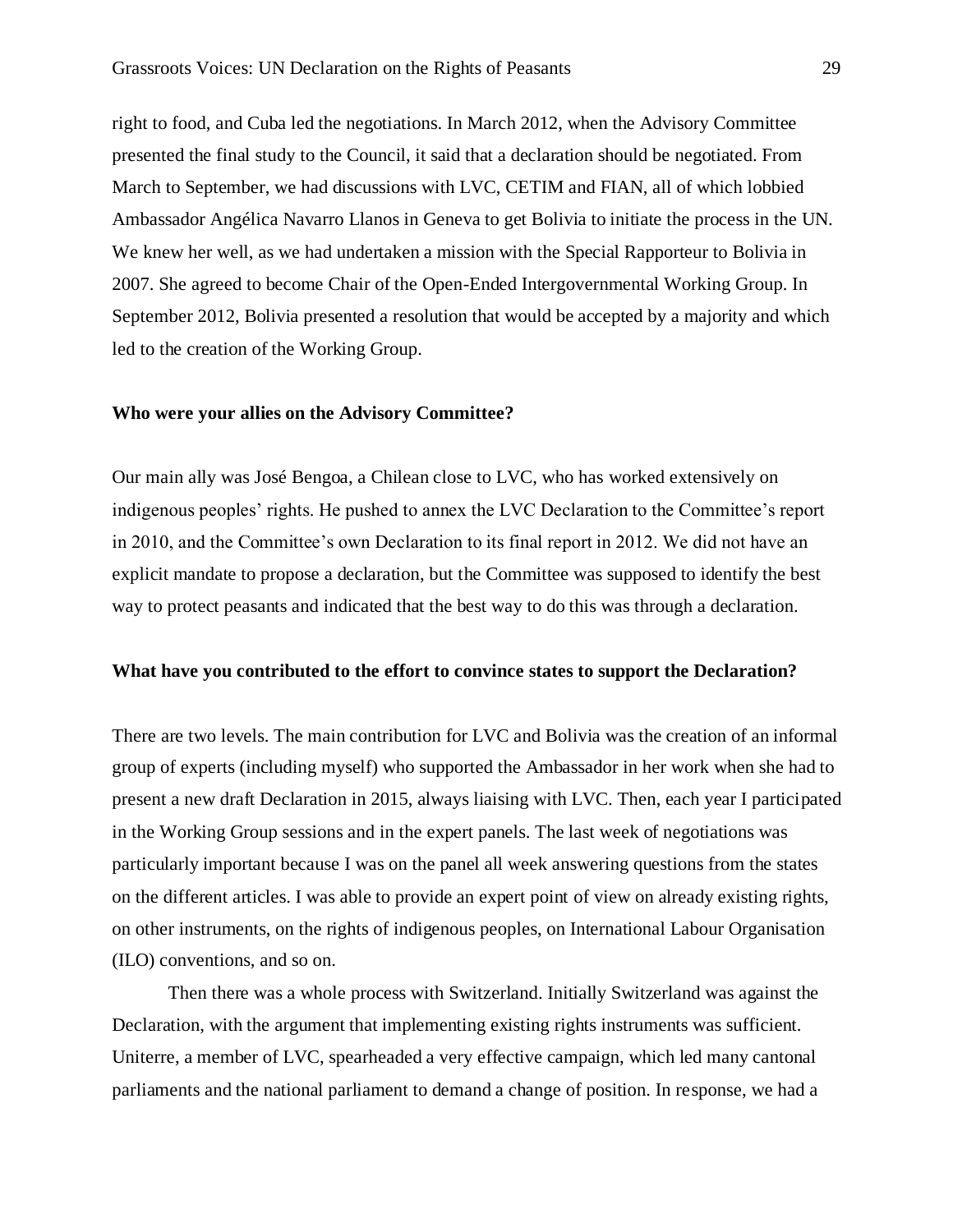decision from the Federal Council (Swiss government) in 2013 to back the process. Switzerland voted in favour of the various resolutions and for the adoption of the Declaration in 2018 both in Geneva and New York. They also funded my research and the expert seminars I organised. Each year I organised an expert seminar on one of the problematic issues in the negotiations, such as the right to land, the right to seeds and intellectual property rights, the right to food sovereignty, and the right to free, prior and informed consent. These seminars, co-organised by Switzerland and Bolivia, brought together states, experts, LVC representatives, CETIM, FIAN and organisations representing other people working in rural areas. Each year I presented a study with key messages for the negotiations.<sup>5</sup> Bolivia always allowed me to present these studies during the negotiations in the expert panels, so it all worked quite ideally.

#### **Did these studies and seminars impact the negotiations?**

The fact that these rights — lands, seeds, food sovereignty — were included in the Declaration is the result, at least in part, of these expert seminars. Where states were reluctant, we presented them with agreed language from other instruments and then adapted the language of the article to satisfy their concerns. This helped to respond to arguments against having these rights in the Declaration. My publications demonstrated that the recognition of these rights was in conformity with, and a logical step international law. This made the work of states wishing to attack or remove these rights more difficult, and gave states that were in favour more arguments. There were also direct impacts on the text. When the right to free, prior and informed consent was removed, I was the person who found in the Voluntary Guidelines on the Responsible Governance of Land, Fisheries and Forests (VGGTs) adopted by the UN Committee on World Food Security, the language that concerned consultation in good faith, which was finally included as such in Article 2.3 of the Declaration.

#### **Did such concrete language proposals help to overcome deadlocks in the negotiations?**

<sup>5</sup> For example, Golay (2016).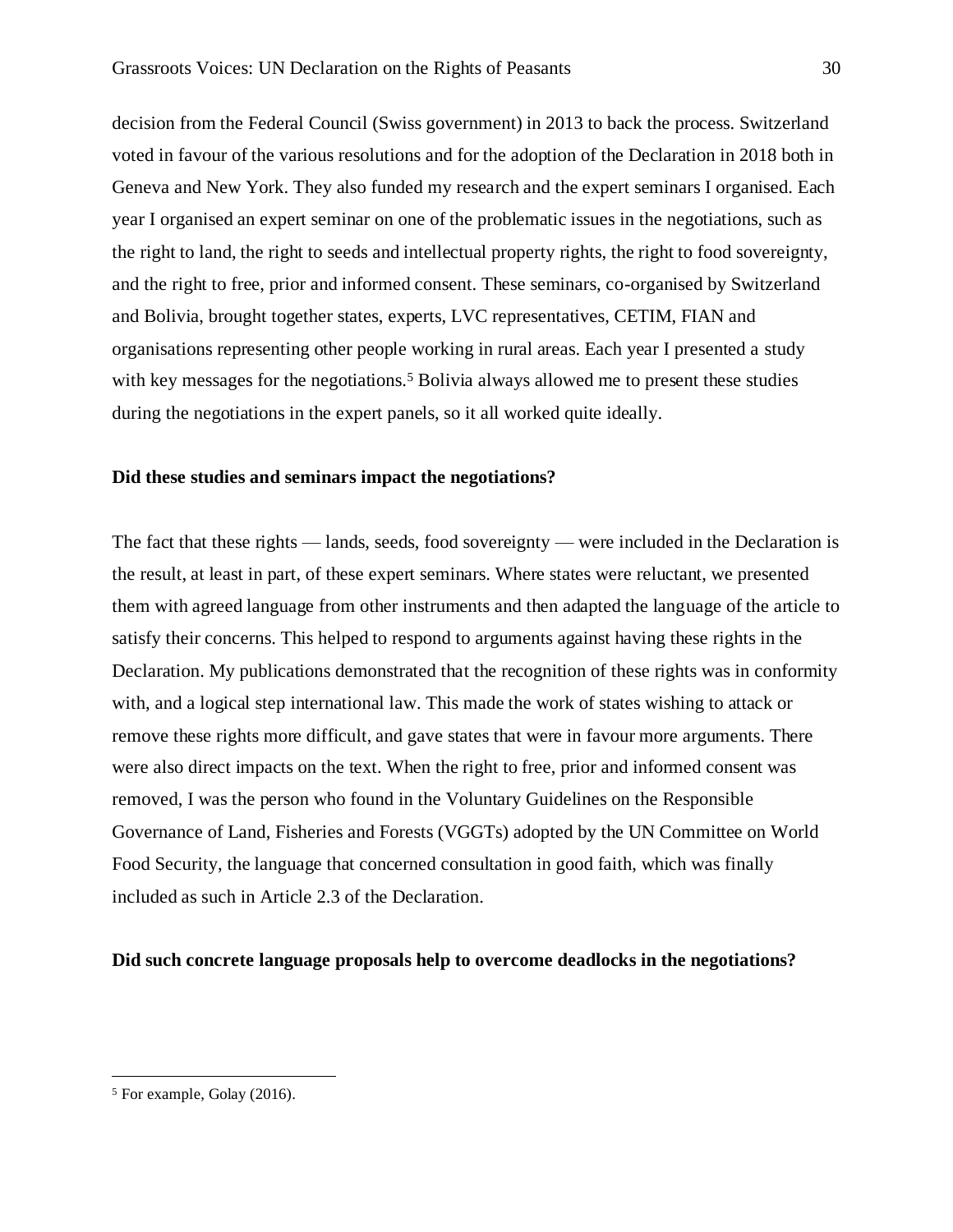Yes. With others, including FIAN, we insisted on the importance of affirming the primacy of human rights, and of the Declaration, over national law and other international agreements, such as those on trade and intellectual property rights. A number of states pushed not to mention this primacy explicitly in the Declaration, neither in Article 2 nor in Article 19 on the right to seeds. Some wanted to modify Article 28 so that it would state that these other international agreements could supersede the rights recognised in the Declaration. We fought until the last moment to affirm the primacy of human rights.

## **Was there convergence, in the negotiations, between Bolivia and La Via Campesina?**

Yes, there was a clear convergence. At the same time, Bolivia needed to find a balance. It was ready to make certain compromises so that more states would support the process, yet it was important not to empty the Declaration of its content. It was a delicate balance and Bolivia really maintained a strong stance on the primacy of human rights and of the Declaration over other international agreements and national law. One of the things they removed from the text was the right to free, prior and informed consent, which applies to indigenous peoples but not to peasants. They also removed the explicit recognition of the 'right to biological diversity'. On this right there is no agreed language, unlike the right to land or seeds. Another compromise was made on the right to food sovereignty, which takes up the definition of food sovereignty that came out of the 2007 Nyéléni Forum while stipulating that it is 'recognised by many States and regions as the right to food sovereignty', without explicitly stating that it applies universally (Article 15.4).<sup>6</sup> It was a compromise Bolivia had to make because there was no agreed language, but it fought to ensure that it was not completely removed.

# **How would you describe the influence of the Special Rapporteurs on the right to food in this process?**

Olivier De Schutter, Special Rapporteur from 2008 to 2014, played an important role because the Europeans — who have a lot of respect for him — were initially all against the drafting of the

<sup>6</sup> See Nyéléni Forum (2007).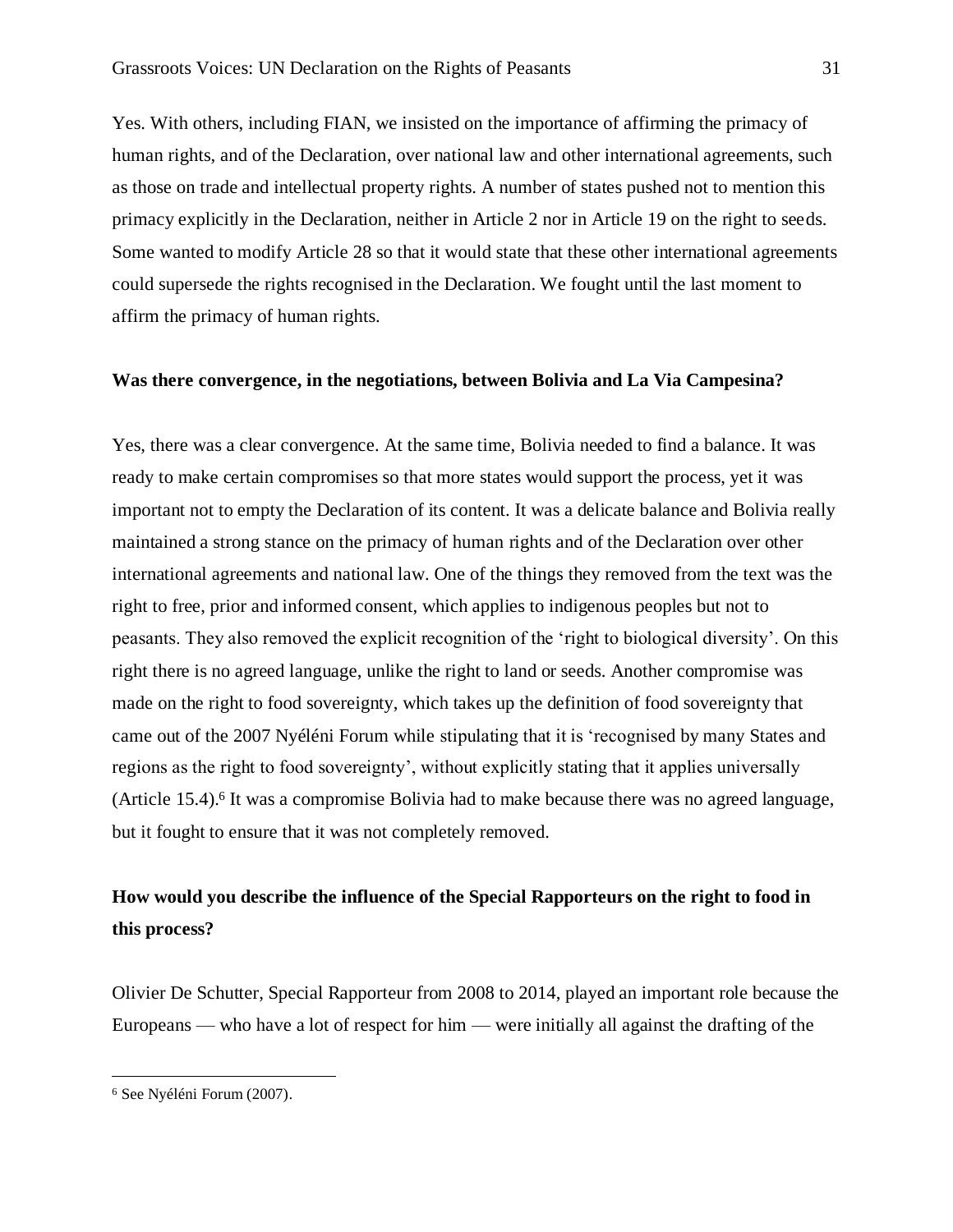Declaration. In his final report of 2014, he supported the Declaration. He then participated in several meetings with European representatives in Geneva, and also participated in almost all the expert seminars we organised, in particular on the right to land, right to seeds and right to food sovereignty. Hillal Elver, Special Rapporteur since 2014, came later in the process and also called for the adoption of the Declaration.

# **How do you see the integration of the Declaration into the mandates of the UN human rights mechanisms?**

The Declaration should be more systematically integrated into the work of the Special Rapporteur on the Right to Food and other UN special procedures, as well as UN treaty bodies and the Universal Periodic Review of the HRC.<sup>7</sup> This was the subject of a 2019 expert seminar and publication by the Academy.<sup>8</sup> We discussed the lessons learned in the implementation of the UN Declaration on the Rights of Indigenous Peoples (UNDRIP). The Human Rights Council should create a special procedure on the rights of peasants, but in any case other UN human rights mechanisms should also integrate the Declaration into their work.

## **What factors accounted for the success of this process?**

The collective. Trust. The rather incredible complementarity between peasant leaders, development and human rights NGOs that are very familiar with the UN system, human rights experts, and states that have supported the process from the beginning. There was a core group with Bolivia, South Africa, Ecuador, Cuba and Venezuela. But Switzerland also played an important role. We needed this combination. We all have different profiles and we have not tried

<sup>7</sup> The UN Human Rights Council's special procedures mandate holders include special rapporteurs, independent experts and working groups tasked with thematic or country studies and with raising public awareness of and advocating for human rights. Treaty bodies are committees that monitor compliance with the provisions of binding international agreements. Universal Periodic Review refers to the Human Rights Council's annual review of every UN member state's human rights record.

<sup>8</sup> Golay (2019).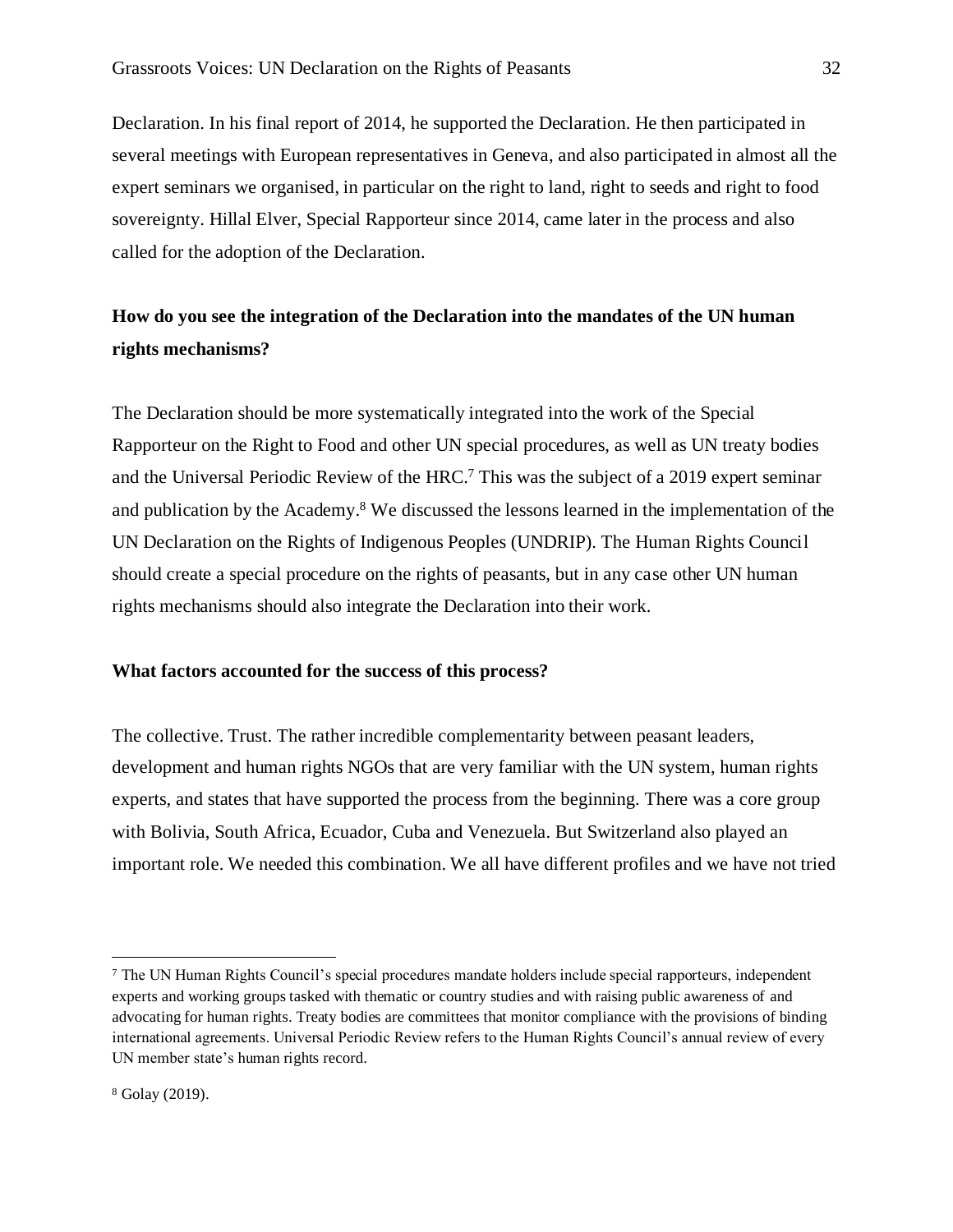to do what others do better than us. There has been trust since the beginning, since 2004, since Bilbao in 2008, which has led to this.

#### **On a more personal level, what did you learn by participating in this process?**

To focus on what I do best, where I can make a difference. Organise expert seminars, write publications, make recommendations. People come to the seminars because the Academy is a neutral institution. I focus on what others can't do. I never lobbied or had long bilateral discussions with states. Others do that very well, LVC and NGOs. As academics, we have time to reflect, publish and propose solutions. This is what most other actors in this process do not have. I have dedicated myself to the essence of my contribution, while trusting others. For example, I did not go to New York in December 2018 and during this time I prepared projects for the implementation of the Declaration.

#### **Do you sometimes feel isolated as a progressive jurist?**

Yes and no. As there are not many of us, it gives value to what we do. There is also my colleague, Adriana Bessa, who has joined the process. And, talking about complementarity, the people from the UN Office of the High Commissioner for Human Rights made an important contribution too. It is quite rewarding. I do not feel isolated, I feel useful.

#### **Do you have an anecdote to share?**

Yes, from Bilbao in 2008. There we discussed the potential role of the Advisory Committee, the Human Rights Council, and the fact that we could trust Jean Ziegler to carry this forward. We said it would take about ten years... and finally it took 11 years!

# **The Declaration, as adopted, contains states' obligations but also new articles on aspects that La Via Campesina may not have fully taken into account.**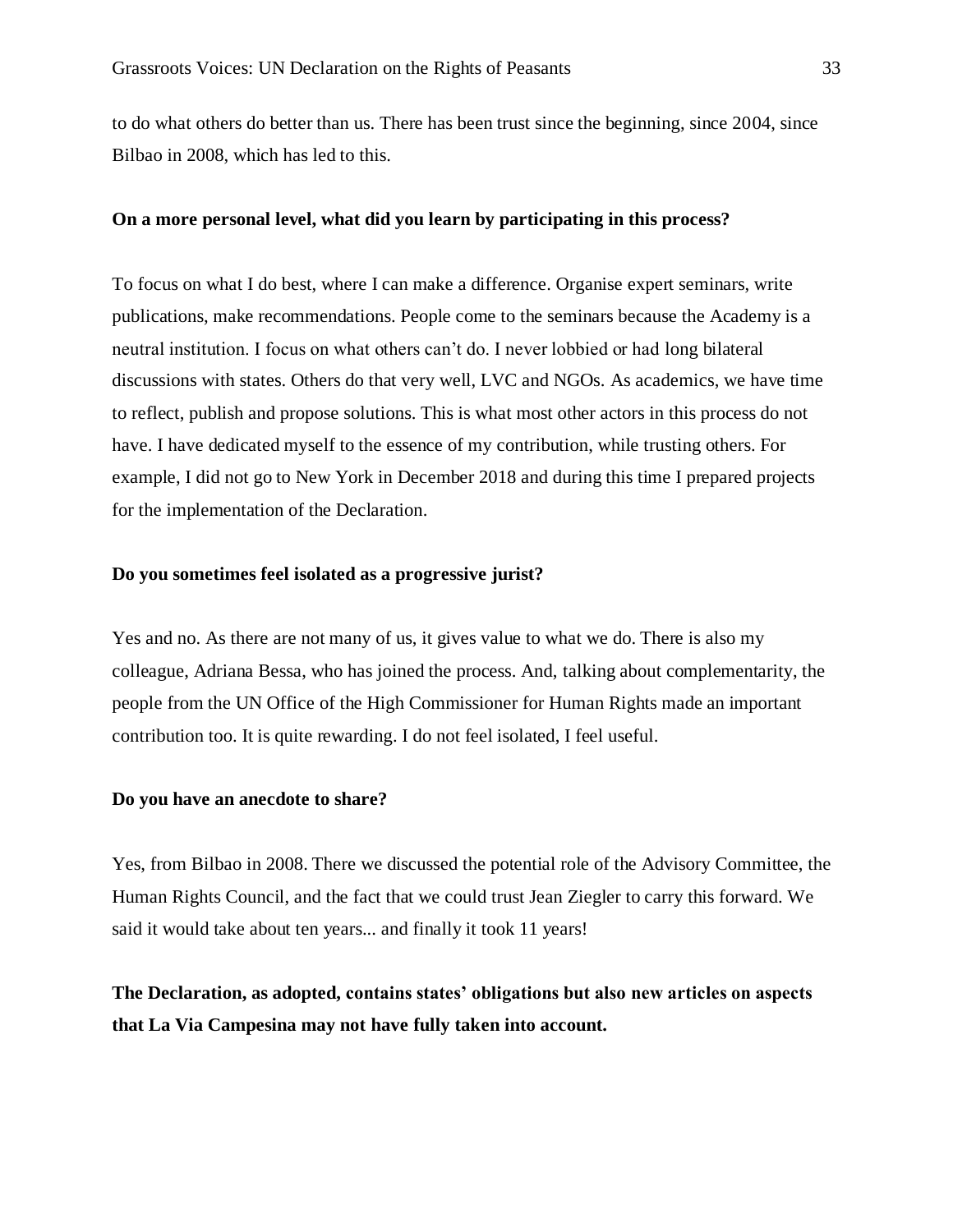One right that was added is the right to social security, which was not in LVC's Declaration. LVC's Declaration expressed a desire for autonomy, to have the means to produce, not a desire to depend on the state for social assistance. I suggested adding this right and it was easily accepted. The right to social security is in the 1948 Universal Declaration, in the International Covenant on Economic, Social and Cultural Rights, and it is undoubtedly one of the least realised rights. A very large majority of the world's population does not have access to this right. In 2012, the ILO adopted a recommendation on social security protection floors that could be used as agreed language. The right to food sovereignty was not in the 2001 LVC draft Declaration, and with others I proposed adding it and it remained until the end.

## **Was the LVC Declaration also weak on rural women's rights?**

Yes, but at the same time the LVC Declaration stated in its title and in each article, 'women and men'. To use this language at the United Nations was not standard practice. So we removed this reference to 'women and men', but as a result there was really a gap. There was a strong mobilisation of women's and farmers' organisations to have a specific article on rural women's rights, even if we already had an article on non-discrimination. An additional article was added, which is almost a copy and paste of Article 14 of CEDAW.<sup>9</sup> Reference was also made to General Recommendation 34 on the rights of rural women, which came out at the right time. The Declaration's final title, although fine in English, is a bit catastrophic in French and Spanish, as it does not explicitly acknowledge peasant women.

## **What do you think are the main challenges in implementing the Declaration?**

I just published two studies on this that I recommend to you.<sup>10</sup>

<sup>9</sup> Convention on the Elimination of All Forms of Discrimination against Women.

<sup>10</sup> Golay (2019), Golay and Bessa (2019). More studies are on the Geneva Academy's website: https://www.genevaacademy.ch/research/our-project/detail/13-the-rights-of-peasants.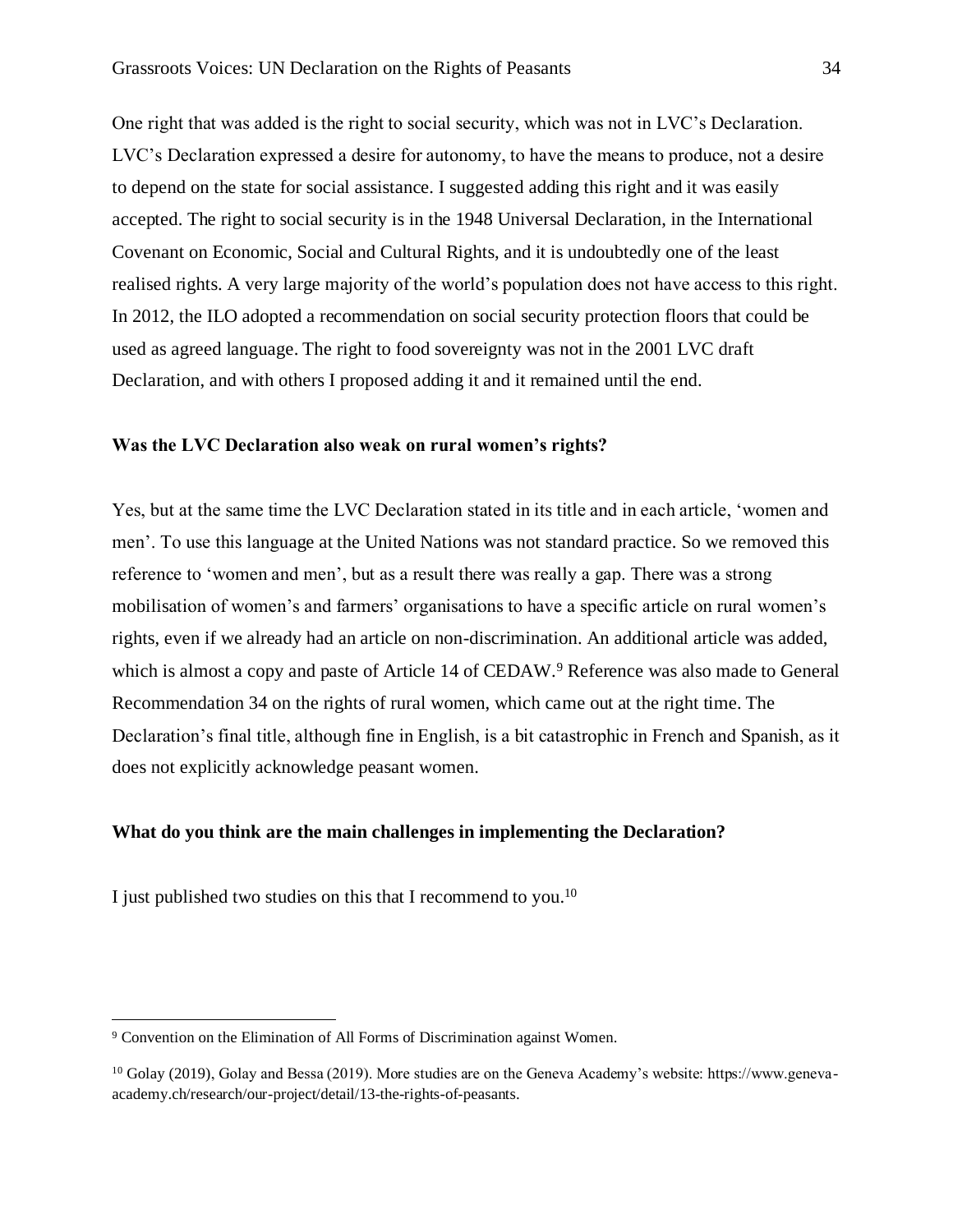#### **Defying the conventional way of lobbying the United Nations**

#### **Andrea Nuila, Philip Seufert, Sofía Monsalve and Ana María Suárez Franco**

*We constitute the interdisciplinary team of the International Secretariat of FIAN working on the rights of peasants. FIAN International is a human rights organisation founded in 1986 that advocates for the right to food and nutrition. Andrea Nuila coordinates FIAN's work on gender and women's rights and on local accountability and is part of the justiciability team. Philip Seufert coordinates the work on access to resources and represents FIAN in Rome. Sofía Monsalve is FIAN's General Secretary and former coordinator of its work on access to land and natural resources. Ana María Suárez Franco is FIAN's permanent representative in Geneva and coordinates its accountability work*.

We became involved in this process at the invitation of La Via Campesina (LVC), with which we have cooperated since 1999 around the Global Campaign for Agrarian Reform. Supporting social movements and organisations representing food producers is a central aspect of FIAN's work.<sup>1</sup> The reason we supported this process is that, in our view, it is impossible to achieve our mission of a world free from hunger without the protection and realisation of the rights of peasants, other rural communities and indigenous peoples. This is not only essential for preserving the livelihoods of those who produce 80 percent of the world's food, but also for those living in urban areas. In addition, peasants play a central role in ensuring adequate, diverse and sufficient nutrition. Their methods of production are better for the planet in alarming times of ecological destruction and human-induced global warming.

Our team played diverse roles in the elaboration and negotiation of the Declaration. We provided technical support to LVC, contributed to the preparation of the draft Declaration in diverse phases of the process, supported the Chairs of the Working Group and their teams from the Mission of the Plurinational Republic of Bolivia, lobbied several states, made oral and written interventions during the negotiations in our capacity as an NGO with ECOSOC consultative status, carried out capacity building for civil society participants, and published briefing documents on critical aspects of the Declaration.<sup>2</sup>

 $1$  See Borras (2008).

<sup>2</sup> For example, Monsalve Suárez (2016) and Nuila (2018).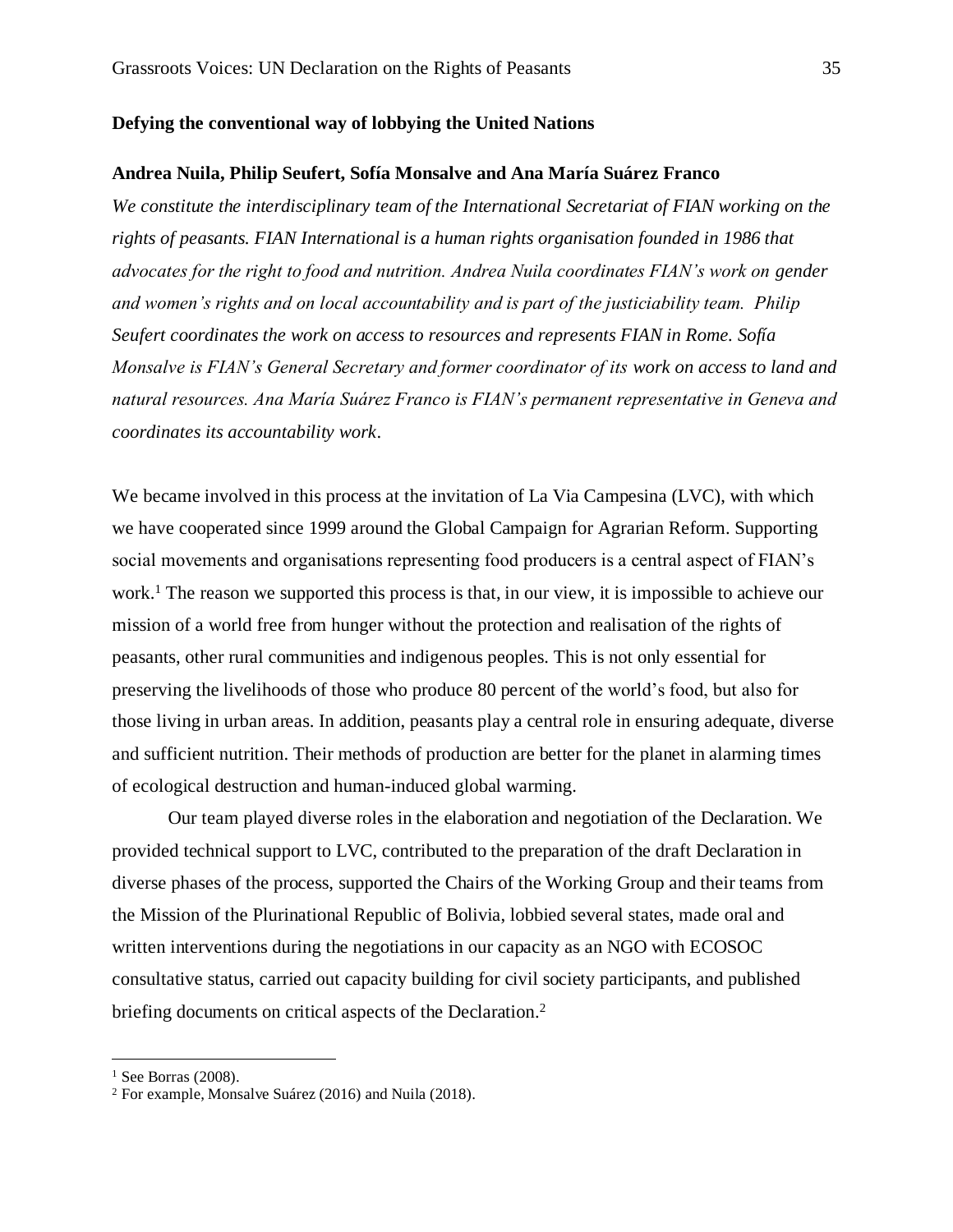In this contribution, we assess how negotiations unfolded at the UN and how the political landscape evolved between 2012 and 2018. We explore the factors that contributed to the adoption of this Declaration, including relationships between LVC and its allies. During one of our first advocacy exchanges with states' representatives in Geneva, a diplomat from Germany admonished us: 'You cannot continue with this initiative. This will break the consensus of the Human Rights Council and under those circumstances the process will take at least 20 years'. Five years later, the UN General Assembly adopted the Declaration with 121 votes in favour, 54 abstentions, and 8 votes against. One of the most important reasons for this success was LVC's insistence on ignoring those 'terrifying' messages about the complexity of negotiation processes in the UN system and instead focusing stubbornly on the goal and the content — just like a tractor ploughing ahead! Many human rights experts and professionals criticised this attitude, which in the end was a fundamental ingredient for success.

The UN Human Rights Council consists of 47 Member States representing the different regions, elected by secret ballot by the General Assembly. The membership is based on equitable geographical distribution, with seats distributed as follows: 13 for the group of African States, 13 for the group of Asian-Pacific States, 6 for the group of Eastern European States, 8 for the group of Latin American and Caribbean States, and 7 for the group of Western European and other States. The members of the Council serve three-year terms and can complete two consecutive terms before rotating off for at least one term. In 2012, when the Council established the Working Group, the composition of the Council was favourable to the Declaration. Most of the countries in Latin America, Asia and Africa supported the process. As time passed, the overall composition of the Council worsened *vis-á-vis* the Declaration project.

In 2018, the international political landscape became increasingly difficult for the Declaration project. The Latin American group of states split as Argentina, Brazil, and, to a certain extent, Ecuador shifted right, and a strong division took place because of the critical situations in Venezuela and Nicaragua, both steadfast supporters of the Declaration. In Africa and Asia some countries championed the Declaration, such as South Africa and later Indonesia. Other states, while supportive, remained silent in the negotiation sessions, apparently fearing reprisals by industrialised countries. The developed country bloc was not supportive. The European Union (EU), aware of the weaknesses of its arguments against the Declaration and of the political cost of ignoring the demands of its peasants, mainly used procedural arguments to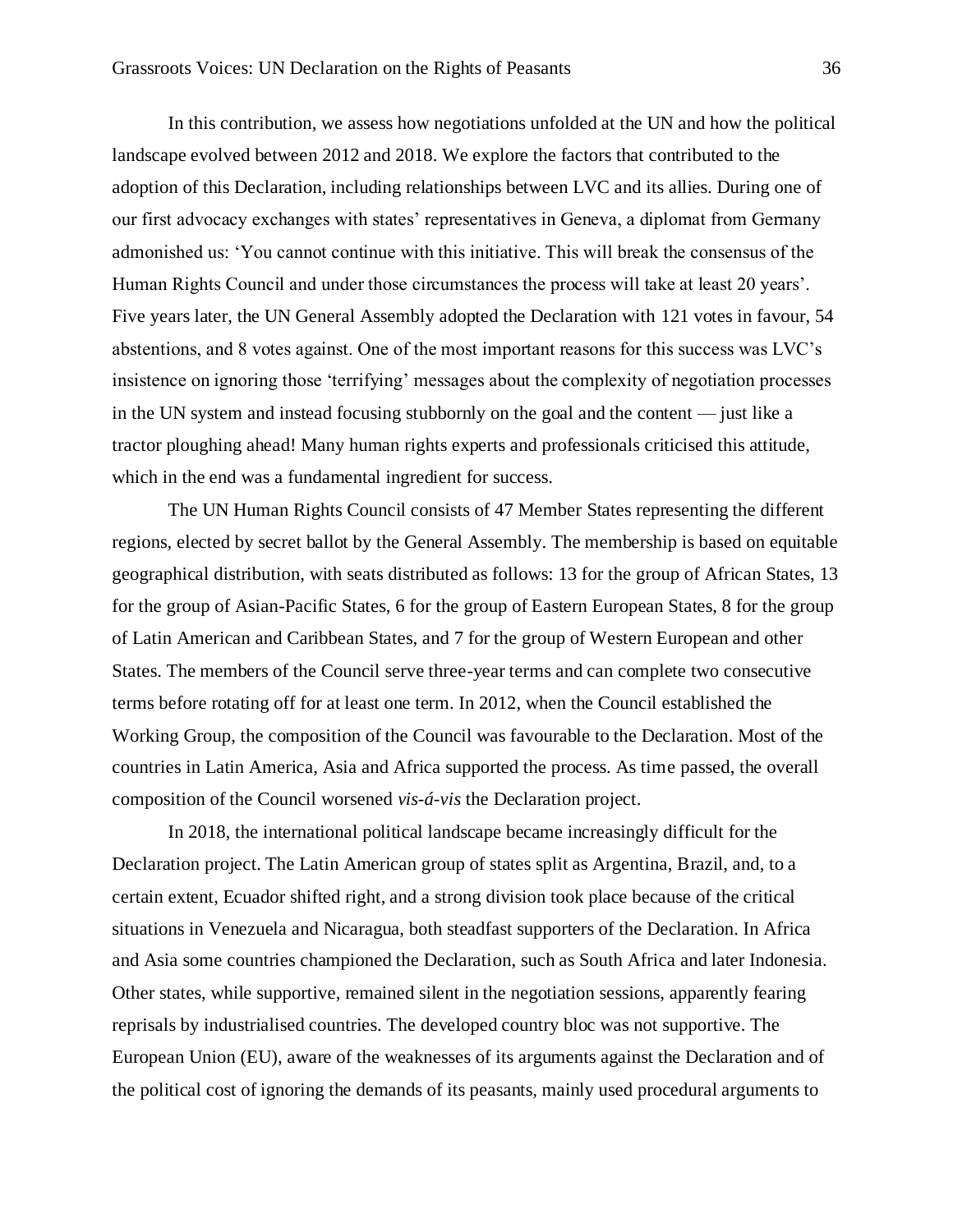slow down or stop the process. The EU was internally divided, but eager to show unity. The United Kingdom was a fierce opponent, voicing arguments that the United States deployed before its withdrawal from the Council following the election of Donald Trump. But there were also supporters among the European countries. Portugal, Monaco, Switzerland and Luxemburg ultimately voted in favour of the Declaration.

The negotiation of the Declaration and the final vote point to a divide between the countries of the Global South, which were largely in favour, and the countries of the Global North, which abstained or opposed the project. One reason for this division is that the Declaration defies Western narratives and ideas about human rights, moving towards a more emancipatory understanding, as well as recognizing other conceptions of human rights. The arguments of the opponents were not always explicit. For example, during the negotiations, with the exception of the UK, the EU states did not openly express opposition to a Declaration. Rather, they maintained that the implementation of existing human rights standards would be sufficient — and more effective — than a new legal instrument. The countries of the Global North also contended that the Declaration could adversely impact the universality of human rights, arguing that the term 'peasants' refers to a specific socio-economic group and that giving special protection to such a group would disadvantage others. This approach was clearly opposed to the self-perception of representatives of LVC, and rural communities more broadly, who viewed 'peasants' as referring to a way of life characterised by a special relationship with the natural world steeped in specific cultural, social and spiritual dimensions and anchored in community relationships. Another reason why the industrialised countries rejected the Declaration was their perception that it challenged the international property law regime, especially with regards to tenure rights and intellectual property rights over seeds. The inclusion of food sovereignty in the Declaration also triggered fierce opposition from a number of countries. Overall, the industrialised countries had a difficult time understanding and accepting the direct participation of peasants' and other food producers' organisations in the negotiations, especially when these directly demanded recognition of their human rights. Putting forward detailed and sophisticated arguments based on international human rights law, rural organisations defied the usual way of setting new human rights standards, which is dominated by governments and technical 'experts', mainly lawyers.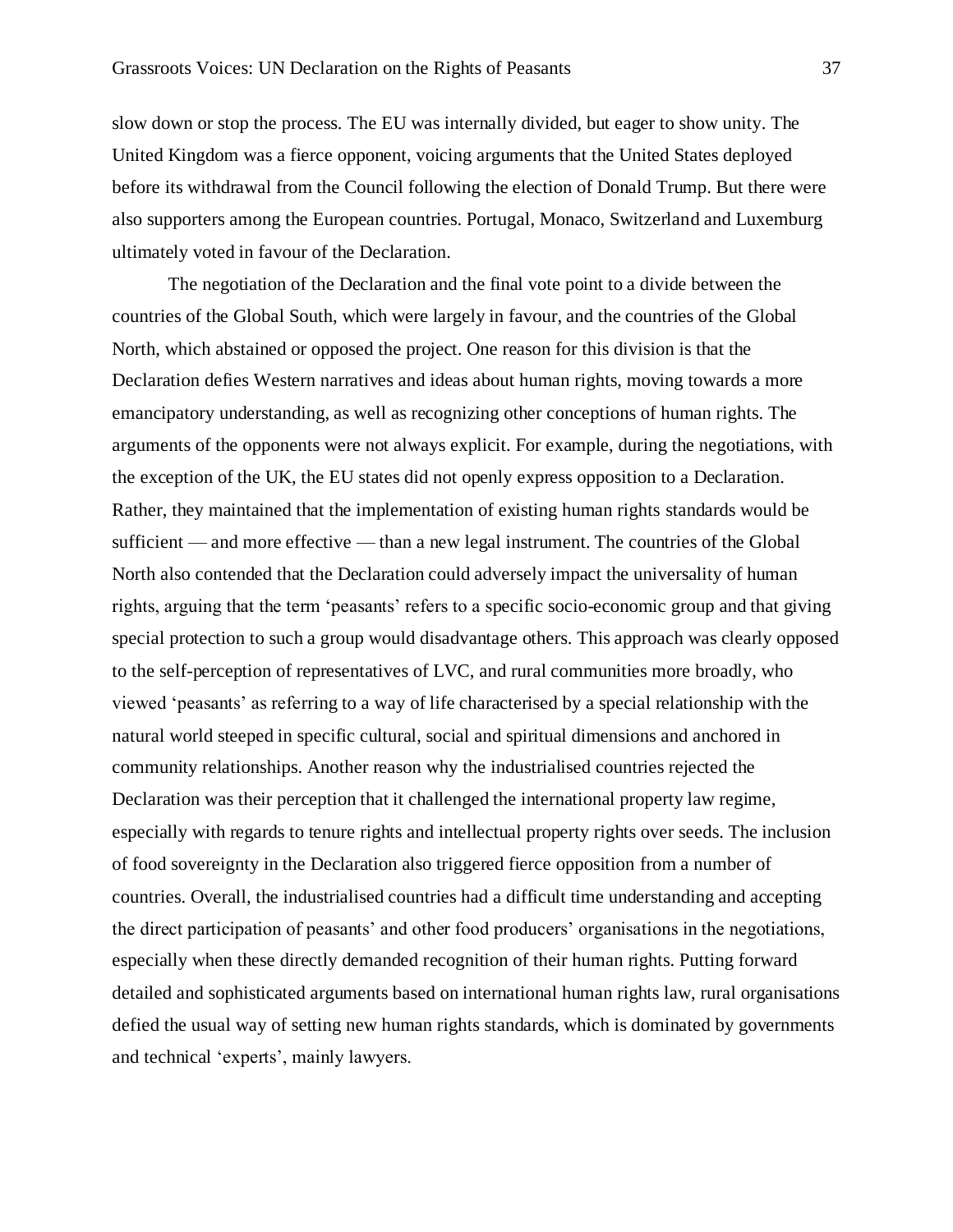In such a challenging context, some advocacy and negotiation tactics seem to have been particularly effective. First, the regionalisation of the advocacy work. LVC and allied organisations decided early in the process to have peasant organisations and supporters from every region carry out advocacy towards countries of the same region. Second, proponents of the Declaration carried out advocacy not only in Geneva but also in the capitals. Their objective was to convince countries to support the Declaration, but in some cases they targeted countries which were against to ensure that they would abstain (for example Germany, Austria, France and Belgium). Third, the mix between the real experiences of peasants and the technical support of organisations and experts friendly to the cause. This brought the realities facing rural people into the Palais des Nations in Geneva and helped to demolish some countries' claim, for example, that there are no peasants anymore in Europe or elsewhere in the world. Our technical support involved detailed analyses of specific articles of the Declaration, based on sources of international law, which we interpreted in a progressive manner. Finally, the support of experts, such as the Special Rapporteurs on the right to food, some members of different treaty bodies, and academics helped give visibility to the process. This expert support was also critical in advocacy at the country level.

The process was not easy. While we wholeheartedly supported the Declaration process and LVC's leading role in it, we also had to maintain a critical dialogue with LVC. We had differences of opinion and perception on a number of issues but always managed to maintain a spirit of close and critical cooperation and to navigate moments of tension in a respectful and honest manner. One difference of opinion concerned strategy, and this intensified at the third negotiation session. As support by states seemed to be dwindling, FIAN was open to finding alternative text, which might advance the negotiations and get more states on board. LVC, however, wanted to strictly defend the first draft Declaration text. Another example relates to the timeframe. While LVC's tactic was to ask for the finalisation of the process at every session of the Working Group, which put pressure on states to participate and negotiate, some of us felt that we needed more time to get more states on board. A third area of discussion was whether or not and how to enlarge the circle of civil society organisations supporting the process. For a social movement like LVC it was — understandably and legitimately — crucial to maintain control. At the same time, this brought trade-offs in terms of increasing support. FIAN encouraged LVC to include organisations and movements representing other rural constituencies. Eventually, the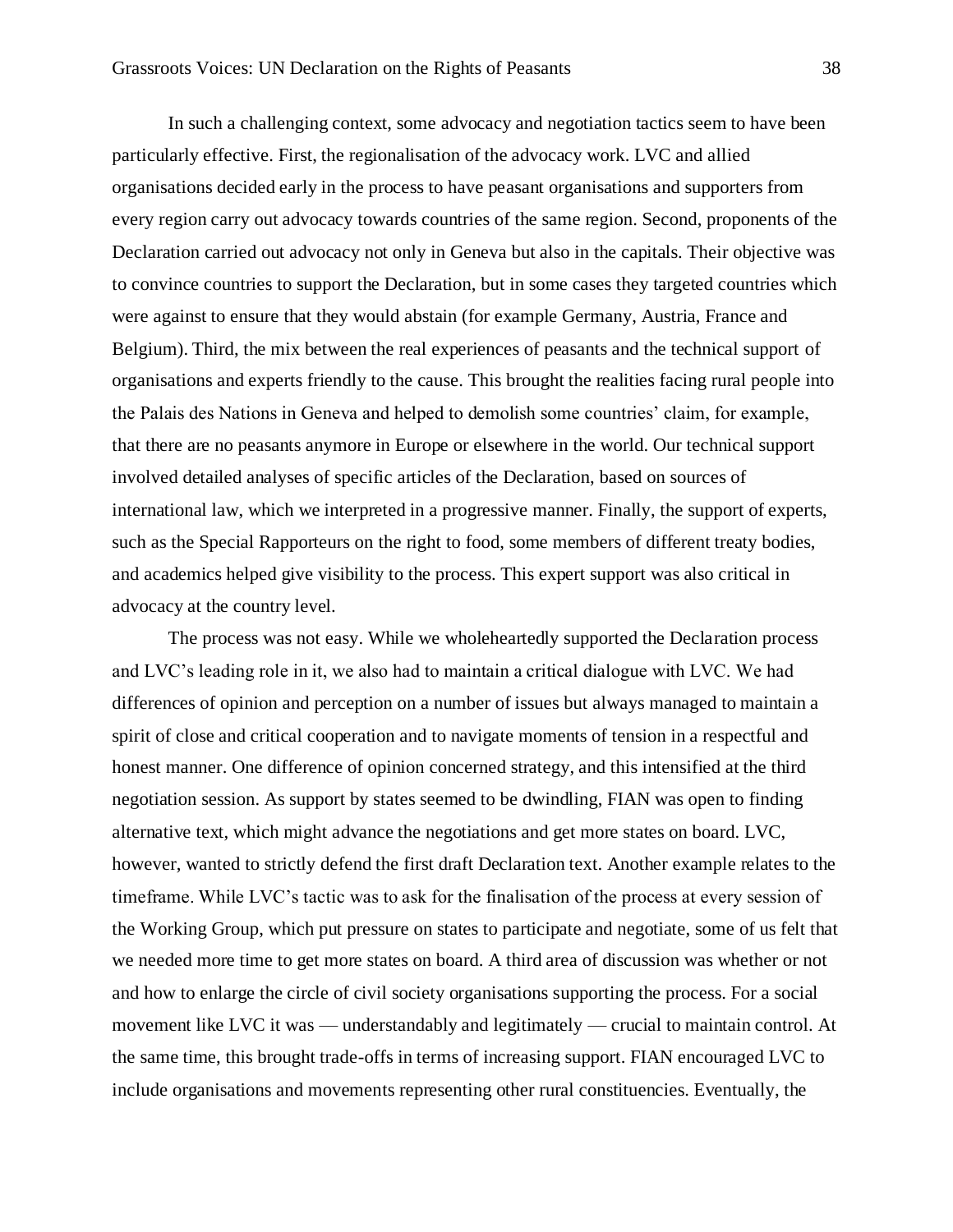inclusion of other social movements such as the World Forum of Fisher Peoples (WFFP), the World Forum of Fish Harvesters and Fish Workers (WFF), the International Union of Food Workers (IUF), the World Alliance of Mobile Indigenous Peoples (WAMIP), as well as indigenous peoples' organisations such as the International Indian Treaty Council (IITC), turned out to be positive and significant.

We are very satisfied that the Declaration covers not only peasants but also fishers, pastoralists, agricultural workers and indigenous peoples, as explicitly stated in Article 1. The Declaration contains several provisions that are important for these groups, such as freedom of movement for pastoralists, the right to water for fishers, or articles referring to migrant workers. The Declaration could, however, have advanced the rights of non-peasant rural groups in a more detailed and consistent manner. This was not possible, partly because of their lower level of organisation, their weaker involvement in the drafting process and caution vis-à-vis a process that had already started by the time they engaged in it. While this does not reduce the importance of the Declaration, it should remind us of the importance of using it as a stepping stone to deepen processes of convergence across constituencies and social movements. As FIAN, we also sought the backing of Amnesty International, even though LVC was not eager to get the support and active engagement of large human rights NGOs. Amnesty decided not to engage, because the Declaration explicitly recognises the human right to land. This would have gone against an organisational decision adopted by Amnesty during the Cold War, according to which the organisation cannot work on issues related to the right to property.

One last element that proved key was the relation of trust created with Bolivia. A quite marginal and small state in the geopolitical landscape bravely decided to negotiate the Declaration text, not only in formal sessions of the Working Group but also in bilateral talks and negotiations during the intersessional periods. Importantly, this included regular consultations with LVC and its allies. Bolivia defied the normal rules applied in the Council and, as Chair of the Working Group, opened up space for more participation and democracy. Bolivia changed the common rule that civil society is only allowed to speak at the end of every topic and only after states have delivered their statements. It decided to give LVC and other civil society organisations the possibility of intervening during the sessions whenever they requested the floor. Moreover, the Bolivian Mission included social movements' representatives on the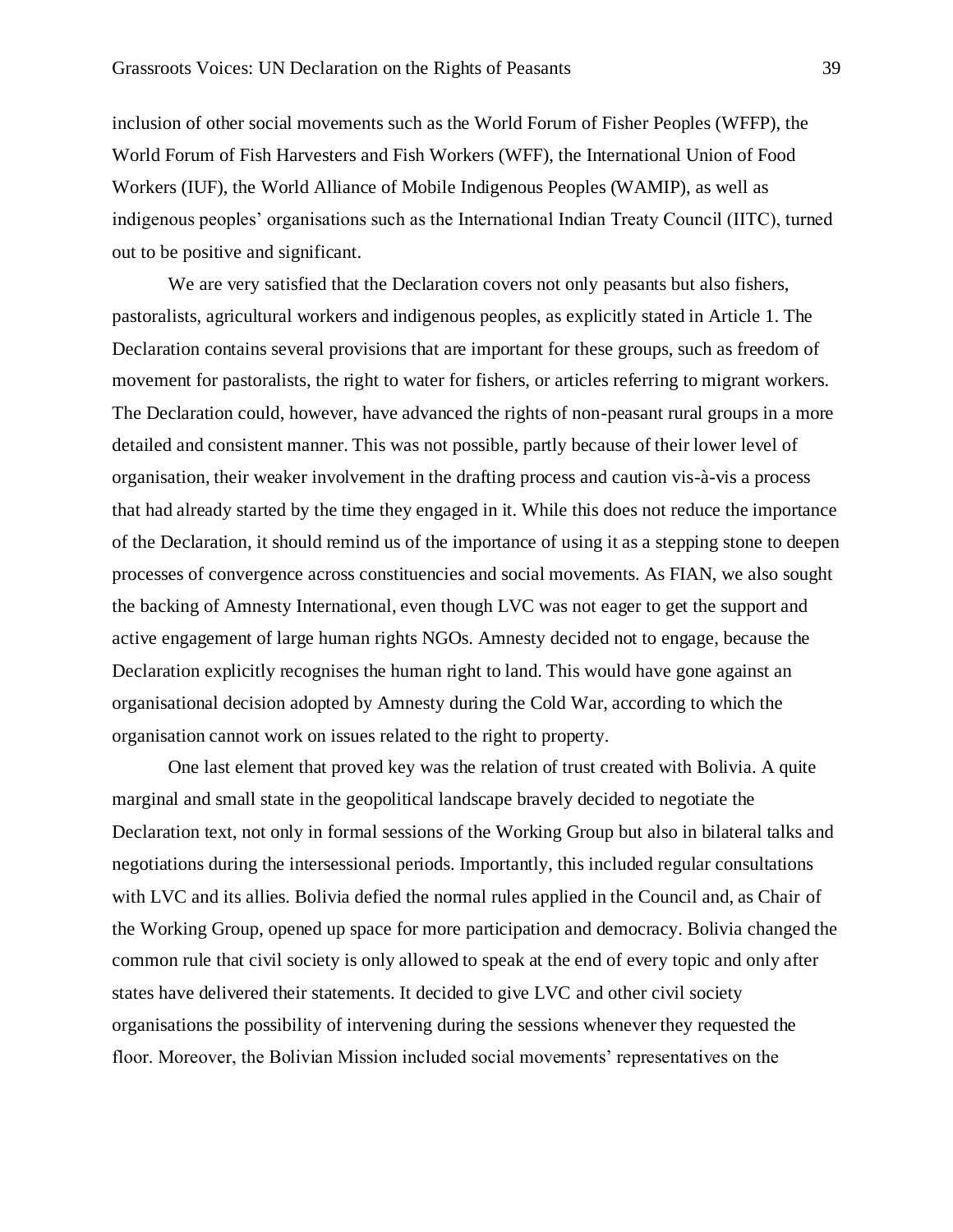discussion panels that it organised during each session. Recognizing that rural people are the 'experts' when it comes to the realities of rural life changed the dynamic of the negotiations.

The adoption of the Declaration is a huge success. This was only possible because LVC took on an active, leading role as co-author of international law. LVC wrote the initial draft Declaration, its members were the protagonists and they decided on advocacy strategies. LVC and other rural people's organisations showed the world the threats they face and put forward an elaborate and sophisticated analysis, built up together with allied organisations such as FIAN. It was difficult to contradict such unmistakable evidence and well-grounded argumentation, even for those who were — and are — fiercely opposed to advancing people's rights in any way. The Declaration provides a glimpse of hope that multilateralism can be centred on human rights, anticolonialism, justice and solidarity. It marks a path that is different from chauvinism, egocentrism and the sheer violence of power. Without any doubt, this process has shown that 'people's diplomacy' can yield good fruits even in times of rising authoritarianism.

#### **An extraordinary tool in the hands of peasants**

**Melik Özden and Florian Rochat**<sup>1</sup>

### **Melik, could you introduce yourself in a few words?**

*I was born in Turkey in 1962 and I am a descendant of a Kurdish peasant tribe. As a child, I witnessed the gradual elimination of the peasantry, without realizing at the time its scale and gravity. I arrived in Switzerland as a refugee in 1983. Quite quickly, I became politically involved (aid to refugees, denunciation of the practice of torture, defence of the rights of the Kurdish people). I also became interested in human rights protection mechanisms and started following the sessions of UN bodies in Geneva. In 1998, I was hired as Director of the Human Rights Programme of CETIM (Centre Europe-Tiers Monde, Europe-Third World Centre). I became CETIM's Director in 2013. My involvement with CETIM opened my eyes to two very*

<sup>&</sup>lt;sup>1</sup> Written interview with Priscilla Claeys, 27 May 2019. Original in French.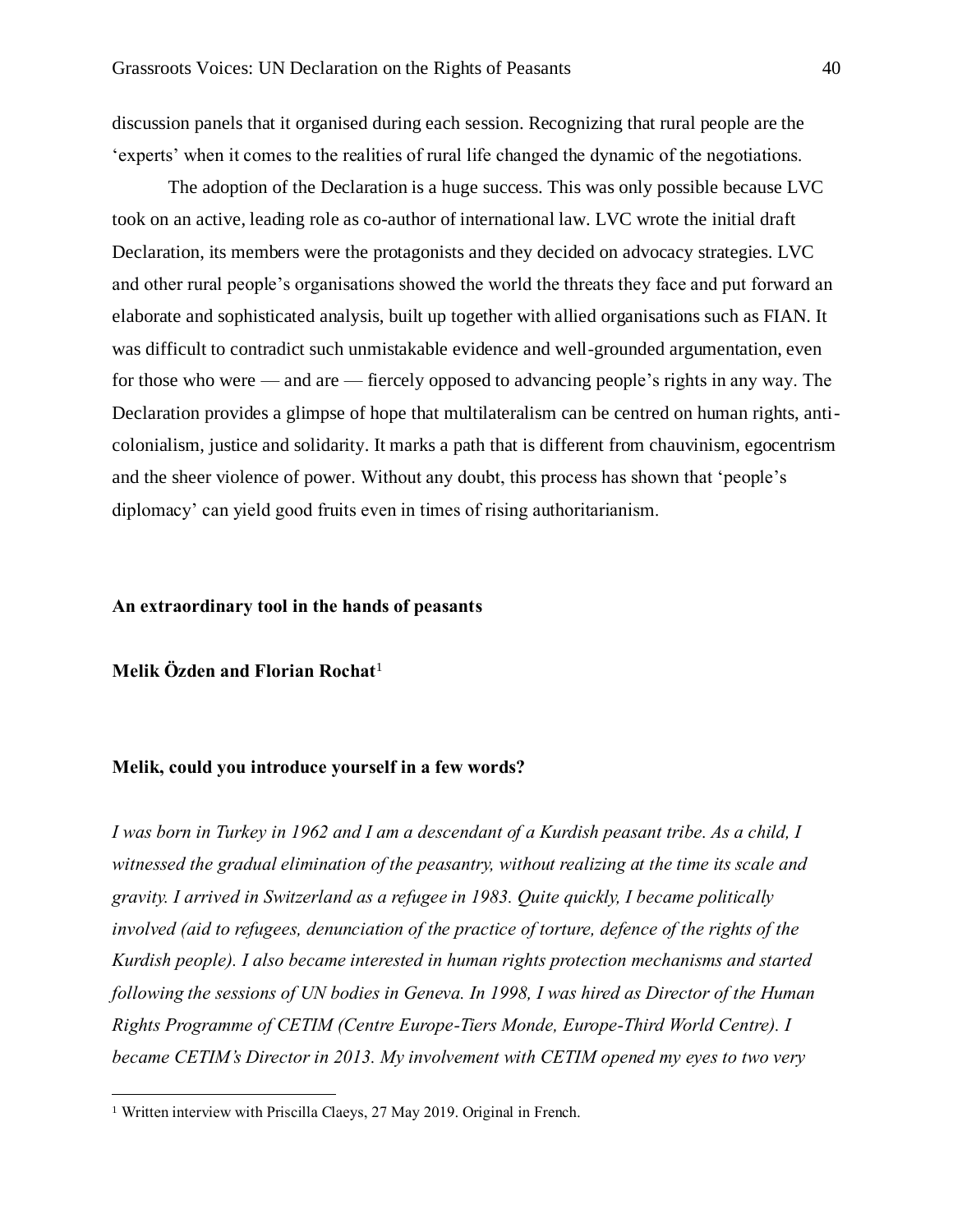*important aspects of human rights: economic, social and cultural rights and the right to development.*

#### **And you, Florian?**

*I was born and raised in Neuchâtel, Switzerland. The only thing that connected the inhabitants to the countryside at the time was the daily delivery, in their 'milk box', of bulk and unprocessed milk and a few bags of potatoes. Coming from the Val de Ruz, a few kilometres away, the farmer brought his produce with a horse-drawn cart. At a very young age, I developed a critical approach to the organisation of society and a willingness to participate in its transformation. Although gradually gaining access to a 'comfortable' middle class, my family environment was progressive, left-wing. I immersed myself, body and soul, in political activism as early as 1971- 72, through the entire chain of revolutionary left organisations, in Lausanne and then in Geneva. It was there that I came into contact with peasant struggles and started to work for the so-called worker-peasant alliance. All this preceded my professional involvement with CETIM in 1987. I was Co-Director, then Director of CETIM until 2009.* 

### **What is CETIM and why does CETIM consider the Declaration important?**

CETIM is a non-profit association, a research and information centre. We insist that there is not a developed world and an underdeveloped world, but only one poorly-developed world. With consultative status with the UN, CETIM acts as an interface between social movements and the UN. CETIM has always favoured partnerships with agrarian movements because it is convinced that social transformation can only be achieved with social movements and that peasants are an essential component. The development model that has been implemented for decades on a global scale through the imposition of neoliberal policies has confronted humanity with multiple crises —social, economic, political, environmental — which could lead to its extinction. Peasants, by the nature of their activities and their situation, provide solutions to many of the problems posed by these crises (production of healthy food, preservation of biodiversity and the environment, protection against mass migration). The Declaration on the Rights of Peasants is an extraordinary tool in the hands of peasants, public authorities and any concerned citizen, to move away from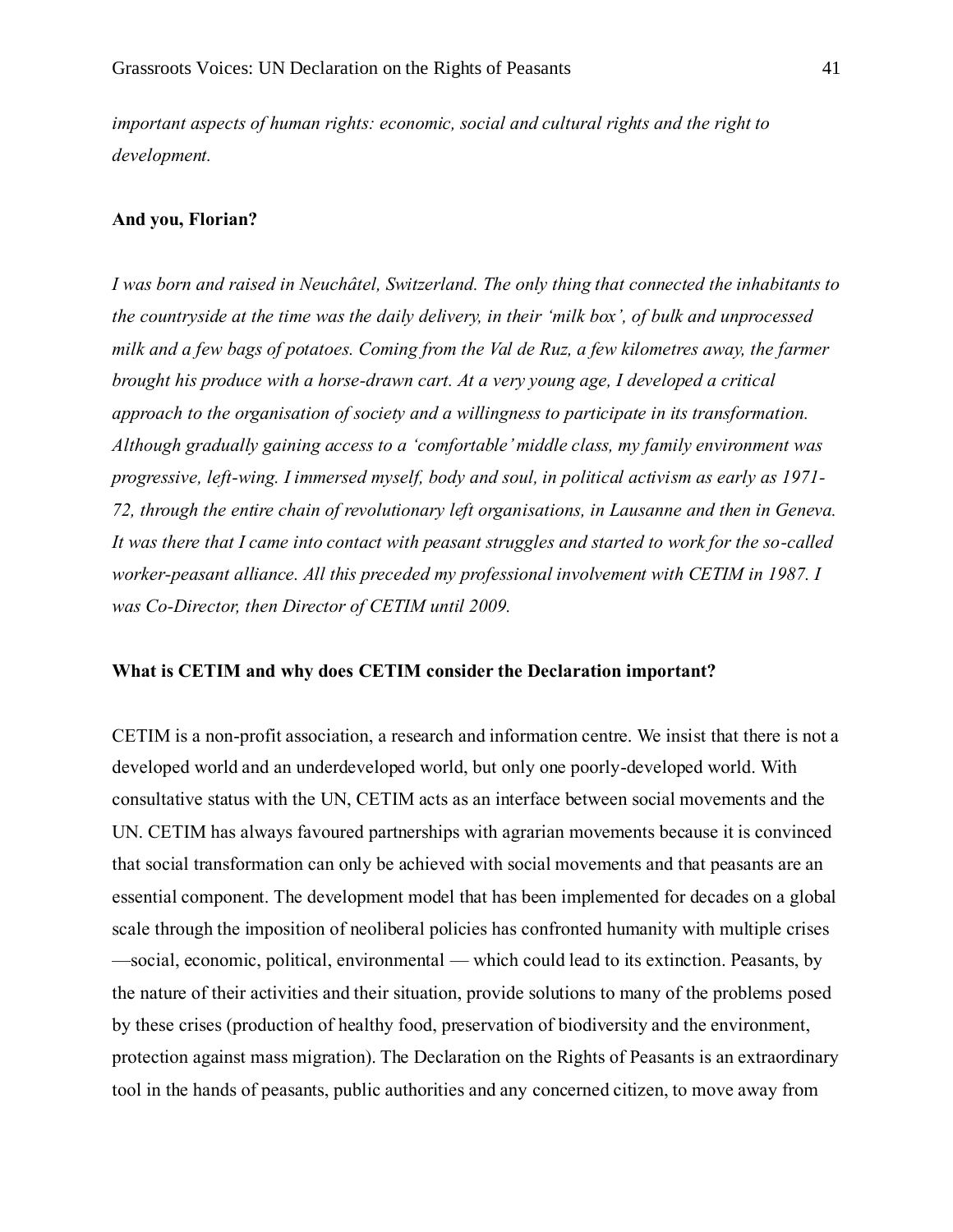the industrial and monopolistic agri-food production model towards participatory rural development that includes the populations concerned.

# **Since when has CETIM been involved in the process that led to the adoption of the Declaration?**

CETIM has been involved in this process since 2001, following our meeting with Henry Saragih, leader of the FSPI (Federation of Indonesian Peasant Unions, Federasi Serikat Petani Indonesia), a member organisation of LVC in Indonesia, and father of the initiative on peasants' rights. In addition, CETIM was already in contact with the Union of Swiss Producers (UPS), which became Uniterre, now a member of LVC in Switzerland. Even before the foundation of LVC in 1993, CETIM had already published several books on agriculture and the peasant condition.

The main idea of these books was, and still is, to make a broad audience aware of the peasant question, of developments taking place in agriculture under the impetus of capitalism and of the importance of supporting peasant and indigenous peoples' struggles. CETIM also made numerous written and oral interventions at the UN in the context of what was then (until 2006) the Human Rights Commission and its Sub-Commission. Several of these interventions had a direct or indirect connection to the situation in rural and peasant areas (structural adjustment programmes of the International Monetary Fund and injunctions to direct agricultural production towards export monocultures, GMOs, biotechnologies, agricultural and food market organisations). Since then, we have continued to intervene on the same themes, in addition to our efforts directly related to the Declaration.

Apart from the work carried out on the Declaration, two significant events concerning CETIM's support for peasant movements and its first relations with LVC can be highlighted. First, the organisation in Geneva, in November 1995, of an international symposium entitled 'GATT/WTO: what are the challenges and consequences?'<sup>2</sup> The integration of agriculture into international free trade agreements was a major focus of this event. Representatives of the MST (Movimento dos Trabalhadores Rurais Sem Terra, Landless Rural Workers Movement, Brazil), the KMP (Kilusang Magbubukid ng Pilipinas, Peasant Movement of the Philippines) and the

<sup>&</sup>lt;sup>2</sup> GATT, the General Agreement on Tariffs and Trade, was the predecessor to the World Trade Organisation.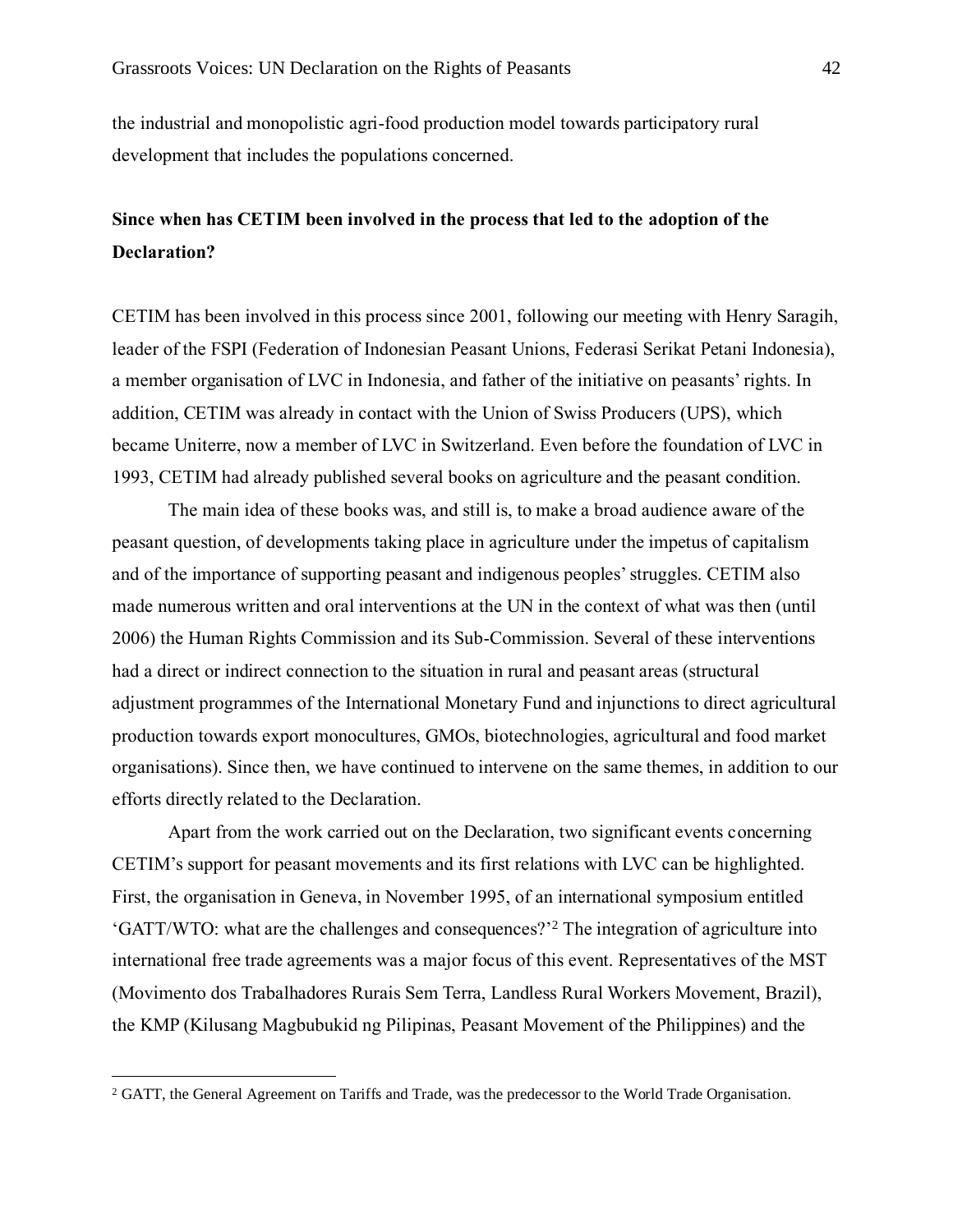Confédération rurale (now Confédération paysanne, France), took a major part in it, along with about twenty others. Based in Geneva, CETIM also had the opportunity to support the organisation of several international events against the World Trade Organisation (WTO) and its role in defining agricultural policy on a global scale, some of which were initiated by peasant organisations and LVC. It was also closely involved in welcoming, alongside the Jardins de Cocagne cooperative (Uniterre-LVC), the famous Indian peasant caravan that travelled all over Europe in 1999. Second, we had the opportunity to forge much closer links with LVC when we prepared, in 2001-02, a book called *Vía Campesina: Une alternative paysanne à la mondialisation néolibérale*. <sup>3</sup> The first two World Social Forums in Porto Alegre (2001 and 2002) further provided an opportunity to make extensive contacts with several of LVC's senior members (in particular Rafael Alegría, Paul Nicholson, João Pedro Stédile, Henry Saragih). We then maintained these contacts through the mediation of Nico Verhagen, who as staff handled much of LVC's international communication.

#### **Florian, what was your reaction when LVC told you about this project?**

Henry Saragih informed me of this project when I met him in Porto Alegre. First, I was a little stunned by the boldness of LVC because Henry was talking about going directly for a 'convention'. I admired this and I immediately told him that he could count on CETIM, in what certainly promised to be a long adventure. Enthusiastic about the idea, I immediately spoke to Melik Özden, then in charge of our Human Rights Programme. Melik quickly set to work, and things started unfolding under his guidance.

#### **What roles has CETIM played in this process?**

Since the beginning of the process, CETIM has provided logistical, technical and political support to LVC and other rural organisations and movements.<sup>4</sup> Our objective was to ensure they

<sup>3</sup> Mazoyer et al. (2002).

<sup>4</sup> Such as the World Forum of Fisher Peoples (WFFP), the World Alliance of Mobile Indigenous Peoples (WAMIP), the International Indian Treaty Council (IITC), the International Union of Food, Agricultural, Hotel, Restaurant, Catering, Tobacco & Allied Workers' Associations (IUF), and the International Federation of Adult Catholic Rural Movements (Fédération Internationale des Mouvements d'Adultes Ruraux Catholiques, FIMARC).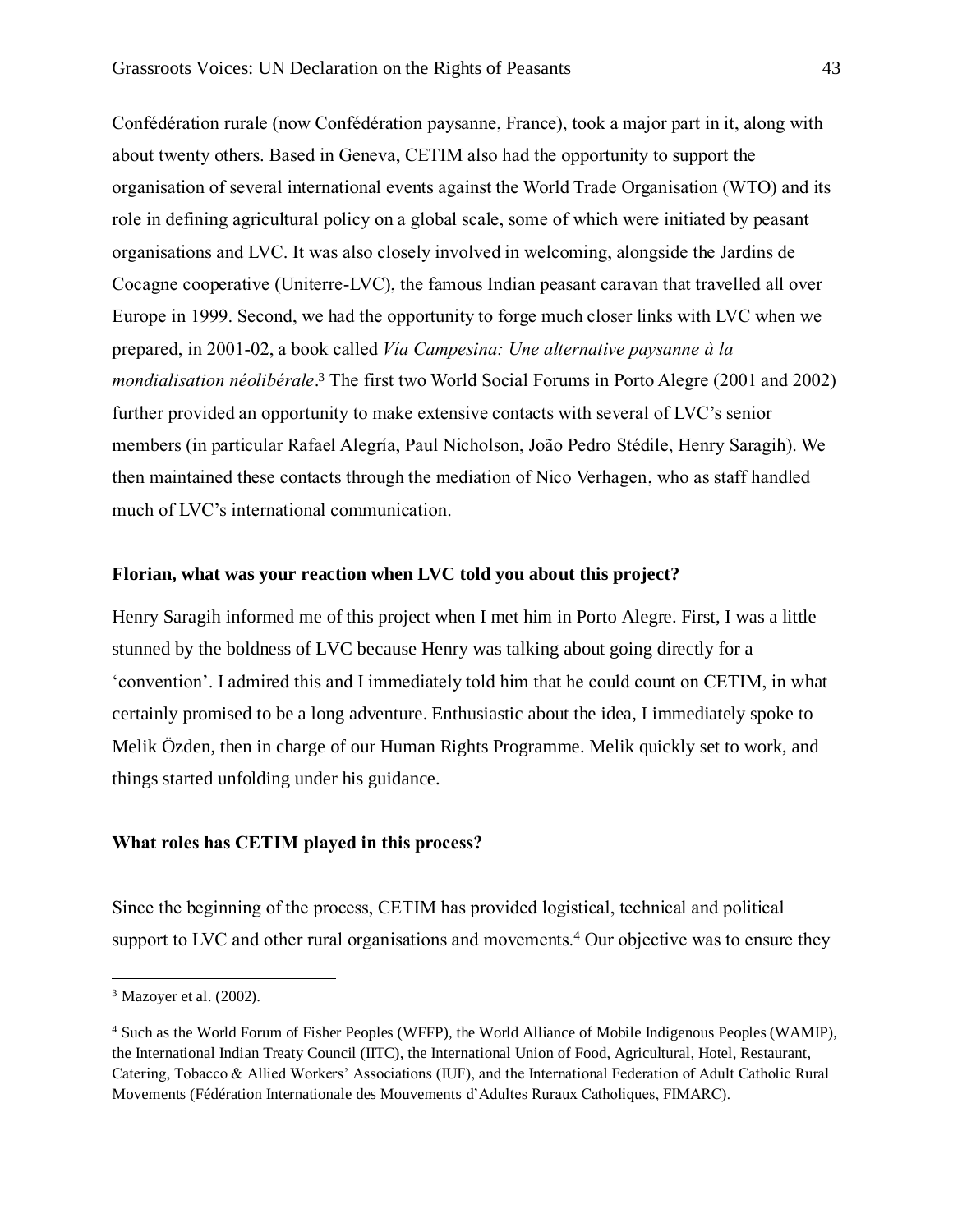could participate and make their proposals heard at the UN. We organised briefings and supported delegates in the preparation of their interventions. We also took care of the logistical organisation of the arrival of delegates, especially those from the Global South (obtaining visas, purchasing tickets, accommodations, booking meeting and conference rooms), with the support of Uniterre and FIAN International. At the beginning, it was necessary to provide information and training, both on the existing body of human rights and on the UN bodies and mechanisms, in order to establish a strategy for our work at the UN.

We also helped with the development of their advocacy strategy, by skype and during their visits to Geneva for the negotiations. In order to obtain the support of governments, it was crucial to mobilise the networks of peasant and rural organisations, and get the backing of other sectoral or international solidarity organisations, at the national and/or regional level. These mobilisations enabled us to gather the positions of the grassroots on various versions of the draft Declaration, and channel these to Geneva.

# **Melik, what have you contributed to the collective effort to convince States to adopt the Declaration?**

Apart from my contribution to the advocacy strategy, I was able to share my knowledge of human rights with many government delegations. I have published many books and articles on internationally recognised and/or debated rights and have a long experience in negotiations of this type. This process was different from other processes in which I participated (actively or sporadically),<sup>5</sup> which often remained sectoral and limited to the participation of lawyers and/or human rights specialists. It brought together, on the side of rural organisations, delegates who had sometimes never left their village or their country. This process also differed from others because of its potential to change social relations on a global scale.

<sup>5</sup> The Declaration on the Protection of All Persons from Enforced Disappearance, which became the Convention in 2006, the Declaration on Human Rights Defenders (adopted in 1999), the Optional Protocol to the International Covenant on Economic, Social and Cultural Rights (adopted in 2008), the Declaration on the Rights of Indigenous Peoples (adopted in 2007), the Guiding Principles on Extreme Poverty and Human Rights (adopted in 2012), the Guiding Principles on Foreign Debt and Human Rights (adopted in 2012), and the Declaration on the Right to Peace (adopted in 2017).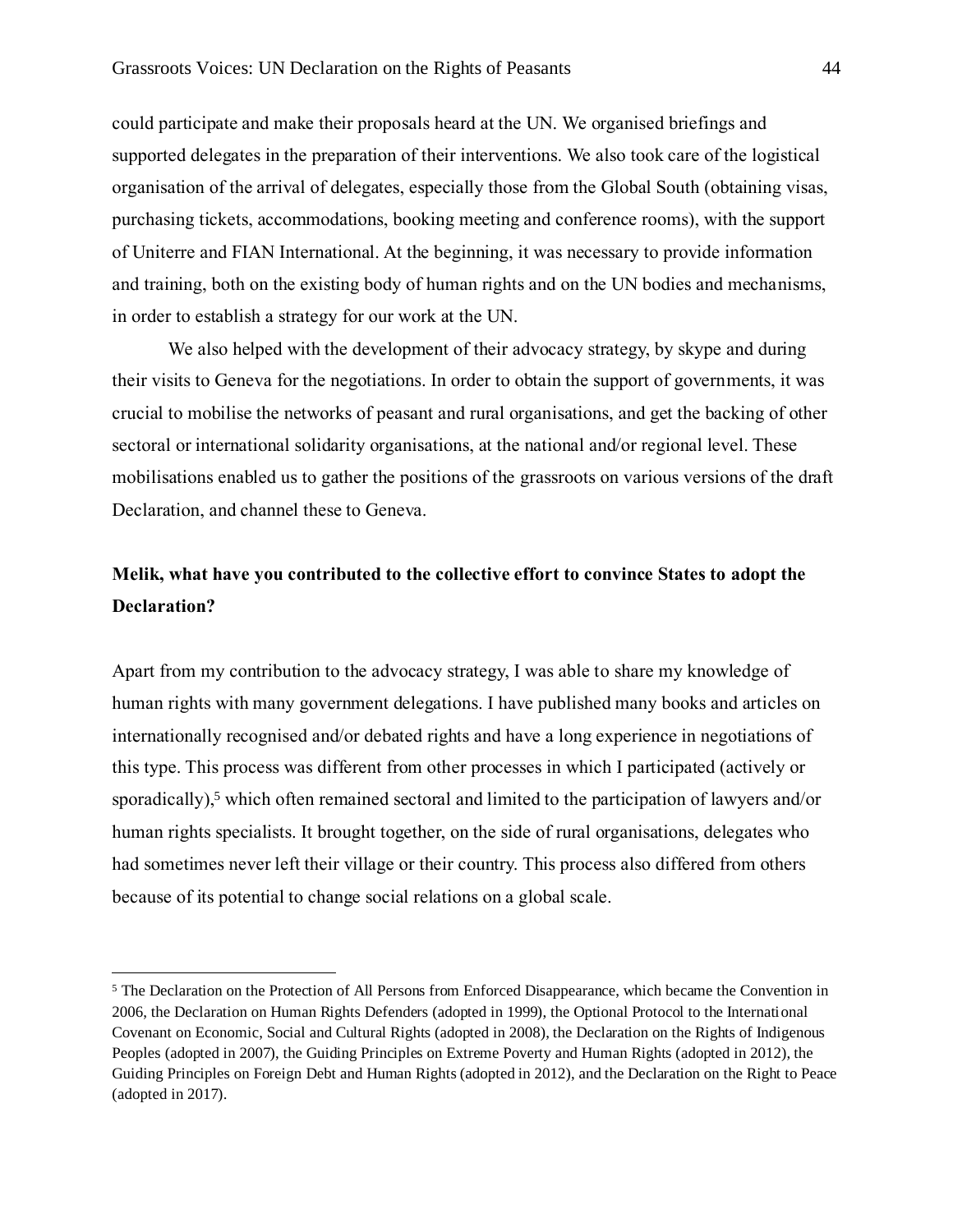In addition to bilateral or multilateral meetings with diplomats, I was able to make interventions both during the sessions of the Intergovernmental Working Group and at various events (side-events, conferences, seminars). The multiple side-events that we organised during the UN sessions helped clarify certain concepts and demands of peasants (right to land, right to seeds) for all participants (peasants, NGOs, experts, government delegations). Held outside the formal framework of the negotiations, these events allowed diplomats to discuss with representatives of peasant and/or rural organisations in a relaxed setting that greatly helped to bring the positions of states closer together.

## **Melik, what did you learn by participating in this process?**

First of all, I learned from the representatives of peasant and rural organisations that their situation (in fact the situation of humanity, since we are all interdependent) was even more serious than I imagined. Then, I was able to witness the mobilisation and organisational capacity of a global movement such as LVC. Of course, it was an extremely rewarding experience at all levels.

## **What moment did you find most moving?**

Of course, the adoption of the Declaration in Geneva by the Human Rights Council and then in New York by the UN General Assembly, which was the culmination of 17 years of patient work. But the most important thing for me was to see how peasant delegates took ownership of the Declaration and defend it throughout the process with great success (organisation of events, drafting of articles, media interviews).

#### **How does CETIM intend to promote its implementation?**

The adoption of the Declaration is an important step, but the harder work begins now. How can this Declaration be made operational? CETIM will act on three levels: information and training, contribution to the establishment of a follow-up mechanism for the Declaration within the UN, and support to peasant and rural organisations. CETIM just published a book by Coline Hubert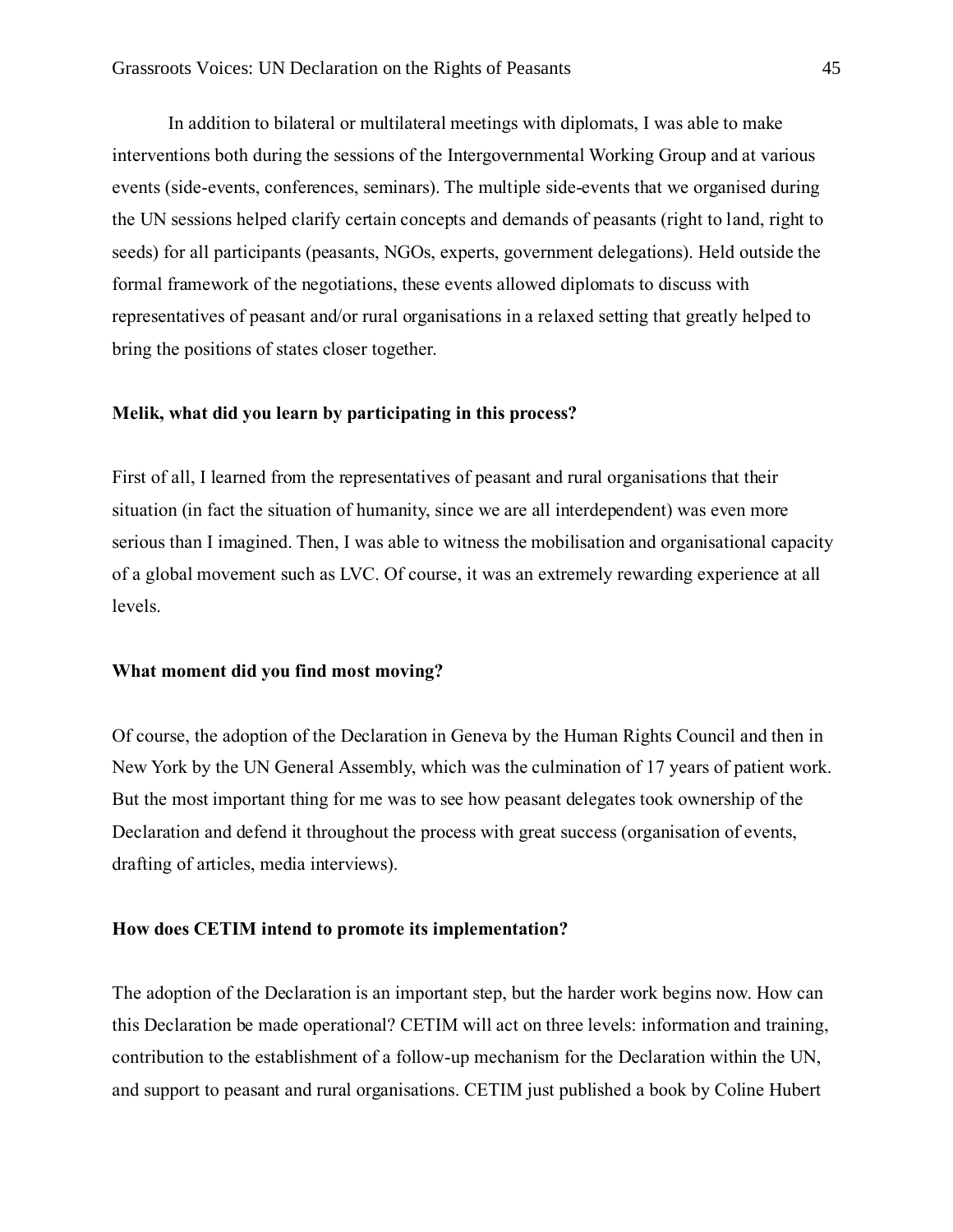which presents both the content of the Declaration and how it could be used, and the story of the process that led to its adoption in order to share this exceptional experience with other social movements and interested people.<sup>6</sup>

#### **Building hope together in the international human rights system**

#### **María Natalia Pacheco Rodríguez**<sup>1</sup>

*I am Counsellor at the Permanent Mission of the Plurinational State of Bolivia to the United Nations (UN) and Other International Organisations in Geneva. During my six years at the Mission I have been responsible for the areas of human rights, climate change and environment, labour and health. I hold a PhD in social sciences from the University of Geneva with a thesis focusing on equity and social safeguards in relevant provisions of the Paris Agreement. I hold a master's degree in development studies from the Graduate Institute of International and Development Studies in Geneva, a master's degree in international law and diplomacy from the Universidad Católica Boliviana 'San Pablo', and a bachelor's degree in political science from the Universidad Mayor de San Andrés.*

#### **When and how did you get involved in the negotiations for the Declaration?**

I got involved in the negotiations for the Declaration on the Rights of Peasants and Other People Working in Rural Areas towards the end of 2017 as part of my duties as Counsellor in the Permanent Mission to the UN in Geneva of the Plurinational State of Bolivia. This built on the work of Daniela Llanos, a colleague who returned to the Ministry of Foreign Relations after having fulfilled diplomatic functions in the Mission. The Permanent Mission of Bolivia promoted the establishment of an Intergovernmental Working Group to negotiate and propose to the Human Rights Council a draft Declaration. From 2012 to 2018, Angélica Navarro, Nardi

<sup>6</sup> Hubert (2019).

<sup>&</sup>lt;sup>1</sup> Written interview, 12 April 2019. Original in Spanish.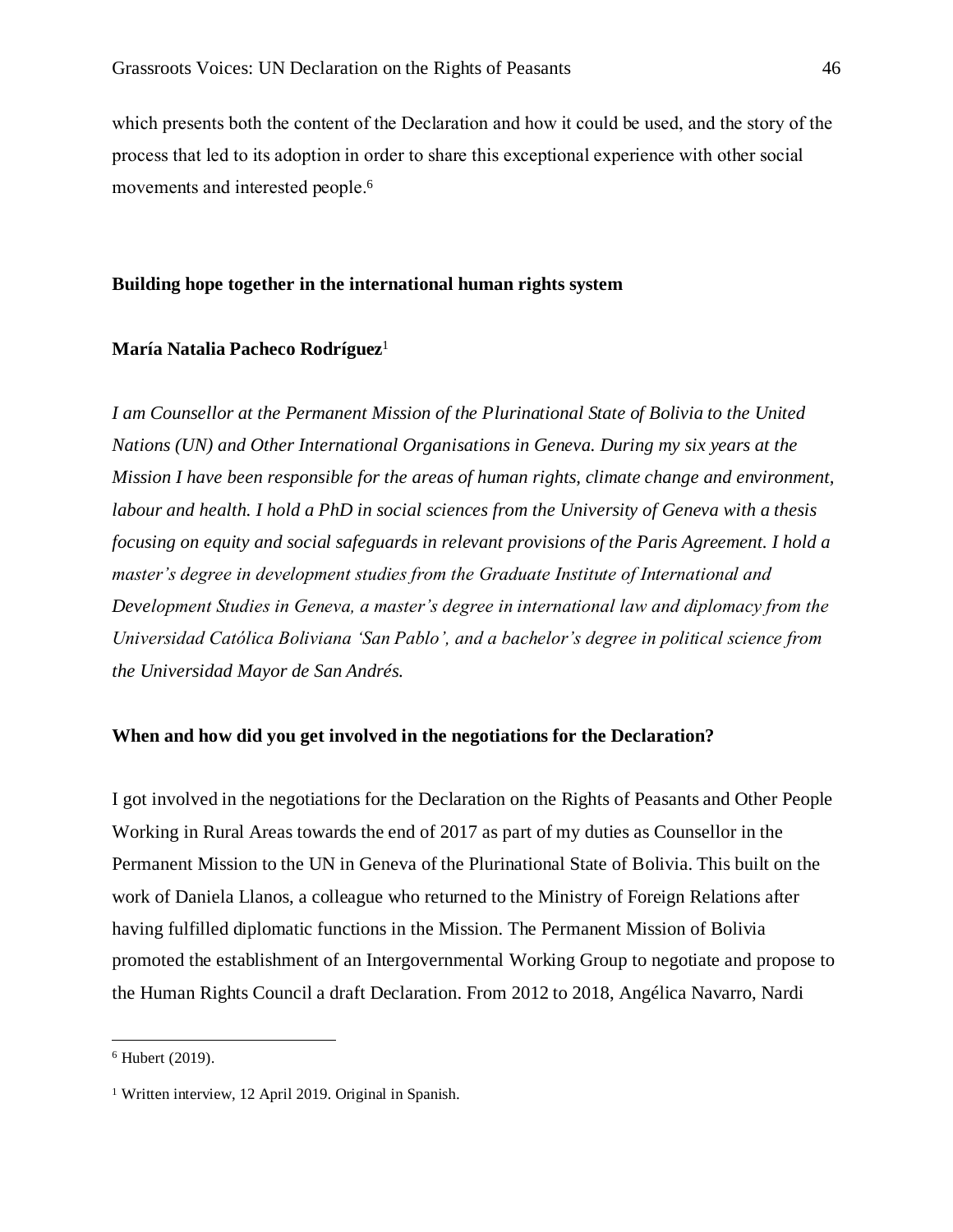Suxo, Fernando Rosales and Ruddy Flores, with whom I had the honour of working, assumed during their respective periods as Chiefs of Mission the role of President of the Working Group and led the negotiations on the Declaration. As a Counsellor I was involved in assisting the Chief of Mission with tasks related to the Presidency of the Working Group. These included organizing sessions, preparing bilateral meetings and meetings of regional groups, preparing for participation in seminars and workshops, diplomatic negotiations around the Declaration with colleagues from other countries and with peasant movements and civil society, and consolidating the text of the Declaration, taking into account the comments and proposing language that could bring the opposing positions closer. In those tasks, all the other colleagues of the Mission contributed, notably Olmer Torrejón and our intern Ximena Gálvez.

# **What were you able to contribute to the collective effort to convince states to support the Declaration?**

The contribution of the Permanent Mission of Bolivia and its Chiefs of Mission must be seen within the framework of the foreign policy of the government of President Evo Morales and was fundamental for the Declaration to be considered at the UN, and for it to be supported by the great majority of countries. In this context, my contribution involved dialoguing with states and with representatives of the peasant movements, principally La Via Campesina (LVC), the promoter of the process, civil society and experts, in order to find language that could bridge the different positions. The work of dialogue allowed us to assuage some doubts, understand the positions of other countries, and look for compromise texts that made it possible for them to support for the Declaration. It also helped persuade them about the benefits of the Declaration, balancing the realities of different regions while maintaining the spirit of the Declaration. This had a positive impact at the time of adoption, when a broad majority of countries supported the Declaration.

#### **What is the importance of the Declaration for Bolivia and for the Latin American region?**

Several concepts rooted in the Constitution of the Plurinational State of Bolivia and in Bolivian legislation have been incorporated into the Declaration, including food sovereignty, the rights to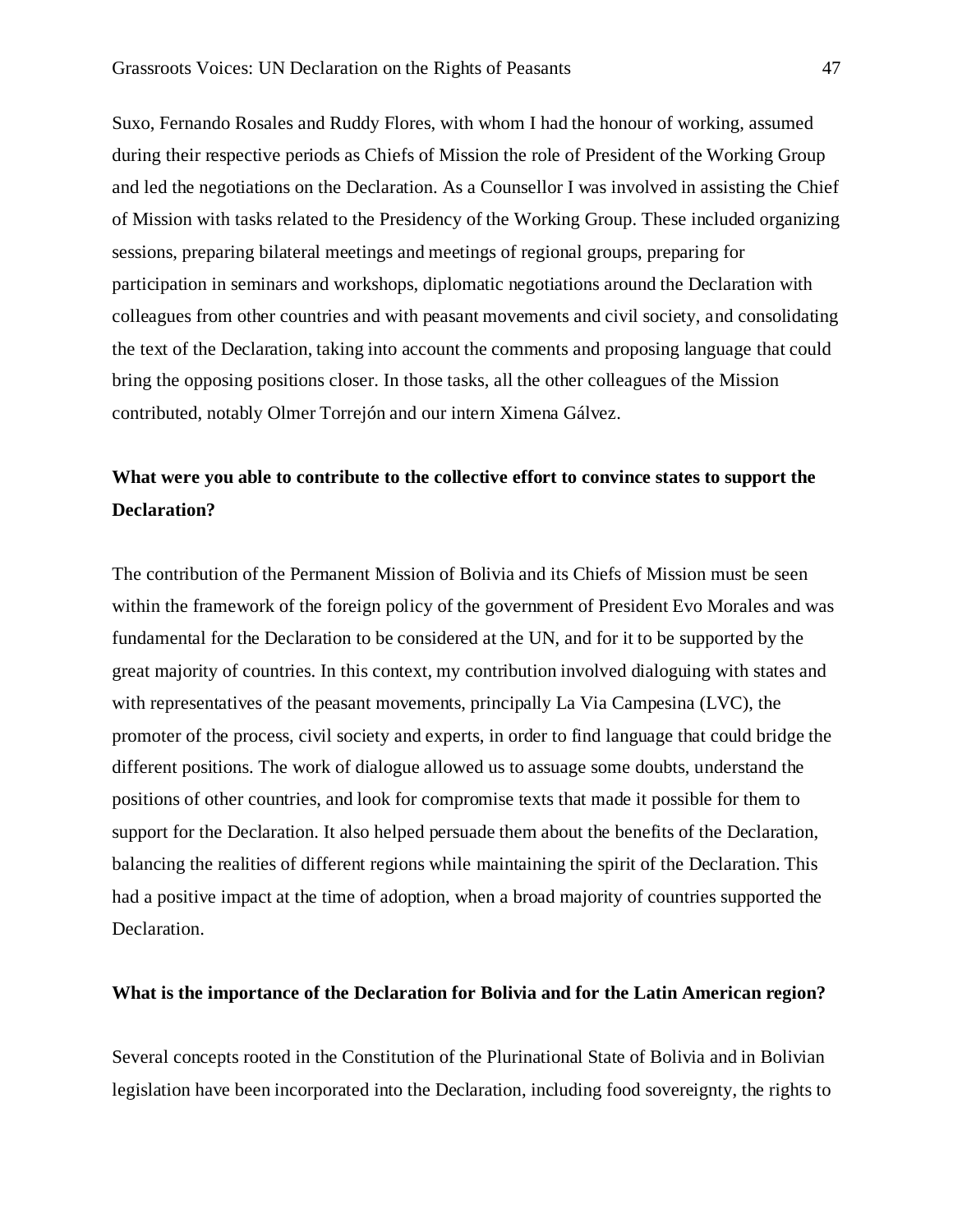land and seeds, the human right to water, collective rights, and recognition of Mother Earth, among others. In that sense, the Declaration is very important for Bolivia because it reflects the historical demands of indigenous-native (*originario*)-peasant movements and is aligned with the economic and social model that the government of President Evo Morales has been implementing. Latin American movements share many of those demands, since peasant agriculture plays a central role in the livelihoods of an important part of their populations and peasants are mostly in poverty. The Declaration will promote the strengthening of policies in favour of better living and working conditions for peasants. It will promote food sovereignty for the population as a whole based on foods that are healthy, varied and culturally appropriate for our region.

# **In your opinion, how does the Declaration support a process of decolonisation of the international human rights system?**

The Declaration contributes to the decolonisation of the international human rights system in three ways. First, its objective and spirit address in a holistic way the situation of vulnerability of a historically defenceless group. Second, its vision of human rights embraces not only individual civil rights, but also collective rights, both civil and political as well as economic, social and cultural rights. These include human rights to land and seeds, showing the human being's dependence on Mother Earth. Third, the Declaration incorporates unconventional concepts and notions, such as food sovereignty, which reflect a much broader and decolonizing narrative.

## **What did you learn from your participation in this process?**

During the process of negotiating the Declaration, I learned a lot about the vulnerability of peasants around the world and also about the peasantry's fundamental contribution to global food production. In the current capitalist model that predominates in the world, peasants' contribution is made invisible and they suffer discrimination, since agriculture is considered simply one more business. I also learned that one of the largest contributions of peasants and indigenous people working in rural areas is in preserving and selecting seeds and in promoting the biodiversity that is fundamental for the survival of humanity. I learned as well about the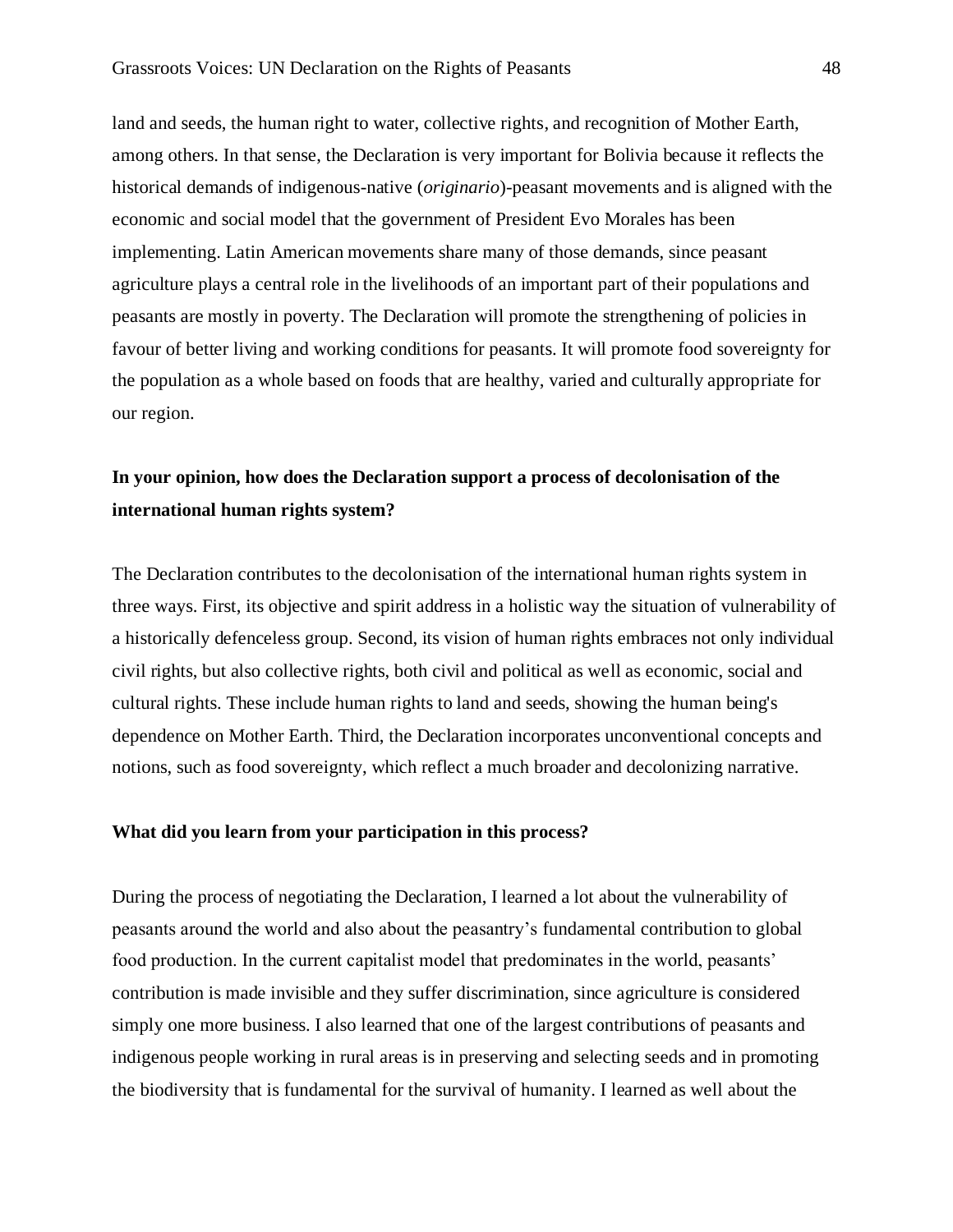importance of dialogue and negotiation with the different actors involved and I came to know the realities and positions of different countries. I learned a lot from the people who participated in the process, from the peasants, the experts, the delegates, and also from the different Chiefs of Mission whom I was able to accompany during this process.

#### **What moment in the process did you find most moving? Most surprising?**

The most moving moment for me was the adoption of the Declaration in the Council in September 2018. It was a very difficult session. A country in the region that had been supporting the process reversed its position because of a change of government and began to lobby other countries to vote against the Declaration. So we had to redouble our efforts to work with all countries. Despite the bad intentions of those opposed, the work that was done for six years in the UN bore fruit. Countries maintained their support for the Declaration, taking into account the constructive and inclusive negotiations that the Bolivian Mission carried out with each interested country.

#### **What do you consider the main challenges in the implementation of the Declaration?**

I believe that the main challenges are in the international order that, unfortunately, does not have human rights at its centre. In the international order, capital and the interests of those who can generate the most profits predominate. The current model of production and consumerism that takes precedence particularly in the economic metropoles is in contradiction to the objectives of the Declaration and will continue to limit peasants in the exercise of their rights. Climate change and the lack of financing for mitigation and adaptation will constitute another challenge that will mainly affect developing countries. Finally, the resurgence of extreme right-wing governments with discourses of discrimination and racism will also slow the advance of policies that favour the implementation of the Declaration.

#### **Diplomats who do not understand our reality**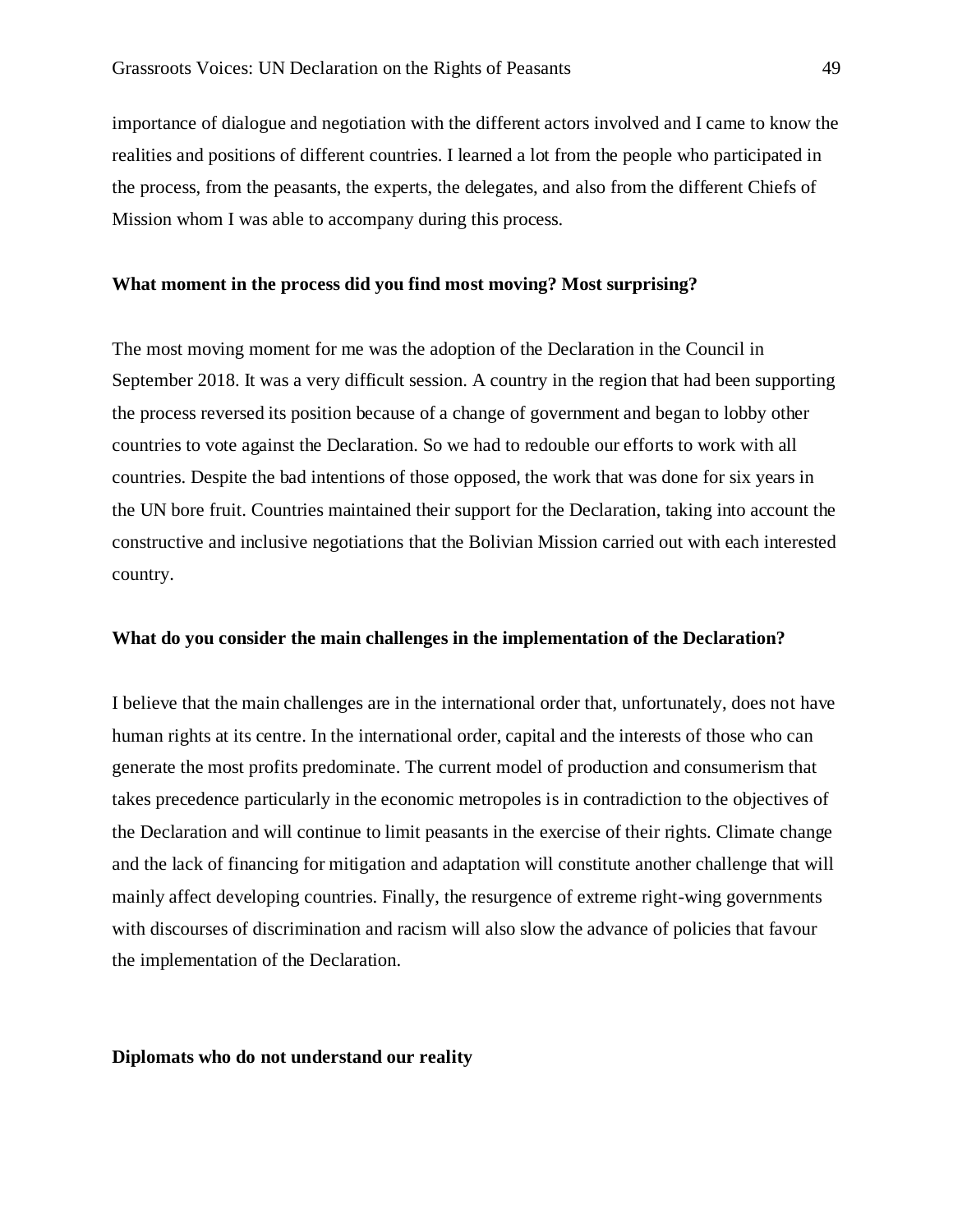#### Ndiakhate Fall<sup>1</sup>

*I come from Cayor, Senegal, a region that was governed by the Damels or kings named Fall. I am a peasant. I am a farmer (peanuts, millet, niébé beans, cassava) and I raise animals (sheep, cattle, poultry). My involvement in the peasant movement dates back to 1985, a period marked by the implementation of structural adjustment programs. I am a member of the peasant network CNCR (Conseil National de Concertation et Cooperation des Ruraux, National Council of Cooperation of Rural People of Senegal), which is a member of La Via Campesina (LVC).*

#### **How did you get involved in the collective effort for the UN to adopt the Declaration?**

The African Coordination of LVC chose me to be a member of LVC's Human Rights Committee. My involvement began early on, in 2004, at the first meeting of this Human Rights Committee in Geneva, and deepened at the second meeting of this Committee, which was in Dakar, Senegal.

In Geneva, we discussed violations of peasants' rights and identified cases in different continents. We also discussed the possibility of a convention on the rights of peasants to be brought to the Human Rights Council. Following the information received in Geneva, we changed our strategy from a convention to a declaration. In Dakar, we tried to identify the main points that should be in the Declaration. We wanted to deepen LVC's reflection on peasants' rights and to consider how as a peasant movement we can advance this process.

I participated in almost every negotiation session since 2012, and every activity and internal reflection on the Declaration, except when family impediments and visa issues got in the way. Little by little, we opened up to other actors, such as CETIM and the human rights organisation FIAN, both of which accompanied us, but at the beginning it was mostly internal strategic thinking.

## **Why does the CNCR consider the Declaration important? Which articles of the Declaration are the most significant from the perspective of small producers in Africa?**

<sup>&</sup>lt;sup>1</sup> Skype interview with Priscilla Claeys, 5 April 2019. Original in French.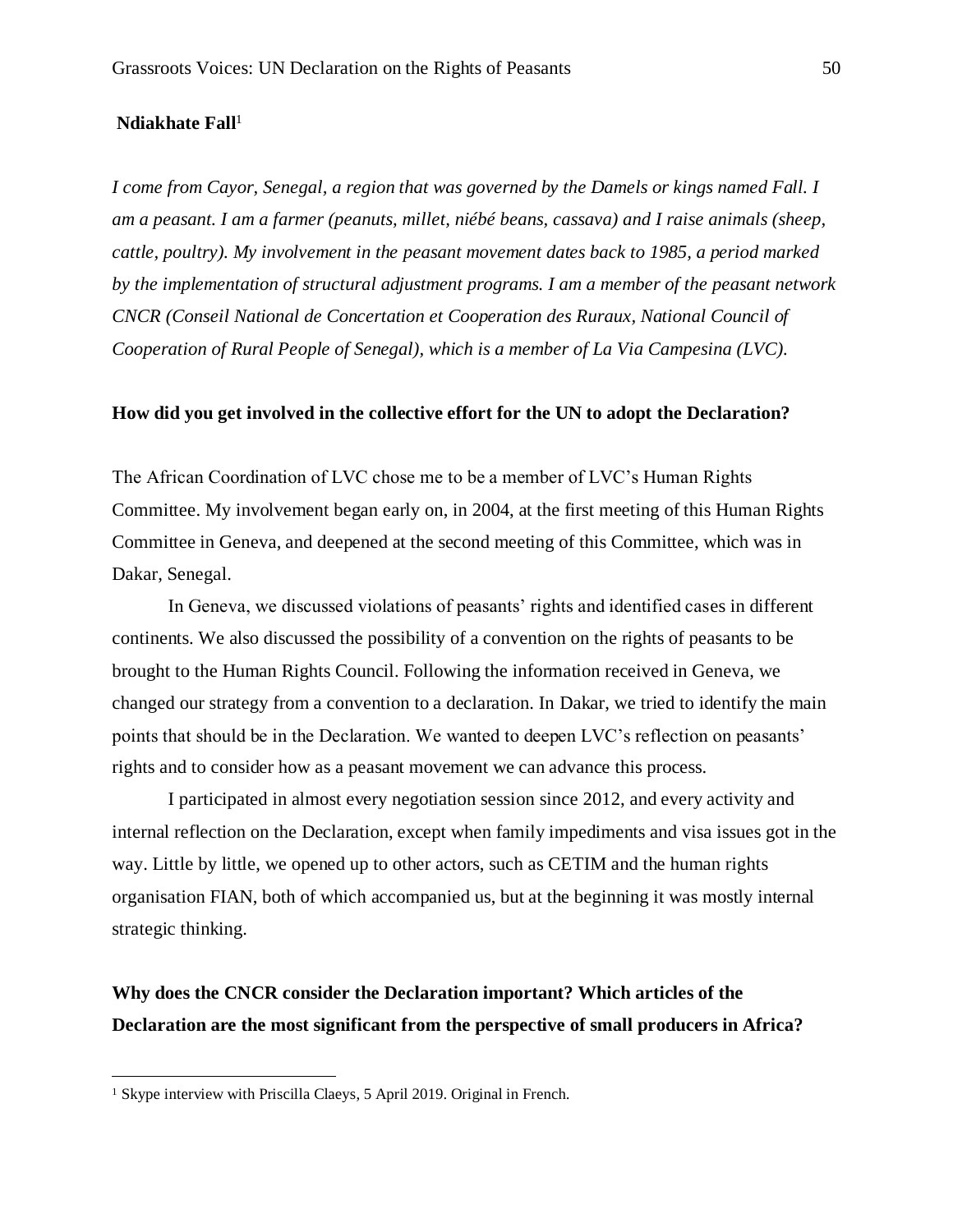The Declaration is important for CNCR and all West African peasant organisations that are members of ROPPA<sup>2</sup> because we live in a context of rapid degradation of natural resources, land grabbing, appropriation of our seeds, and violations of peasants' rights. Peasant organisations are strongly committed to this process, because they hope that the Declaration will lead to improvements in these areas.

The most important articles concern land, the environment and natural resources as a whole. There are also key articles related to seeds and small-scale farmers' participation, and the concept of food sovereignty. Increasingly, we are becoming aware not only of our food dependence but also of the lack of participation of farmers in the development of agricultural policies and in the policies that impact farmers.

# **What have you contributed to the collective effort to convince states to support the Declaration?**

I contributed on two levels. At the sub-regional level, many meetings have been organised with LVC to raise awareness among decision-makers in our various countries and inform them of the importance of this Declaration for economic and social development and for equity between communities.

We also made appeals to the diplomatic representatives of our countries to the Council to raise their awareness of the situation of West African farmers. But also to explain the importance of the Declaration not only for peasants but also to help our African states to free themselves from the external pressures that fall on them because of the neoliberal system, such as the World Bank, which seeks to liberalise land tenure, or the IMF. We did a very important job, which resulted in a large majority of African countries voting in favour at the UN General Assembly in December 2018.

### **What did you learn by participating in this process?**

<sup>2</sup> Réseau des Organisations Paysannes et des Producteurs Agricoles de L'Afrique de L'Ouest, Network of Peasant and Agricultural Producers Organisations of West Africa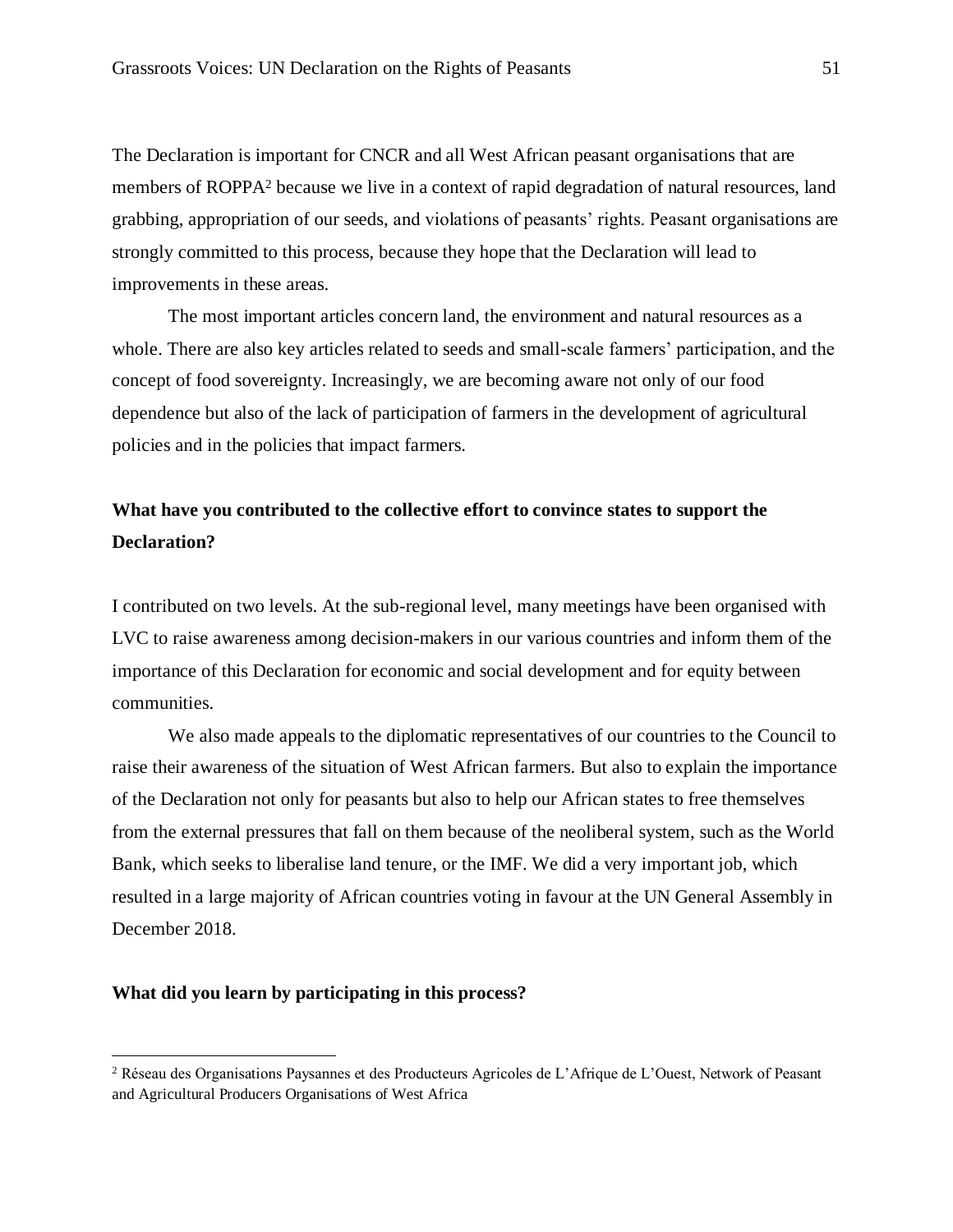I learned a lot of things. First, in terms of the global situation of the rights of peasants and other rural constituencies, it allowed me to discuss issues with representatives of many organisations. I really enjoyed learning about the situation in other countries and exchanging strategies. Unlike the internal meetings of LVC, here we were able to exchange views with other actors, other allied movements, in particular the World Forum of Fish Harvesters and Fish Workers (WFF) and the World Alliance of Mobile Indigenous Pastoralists (WAMIP), with whom we usually do not have the opportunity to meet. There were many differences among us, because even if the problems are the same, sometimes we approach them differently. Sometimes there are also differences between the problems, for example, the question of land is a problem that we Africans and European farmers experience differently.

The other thing I learned is how to negotiate with decision-makers and to better understand their perceptions, and their difficulty in understanding what we are defending. When we do advocacy, we realise that there is a very significant gap between diplomats and the reality of their countries. They need to be informed about the situation and that of peasants in order to understand the peasantry. Especially in Africa, we have a lot of work to do with our decisionmakers. They are totally out of touch with what is happening. The first time I spoke to an African diplomat he said to me, 'Oh no, what you are saying? We in our country have already settled that'. And as we discussed with him at each session of the negotiations, he finally came to a clearer understanding of the situation.

### **What moment did you find most moving?**

The most moving moment was the last session of the Working Group, in April 2018 in Geneva. We were afraid that the text would not be validated, and we thought, if it does not work, it would be a failure not only for LVC but for all its allies. We were very stressed. We thought that despite all the efforts made, maybe we would not succeed. It was a very difficult time for the delegation. We didn't have peace of mind. A real moment of doubt. We were thinking, 'What will everyone's behaviour be like? Will the states vote in our favour?'

In September 2018, during the vote at the Council, I was in Senegal, but I followed everything live via Skype and WhatsApp. That too was a very difficult time. But when we saw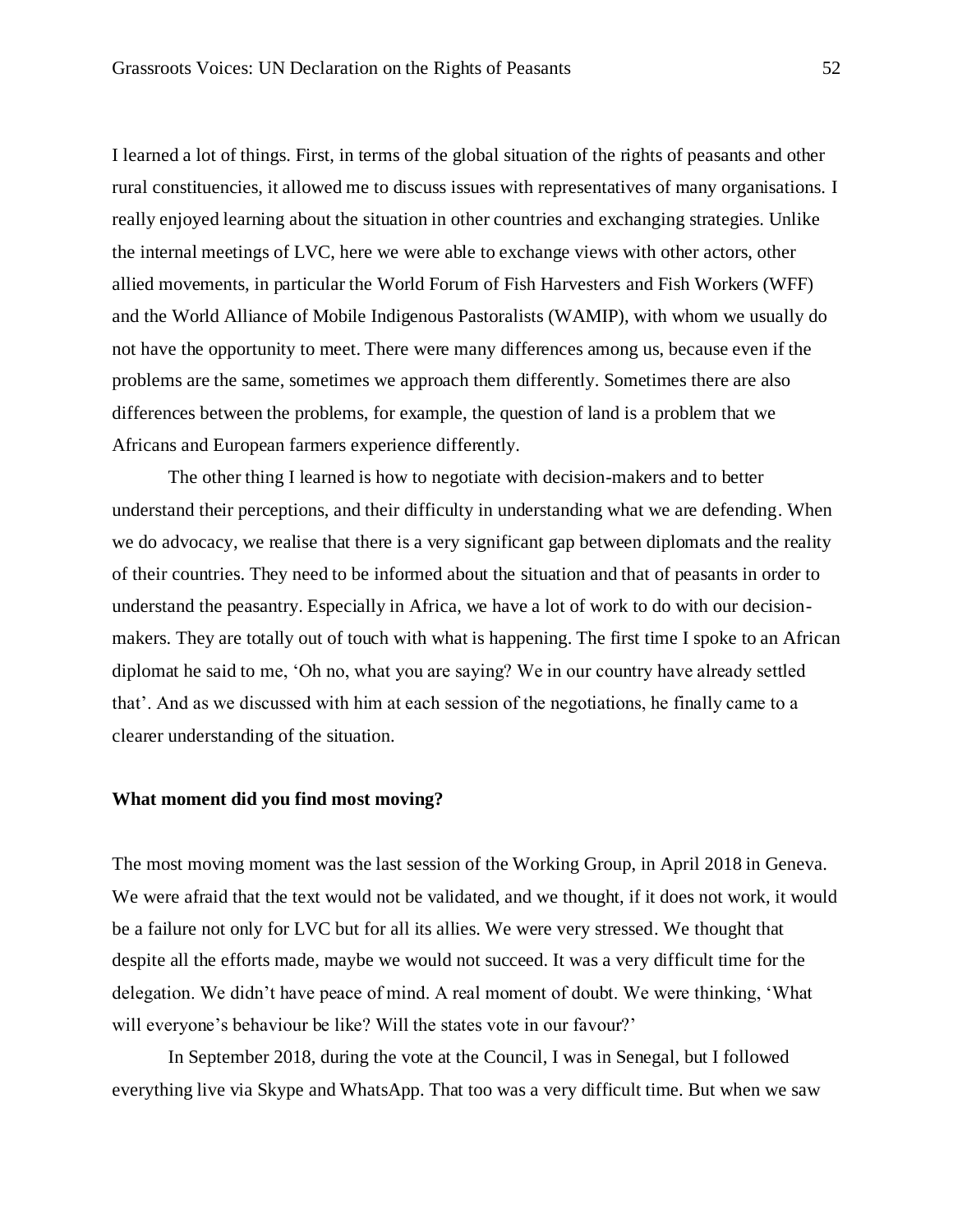the votes, when we got the information, it was a relief. We have not yet won the battle, but this recognition of peasants' rights by the UN is already a victory and we must now continue the fight for implementation. As soon as the vote was over, we began to think about how as social movements we could use this Declaration.

# **Now that the UN has adopted the Declaration, how does the CNCR intend to use it in its actions?**

Yes, we are currently reflecting at the level of the CNCR and ROPPA/LVC on what synergies we can put in place to raise awareness about the Declaration, to make it known to peasants and policymakers. We are also thinking of ways to use it in our arguments and in our advocacy actions. For example, at the level of the West African Caravan for the rights to land, water and seeds. There are many NGOs that ask LVC to develop actions towards the implementation, but first LVC must strategize with the involvement of all LVC members and other stakeholders. It is important to avoid LVC being dispersed or everyone going their own way. We need to harmonise our positions and strategies for the dissemination and use of the Declaration.

#### **What do you see as the main challenges in the implementation of the Declaration?**

For us in Africa, it is the ownership of the Declaration by our government leaders. Even if they voted in favour, it is not certain that they have all the elements to understand the spirit and the letter of the Declaration, especially if they did not participate in the negotiations. The first thing is to ensure that policymakers gain ownership over the Declaration, that they know that it does not threaten them but rather strengthens their positions on a number of points. For example, on the issue of sovereignty over natural resources, our responsibility is to show them that the Declaration does not mean that the state no longer has sovereignty over natural resources, which is a delicate and complex issue, but to show them that the state can keep its sovereignty but that peasants have rights over the natural resources that are on their land and on which they can rely to fight poverty.

The second challenge is ownership by peasants themselves. Because we negotiated a Declaration and even if there were meetings involving larger groups, now it must become their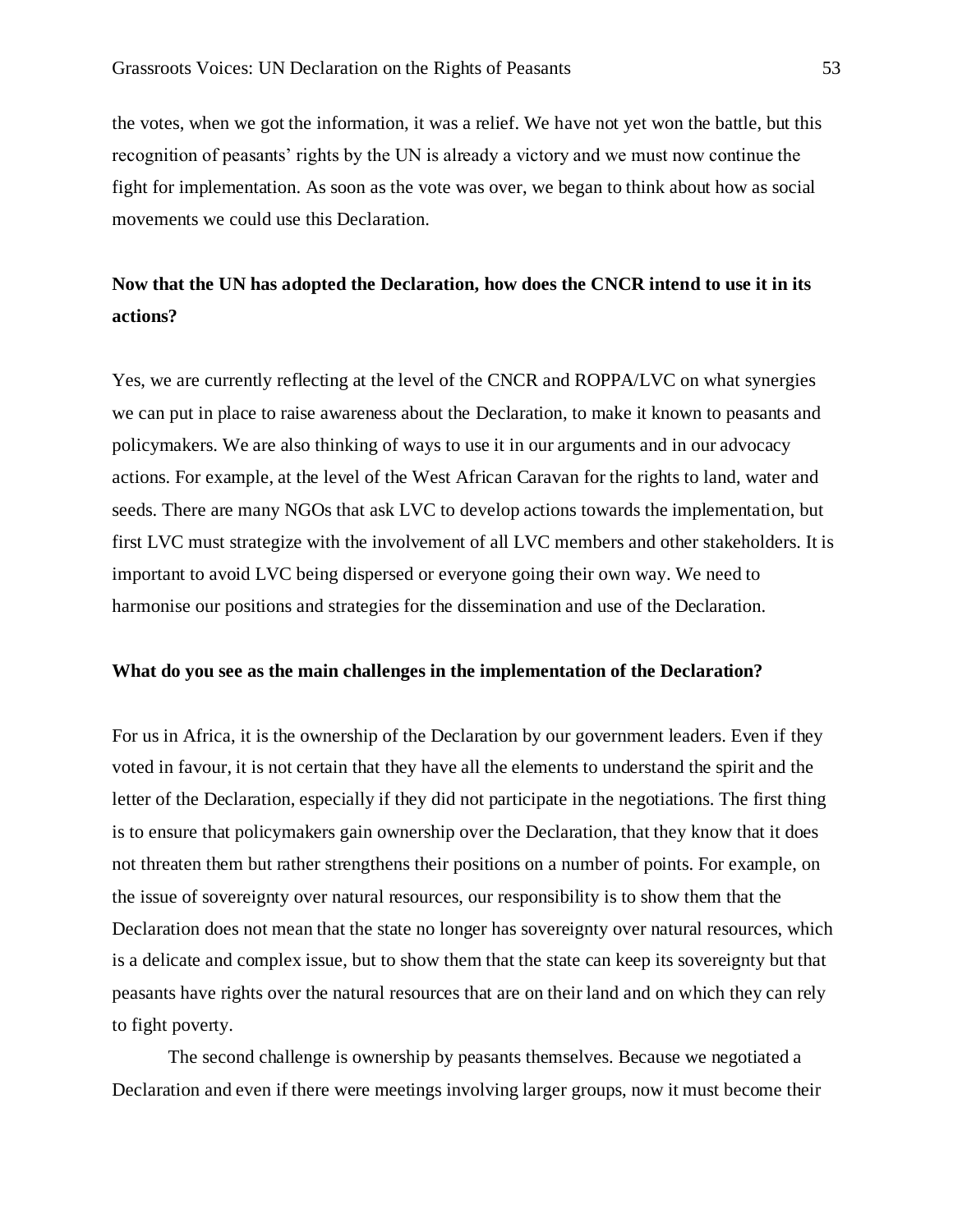instrument, their tool to strengthen their advocacy. This is a challenge for LVC but also for our country.

#### **What innovative strategies did LVC use in this process?**

I think we have done a lot of things. The essential point was the involvement, the creation of alliances with other social movements but also with human rights organisations, and resource persons such as academics who have negotiation skills and experience accompanying social movements. The innovative strategy is therefore an alliance strategy. Behind LVC there were always invisible people who accompanied, who supported us on the technical level. There was harmony between these allies and LVC and sincere discussions to see what is possible and what is not possible.

The other innovative strategy was to involve each region in the negotiations, so that each member of the LVC delegation can take charge of advocacy in their region, and dialogue with their policymakers.

The third strategy was to organise side events at the UN but also outside in the city to raise awareness of peasants' rights violations among citizens of the North. These strategies paid off. In Geneva, when demonstrations were organised, it was clear that the population was behind them. They had the same level of information and supported this Declaration.

Last but not least, the internal WhatsApp group was also an extremely important tool during the negotiations at the United Nations. It enabled us to share a country's position, to decide on which country to approach as a result of behind-the-scenes information. It also enabled us to coordinate who would speak out and who would respond to an argument made by a diplomat. This helped us a lot at the end of the process to better position ourselves and see which delegations to meet and which points to discuss.

#### **Do you have an anecdote to share?**

Yes. I met an African diplomat who told me that in his country there was no peasant organisation. He told me that he lived in a rural area and that there were no organised farmers in his country. So I introduced them to a peasant organisation active in their country and put them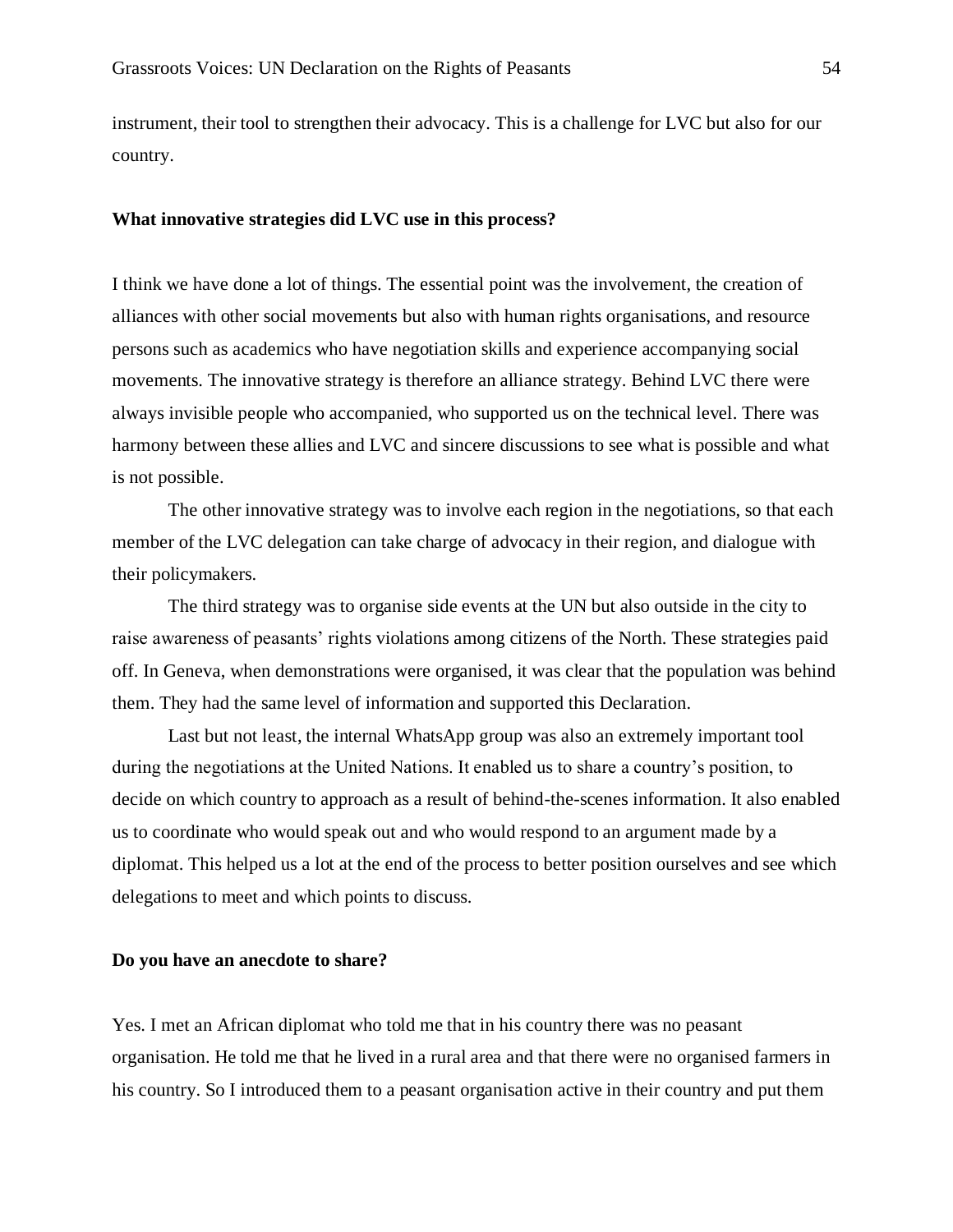in contact. This reinforces my opinion that there are diplomats who are a little out of touch with the reality of their countries.

#### **Do you have any regrets about demands that were not included in the final draft?**

In a negotiation, each party must be able to drop something. There are elements that we wanted and did not get. My greatest regret is with regard to extraterritorial obligations. We absolutely wanted a reference to these obligations. We are facing multinational companies that come to our countries with impunity and have no responsibilities. They do what they want because they are not companies under Senegalese law. We do not have the possibility of attacking them and holding them accountable. If extraterritorial obligations were recognised, it could lead some countries to enact sanctions against these companies because of what they are doing in our countries.

#### **We want the Declaration to come to life**

#### **Diego Montón**<sup>1</sup>

*I am from Carrodilla, a rural town in Mendoza, Argentina, a wine-growing region. I am National Coordinator of the Movimiento Nacional Campesino Indígena (National Peasant and Indigenous Movement, MCNI). I also head the Operational Secretariat of the Coordinadora Latinoamericana de Organizaciones del Campo (Coordination of Latin American Rural Organisations, CLOC), which is part of La Via Campesina (LVC).*

#### **When and why did you become involved in grassroots organizing?**

My grandparents were wine-growing peasants and they lost their land. I had a childhood that was rural and linked to the urban area and when I was in the university I got involved with agrarian political activism. In the Agrarian Sciences Faculty we worked to bring agrarian realities closer

<sup>&</sup>lt;sup>1</sup> Skype interview with Marc Edelman, 27 May 2019. Original in Spanish.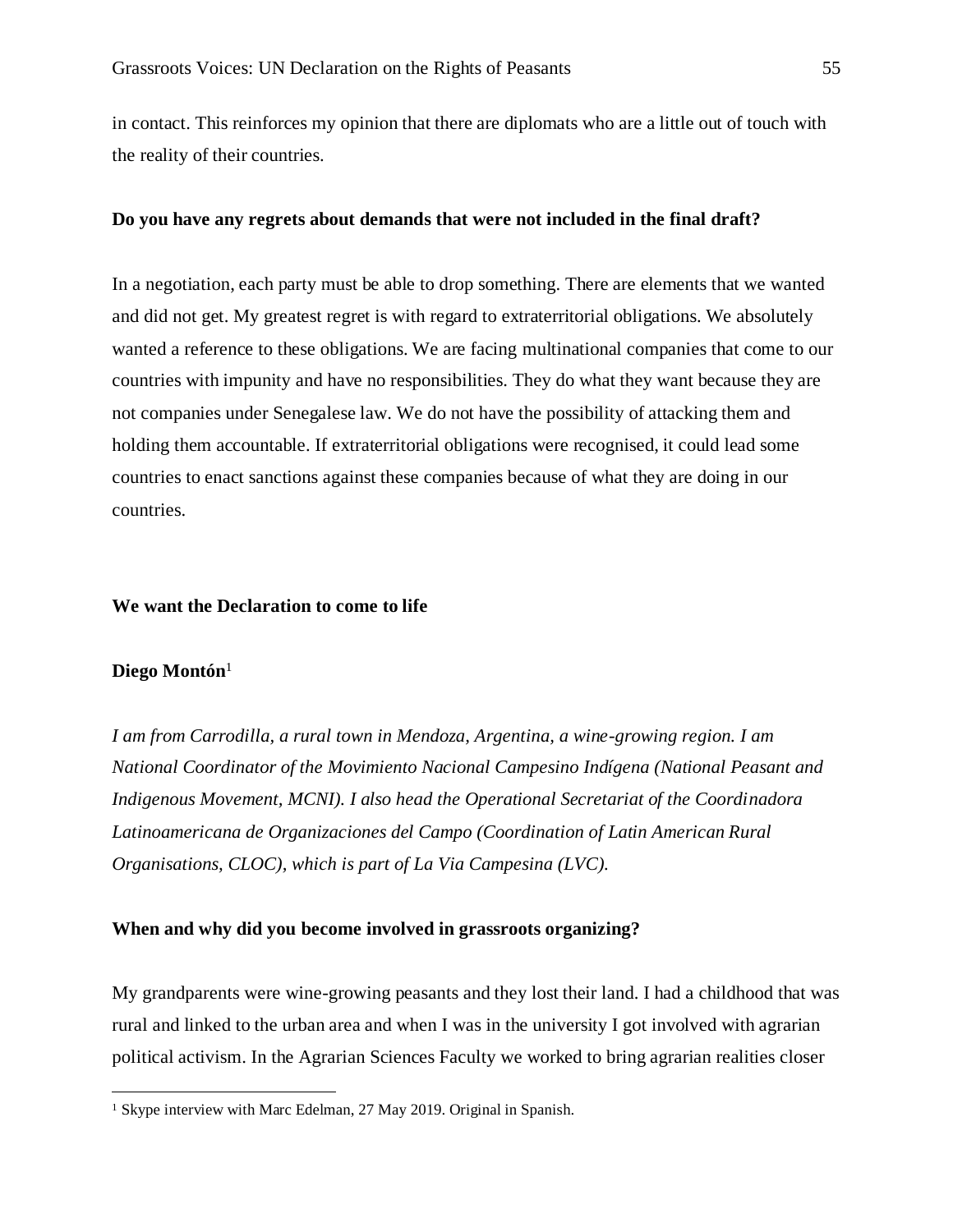to the university, which was quite dissociated from all that. After all, to be trained as an agronomist means living around injustice. When I finished my agronomy studies I went to live with a group of *compañeras* and *compañeros* in a rural zone of Mendoza called La Valle. That was in 2000. From there, we joined the efforts of other groups and cooperatives and founded the Union of Rural Landless Workers (Unión de Trabajadores Rurales sin Tierra), which is where my agrarian militancy began.

#### **How did you get involved in the campaign for the Declaration?**

Well, there have been continuous violations of the rights of families in the countryside. Of all kinds, labour rights, the right to land, evictions from the land. We always worked around issues of territory, to organise the resistance and, at the urging of LVC, we also started to look at the possibilities of international law. In 2004, 2005, and 2006 we contributed several paradigmatic cases from Argentina to the reports of human rights violations that FIAN and LVC produced.<sup>2</sup> Then I was at the Fifth International Conference of LVC in Maputo, Mozambique, in 2008, where LVC approved its Declaration. Maybe that is where we in Latin America committed more fully to this process. And finally, in 2013, at the first Working Group session, I was a LVC delegate for the continent with direct responsibility for the process.

## **What could you contribute to the collective effort to convince states to support the Declaration?**

On the one hand, I believe that we contributed to having GRULAC, the Group of Countries of Latin America and the Caribbean, take on the project. We were able to work on it being taken as a progressive issue in the discussions in the blocs that form in the UN around geopolitical power disputes. I think we also contributed to the necessary rapprochement with China and Russia, which played an important role in the face of the most belligerent offensive against the process by the United States and the United Kingdom. This Declaration was also part of a vision, of the

<sup>2</sup> For example, FIAN and La Via Campesina (2004).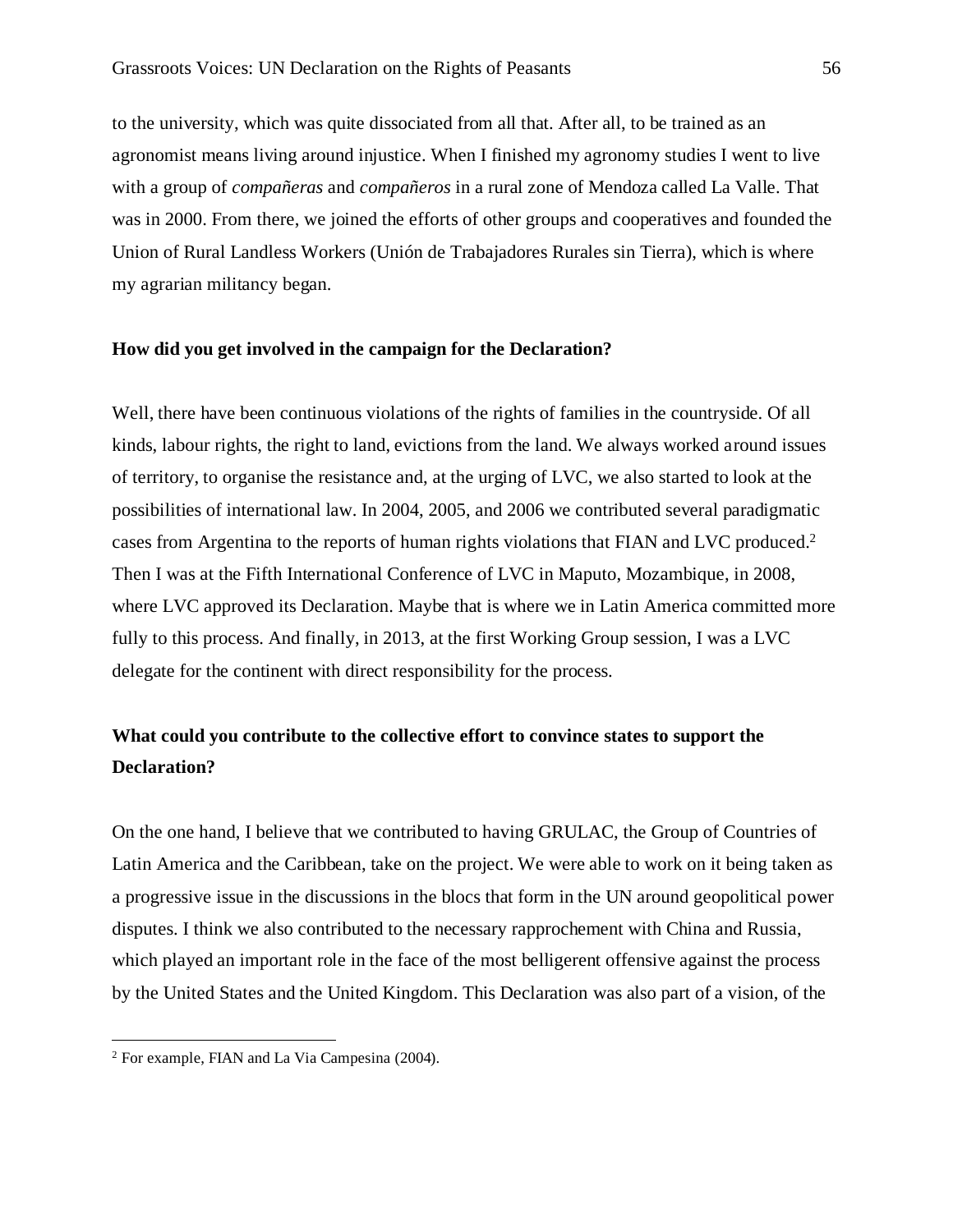fight against developed-country hegemony within the UN, another way of asserting the pluralism especially of the Third World. The Declaration's adoption enriches the UN human rights system inasmuch as it puts democratic debate among states above the interests of capital. It brings the human rights system up to date with a pluricultural perspective and respecting the billions of people who see collective rights as fundamental for the enjoyment of individual rights. We also contributed to making known the situation of the peasants in the countryside and above all how this impacts the rest of humanity, especially in the food crisis. Our idea was that the Declaration is not only to guarantee the rights of the peasants, but that it has direct consequences for advancing the fight against hunger. And finally, I believe we made a lot of progress in consolidating a collective dynamic in Latin America for advancing peasants' rights. For me, one of the most important things is the direct link of the Declaration with daily struggles in the countryside.

## **Could you give an example of this?**

Of course. In the struggle for peace in Colombia the peasant movement put the Declaration on the negotiation table as an instrument or framework for dialogue between the state and the peasant movements. In Argentina, the peasant organisations are debating a proposal for an agrarian program and the Declaration is a tool for initiating dialogue. In Honduras, progress is also being made in relation to the historic struggle for land, and the Declaration is part of the material that peasant organisations are already putting on the negotiating agenda. We have managed to begin to make the Declaration visible in a campaign against the stigmatisation of agrarian reform and of peasants. The fact that the UN recommends state-led agrarian reform as a way to guarantee peasants' rights legitimises our struggles.

**In 2012 the Group of Latin America and Caribbean Countries (GRULAC) was quite consolidated and over the years with the right turn in the region — with Macri, lately with Bolsonaro, and so on — the Latin American bloc in the United Nations is no longer so unified. Some important countries now manifest opposition to peasants' interests. How did this shift to the right influence the strategy of the movements in the UN?**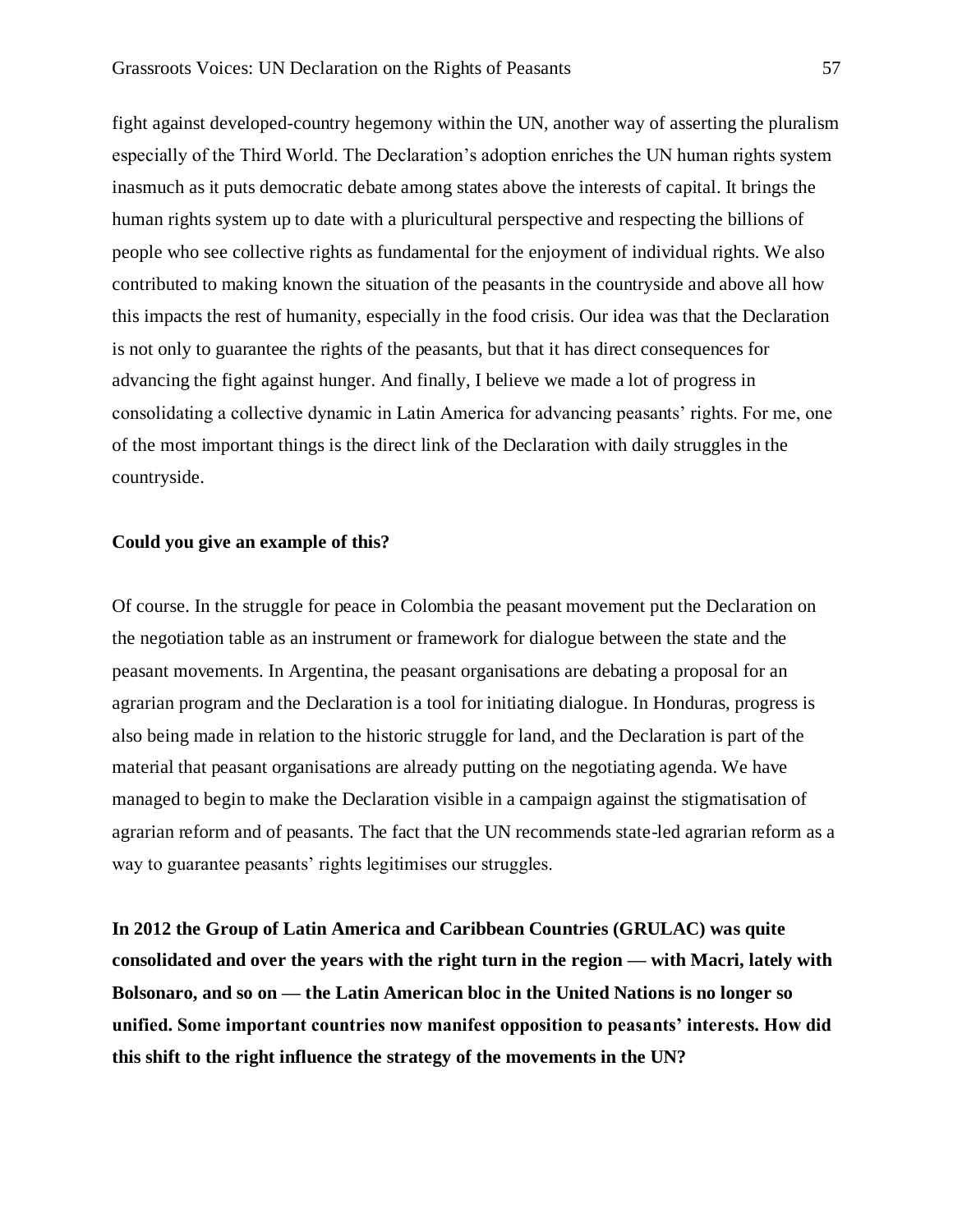I think we began to see the change some years before 2012. It was part of the offensive that has been happening for a long time on the continent. There was a series of actions, of new forms of interference, with the media, the judiciary, and pressures on progressive governments. We started to discuss mainly with the government of Bolivia, which conducted the strategy in the UN very well, about how to time the negotiation of the Declaration. The decision to push for a vote in the Human Rights Council in 2018 had to do with this changing scenario. The Brazilian government, which had accompanied the process in a very positive way, tried to block a vote on the Declaration in the Council in the final stages of the process. In Argentina, the government had already changed. It had always had a critical but positive attitude, but towards the end it took a different position. At least it was no longer a voting member of the Council. So in the face of all that, and knowing that the composition of the Council was going to change, we decided to accelerate the process. Because GRULAC is much more disjointed it is necessary from now on to take the approved Declaration and work with it in practice until we have better political conditions, which we believe will happen again in the short or medium term.

#### **What have you learned personally from this experience?**

For me it was a process of many lessons. In the first place, to be able to translate struggles and realities into a diplomatic language that is much more complex and with the objective of just being understood in some cases and in other cases of applying pressure to meet our goals. The very construction of the Declaration meant bringing all the experiences from different territories that are vast and diverse and using them to develop concrete proposals for the Declaration. This was very productive on two levels: first, in working out how to translate these experiences into rights and, second, in thinking about how to specify the obligations of the states. There we have really been able to advance proposals for public policies for the sector. These took hours of discussion and analysis regarding what should be the role of the states for agrarian policy. We were also able to see the great diversity of situations in the world in terms of what constitutes the greatest threats to peasant families. Perhaps in Latin America the issue of land is the most important, but in Asia the role commerce and free trade play is very important too. So having been able to achieve a synthesis of that great diversity was a great lesson. We had to learn how to debate with and use the language that states use.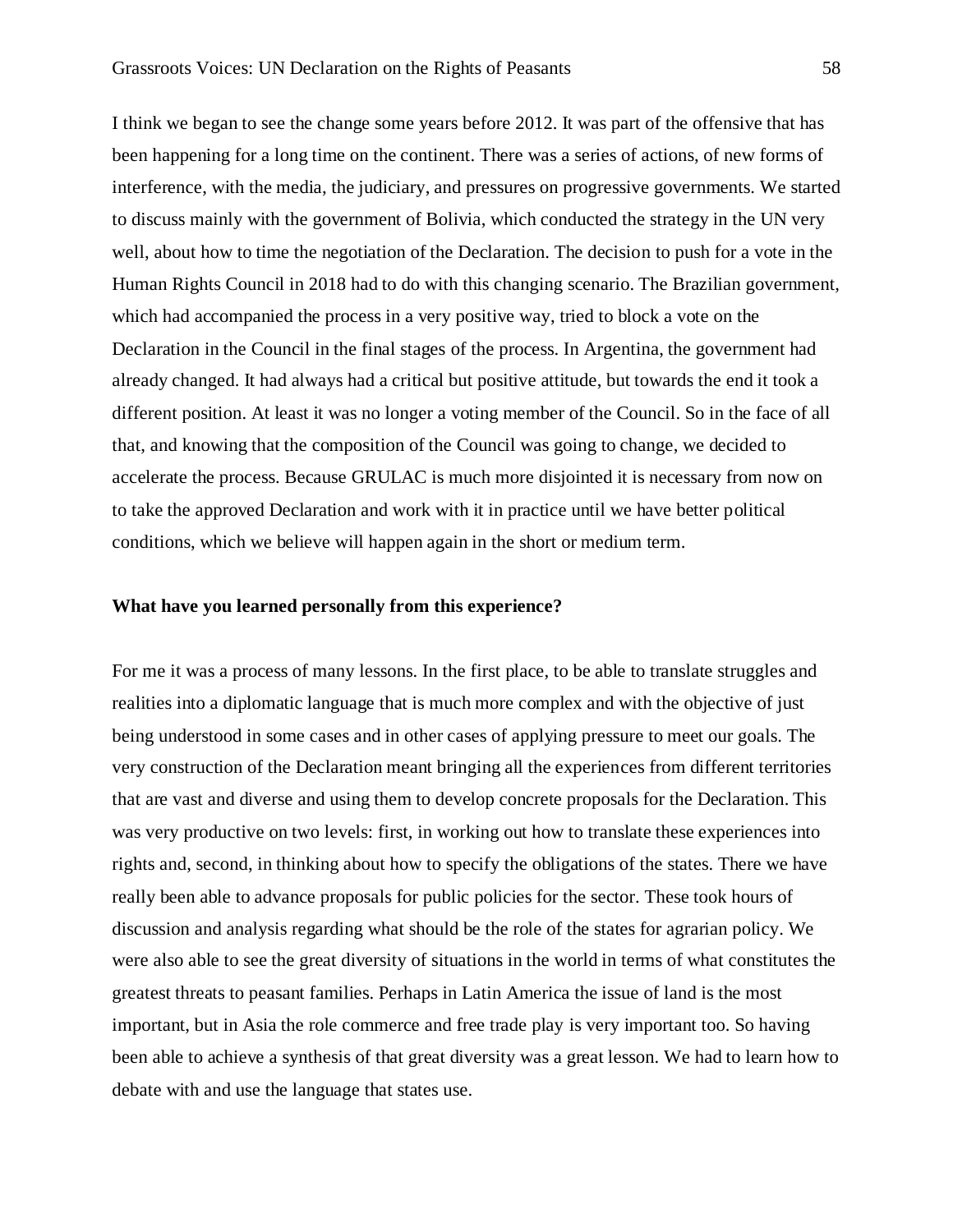## **Was there any element that was in the previous drafts that was a bit weak in the final text?**

There were several that were the product of negotiations. The whole issue of the rights of peasant women is one example. For cultural reasons, some states that supported the Declaration but that are very behind as regards women's rights pushed to weaken the language. Although much has been achieved in terms of the rights of women in the countryside, we would have wanted to advance more. In terms of territory we had to give up a bit because the association between 'territory' and the word 'sovereignty' that we used when talking about food sovereignty worried some countries that are made up of several nations. They feared this could justify proindependence or secessionist demands, so the concept of territory ended up less strong in the Declaration. The territory question was closely related to free, prior and informed consent. For peasants to have strong rights to territory, they would have to have rights to free, prior and informed consent (FPIC) as a condition for the exploitation of natural resources in their communities. So without territory in the Declaration, FPIC too ended up weaker in the text. Several of these elements are much stronger in the Declaration on the Rights of Indigenous Peoples.

## **During the process was there a moment that seemed more moving or more surprising to you?**

Without a doubt, I was surprised when China backed the Declaration and also when several representatives of China attended our side events to inform themselves about the process. I was surprised given what China represents in the world today. And what was most moving for me was the meeting we had with Bolivian President Evo Morales in Geneva. And of course the adoption in the Council and especially the adoption in the General Assembly were two moments that we experienced with great intensity.

**Can you comment on the issue of implementation and about the meeting of the LVC International Coordination Committee that took place in Senegal in May 2019?**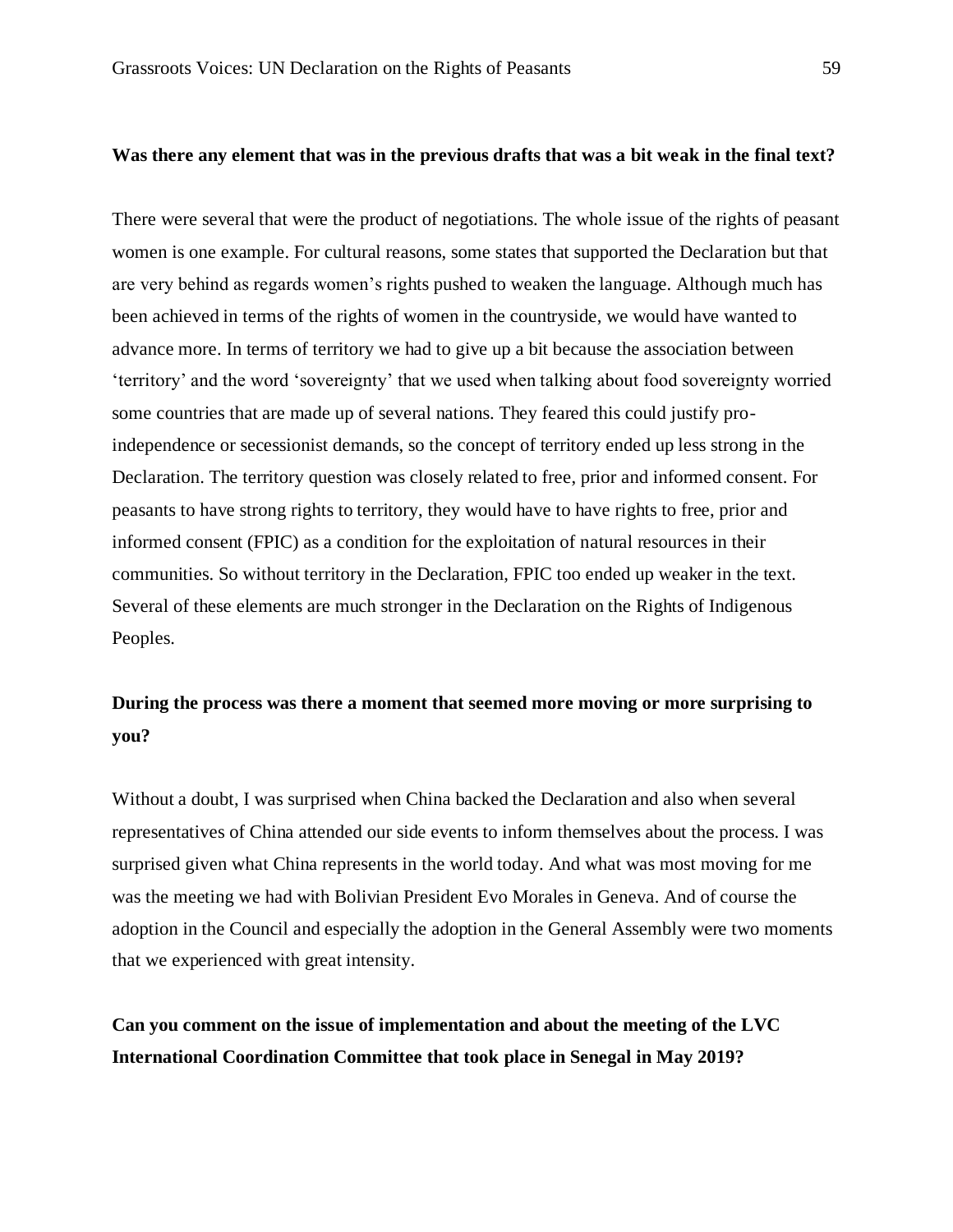We are proposing different levels of action around implementation. On the one hand, we want the Declaration to become a tool for all the organisations and communities that are struggling in the five continents. We want to give the Declaration momentum through national laws that can be developed on this basis in different countries, whether they adopt the Declaration completely or take a part of it and build a specific law. These national processes will be important, but also provincial or even municipal processes. We want the Declaration to come to life that way. There is also the whole judicial field with which we are working, first to train the lawyers of our movements but then to begin to influence universities, lawyers' associations, and human rights organisations, so that the Declaration becomes a fundamental instrument in litigation, both civil and criminal. We want to advance new regional processes. We in Latin America intend to work with the Inter-American Commission on Human Rights. And we are debating options for UN mechanisms to promote the Declaration, and for monitoring the rights of peasants in the world. We are hoping such mechanisms can be very flexible and able to take the Declaration to different corners of the world. We also made a brief evaluation of the process. We reorganised LVC's international peasants' rights collective, so that all regions will be able to monitor the whole process. We intend to use our communications system so that we all can be updated on the uses and advances around the Declaration in each of the places.

# **European peasants fighting for recognition and human rights Geneviève Savigny and Paula Gioia**<sup>1</sup>

## **Geneviève, could you introduce yourself in a few words?**

*I started farming in 1992. I produce free range poultry, prepared on the farm for direct sale on a local market. My partner grows wheat, lavender and fodder crops on a medium-size hill farm in southeast France. I have been involved in the French peasant union Confédération paysanne for over 20 years and was part of the coordination committee of the European Coordination Via Campesina (ECVC) from 2009 to 2018. I am now a member of the European Economic and* 

<sup>1</sup> Email interview with Priscilla Claeys, June 2019.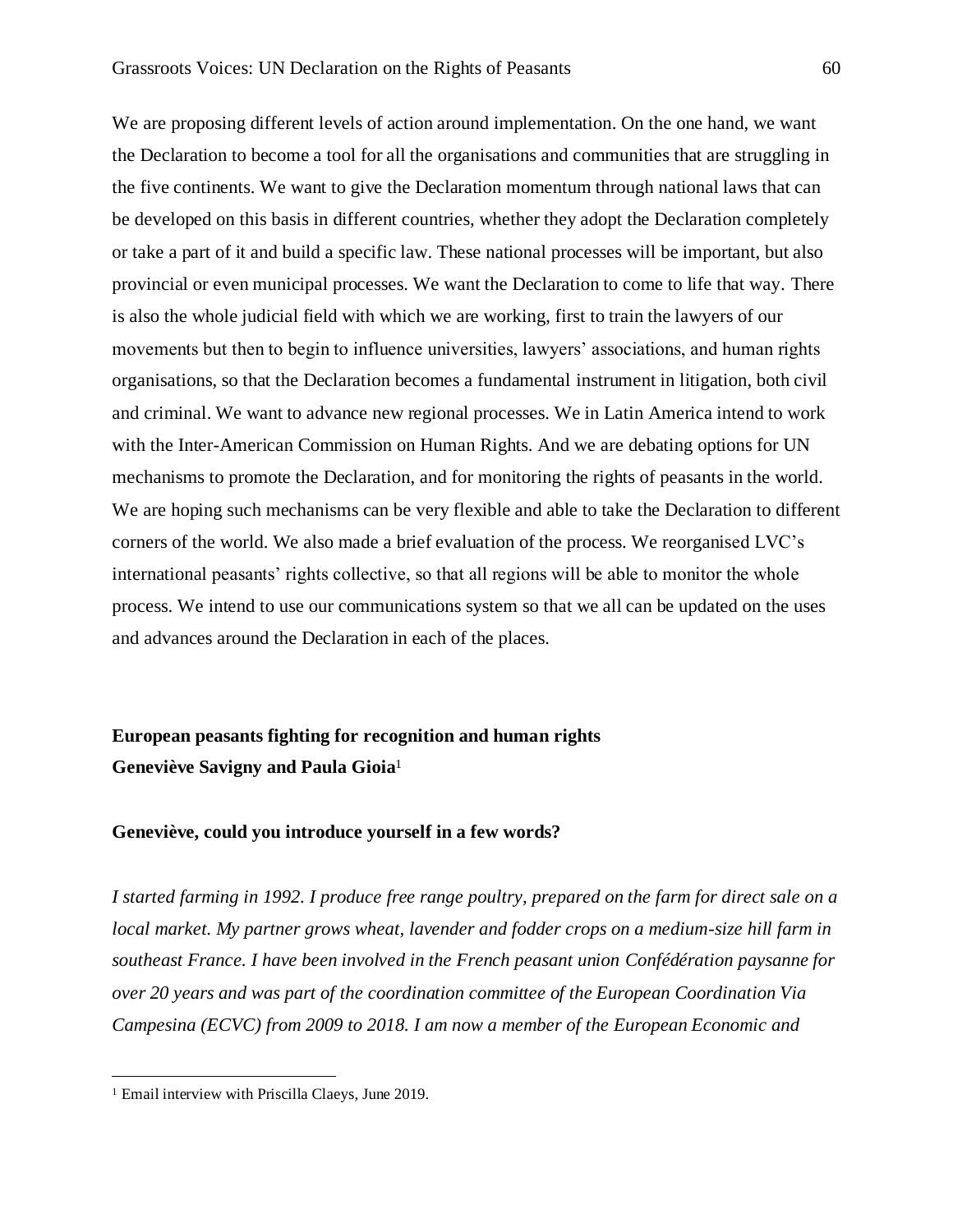*Social Committee, a civil society consultative body that makes recommendations to the European Commission and the European Parliament.* 

#### **And you, Paula?**

*I started farming in 2009 and did a four-year independent agriculture apprenticeship. I live in a farm community near Berlin and am a beekeeper. I belong to a farm group that produces vegetables, beef and other products. The farm is member of the Arbeitsgemeinschaft bäuerliche Landwirtschaft (AbL, Working Community on Peasant Agriculture), the German organisation affiliated with La Via Campesina (LVC). Since 2015, I am part of the coordination committee of ECVC.*

# **From the perspective of ECVC, what is the significance of the Declaration and what are the specific challenges facing the European peasants?**

The adoption of the Declaration is a great success of LVC. At first, we followed the international activities relating to the Declaration. Then we became more involved, since European countries were opposing the Declaration. We engaged in this process with a double responsibility: towards our peasants in Europe and towards the international community of small-scale farmers, food producers and agricultural workers. In Europe, we face two main challenges. The first is to be recognised as peasants, while mainstream farmers' organisations promote a 'professional' model and leave little space for diverse forms of farming. The second is that many European countries fail to recognise that peasants, smallholder farmers and land workers in Europe face discrimination. This must be demystified. In Europe, as elsewhere, there is land grabbing, a rural exodus due to the lack of prosperity in the food production sector, the labour rights of seasonal workers are violated, and migrant women are harassed on a daily basis. In addition, many peasants face big difficulties accessing the market and are affected by climate instability and decreasing biodiversity. The climate crises can no longer be ignored in Europe! For all these reasons, the Declaration is relevant for European peasants.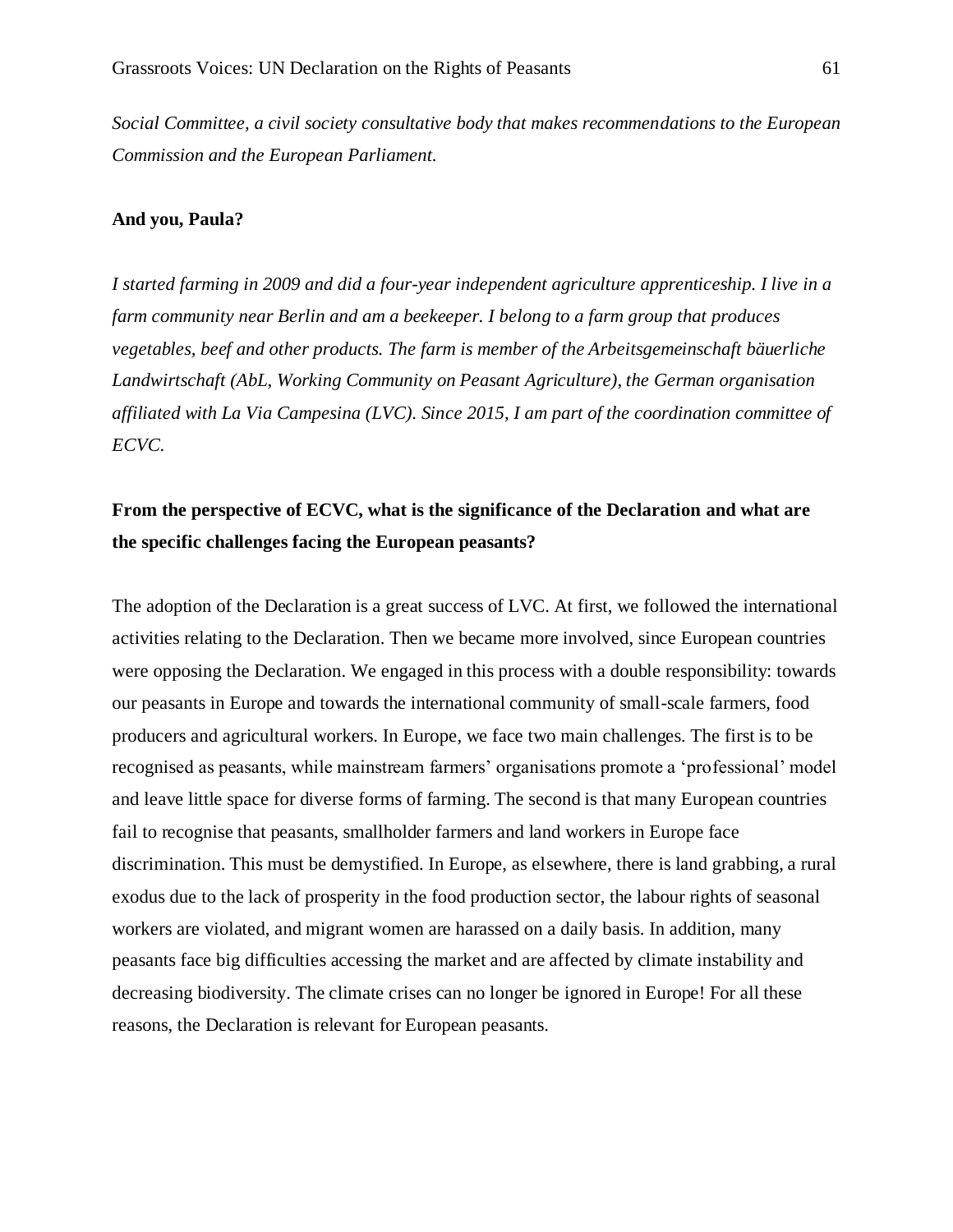# **Geneviève, what was your personal involvement in efforts to have the UN adopt the Declaration? What roles did you play? What did you learn from this process?**

I learned about the Declaration through Josie Riffaud from the Confédération paysanne. Josie was a member of the International Coordination Committee of LVC and tried to tell us how important the process was. Then, in 2012, when the UN negotiations actually started, I read an article by Valentina Hemmeler Maïga, from our sister organisation Uniterre in Switzerland. I was shocked when I heard the European Union countries were opposed. So I was really happy when I was invited as a panellist to the first Working Group in July 2013, to share my experiences as a European farmer. ECVC got more and more involved and we tried to make sense of the decision-making process in European institutions. It was difficult to figure out with whom we had to meet, which European Commission's Directorate-General was in charge of what, where and how decisions were made. We realised we needed to act at the country level, especially with some influential countries like Germany (where Paula Gioia got deeply involved), France (where I was responsible) and Eastern European countries (where Ramona Duminicioiu organised many activities to involve peasants and allies). We learned a lot about European and UN institutions, but also on the diplomatic attitudes of Western countries in international negotiations. I was really upset with their weak support for human rights instruments and their arrogance.

#### **And you, Paula?**

For me it is important to highlight that this has not been a process of single personalities or personal involvement, but rather an extremely collective process in which coordination and mobilisation were essential. I got involved after others from the AbL were engaged already some years before me, coordinating the work in Germany together with FIAN Germany. In early 2016, another German farmers' organisation had the idea of organising an international congress on farmers' rights in the town of Schwäbisch Hall, and they invited FIAN to co-organise the congress. FIAN informed them that for many years already there was an ongoing process on peasants' rights and recommended that they contact AbL/LVC, which they did. When ECVC then agreed to co-organise that congress, it immediately became obvious that as the Germany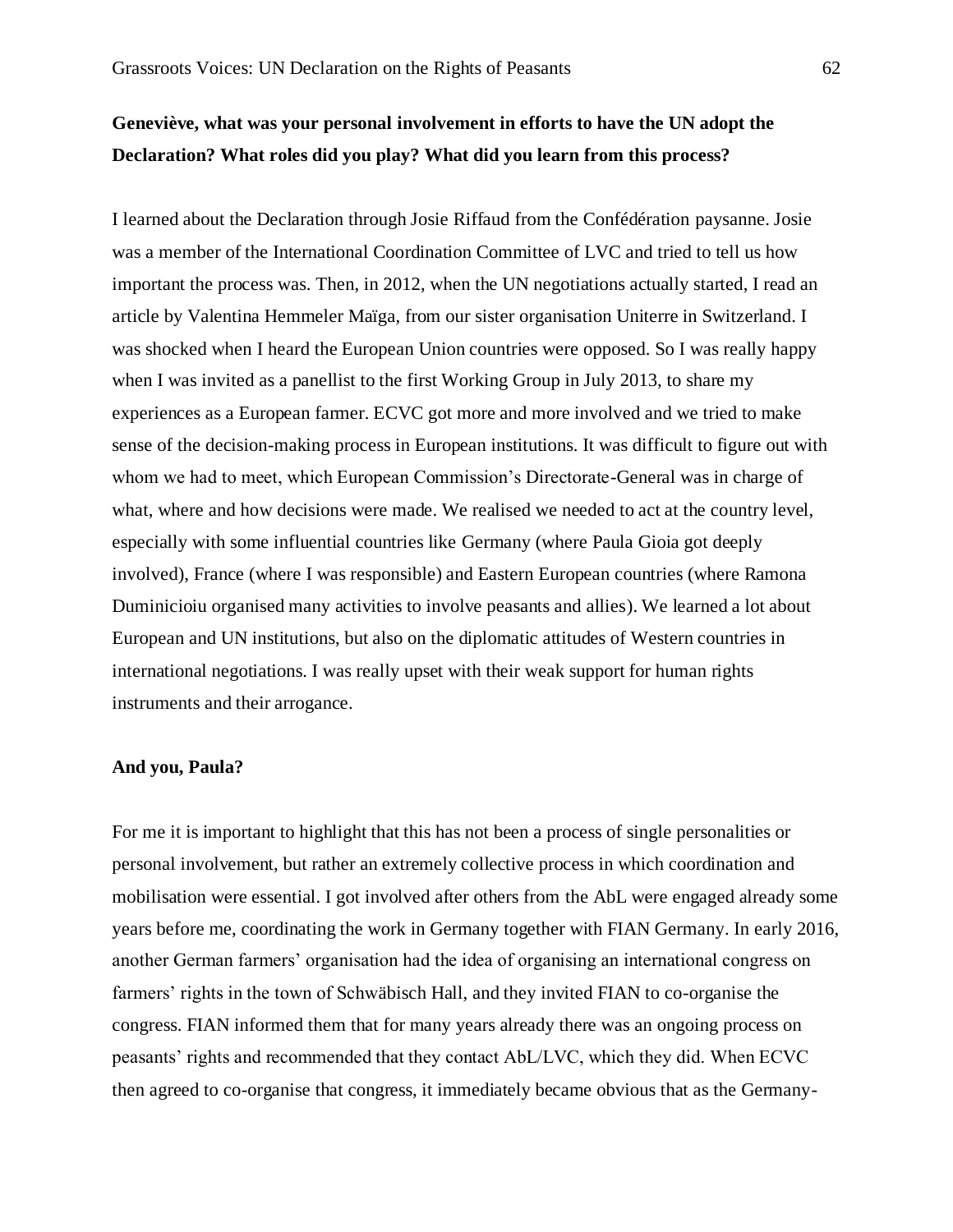based member of ECVC's Coordination Committee, I would need to get more involved, even though at that moment I was in charge of other political processes within the movement. I had to study a lot in order to understand this process. The work together with FIAN was extremely helpful for understanding the German and international contexts. The congress gave us visibility among German NGOs and helped us build a German civil society alliance with which we have been intensively working since 2017.

The fact that the process was already well advanced, the strong role played by Germany within the EU, the priorities set by LVC, the conversations I had with allies, the mandate AbL had given me, and my role within ECVC/LVC all made it obvious to me after the congress that there was no way back. I had to dedicate energy and efforts to the campaign for the Declaration, and I did. For me — and, I would say, for LVC — the process was a school in several respects. I learned about a lot of things: about human rights in general; about how to articulate agricultural challenges with human rights aspects; about new dimensions of the peasants' realities in the German, European and international contexts; about the UN's structure, mechanisms, procedures, spaces and about how to articulate our actions with them; about how to engage with countries, country groups and their representatives; about the German NGO environment and how to work together with them; about how to dialogue with key German ministries and to coordinate these actions with the German parliament, while realizing the power that Germany exercises within the EU and the gaps in vision that exist between the different German ministries; about how to coordinate actions among ECVC/LVC members; about how to work with communications and media; about how to work with international allies from different sectors, such as social movements, NGOs, and academics; about how to translate 'peasant language' into legal language and the other way around, and much more.

## **In what advocacy and mobilisation activities did you and ECVC participate as part of the campaign to have the EU adopt this new international instrument?**

It was always difficult to know who was taking the decisions and where. Geneva? Brussels? The capitals? Starting with Geneva, we attended the five Working Group sessions between 2013 and 2018, as part of the international delegation of LVC. We learned to be patient, to advance step by step, to stay focused while hoping to convince European countries to become more supportive.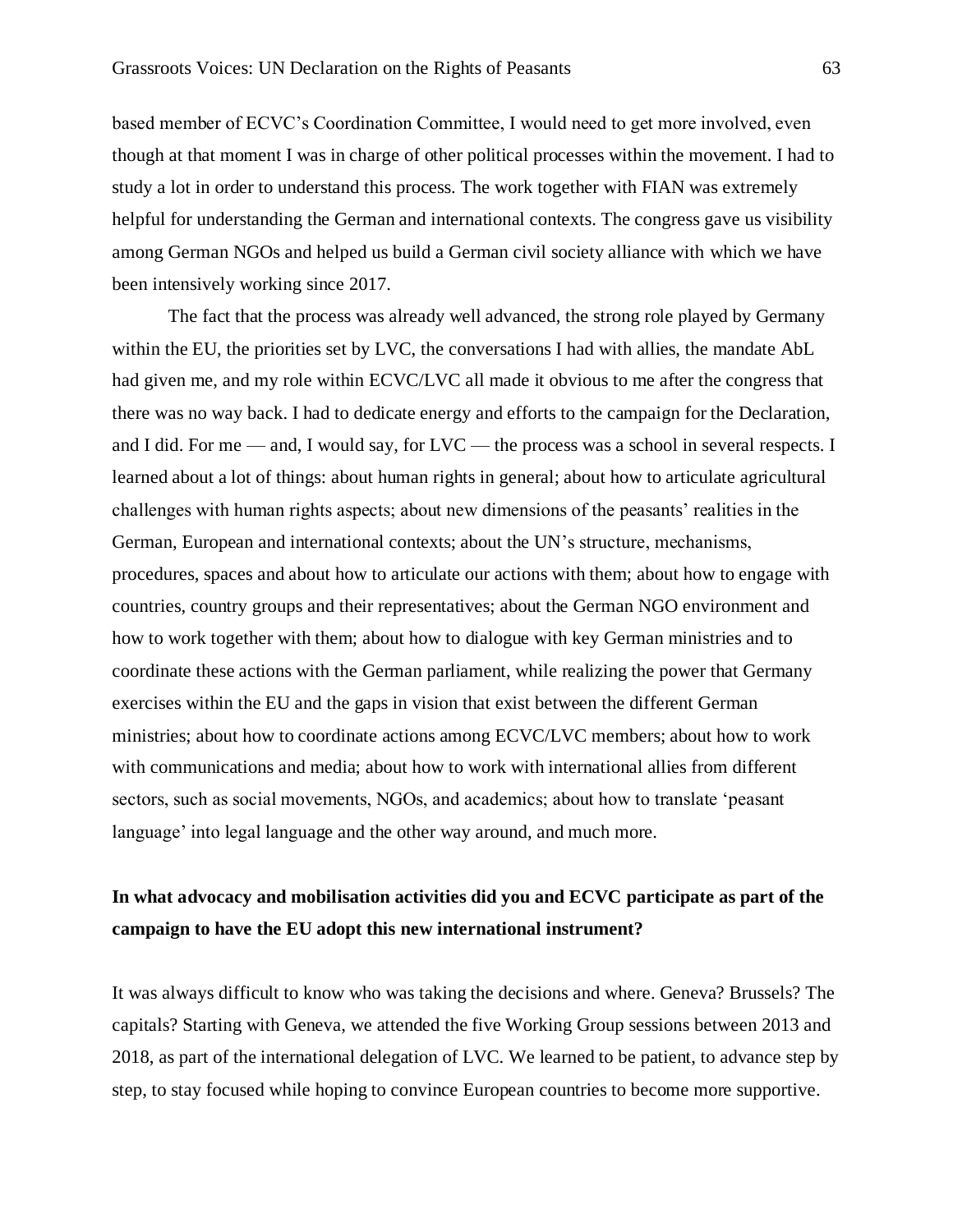The positive vote of Portugal was a great moment. One of the worst moments for me was witnessing the endless deliberations of European delegates before the vote on the final text of the Declaration in 2018. They stood huddled in the negotiation room for two hours, discussing among themselves without taking notice of the Chair or of the delegates from the rest of the world.

In the capitals, we had to adapt to local circumstances. In France, the Confédération paysanne tried to influence the different ministries, together with close allies, mainly CFSI<sup>2</sup> and Pascal Erard, acting on behalf of the larger platform Coordination Sud (South Coordination). Towards the end of the process, when the text was to be adopted in New York, we managed to organise meetings in France with the cabinet of the Prime Minister, the Environment Ministry, seemingly in favour, the Agriculture Ministry, clearly not in favour, not to say hostile, and the Foreign Affairs Ministry, with the hope France would vote in favour. But in the end France abstained, like most of European states.

In Germany, we organised internal trainings, wrote a position paper, disseminated several press releases and with the support of the German Institute for Human Rights (DIMR) we organised two meetings with different ministries and civil society organisations in 2017 and 2018. The government rarely gave us concrete arguments and answers, maybe because they did not have a common position among different ministries and agencies. We also organised a very successful parliamentarians' breakfast in March 2018. As a result, different parliamentarians wrote to the German Ministers demanding their support for the Declaration and, in September 2018, the Greens passed a motion in the national parliament requesting that the government support the Declaration. Our alliance also wrote a letter to the Foreign Affairs Minister. In addition, we produced pedagogical and informative materials and shared them with the Austrian civil society alliance working in Vienna. We participated in and/or organised public events to raise awareness of the Declaration among civil society. In the end, we were not able to move Germany's position towards a positive vote, but our work helped avoiding a vote against and the risk that this would contaminate other EU (and non-EU) countries. Our alliance continues to work together. Four days after the adoption of the Declaration in New York, we had a meeting in Berlin with the German government's person in charge of human rights in order to explore

<sup>&</sup>lt;sup>2</sup> The Comité français de solidarité internationale (French International Solidarity Committee).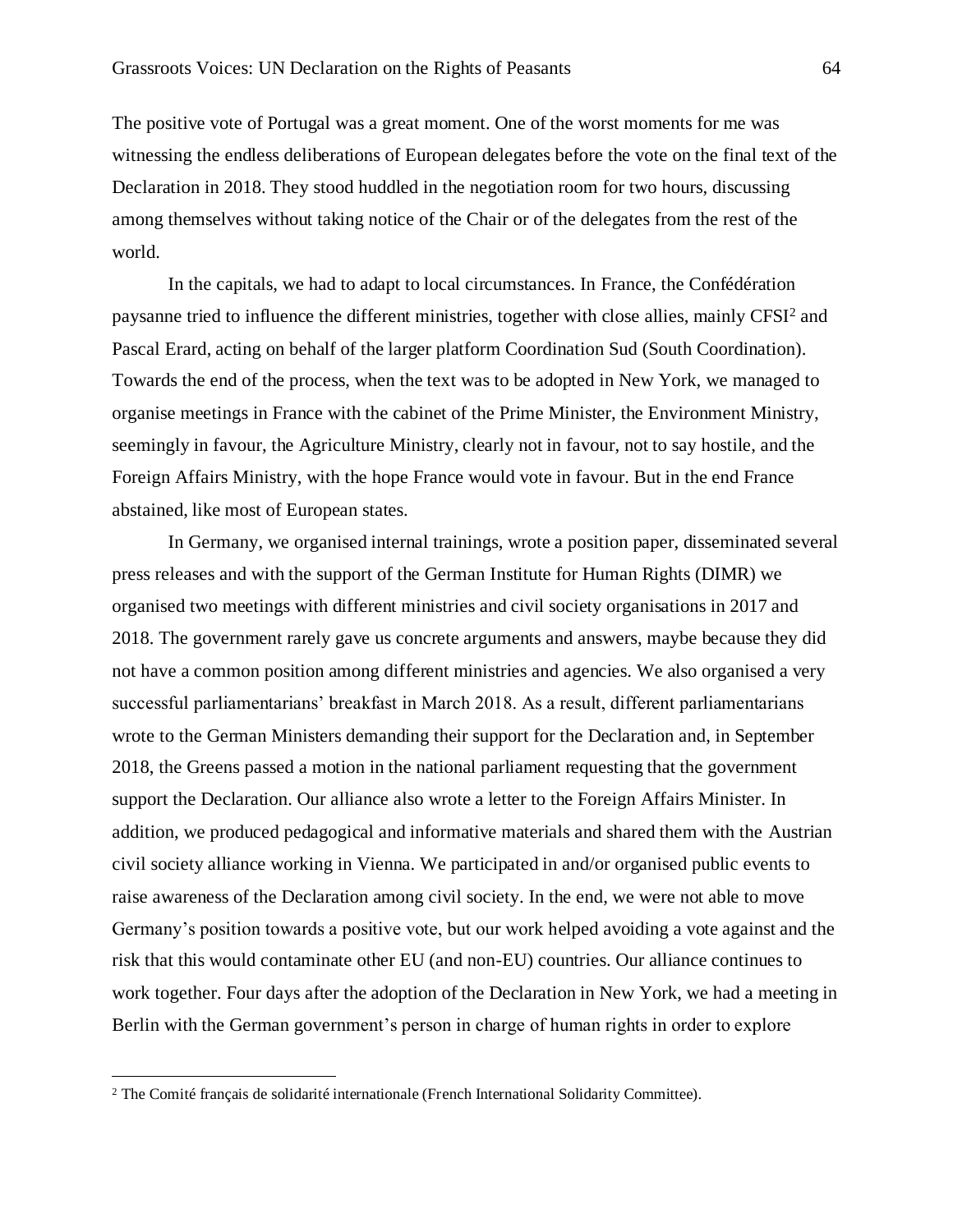strategies for implementation. As follow up she invited several ministries and civil society to a round table this summer. Besides a strong presence of civil society, though, only the Agriculture and Foreign Affairs Ministries attended. We can nonetheless affirm that we have taken the first steps towards the implementation of the Declaration in and by Germany.

In Brussels, we concentrated our efforts on the European Council's Working Party on Human Rights (COHOM), which is the committee of delegates in charge of human rights from the different member states. We had a first meeting in 2017, and ECVC and FIAN made presentations. Very few countries seemed to be informed about the process. We had a second meeting in 2018, where Olivier De Schutter joined us as an expert in human rights issues. The meeting was very disappointing, as none of the delegates engaged in substantive discussions about content. De Schutter was very upset at this and he subsequently wrote an op-ed which he opened to signatures from various European personalities. It was published in Belgium, France and Spain in national newspapers.<sup>3</sup> There were several initiatives of that kind in Europe, including an online petition run by ECVC that the WeMove.EU platform disseminated.<sup>4</sup> However, we found it difficult to explain peasants' rights issues in a clear and succinct way to the European public.

Finally, between October and November 2018, ECVC and LVC sent a delegation to conduct the final lobbying efforts during the UN General Assembly session in New York, where we received great logistical support from our U.S.-based allied organisation Why Hunger. It was a very tough period. On one hand because the New York institutional space was completely new for us and its dynamics are very different than the ones we knew from Geneva or even from Rome. On the other hand because New York is such a huge city, not always easy for peasants coming from rural areas to smoothly get around in.

**Do you have a particular anecdote or memory about the negotiation process that you would like to share? As LVC, did you use any innovative strategies?**

<sup>3</sup> See De Schutter et al. (2018a; 2018b; 2018c).

<sup>4</sup> https://you.wemove.eu/campaigns/peasants-rights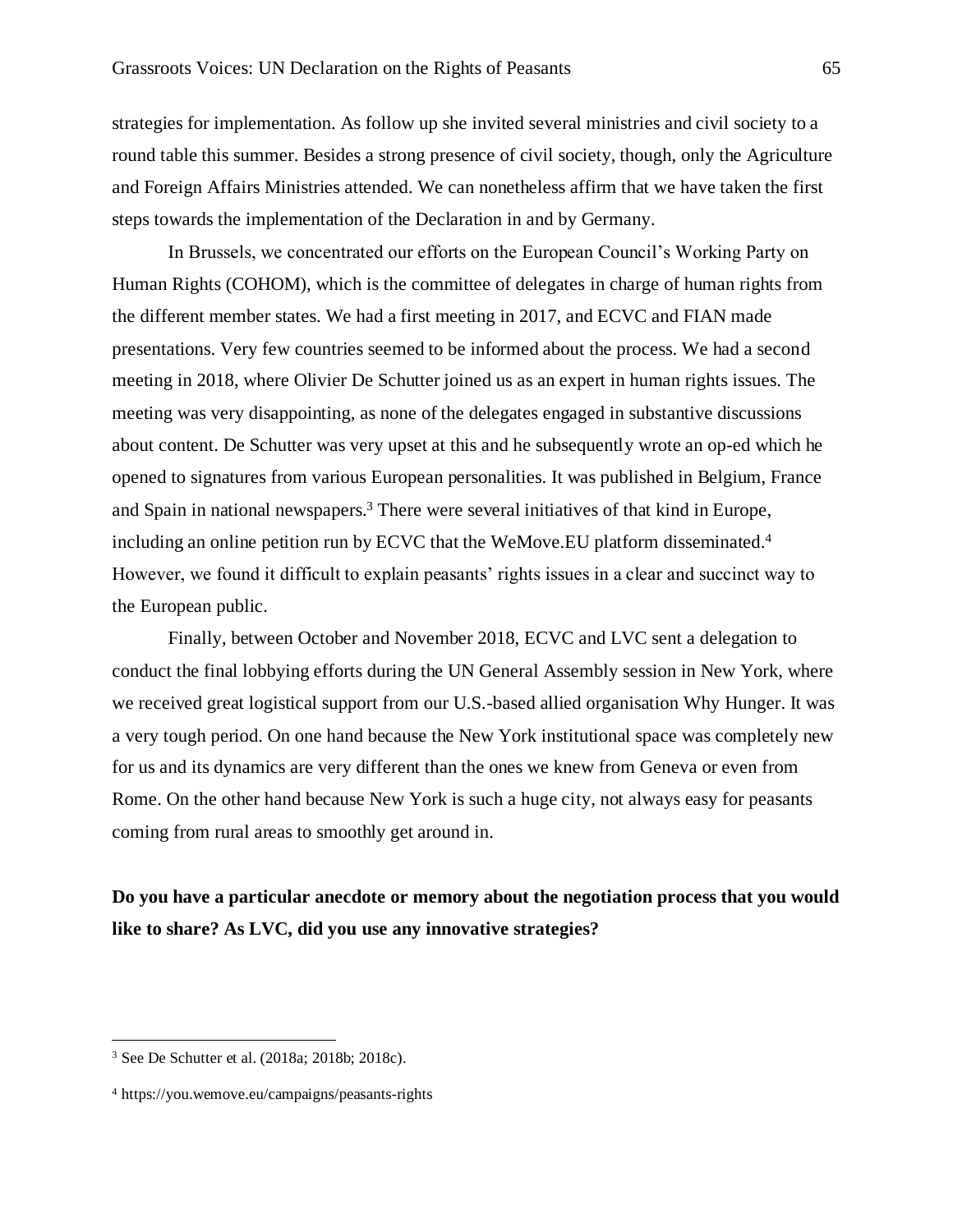Unfortunately, WhatsApp turned out to be an essential working tool for us, particularly during the negotiations. It was important not only for us to communicate among each other — LVC delegates and allies present in Geneva — but also with our leaders and staff people around the world and even with country representatives. I am scared at the contradiction between our struggle for food and people's sovereignty and the use of this kind of corporate media, which has recently shown its flaws in the dissemination of fake news during electoral processes, as in Brazil in 2018 and in other places. It certainly highlights the urgent need to develop people's independent media!

### **'The mother of all exclusions': the situation of agricultural workers**

#### **Tirso Moreno**<sup>1</sup>

*I recently retired as General Coordinator of the Farmworker Association of Florida. I represent the Rural Coalition in La Via Campesina (LVC) and I am an alternate member of LVC's North American regional coordination.*

#### **You were born in Mexico and came young to the United States to work in agriculture…**

I was born in a small rural town in Tamaulipas, in northeastern Mexico, about twenty-five miles from the border, and came to the United States when I was seventeen. My father was already here. He was a US citizen, so that's how I came in as a permanent resident. He was working in California with an uncle who came and got my older sister and me and we went to California to work picking and grading tomatoes. That was my first job. I did some other jobs when the season was over and we went back to Mexico. Then my father invited them to come to Florida to pick oranges. That's how I ended up in Florida.

#### **When did you begin to work with rural labour organisations?**

<sup>&</sup>lt;sup>1</sup> Skype interview with Marc Edelman, 7 June 2019.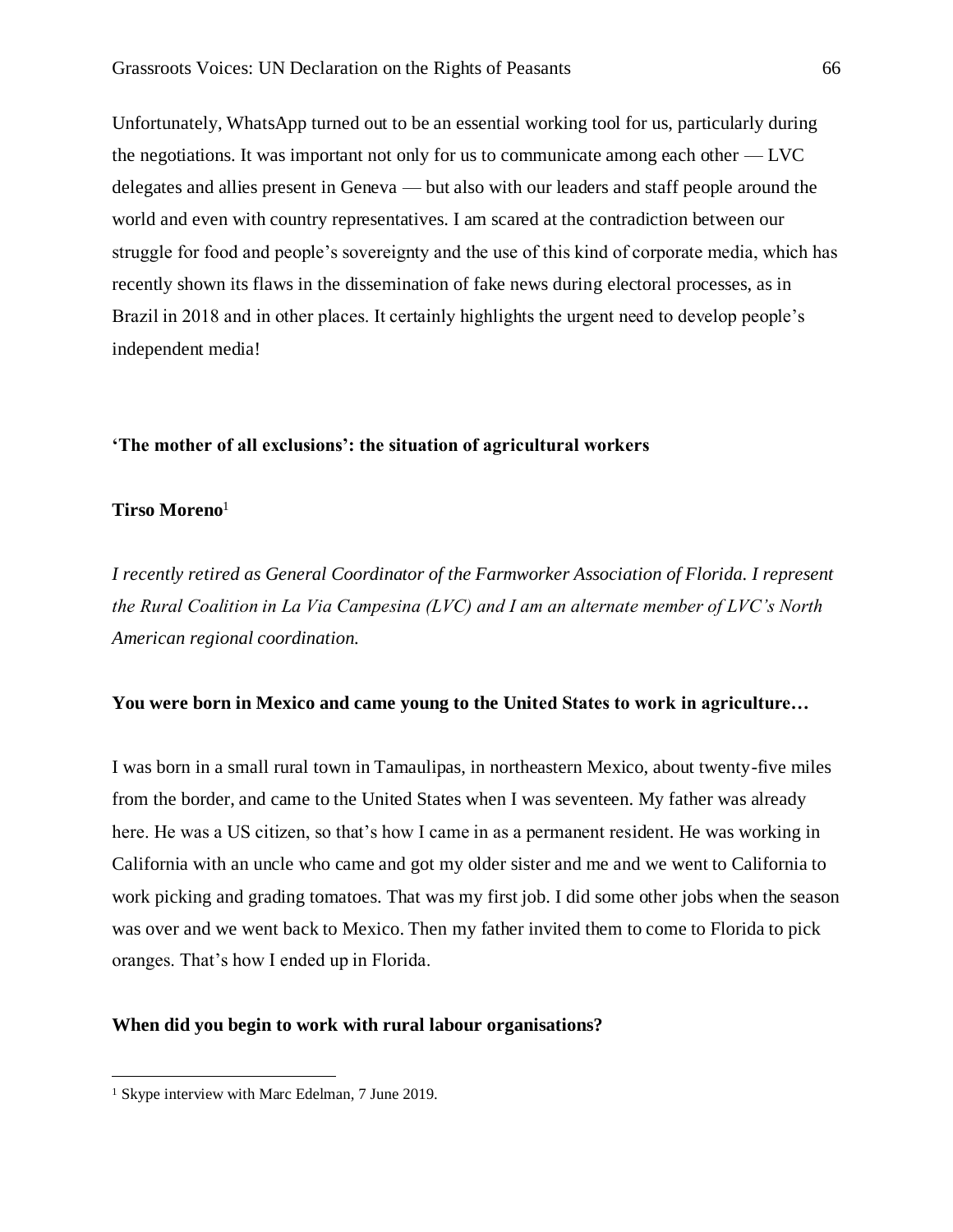For the first few years as a farmworker I didn't participate in organisations. I started participating in the Catholic Church when I was more established here, when I was already married. I started doing some things. There were workers' strikes. There were co-workers who were being abused by employers. I didn't agree with the way we were treated, so I would do things that I thought needed to be done. Of course there were consequences. I was fired. The labour contractor's family wanted so badly to fight me and some of them injured me.

While we were living in the labour camp, in the first years with my wife, someone came to the camp from the United Farmworkers of America (UFW). They had a campaign to change the law in Florida to permit the organisation of farmworkers, like what they were doing in California. I went to the state capital, Tallahassee, with them and learned that not far from where I was then living they had a contract with Coca-Cola Minute Maid. So the next season, when we came back to the States, I went to the UFW hiring hall and got a job under that union contract. That was in 1976. My oldest child was three months old, born in Ohio when we were picking tomatoes there. From there we went to Michigan and then to Florida.

So I started working there and made some friends, and my wife and I got very involved in the Union. I started as an alternate steward and not much later I became the president of the local and my wife became the steward.

I didn't speak much English and the reality was that I needed to speak more English. People elected me there. Some people didn't want these responsibilities and the company representatives were not encouraging people to get involved with the Union. So that's probably why they elected me. I was newer there. A good number of the crews were not Latinos, they didn't speak Spanish, and that was a problem. Most of the workers were from the Caribbean, from Jamaica, Bahamas, or from some of the southern states, Afro-Caribbean and African American farmworkers, and a smaller number of crews were Latinos, mostly Mexicans. So I got involved with the Union and tried to keep on communicating, keep on learning more. I moved to a rural area and rented a small RV trailer to live in from the former president of the Union local, who was from Appalachia, from North Carolina. I practiced English with him and his family after work and on weekends.

After that I became part of the committee that negotiated contracts with the company. Blanca, my wife, and I became part of the committee negotiating piece rates in the citrus groves.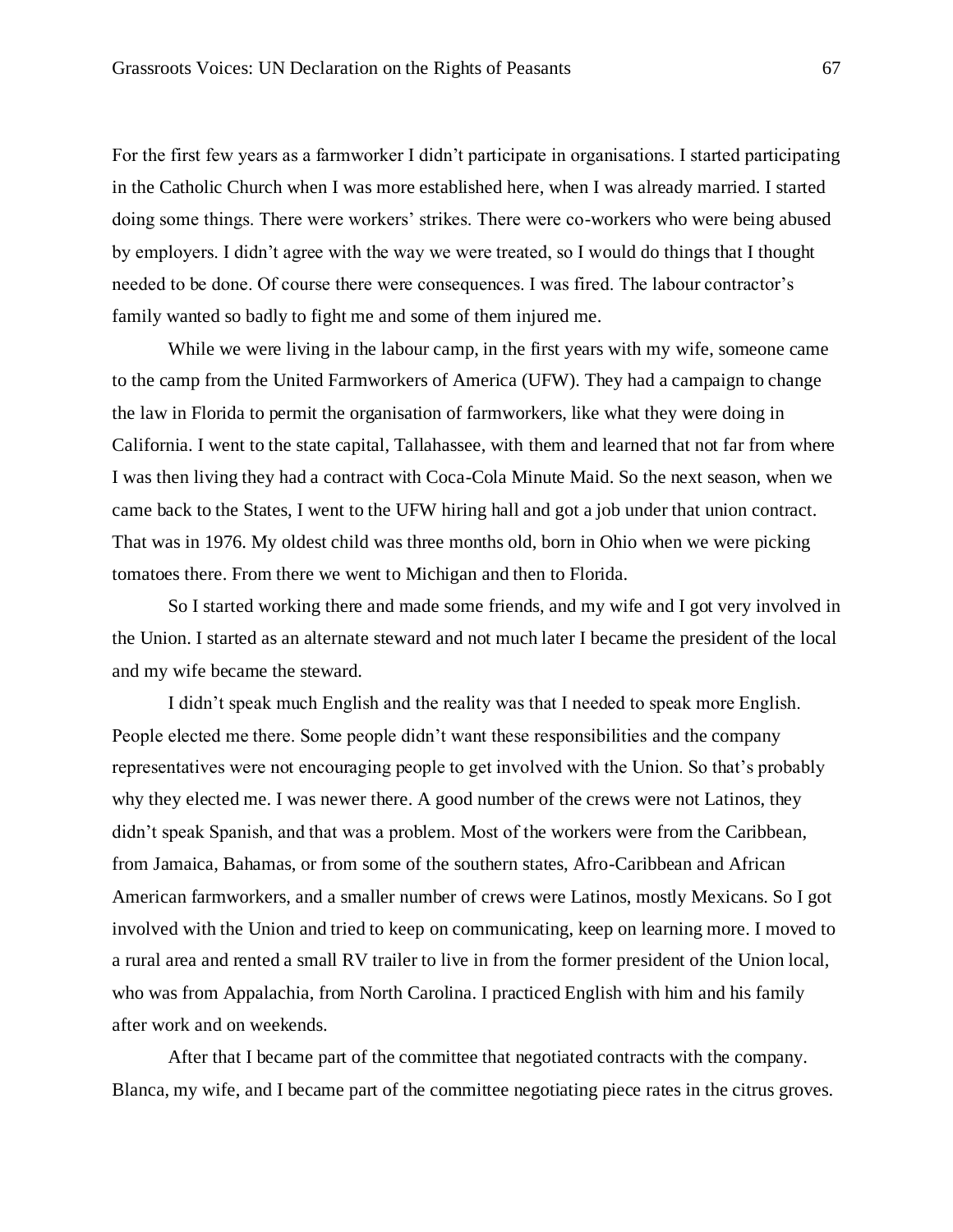We ended up at one of the UFW conventions in California. I learned a lot there about the policies that were not protecting farmworkers and the politics of the companies of pushing for us not improve wages, working conditions and benefits. They accepted subsidies for the corporate farmers that ended up helping them. I learned how to use those subsidies — health care, legal services, emergency health care. That was the way the industry wanted to improve things, not by paying better wages, improving working conditions or paying for benefits.

## **Turning to the UNDROP, could you comment on the significance of the Declaration for agricultural workers in Florida or in general?**

For me, the Declaration was very important and the inclusion of farmworkers was a very good thing. In most of the world, including the United States, in the so-called developed countries, farmworkers don't have the same rights as other workers. There have been improvements, of course, in this country. But not to the point where the workers have the same rights that other workers enjoy. A big example in this country is the denial in the 1935 National Labor Relations Act (NLRA) of farmworkers' right to organise. Under NLRA, all workers can organise and request union representation, except farmworkers. California, and I think maybe Hawaii, has a state law that gives farmworkers the right to organise. The Farmworkers Union succeeded there. It was not an easy thing. There was a lot of resistance and violence against our people. So we have been excluded from the right to organise since the 1930s. Another class of workers that was also excluded was domestic workers. That of course is connected with what kind of jobs the descendants of slaves used to do in the 1930s. Not having the right to organise is the mother of all exclusions, because then workers have to negotiate with employers on an individual basis. The employers also have rights under the law. They can fire you for any reason or not hire you.

Other exclusions are important too. Farmworkers are excluded from overtime pay. They don't have any guarantee of how much work they're going to have. We used to not have any protections regarding working conditions. Most workers are protected under the 1970 Occupational Safety and Health Act (OSHA). But farmworkers don't have any right not to be put to work with spraying of pesticides and toxic chemicals going on. Not until 1992 or so did we have some protections. And they're still not the same as the protections under OSHA. All workers have protections against child labour, but farmworkers can work at age twelve and full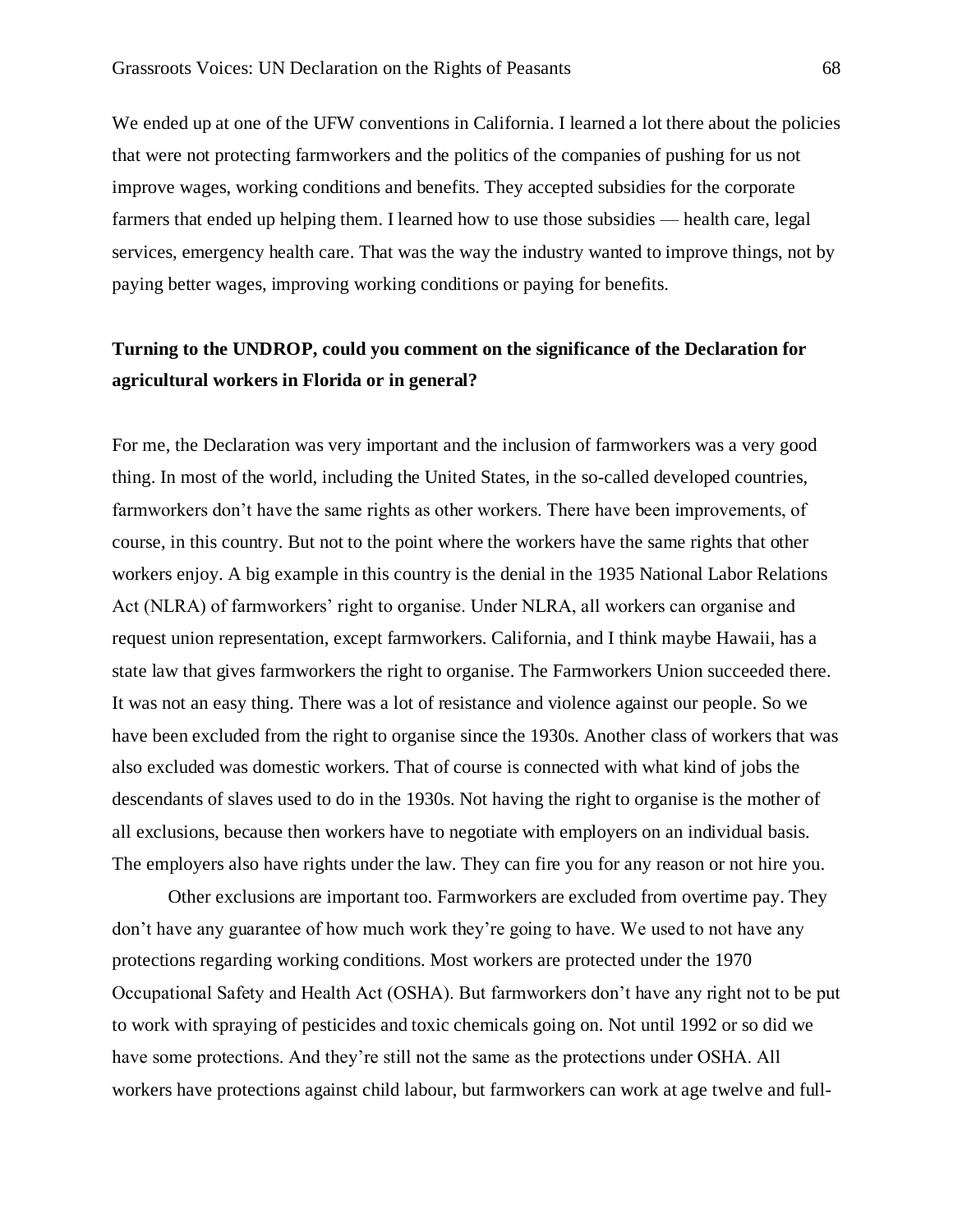time at 16. The children can work after school, but there are a lot of abuses. We still have children at work.

Workers won rights to have water and bathrooms in the fields. That law came in 1987. But you have to have four workers on a jobsite to have the right to field sanitation. No water, no bathrooms. That's under state law. Under federal law it's even worse. There have been a lot of sacrifices, but we still have not been able to get rights like other workers. The big agricultural industries have too much money, too much influence on the politicians.

Things are getting worse now, as the industry continues to take away rights from workers. Right now the employers are getting permits to bring temporary guest workers. Their conditions are worse than the undocumented workers. And I'm talking about the United States, which is supposed to be a model for the world. For that reason, I consider that the inclusion in the Declaration of farmworkers, fishers, gatherers of wild products, is hugely important.

# **What activities did you participate in as part of the efforts to have the UN adopt this Declaration?**

The struggle to try to get this Declaration was already taking place when the Farmworker Association of Florida joined LVC. I came in during the last two or three years of the process. I went to meetings in Geneva, and some preparatory meetings in Europe. We reviewed the content of the Declaration we were proposing and debated among ourselves. I didn't see that there were enough people involved who had experience with farmworkers. I attended some sessions of the Human Rights Council, where the ambassadors were discussing and debating. We had the opportunity to make changes, to defend the parts of the content that we were seeking. I didn't go at the very end when they approved it. The majority of the states voted in favour of the Declaration. It was not new for me to find out that the United States and some other developed countries did not vote in favour.

### **Could you comment on the challenges of implementing the Declaration?**

We already knew that a UN declaration is not like a policy that can be implemented. It's a very symbolic declaration that we can at least start using as a guideline to claim the rights of rural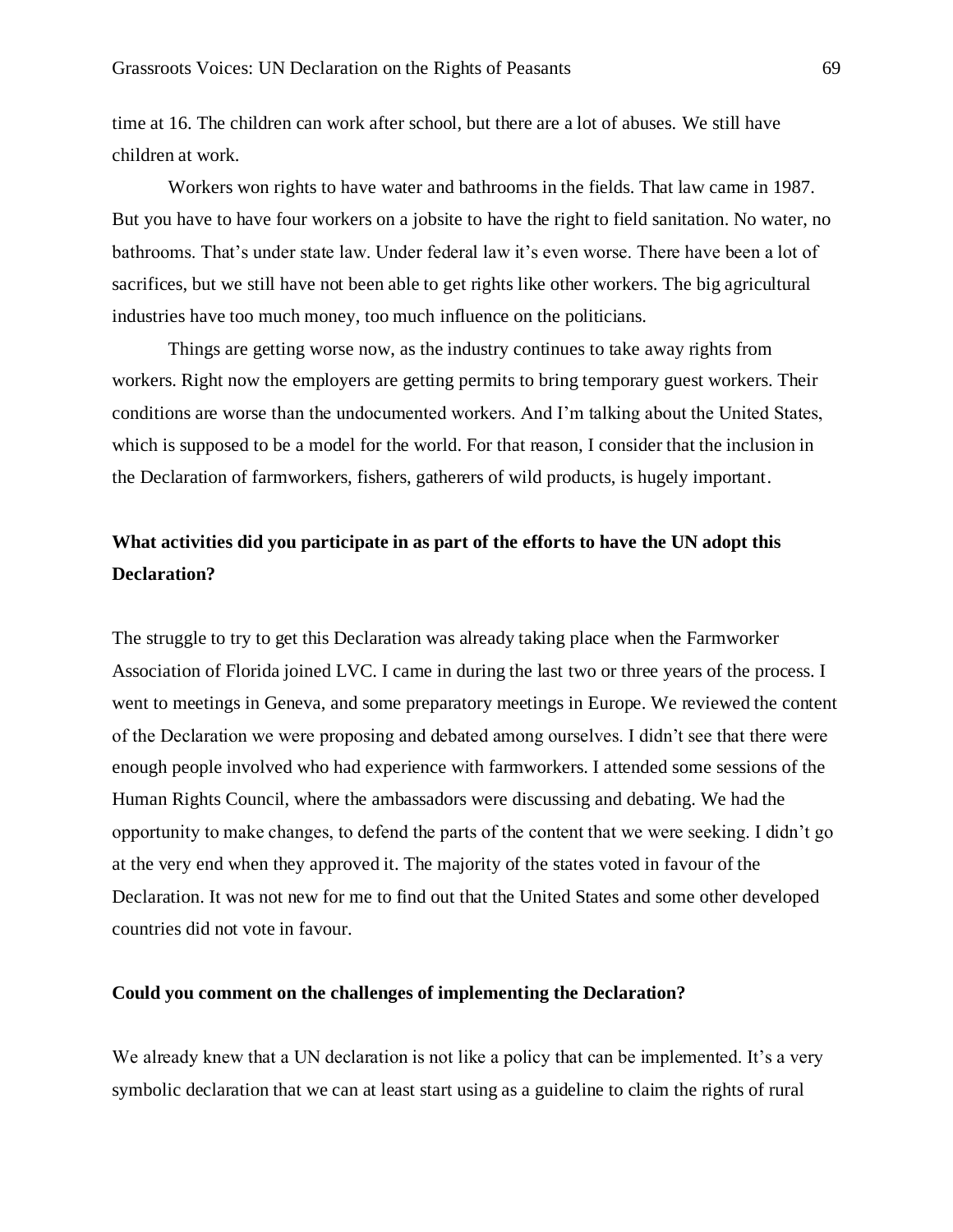workers. The workers and farmers and other people in rural communities, not all of them were necessarily looking for this Declaration. We have to disseminate this Declaration in rural communities all over the world. We have to pass this on in all the languages that our folks speak. We probably have to use popular education or similar methods for our people, who are not highly educated. We have to work on making the materials simple so that people can understand the content.

There is an important part of the Declaration that protects what we call food sovereignty, which gives rural communities the right to culturally appropriate food. The lack of food and of food sovereignty has contributed to all of these migrations and to environmental disasters. The intent of the Declaration is to have all of those protections, for food sovereignty, for small farmers, for the environment, natural resources, for farmworkers. It's a very good, rich document.

#### **Do you have a particular anecdote or memory that you would like to share?**

I feel very good about being able to contribute with my knowledge about issues affecting farmworkers and migrant communities. I was very interested and careful when these issues came to react when they were trying to negotiate things that affect us. People were very respectful of me. I don't have much formal education, but I have practical knowledge, lived experience, as a migrant, as a former farmworker. I participated in defending the rights of our people.

One thing I noticed is that the most developed countries, like the European Union, joined forces with the United States and other countries to oppose the Declaration as a whole. They influenced other countries. I made my own conclusions. One country in one session in Geneva, Guatemala, was actively opposing the Declaration. They said they didn't have any peasants there. That was very, very surprising to me. We know that they do and that many farmworkers in the United States are Guatemalans, migrants.

### **Seas, lakes, rivers, lands: the declining space for fisher communities**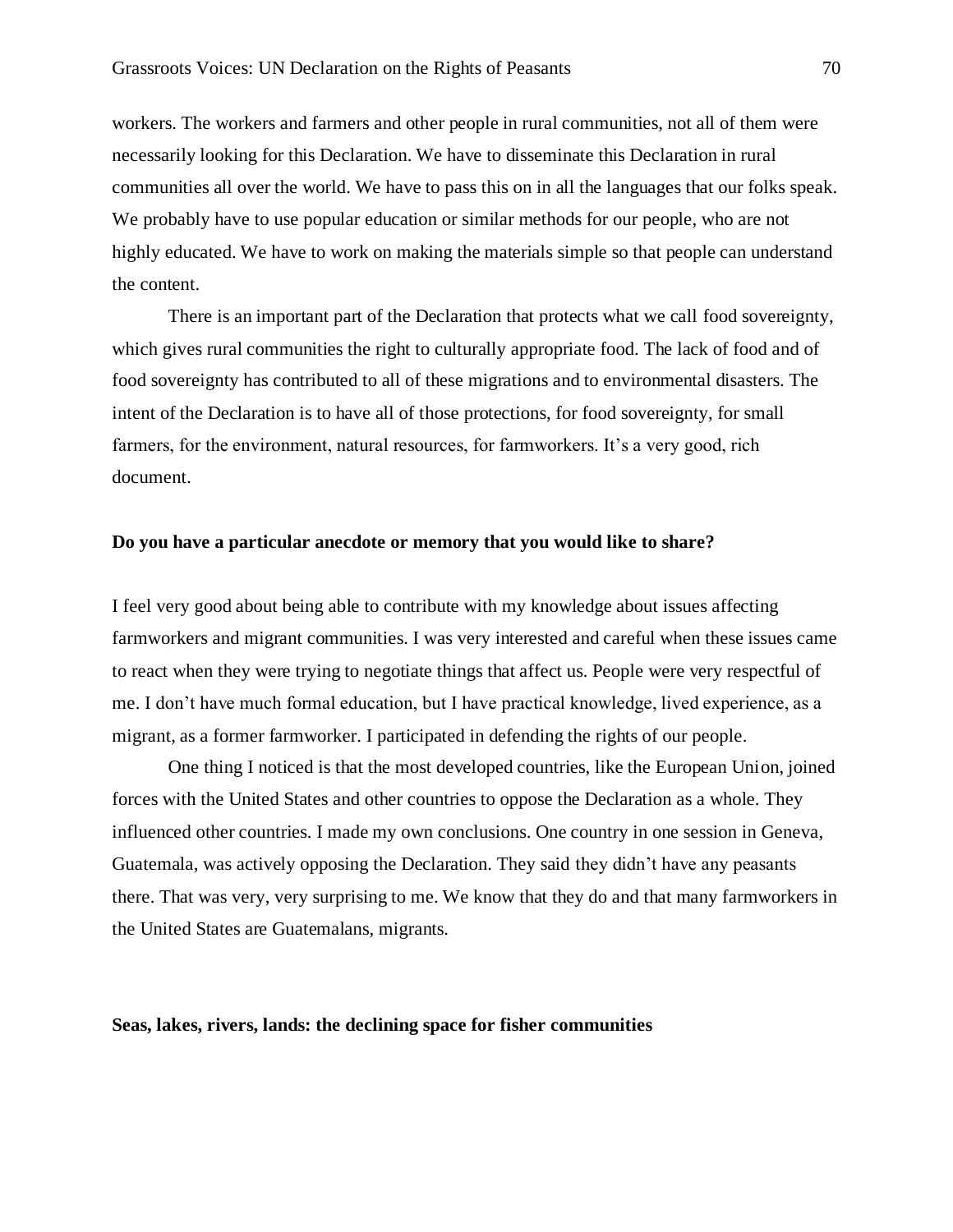#### **Margaret Nakato**<sup>1</sup>

*I work with 565 rural women organised in 29 groups in the fisher communities north of Lake Victoria in Mukono, Uganda. I have a passionate interest in placing women as drivers of transformative initiatives with multiplier effects on the wider community. As a teenager growing up in a fisher community in the late 1990s, I experienced the transformation that happened when we started to export fresh fish. Most of the women engaged in fish processing lost their jobs with declining access to fresh fish. Katosi Women Development Trust (KWDT) started organising women to enter the lucrative fishing industry, working as a group to increase their access to productive resources and to place them in a stronger position to govern these resources. We also empowered women to defend their rights, including economic rights, and try to address any social-cultural norms that impede the enjoyment of their rights. Our organisation is a member of the World Forum of Fish Harvesters and Fish Workers (WFF).*

## **What was your personal involvement in the effort to have the UN adopt the Declaration? In what activities did WFF participate?**

I was one of the panellists to the first session of the Working Group, in July 2013. I was asked to present on the status of small-scale fisheries and to demonstrate the need for a new UN declaration. I shared local experiences and how the Declaration could contribute to securing rural livelihoods, particularly for small-scale fisheries and women. Among the issues I pointed out was the declining space for small-scale fisher communities to engage in the fisheries sector, particularly women, because of increasing investor interest in the sea, coastal land and land close to lakes and rivers. The restriction of access to natural resources or removing freedom to use such resources as they wish also affects their way of life. Apart from fishing, water bodies are used for spiritual beliefs. I emphasised the importance of the UN Declaration in dealing with critical issues facing small-scale fisher communities in terms of use and access, and in addressing rising conflicts. Some years later, I attended the March 2017 Global Peasants' Rights Congress in Schwäbisch Hall, Germany, which attracted more than a hundred representatives

<sup>&</sup>lt;sup>1</sup> Email interview with Priscilla Claeys, 17 May 2019.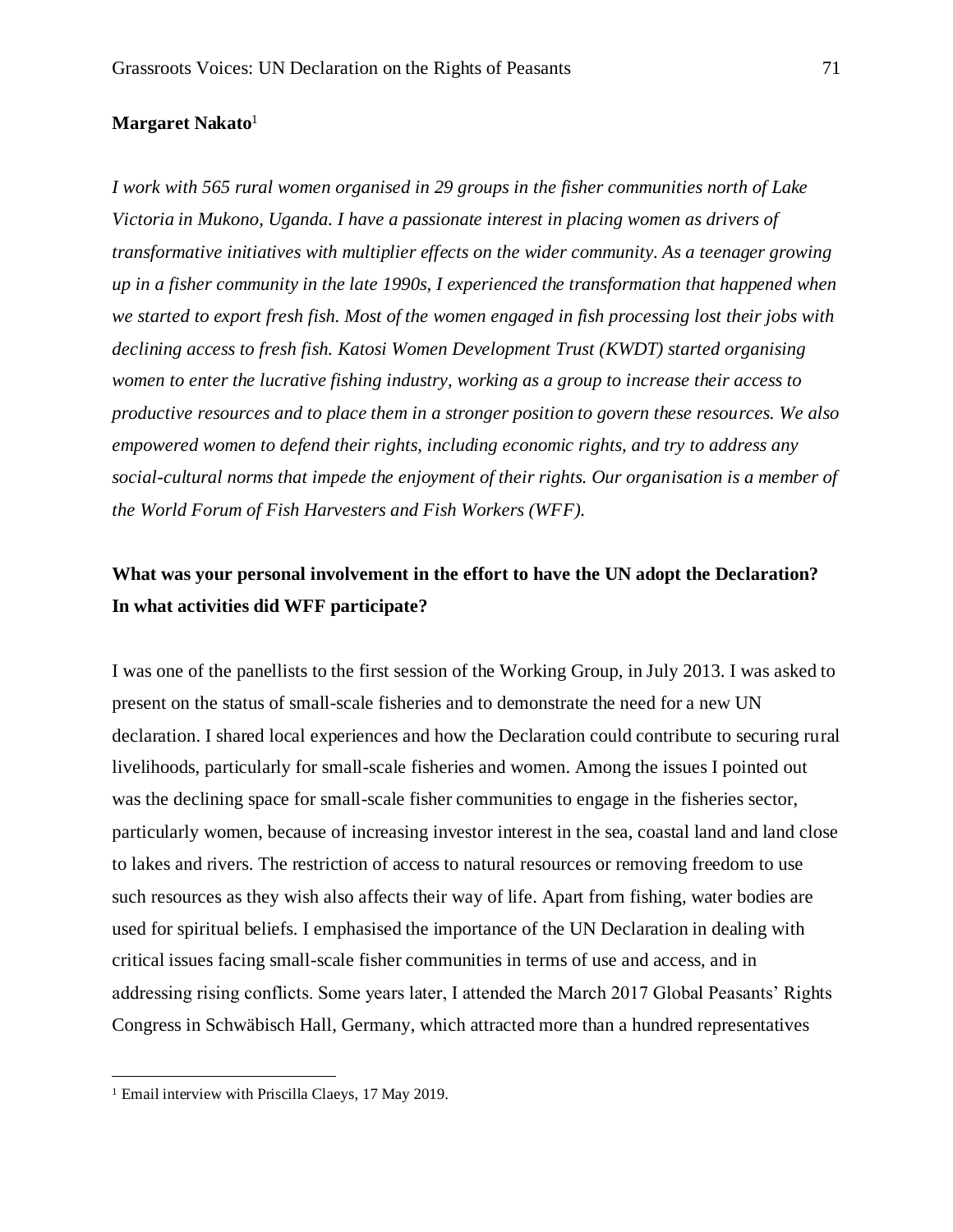from all over the world. There, again joining other civil society organisations (CSOs), I amplified the voice of rural food producers and emphasised the needs for the Declaration to strengthen the positions of rural food producers in threatening situations.

It is very timely that the General Assembly adopted this new instrument. It will complement other recently adopted instruments, such as the Voluntary Guidelines for the Responsible Governance of Tenure of Land, Fisheries and Forests (Tenure Guidelines) adopted by the UN Committee on World Food Security in 2012, and the Voluntary Guidelines for Securing Sustainable Small-Scale Fisheries (SSF Guidelines) adopted by the UN Food and Agriculture Organisation (FAO) in 2015.<sup>2</sup>

# **From the perspective of WFF, what is the significance of the Declaration? Could you share some challenges facing women in fishing communities and how they could benefit from increased recognition of their rights to resources?**

There is increasing interest in sea and coastal land, land close to lakes, and rivers, for non-fishery activities such as tourism development, oil and gas exploration, aquaculture, and agricultural activities. These developments have negative impacts on small-scale fisheries, as they are linked to restricted access to fishing grounds. All this is happening at the backdrop of privatisation of fishing rights, access agreements, pollution, climate change and production for export, which have increased the vulnerability of people working in rural areas calling for their urgent protection. Women are particularly affected because they form the majority of the rural population and derive their livelihood from access to natural resources. In sub-Saharan Africa, where women contribute up to 80 percent of the labour for food production, access to such resources has a direct impact on food security.

Fish is a major commodity for trade for women in fisher communities. Yet, fewer fish are available for rural women for processing. Competition for fish has contributed to the catching of immature fish to satisfy demand. In recent years, this has decimated fish stocks in Lake Victoria, threatening the entire sector. When the competition for fish gets stiffer, women are affected further because they normally have fewer financial resources and depend on fisher men to secure

<sup>2</sup> CFS (2012) and FAO (2015).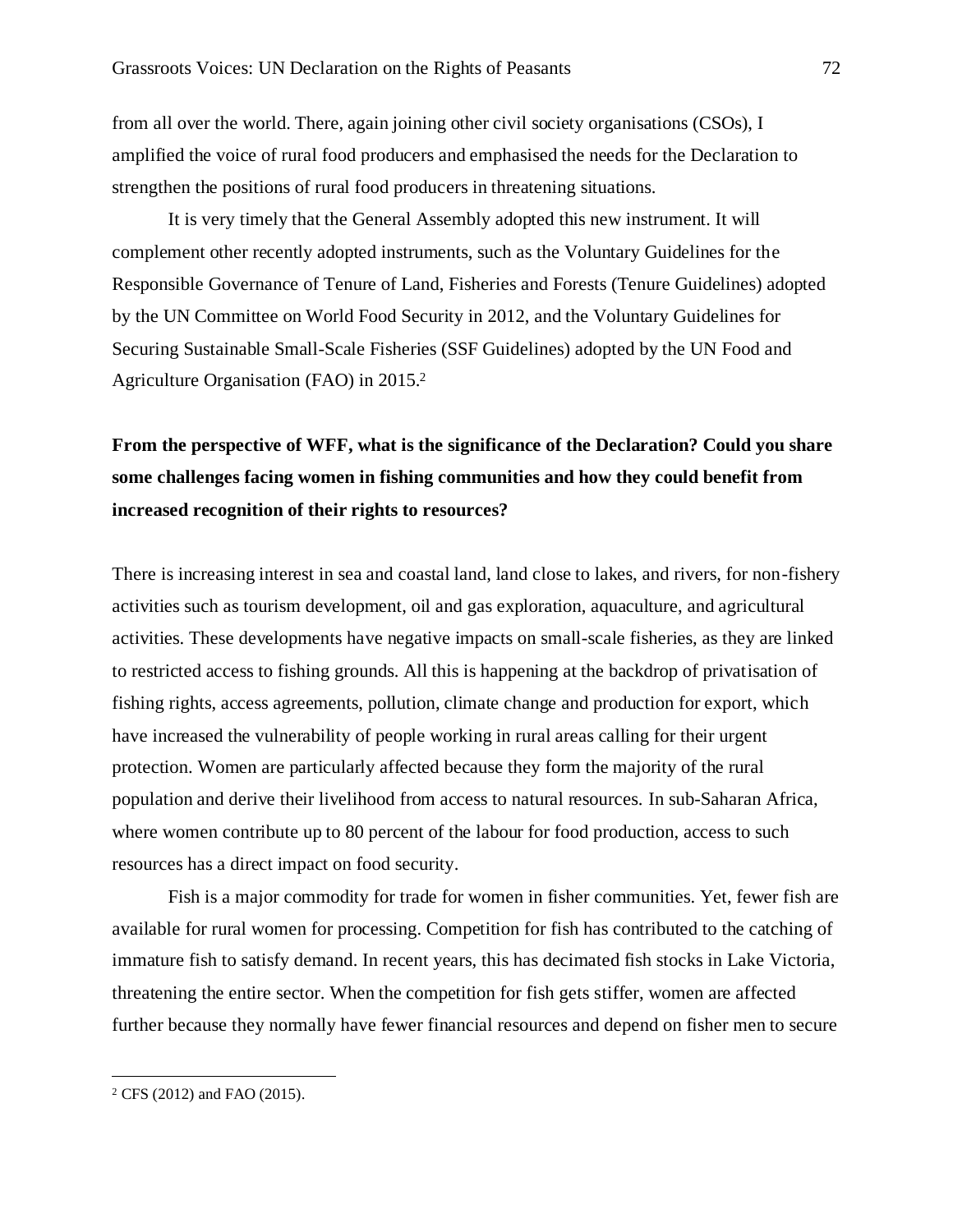access to fish. As a result, women are often cheated and those who are engaged in fish processing have been compelled to establish sexual relationship with fisher men to guarantee their access to fish. The high birth rates of women in fisher communities are partly a result of their desire to strengthen these relationships for sustainable access to fish. Women are sometimes victims of rape by men who supply them fish. The men use violence to settle trade disputes.

In addition, because men tend to move from one fishing community to another, the competition for land along the shores of the Lake Victoria among the various users threatens the women much more, since they are often both fishers and farmers. While men concentrate on fishing for income, women who engage in both fishing and farming usually do so to provide food for their households and to reduce their dependence on one economic activity. Land adjacent to Lake Victoria is essential for landing boats and drying fish. With the intensified demand for land for the development of beaches, large-scale farming and real estate projects, rural women have been displaced from ancestral land. The situation is exacerbated because most rural women lack legal tenure, such as a certificate of ownership.

Insecurity of land tenure in many fisher communities threatens livelihoods. Household food producers put their investments in economic activities on hold, such as planting seasonal crops like maize and beans. This is not only a threat to household food security but also to the incomes of the majority of the households. KWDT conducted an action-based research project on the impact of large-scale land acquisitions in fisher communities in Uganda as part of a larger project funded by the International Development Research Center (IDRC) and coordinated by FIAN and the Transnational Institute. We discovered that the mountainside that used to be cultivated by the majority of the fisher communities for food production had been fenced and abandoned by farmers when an investor purchased the land. Although there was no ongoing activity on the land at the time of the study, the women could no longer access the land. I recall an elderly lady in her 70s, pointing to the land she used to cultivate to meet household food demands and lamenting how they will die of hunger as they can no longer cultivate it for household food needs.

Increased land speculation has raised land prices in rural fisher communities. With the increase in the number of the people looking for land to purchase, youth have been lured to sell their households' land to cash in on the large profits expected from the sale. This has resulted in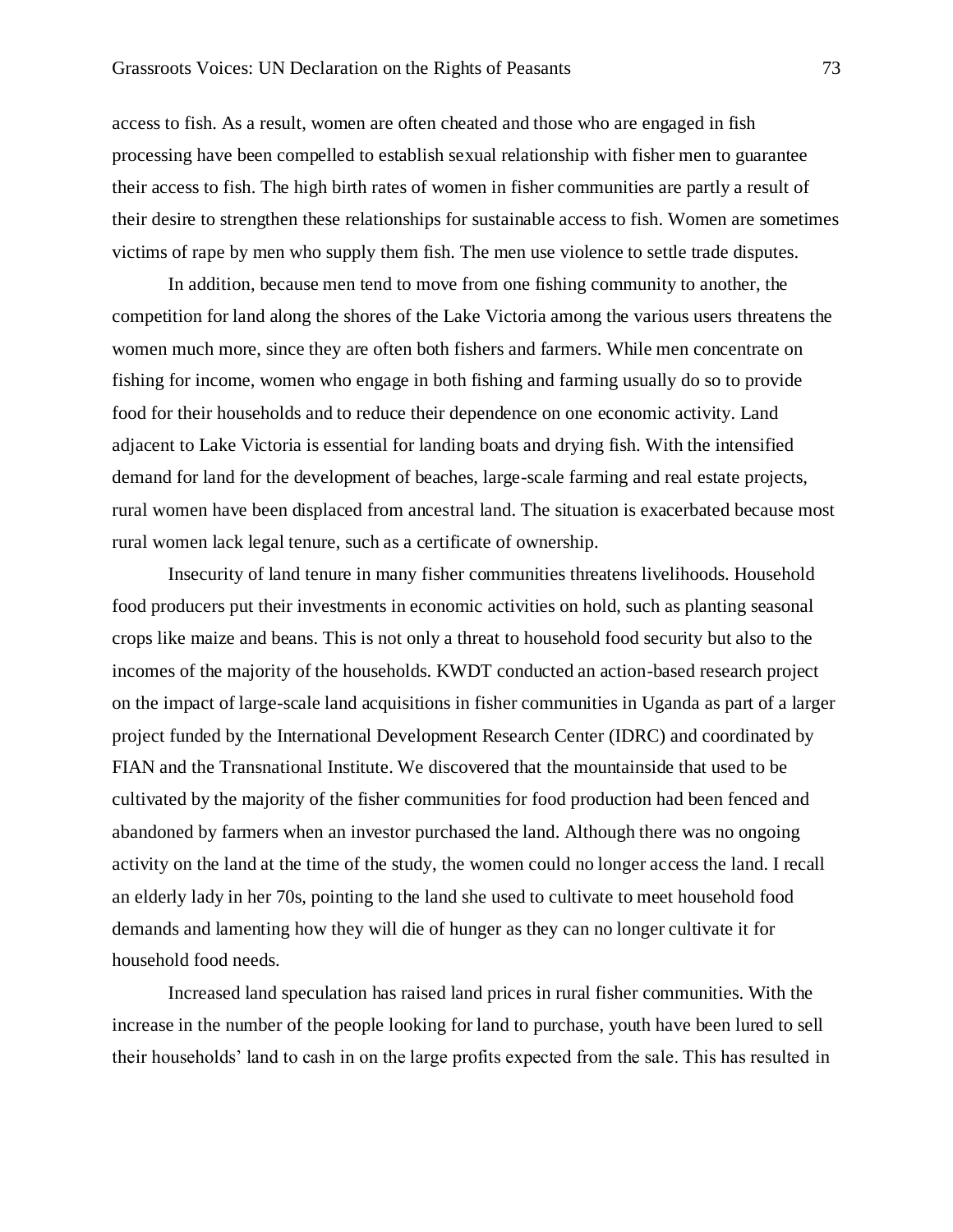domestic conflict within families, pitting spouses and male children against women who are almost never willing to sell off the land.

## **What is the specific importance of the Declaration for the East African region? How are you thinking of using it in your work?**

The Declaration is of importance for the East African region, since the majority of people in rural areas here depend on natural resources such as land, water bodies, and forests to secure their livelihoods. We will use the Declaration as a point of reference in our advocacy work and in dialogues regarding the review and development of policies in the region. We will also conduct awareness raising, and develop the capacity of the women to be able to enjoy and protect their rights. Finally, we will seek legal assistance by using the Declaration to document and build cases of human rights abuses. Although the rights to land and water bodies are at the heart of the Declaration, it is key that the Declaration be applied comprehensively as each article complements each other in recognising different aspects that are essential to protecting rural livelihoods.

## **What challenges exist in terms of implementing the Declaration?**

Challenges for implementation will probably include how the instrument is interpreted by various governments as well as failure to incorporate the Declaration's provisions into national laws. Additionally, the multiplicity of instruments that are adopted at the international level, such as the Tenure Guidelines and the SSF Guidelines makes their implementation complex at the local level, as it is difficult to assess how these instruments should complement each other. It is still challenging for many to comprehend the content of the SSF Guidelines, so introducing yet another instrument requires double effort, particularly at the local level where resources for awareness and capacity building are limited.

### **Collective rights in theory and practice**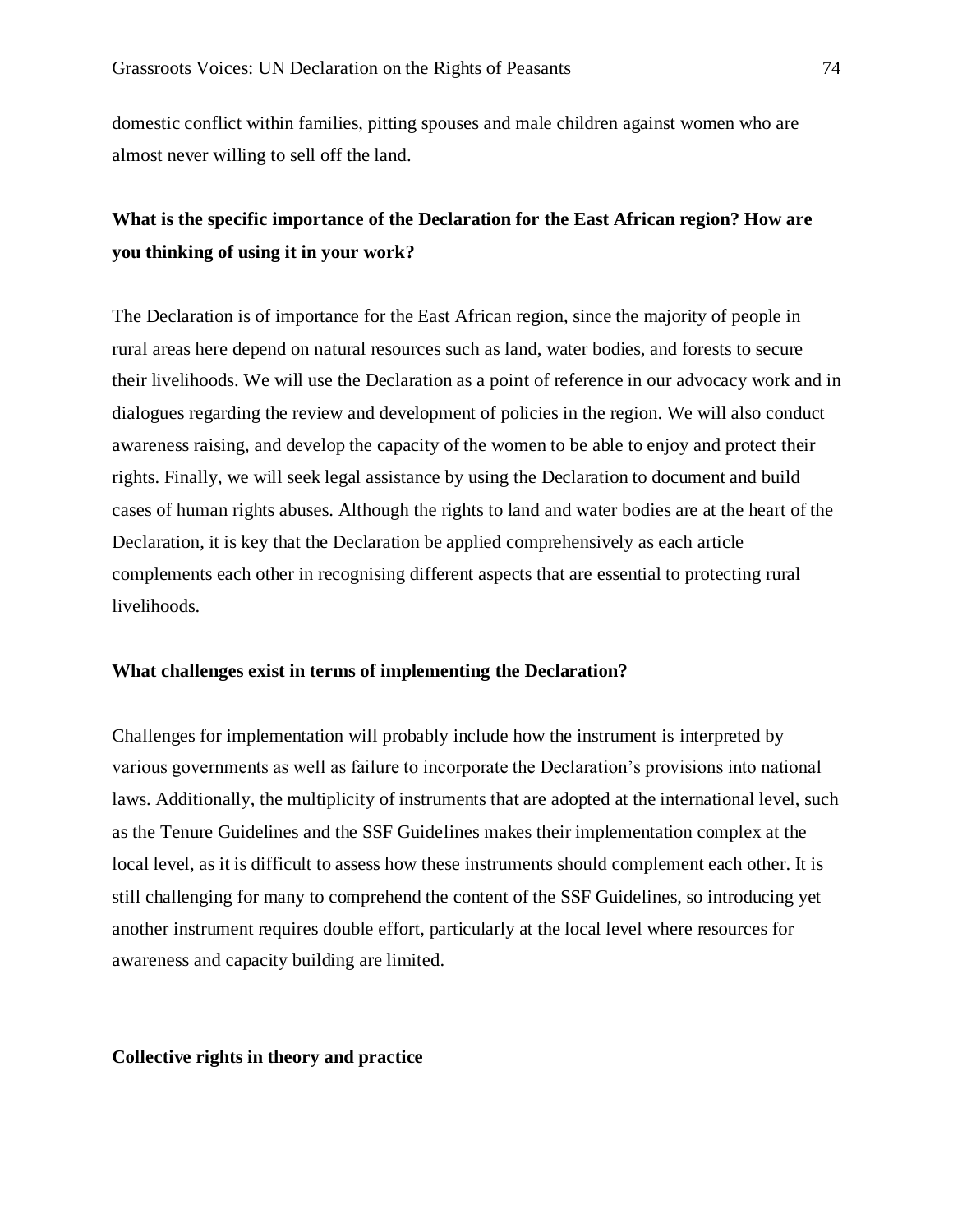## **Saúl Vicente Vázquez**<sup>1</sup>

*I am on the Board of Directors of the International Indian Treaty Council (IITC) and am also Secretary General of the Indigenous and Peasant Unity Force (Unidad de la Fuerza Indígena y Campesina) in the Mexican state of Oaxaca.* 

Do collective rights exist? This is a longstanding debate. For us, the starting point is that collective rights *do* exist, not only in the international sphere of human rights, but in real life. Particularly among indigenous peoples, many activities and assets are collective, and these are exercised, protected and enjoyed collectively. Moreover, various studies indicate that collective rights have been able to coexist, over the years, with individual human rights, although in practice the collective rights of indigenous peoples have been undermined. It is for this reason that indigenous peoples have demanded recognition of their rights in the international sphere and in national legislation.

According to Argentine jurist Andrés Rossetti,

the existence of collective rights (understood as group rights) can be accepted — not without problems — not only as "simple" rights, but also as fundamental rights, as is already the case in legal reality, and there are valid arguments to defend this position…. In this regard, it is enough to point out that Article 1 of each of the two International Human Rights Covenants of the United Nations, consecrated in 1966, on Civil and Political Rights and on Economic, Social and Cultural Rights, provides that "all peoples have the right of self-determination".<sup>2</sup>

<sup>&</sup>lt;sup>1</sup> This essay was presented in Geneva in a side event on the negotiations for the UN Declaration on the Rights of Peasants and Other People Working in Rural Areas, on 15 May 2017. It was originally delivered in Spanish. We include it here to illustrate the type of expert knowledge that was contributed by civil society organizations. As discussed in the introduction, the issue of collective rights emerged as one of the most contentious in the negotiations. The conceptual guidance and support provided by representatives from indigenous peoples' organizations helped make the case for extending the recognition of collective rights to peasants and other people working in rural areas.

<sup>2</sup> Rossetti (2013, 233–34), ICCPR (1966), ICESCR (1966).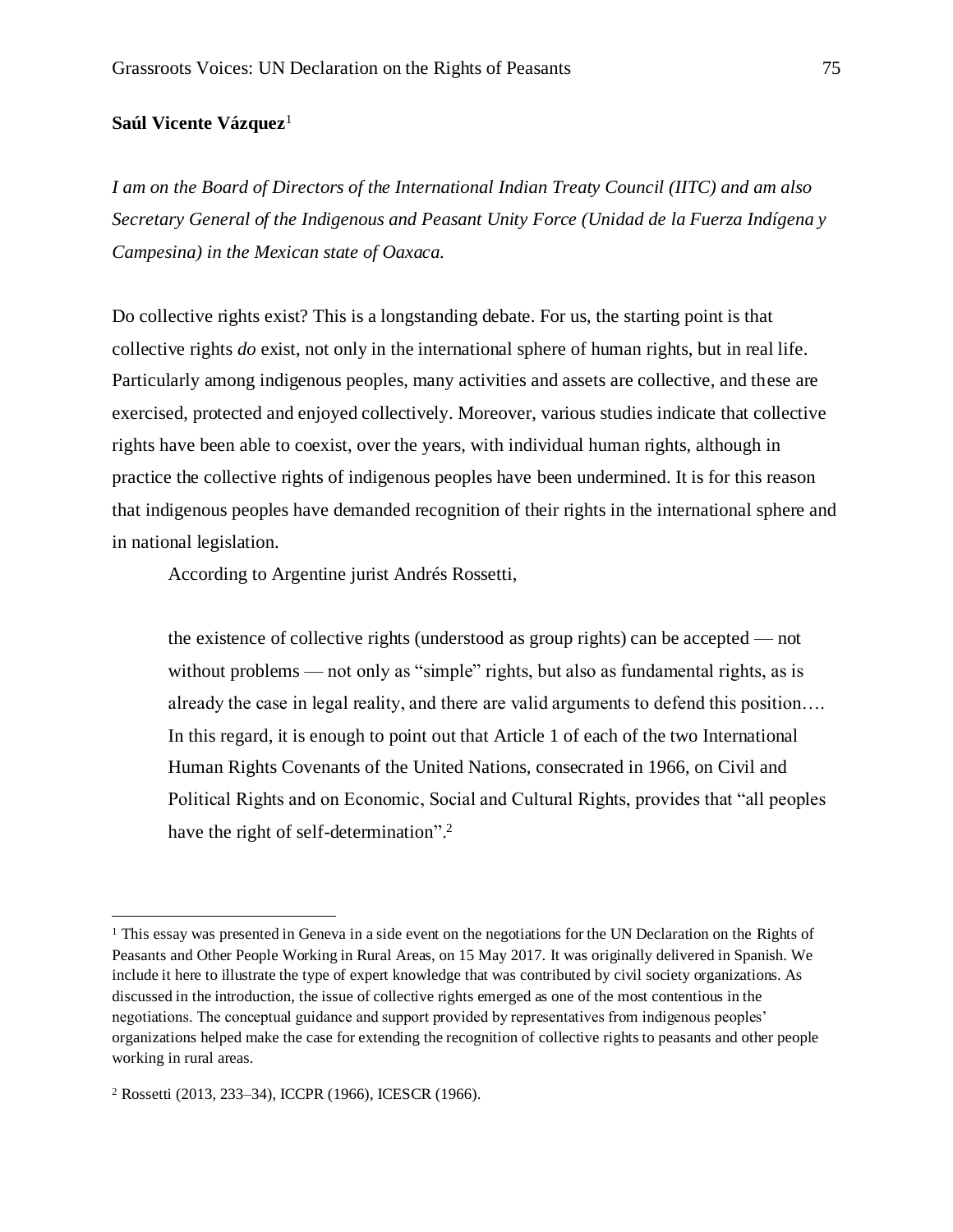At the same time, Rossetti (following Steiner et al.) asks about human rights,  $3<sup>3</sup>$ 

Are they inalienable, absolute, universal, and eternal, and based on human dignity, as they are often presented, or rather, are they instead socially constructed, contingent, particular to each culture, historical, and based on their utility and power? According to the answers, the vision of rights in general and of collective rights in particular will change; in relation to the latter group of characteristics there seems to be no problem with the recognition of the existence of collective rights.<sup>4</sup>

For Ecuadorian political scientist Agustín Grijalva,

collective rights are specific human rights to which certain human groups are entitled. They are part of the so-called third-generation rights that received international recognition after civil and political rights (first generation) and economic, social and cultural rights (second generation). Third generation rights include the right to development, to peace, to artistic and cultural heritage, to a healthy environment, the rights of indigenous peoples, and those of consumers.<sup>5</sup>

Critics of the notion of collective rights maintain that group actions may violate individual rights in certain circumstances. In this regard, Canadian philosopher Will Kymlicka argues,

We must distinguish between two types of claims that an ethnic or national group could make. The first is the claim of a group against its own members; the second involves the claim of a group against the society of which it is a part. Both types of claims protect the stability of national or ethnic communities, but they respond to different sources of instability. The first aims to protect the group from the destabilizing impact of internal

<sup>3</sup> Steiner et al. (Steiner, Alston, and Goodman 2008, 475).

<sup>4</sup> Rossetti (2013, 238).

<sup>5</sup> Grijalva (2009).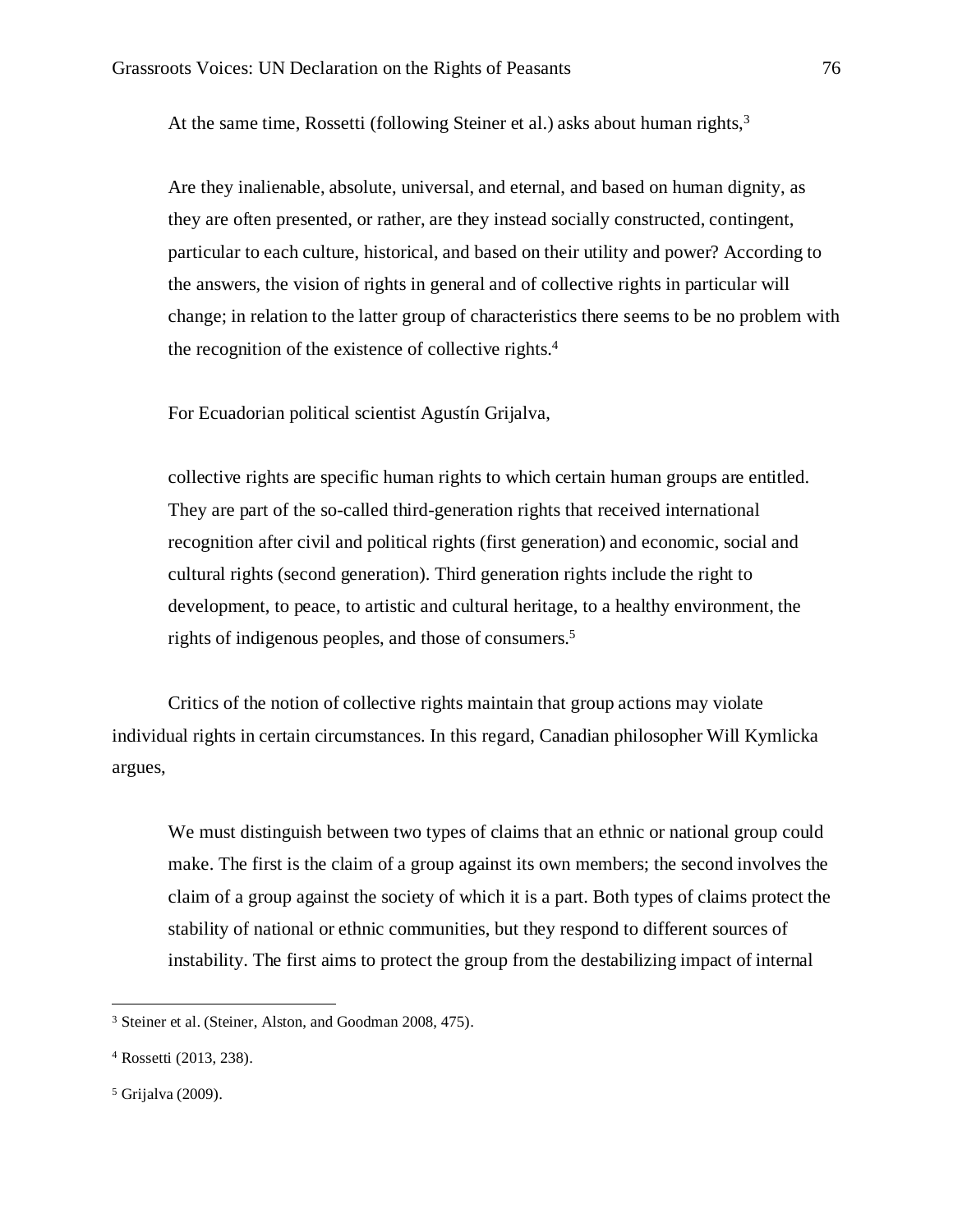dissent (for example, the decision of individual members not to follow traditional practices or customs), while the objective of the second is to protect the group from the impact of external decisions (for example, the political and economic decisions of the broader society). To distinguish these two types of claims, I will call the first "internal restrictions" and the second, "external protections".<sup>6</sup>

Kymlicka, however, also points out that

external protections do not necessarily create such injustice. The granting of special rights of representation, territorial claims or linguistic rights to a minority does not need, and often does not imply, a position of dominance over other groups. On the contrary, such rights may place the various groups on an equal footing, reducing the extent to which the smaller group is vulnerable to the bigger one.<sup>7</sup>

Importantly, he further argues that,

Non-ethnic groups can claim analogous external protections. Specific group rights (for women, gays and lesbians, or for people with disabilities [or for the case that concerns us here, the rights of peasants] provide forms of external protection, as they reduce the extent to which these groups are vulnerable to — or are in a disadvantageous position in the face of — majoritarian decisions…. The state itself may constitute external protection in relation to the larger world.<sup>8</sup>

For a long time at the United Nations, indigenous peoples mobilised and debated extensively to have their collective rights recognised. In particular, they argued that they should be recognised with the plural word 'peoples' as opposed to what governments proposed, using the singular word 'people' in English to denote an agglomeration of individuals devoid of any

<sup>6</sup> Kymlicka (2009, 5).

<sup>7</sup> Kymlicka (2009, 6–7).

<sup>8</sup> Kymlicka (2009, 7, fn2).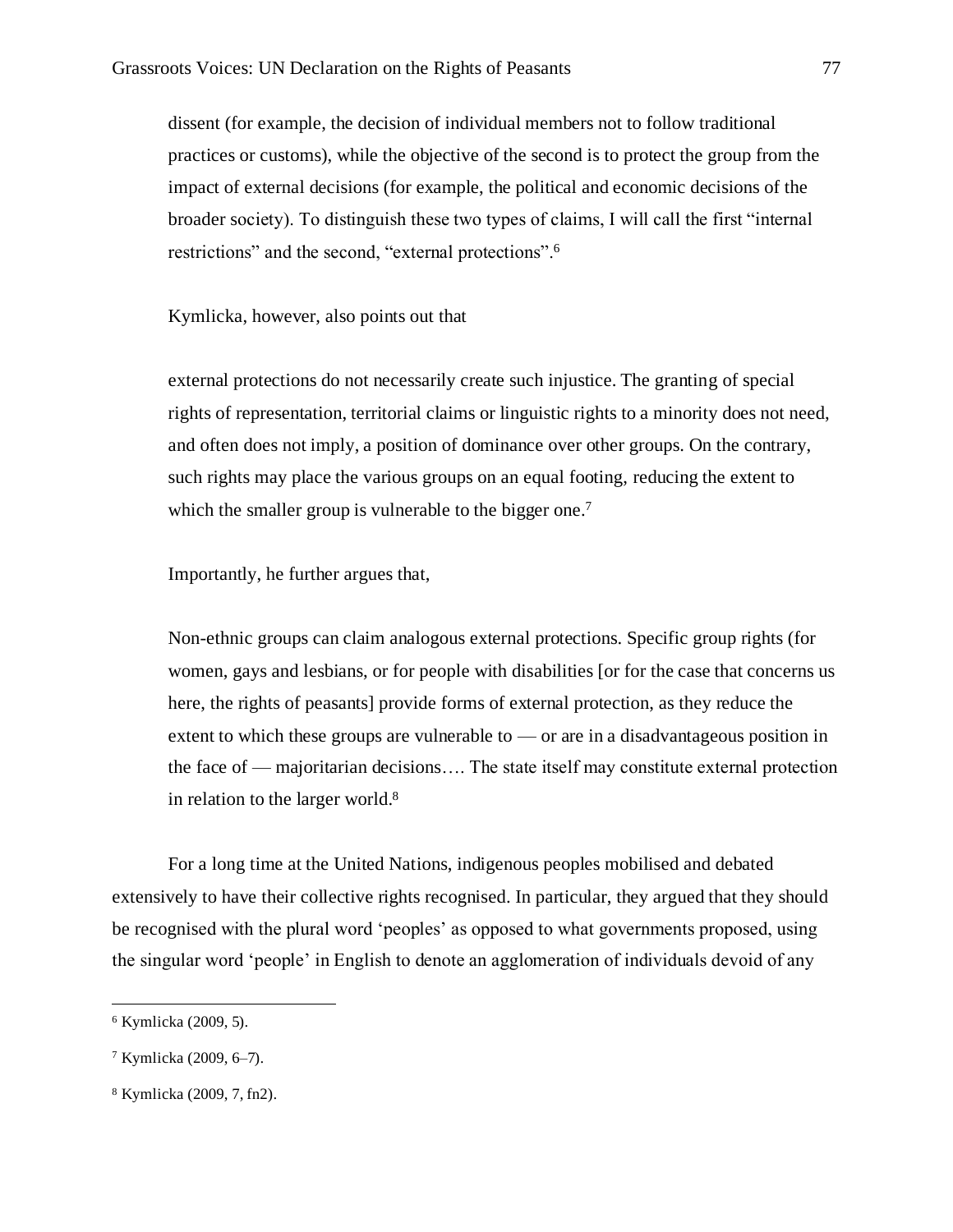collective identities. The indigenous peoples claimed that they should be recognised with the word 'peoples' in English.

This led to different protest actions, including in a session during the negotiations of the UN Declaration on the Rights of Indigenous Peoples (UNDRIP) when the representatives of the indigenous peoples who were in the debate placed a letter 'S' on the chairs of the representatives of the governments, as a way to pressure them to accept the word 'peoples'.

In 1981, Aureliu Cristescu, UN Special Rapporteur of the Sub-Commission on Prevention of Discrimination and Protection of Minorities, declared that,

(a) The term "people" denotes a social entity possessing a clear identity and its own characteristics;

(b) It implies a relationship with a territory, even if the people in question has been wrongfully expelled from it and artificially replaced by another population;

(c) A people should not be confused with ethnic, religious or linguistic minorities, whose existence and rights are recognised in article 27 of the International Covenant on Civil and Political Rights.<sup>9</sup>

These elements were taken up by indigenous peoples, who said that they fully met these criteria and therefore should be recognised as peoples.

The debate on collective rights continued, and indigenous peoples argued that within the human rights framework, there are individual rights and collective rights. One of the most important of these collective rights is the right to 'self-determination', which is recognised in Article 1 in both of the two international human rights Covenants.<sup>10</sup> The indigenous peoples pointed out that this is a right that also belongs to them.

More than 20 years passed before the word 'peoples' was accepted and the rights of 'peoples' were embodied in the UNDRIP.<sup>11</sup> There is still resistance to seeing us as 'peoples',

<sup>&</sup>lt;sup>9</sup> Cristescu (1981, 41).

<sup>10</sup> ICCPR (1966), ICESCR (1966).

<sup>11</sup> UNDRIP (2007).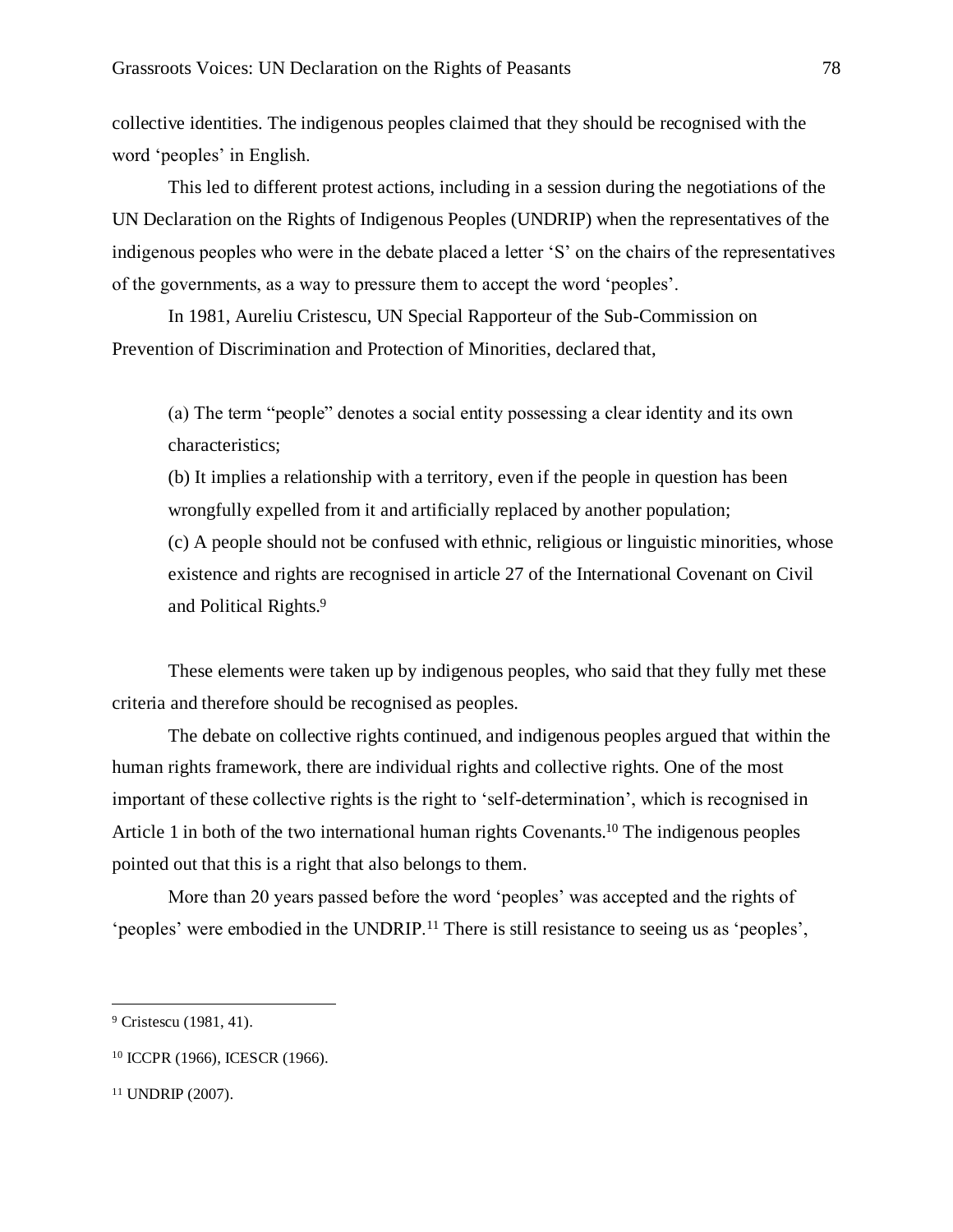since in different national laws, as well as in UN agencies and bodies, they continue to consider us 'indigenous populations'.

Indigenous peoples further claimed to be subjects of rights or rights holders, such that certain specific rights should be guaranteed for them as peoples in international human rights law. This claim was backed by José Martínez Cobo, UN Special Rapporteur of the Sub-Commission on Prevention of Discrimination and Protection of Minorities, who concluded that indigenous peoples possess certain characteristics that make them different from the rest of the societies in which they currently live:

(a) Occupation of the ancestral lands, or at least a part of them;

(b) Common ancestry with the original occupants of these lands;

(c) Culture in general, or in specific manifestations (such as religion, living under a tribal system, membership in an indigenous community, dress, means of livelihood, life-style, etc.);

(d) Language (whether used as the only language, as mother-tongue, as the habitual means of communication at home or in the family, or as the main, preferred, habitual, general or normal language);

(e) Residence in certain parts of the country, or in certain regions of the world.<sup>12</sup>

In this way, and after a long process of discussion, debate and negotiation, the indigenous peoples achieved the approval, in 2007, of the UNDRIP. UNDRIP recognised their collective rights as peoples equal to other peoples and their rights to self-determination, to development, and to self-government. It recognised their rights to maintain their political, economic and social institutions, and their lands, territories and natural resources.

## **Rights are not a favour that somebody is giving you**

<sup>12</sup> Martínez Cobo (1983, 50–51).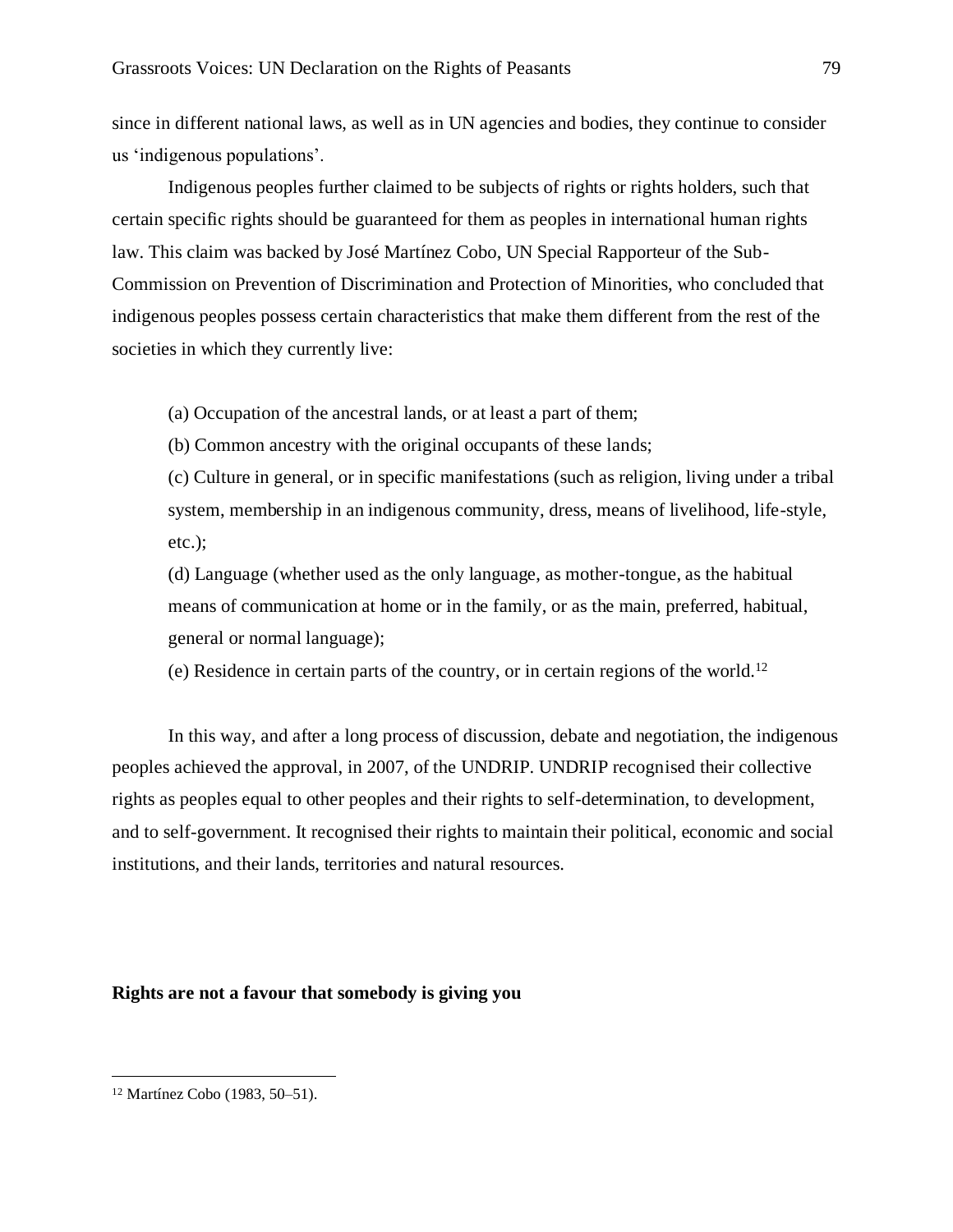### **George Dixon Fernandez**<sup>1</sup>

*I come from Kerala, South India. I have been engaged in building grassroots groups of young farmers in our villages since I was fifteen. Farmers and rural people in our communities have been discriminated against over the years. Our rights and control over our productive resources are threatened by agricultural policies favouring landlords, agribusiness and real estate giants. We are forbidden to use our own farm-saved seeds. Farmers suffer a lot in terms of market access and means of production. They have no minimum wage or social protections. Our education systems do not value farming, thus pushing many young people to abandon their farms and land. Being part of such a reality gave me full motivation to struggle for the individual and collective rights of peasants and rural communities. Since 2010 I am the Secretary General of FIMARC<sup>2</sup> and have been the International President of MIJARC<sup>3</sup> for nine years.*

## **How did FIMARC get involved in the process of negotiation of the Declaration?**

FIMARC has ECOSOC<sup>4</sup> consultative status for almost 40 years. As such, we regularly participate in Human Rights Council discussions and specifically in the regular sessions of the Council in March and September. We have a small human rights commission of FIMARC that includes local FIMARC members from France and Switzerland who live close by Geneva and who do the political work of participating in discussions on the right to food, women's rights, the rights of rural people and other pertinent topics which have impact on farmers and rural people. We have an ongoing engagement in the Council and as such we were part of all the pre-steps that made this peasants' rights process possible, including the reports of the Advisory Council and the bilateral discussions early on with La Via Campesina (LVC). When the report of the Advisory Council was presented, and also for the resolution, we made oral and written

<sup>1</sup> Skype interview with Priscilla Claeys, 13 May 2019.

<sup>2</sup> Fédération Internationale des Mouvements d'Adultes Ruraux Catholiques (International Federation of Rural Adult Catholic Movements).

<sup>3</sup> Mouvement International de la Jeunesse Agricole et Rurale Catholique (International Movement of Young Catholic Farmers).

<sup>4</sup> United Nations Economic and Social Council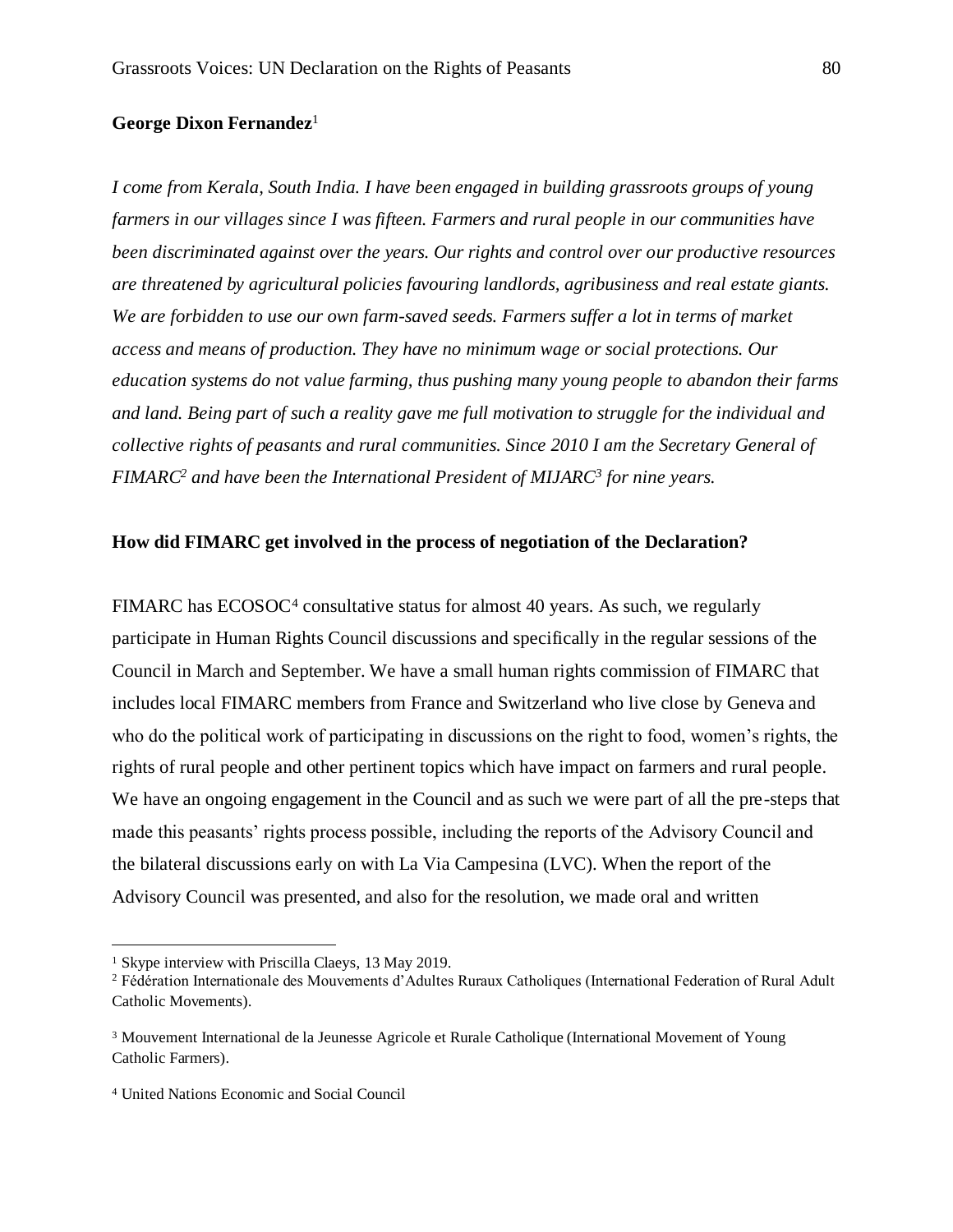statements in support of it. We believed this was an opening to enhance specific rights declared for peasants and rural people, an opportunity to invest ourselves more and push governments to recognise our rights. Since 2012, when the first meeting of the Working Group was held, FIMARC has participated in all sessions, without any absence. I participated in four of the five sessions.

At the beginning, only two farmers' organisations, LVC and FIMARC, were involved. FIMARC is a federation of farmers as well as rural people. We have these two target groups, so for us the Declaration should have this dual commitment. We made different interventions about what the term 'peasants' means and we advocated for the expansion of the title of the Declaration to include a broader perspective, to add other forms of rural employment. Not to dilute, but to give dignity to all forms of rural life and jobs.

### **What has been the relationship of FIMARC with LVC and CETIM?**

Personally, I have been working with leaders of LVC in different platforms and arenas, such as the FAO or the CFS in Rome or the International Planning Committee for Food Sovereignty (IPC). We have a similar mission to defend the rights and life of smallholder farmers. In Geneva, we have a close relationship with CETIM, which participates from time to time in our own working group meetings on human rights, to get reflections on our work but also to know about which UN meetings or processes we should participate in with more attention. In the case of the Declaration, a strong alliance with LVC was needed, especially in the context of the Council, which traditionally does not have a lot of participation from farmers' organisations.

## **Were you successful in including more constituencies in the process?**

At the beginning there was not so much participation from other groups. But in Rome we have had the chance to share regularly about this process, and engage other constituencies, such as indigenous peoples, pastoralists, fishers. After two years, their participation was increasing, which was not usual before.

#### **What kinds of activities did you facilitate to support this process?**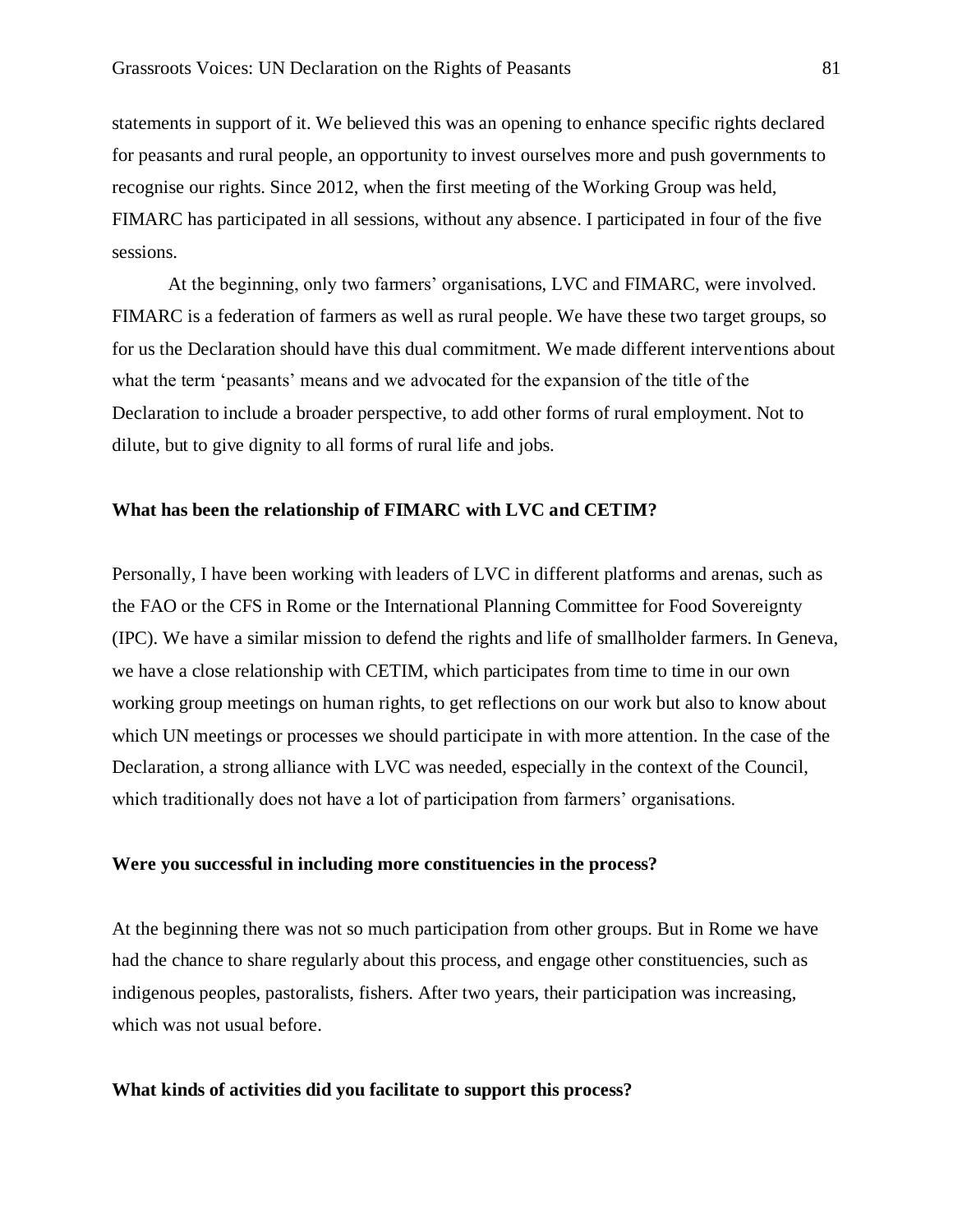Early on, we saw its importance and the need to have more awareness about it. When the Working Group was created to launch this process, we had a conversation with the Bolivian Ambassador, Angélica Navarro, who asked us to disseminate information and increase our lobbying efforts and awareness among our members.

We made a questionnaire that we circulated to our members, stating the different articles of the Declaration, our preoccupations, and asking them for reflections and inputs on how to defend the rights of farmers and rural people. We collected reflections from people on the ground and we also had a consultation at the global level in 2014 in Volkersburg, Germany, prior to our world assembly, to which we invited CETIM and Angélica Navarro, who was chairing the Working Group. We had a dialogue with the Ambassador and a global consultation with our key national leaders from around 40 countries of five continents, and this motivated our national movements and our members to engage further. We also participated in one of the expert seminars organised by the Geneva Academy for Human Rights. I was a panellist and in my view this seminar enabled us to change the position of Switzerland. In addition, whenever we met new people we tried to talk about the Declaration, including in Rome, with the French Ministry of Agriculture, but also with other countries that were already in favour, we tried to make this happen individually and collectively.

## **How do you see the bridge between Geneva and Rome?**

There are two aspects to this question. First, we have to bring attention to this topic and to its implementation and if we want this to happen in our countries, we need some mechanisms immediately, before the various stakeholders forget their commitments. We need to have a UN organisation taking the lead for the implementation. Otherwise things will not move. The CFS can be used as platform to move this debate. The FAO could be a lead organisation for the technical and political aspects, and the International Fund for Agricultural Development (IFAD) could join for the financial aspects. We also need some reporting mechanisms from the human rights system, some committee that will examine the steps that countries have made. We need to push for some follow-up mechanism, a UN Special Rapporteur or something like this, so that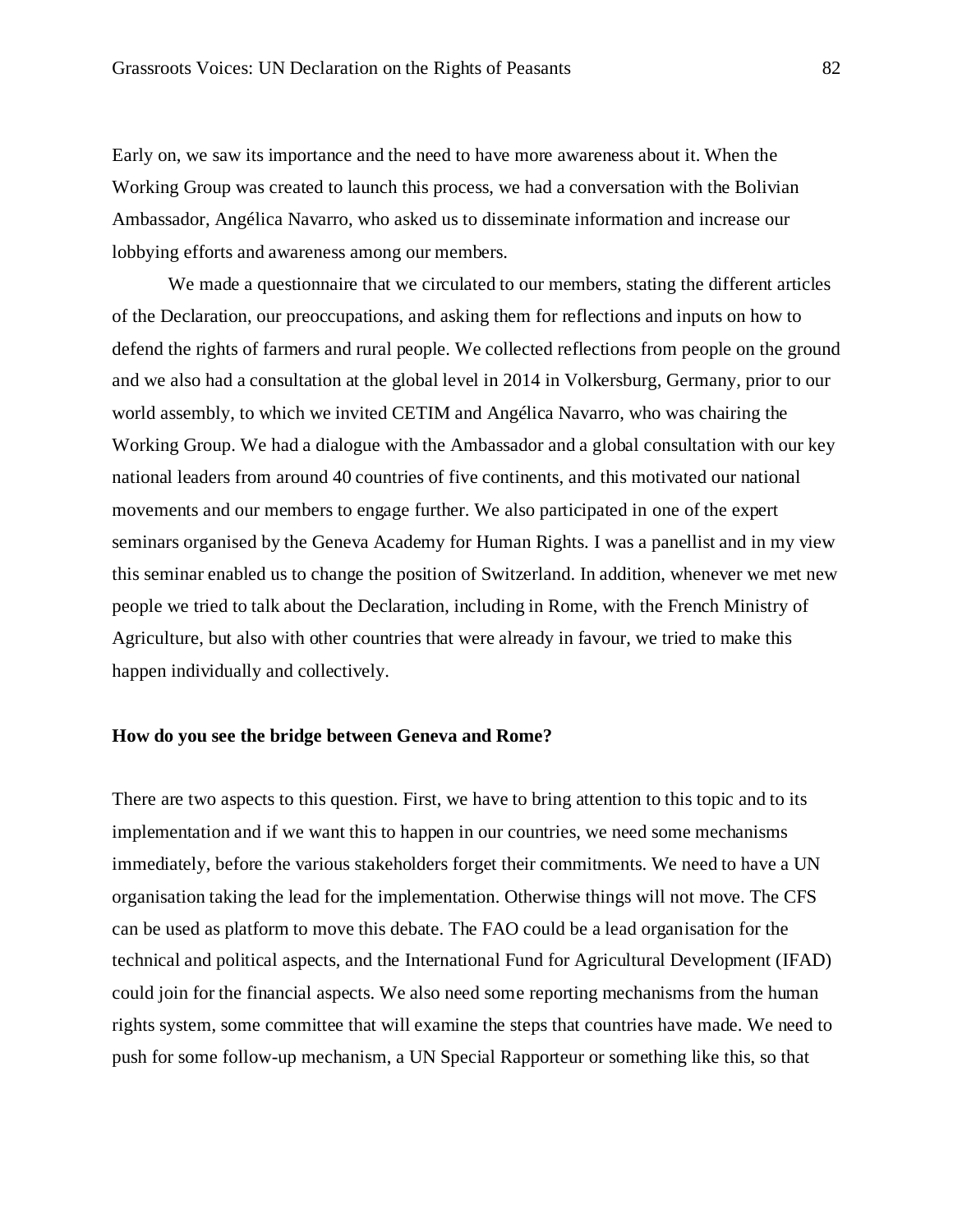countries are bound to report on their efforts to implement the Declaration and to take stock of the tools and laws they have developed to enhance the rights of farmers and rural people.

Secondly, this year the UN is launching a decade on family farming and there will be participation of IPC member organisations in the launch event by FAO from 27-29 May 2019. As representative of FIMARC, I stated that if we want to support family farming systems we need not only a decade but real legal tools and mechanisms, we need to translate this Declaration into national laws that can enshrine the rights of peasants.

## **How do you intend on using the Declaration internally as FIMARC?**

CETIM has written a book on the Declaration and has asked us to disseminate it.<sup>5</sup> We are circulating it to our grassroots members who need to know the final text of the Declaration. They need translations in their own languages. We plan on having a consultation on strengthening family farming systems in Indonesia, South Korea, Philippines, and Thailand, where we will have a space to disseminate this information and discuss what can be done in different countries.

We are also planning a small pedagogical document to make the Declaration easier to understand. It is important that people understand their own rights themselves. It is key that they understand rights are not something that somebody is giving, but that land, seeds are no longer to be dictated by somebody else. It is important to build the confidence of the communities about protecting their livelihoods and resources, and not only their opposition.

## **How was this process different from other UN processes?**

We saw a very good commitment from the Chair. Even though the ambassadors of Bolivia changed over time, they were very committed, as were other states that signed on to the resolution and supported it since the beginning. We also saw the unusual support of big countries like India and China. Contrary to other processes, we did not have to spend a lot of time to convince them. Even regional groups like Africa or Latin America (except Guatemala) were easy to get on board. We saw the usual resistance from the European Union (EU), Canada, the USA

<sup>5</sup> Hubert (2019).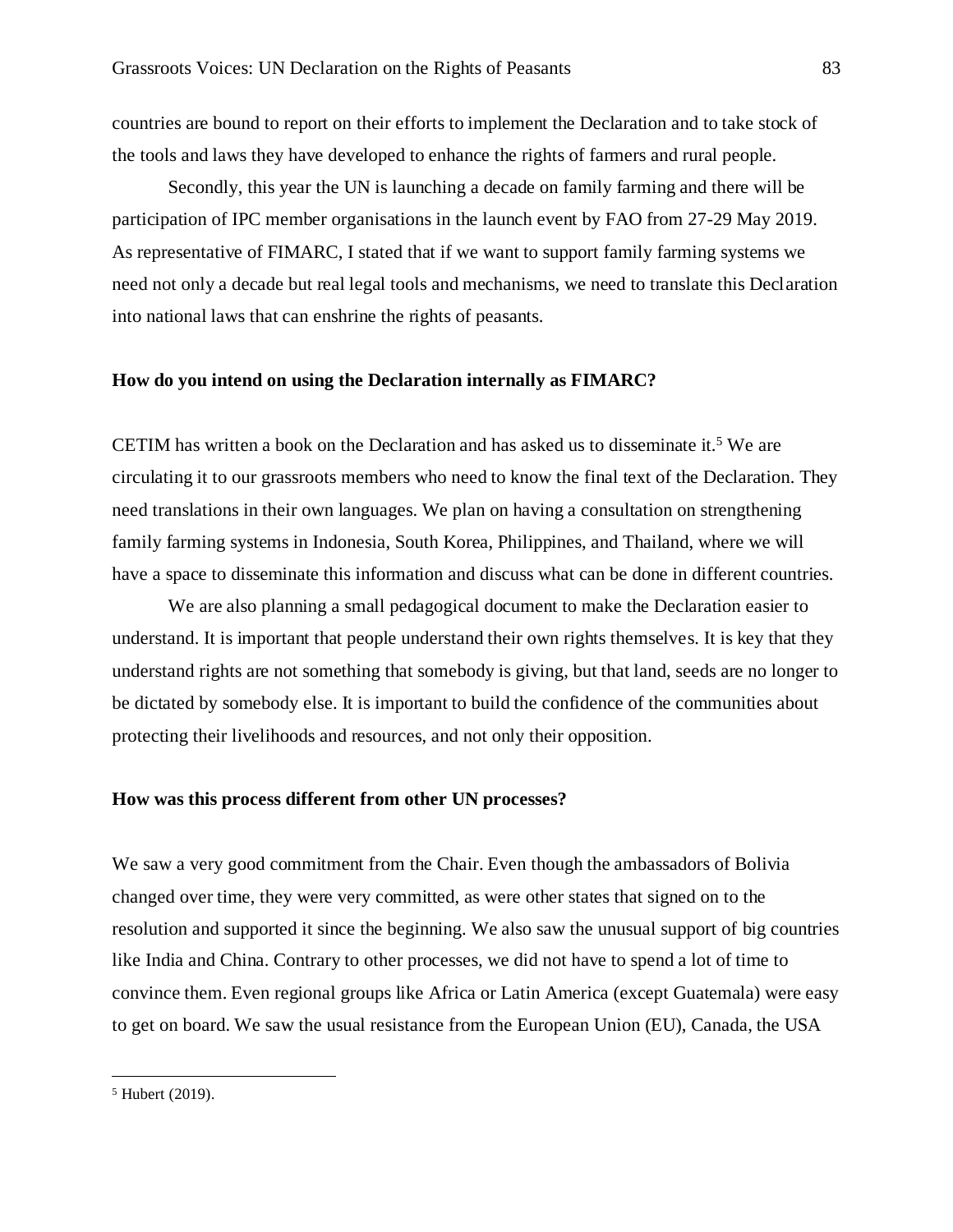and Australia. Some of these ambassadors were quite arrogant, but this is usual and I was expecting more of that.

I personally had to condemn one of the interventions made by a Permanent Representative during the process who was pretending that there is no problem for farmers in the United States, that they are well settled and everything is fine. In the Council, people are not used to counter-arguments, as in the CFS, but I had to attack this comment and could not keep quiet when diplomats were taking the floor to defend the economic and profit making interests of big enterprises rather than the vulnerable communities.

We also saw the EU say the same thing over and over again, repeatedly and quite boringly, and express their fear in terms of collective rights. And they were saying that human rights exist and there is no need to have new rights for peasants. We had to state repeatedly that recognizing these rights can change the lives of peasants, as was the case for indigenous peoples, for children's rights, for the disabled, for domestic workers, that it could reduce at least some of the discrimination that we see in our countries.

#### **Which rights of the Declaration are most relevant to FIMARC?**

This Declaration is a powerful tool to protect our rights as peasants and people working in rural areas, as it reflects our specific needs and the threats we face worldwide. This is especially so for small family farms, which we try to protect as small centres of knowledge, in order to protect the future of farming. One of the largest obstacles to the expansion of agribusiness is family farms. The agribusiness companies try to extinguish the small family farms, so that they can exploit our resources, and make more profits. This Declaration at least recognises that the peasant community exists, that it makes contributions to the world by producing food for local populations and others and by protecting nature, and that we have specific needs and a specific lifestyle.

In terms of the rights that are most important, I would say the right to save, exchange and sell farm-saved seeds. In many parts of the world like India, the seed bills that our parliaments enacted are killing this right, which is the foundation of food security. If the farmer cannot control the seeds, then it really affects farm management itself. If we depend on external seeds, it changes food production and involves chemicals.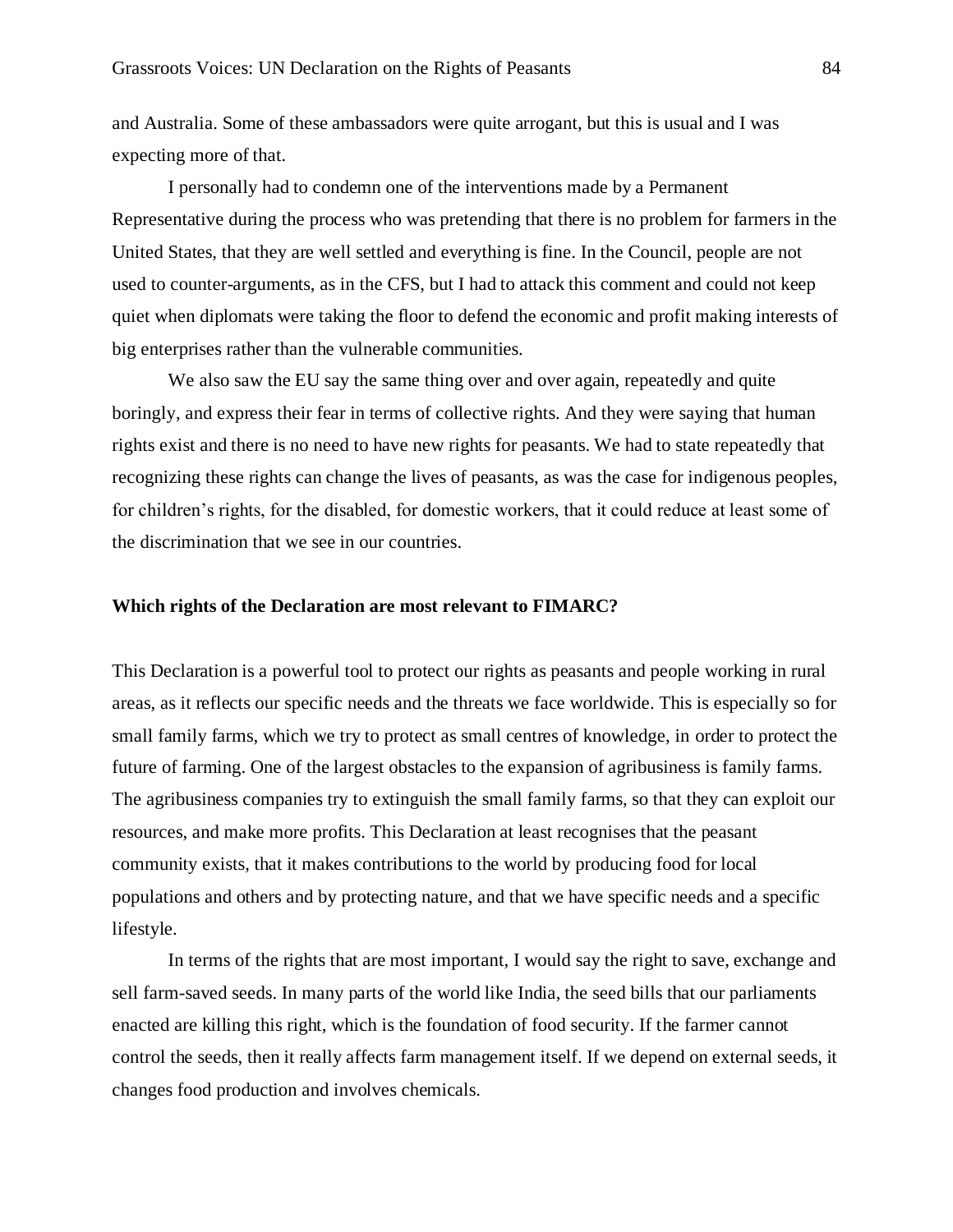Also important for us is the right to land, because land is dignity. In India, when you marry, for an arranged marriage of course, without land you cannot marry. Land is not a commodity. Land gives dignity.

Another important aspect is a social protection system. Farmers produce, but our communities suffer a lot as they don't have a regular income because of unfair prices, especially with changing and unpredictable scenarios like climate change. Minimum wage exists everywhere else but not for farmers. It is the responsibility of governments to ensure this. And finally, of course, the criminalisation and violence from authorities when we fight for our rights on the ground. When we protest against land evictions, when we fight to protect the forest against tree cutters, we have cases filed against us. We hope that legal mechanisms can prevent this and protect us when we protect our livelihood and biodiversity.

## **You did not mention food sovereignty, but FIMARC insisted on having this included in the Declaration, correct?**

Indeed, food sovereignty and the right to food are regular lines of work for FIMARC. This is a key achievement of this Declaration. We tried many times to have food sovereignty recognised in Rome, but we had to give it up in the end in the name of consensus in political negotiations. It is a great victory that we have it recognised in the Declaration.

# **The Declaration and the struggles of peasant women: gender as an unachieved question Sandra Moreno Cadena<sup>1</sup>**

*I am an organic olive oil and avocado producer in the south of Spain. I am President of the Women's Association of Órgiva, and a member of the Agroecological Network of Alpujarra and Costa Granadina and the Spanish Association of Biodynamic Agriculture. I am a Visiting Scholar with the Associate Programme for International Law, a platform based at Atma Jaya* 

<sup>&</sup>lt;sup>1</sup> Original in Spanish.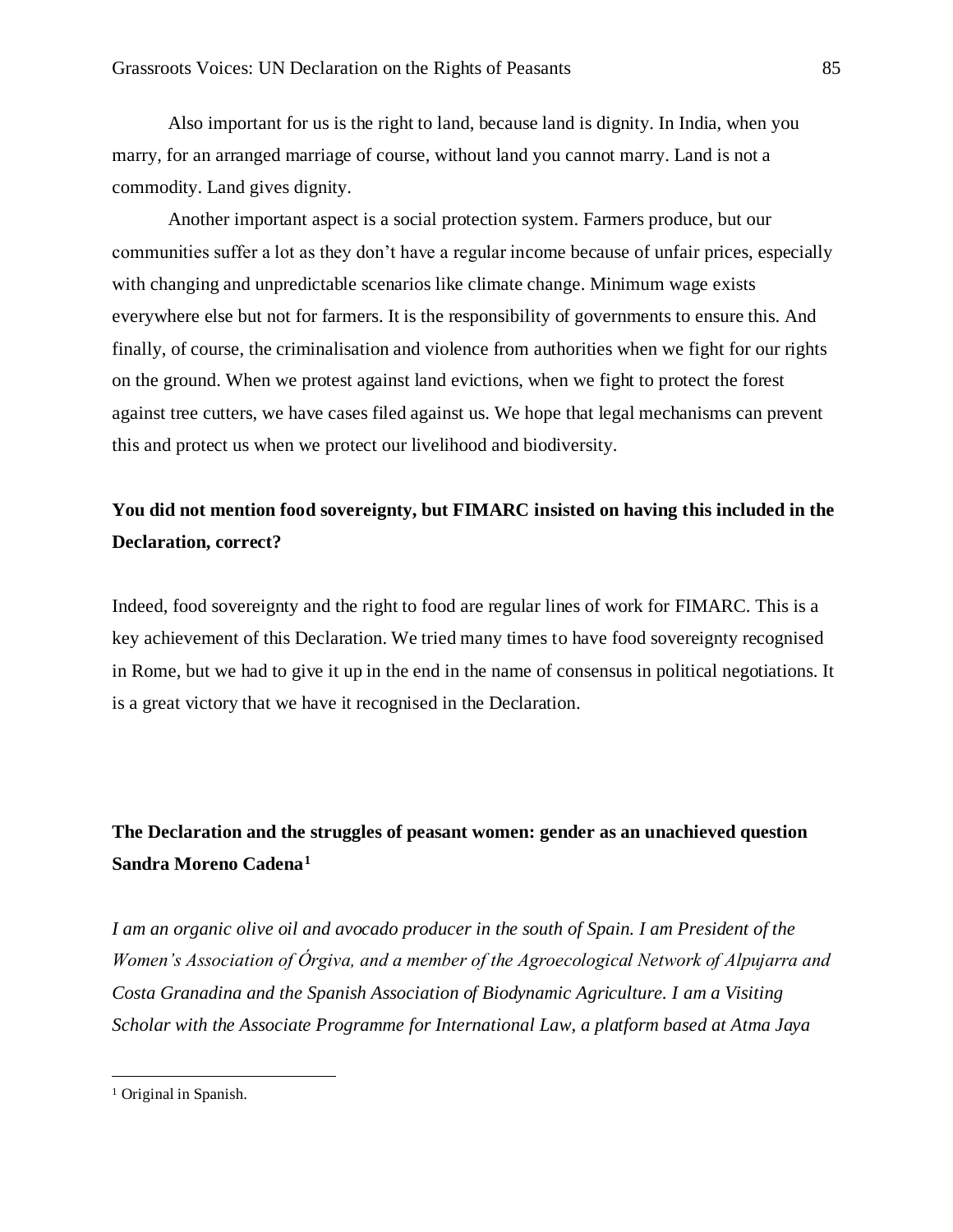*Yogyakarta University (Indonesia), where study, practice, and collaboration take place among jurists, educators, and actors in law, governance and civil society.*

I come from generations and generations of peasants in the mountains of Santander, in the Colombian Andes. Planting seeds, harvesting fruits and raising a few animals formed the basis of their families' and communities' livelihoods. My mother always told us about the farm our grandfather lost because he had to flee during the violence of 1948. During my childhood and adolescence, we periodically returned to the village, to the countryside, and its roots and culture have been key reference points for me. My grandmother lived with our family in Bogotá and every two weeks she would take a bus and go to the countryside. And then she would come back, smelling of cheese wrapped in banana leaves, bearing bags overflowing with tamales and eggs, and with bottles of eggnog (*sabajón*) and fermented maize beer (*chicha*) very well packed in cardboard boxes knotted with twine. Sometimes she would bring a hen under her arm, which would then end up in a delicious stew. My father's family comes from the municipality of El Banco, on the Magdalena River, and in his house they never lacked fish or cassava or mangoes.

My mother and father migrated to the capital because there were not enough opportunities to study in rural areas and it was a time of tremendous violence. I was born in Bogotá. I studied, I learned many languages and I left to travel. Twenty years ago I arrived in Geneva where I met young people who were struggling against private property, against real estate speculation, and for the occupation of spaces that might offer the possibility of a home, leisure, work and collective reflection. This was in an urban area, but articulated with nearby agriculture, local and seasonal. The demands that arose in this environment ranged from solidarity struggles for the defence of the rights of indigenous peoples and peasants to the practice of a more sustainable way of life associated with the land and the way we feed ourselves.

In the last 20 years I have been involved in many kinds of activism and struggles, especially within social movements that advocate the right to food and a dignified life within the framework of food sovereignty, a concept that has been growing and evolving alongside our struggles. This involvement brought me closer to those in Indonesia who in early 2000 were raising the issue of a declaration on peasants' rights. And I committed myself to them and to the struggle that we have carried out for more than twelve years. Since 2004, at the Fourth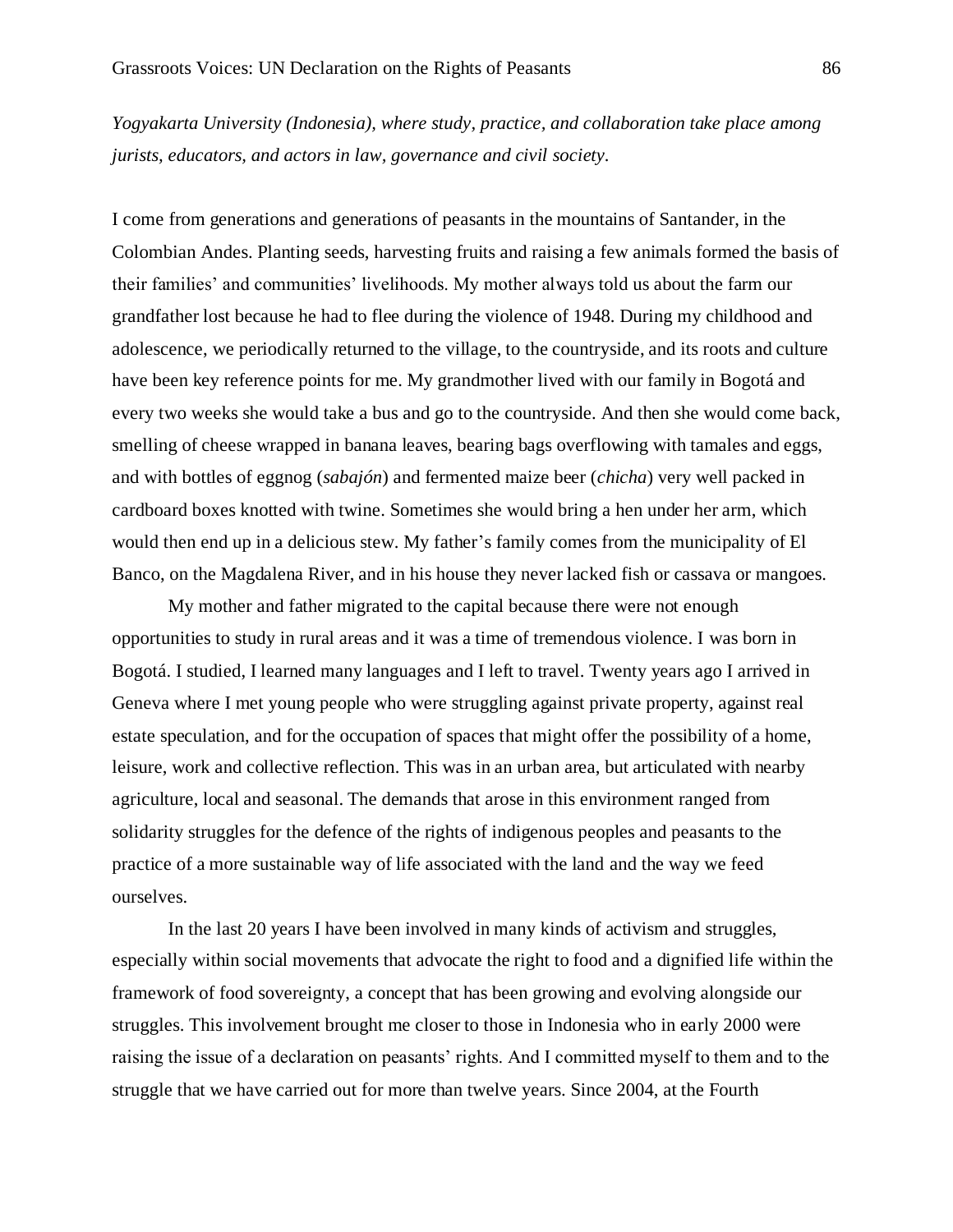International Conference of LVC in Itaici, Brazil, until September 2017, when Portugal voted in favour of the Declaration in the fourth session of the Working Group in Geneva, my personal and activist life was always centred on the struggle for its adoption. In those years my children were born and we decided to come to live in the countryside in Andalusia, a territory that historically shares with Latin America a history of plunder, exploitation and conflict over land, but also a lot of dignity rooted in its sovereign conception of territory and struggle for selfdetermination.

Throughout this time, I met many women who played crucial roles in advancing the peasant movement as a plural and diverse space, building on their local struggles for the construction of a space to demand the defence of our rights. Within the women's assemblies at the European and international levels of LVC we spent a lot of time analysing the specific role of women and the problems associated with gender roles within the general context of the struggles for the defence of land and territory through food sovereignty and land reform. We understood that promoting autonomy, social justice and dignity from a gender perspective required new and creative ways of opposing the practices and policies of agribusiness and corporate power that are destroying the livelihoods of those who live in the countryside, their social relations and nature itself.

This challenge made it clear that we need to strip patriarchy of some of its pillars by reasserting the fundamental role of Mother Earth over capital, by reaffirming the central role of women in the decisions that affect all communities and peoples, by valuing the periphery rather than the domination of the centre, and by understanding rural-urban relations in a holistic vision, by repositioning traditional knowledges that have been subjugated by an exclusionary model of 'progress' and hegemonic development. The Declaration recognises the defence of a model of sovereignty, where agriculture and food are not considered just assets or commodities but rather guarantors of a basic right for the people. From this perspective, the Declaration promotes a new approach to production, consumption and distribution, dignifying social and labour conditions, claiming the right to our common goods and changing the public policies that have made precarious the lives of millions of people, especially peasant women, indigenous peoples, racialized minorities, migrants, and seasonal and agricultural workers.

During the drafting of the Declaration's text, women leaders of rural organisations played leading roles. The women from the Dominican Republic were the first to demand, for example,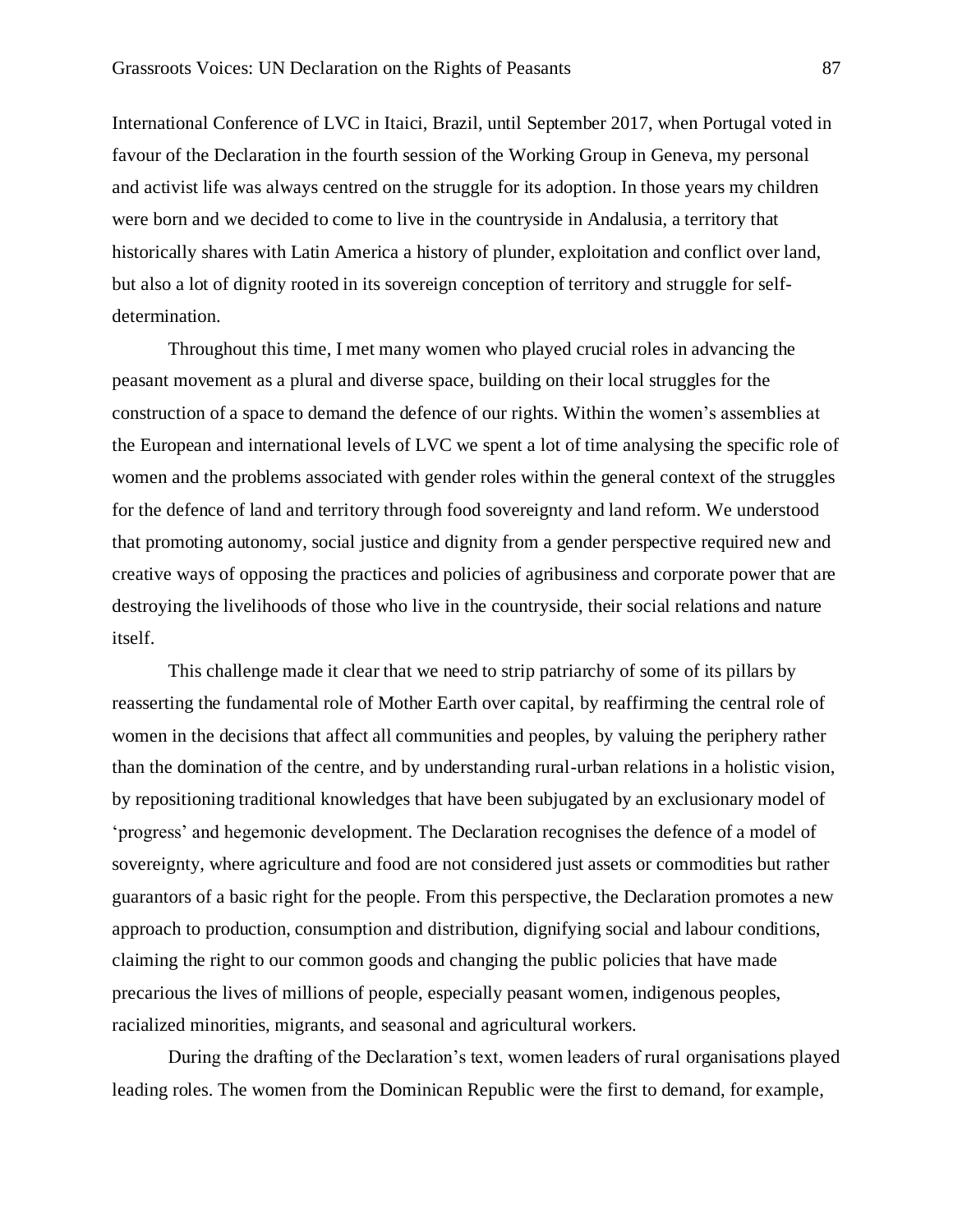that the Declaration's title refer to *campesinas* and *campesinos*. They demanded recognition within a process where they understood themselves to be full rights holders. From this perspective, the draft declaration that LVC presented at its Fifth International Conference in Maputo, Mozambique, in 2008, clearly refers to gender as one of the elements of discrimination. It recognised that peasant women have the right to control their own bodies and that *campesinas* and *campesinos* should enjoy respect for their sexual and reproductive rights.

In 2012, the Advisory Committee of the Human Rights Council, in its Final Study on the Advancement of the Rights of Peasants, also identified gender as one of the main causes of discrimination and harm to women.<sup>2</sup> The draft Declaration presented during the third session of the Working Group in May 2016 reaffirmed that women have the right not to be victims of gender-based violence and that this required special attention during armed conflicts and in postconflict situations, when rural women face heightened risks of violations of the rights to productivity, subsistence, and access to food and health care, in addition to violations of fundamental human rights, such as the right to life, safety and freedom of movement.<sup>3</sup> The final text of the Declaration adopted at the General Assembly in December 2018 does not take the gender dimension into account, either in the differentiation of principles of discrimination or in the rest of the text, which can lead to a gap in the comprehension of the gender issue as a political question.

Throughout the negotiation sessions, women have denounced the growing precarity of women's work, the humiliations that many agricultural and seasonal workers suffer, the invisibility of women's work in general in agrarian systems, and the deep relationship that exists between this structural violence and the depletion of ecosystems and the devaluation of food production. In Andalusia, for example, day labourers are increasingly impoverished. Within a sector such as the cultivation and harvesting of olives, only about one-quarter of hires are women. Women account for about 65 percent of unemployed agricultural workers in Andalusia and to this day thousands of temporary migrant workers continue to toil under conditions of social exclusion, precariousness and exploitation. The way most women in the Andalusian fields are hired produces this marginality and precarity. In the last 20 years, Andalusia has developed

<sup>2</sup> UNHRC Advisory Committee (2012b).

<sup>3</sup> UNHRC (2016).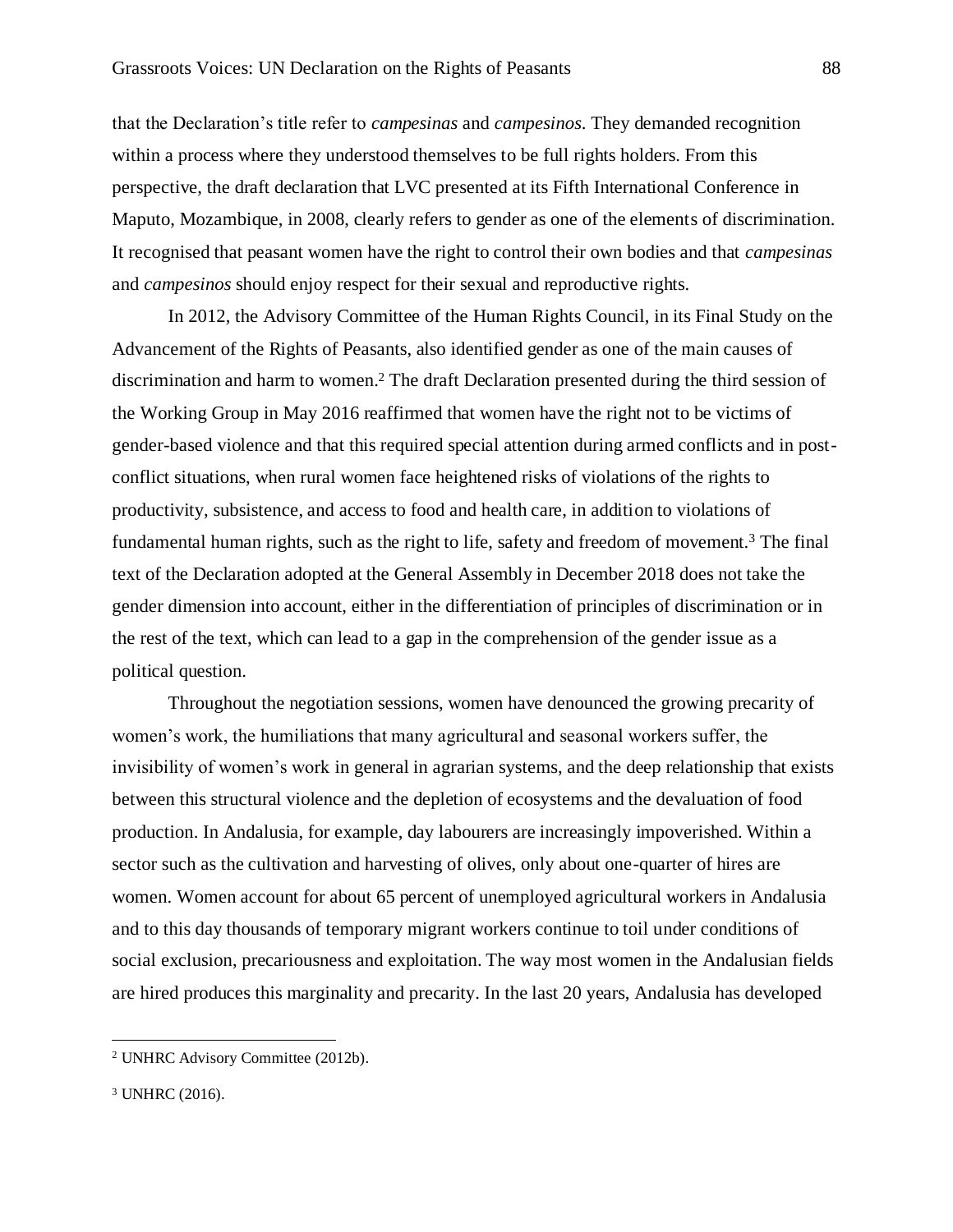very tough policies to maintain a capitalist agricultural model, keeping migrant women under conditions of slavery and serfdom in the agricultural and food sectors. The precarity in rural areas derives largely from the skewed structure of agrarian property, which remains concentrated in the hands of a few landowners. Some 600 farms, with an area 4.2 million hectares, control 55 percent of the agricultural land in Andalusia.

The implementation of the Declaration can improve the realisation of the rights to work, social security, freedom of movement, and freedom of association as basic components of the dignity of women's labour in the countryside in southern Europe. Now that the Declaration is adopted it is essential that we work to achieve the implementation in legislation of support measures and public policies that prioritise recognition of the work done by women in the countryside. This is necessary to understand, explain and transform the reality in which women find themselves in rural areas and to give visibility to the social and legal status of women. We are not just talking about laws that regulate land tenure and give precedence to women in land titling. We need states to recognise collective rights to land and territory as well as the usufruct of natural goods and resources, prioritizing the special role of women in maintaining and assuring these resources' survival. Local and national policies must find in this Declaration a basis for addressing the problem of structural violence in the countryside and for promoting guidelines that achieve equal participation in political, economic and social organisations, coresponsibility in the management of reproductive and productive work. Official statistics and data must be adapted and reorganised to make visible the unrecognised contribution of women's work to economic and social sustainability in rural areas.

To understand the root of the social inequalities that perpetuate patriarchal control and that affect the discrimination we women suffer in rural areas, we need to deconstruct the gender stereotypes that affect all women and also LGTBI<sup>4</sup> people. That is why the women's struggle intersects, unites, and links with the fight against racism, xenophobia, and homophobia, and against any type of discrimination that this system inflicts on the oppressed on a daily basis. The peasantry is a class, an identity and a political subject that produces the food for nearly 80 percent of humanity. This is a historical reality that has been systematically denied and made

<sup>4</sup> LGBTI is an abbreviation for 'lesbian, gay, bisexual, transgender, and intersex'.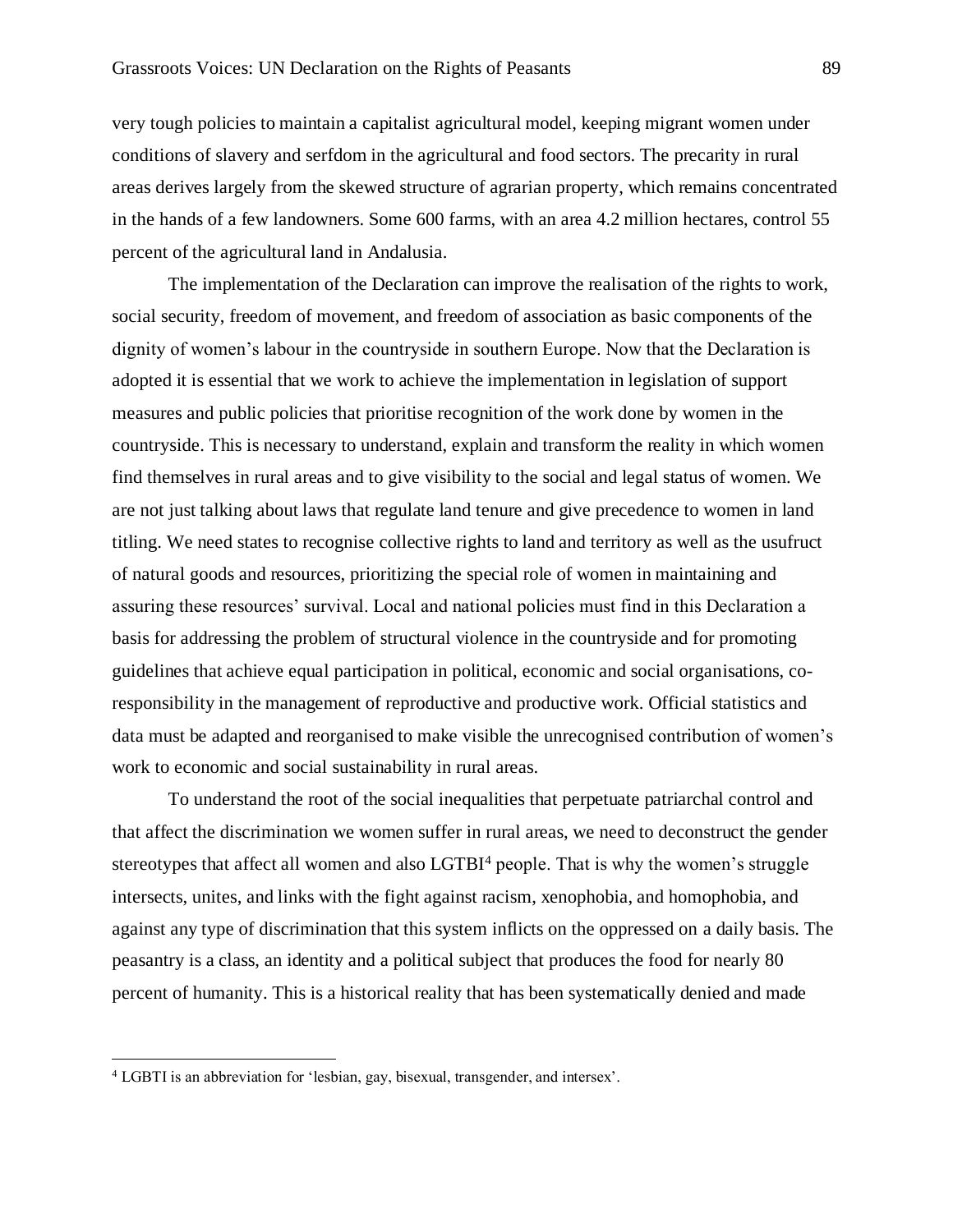invisible. And within this denial, women suffer multiple, simultaneous forms of discrimination. One of the achievements of the Declaration is to redefine the collective dimension of rights and the vision and relationship that people have with the land and the Pachamama or Mother Earth.

The expansion of financial capital in agriculture has exacerbated the vulnerability of rural populations, perhaps with greater intensity than that of other sectors. We are in a moment of corporate capture of the spaces of governance, where discrimination and systematic violations of peasants' rights have increased along with resource grabbing, criminalisation and physical attacks. And we women continue to be the final link in this chain of structural violence, especially in the fields. Many governments also dismiss gender as a dangerous or threatening concept when tackling responses to systemic violence, reproducing traditional attitudes that view women as subordinates both in the legal and private spheres.

The process of the Declaration, its negotiation and its implementation is a contribution of the peasantry as a political subject to a culture of peace and a culture of progress in the face of looming climatic and environmental challenges. Achieving recognition for a Declaration that recognises, promotes and defends peasants' rights requires the construction of a sovereign and feminist perspective so that it may really address the roots of inequalities and do not leave gender as an unachieved question.

## **References**

- Borras, Saturnino M., Jr. 2008. 'La Vía Campesina and its Global Campaign for Agrarian Reform.' *Journal of Agrarian Change* 8 (2/3): 258–89.
- CETIM, WFDY, and LVC. 2001. 'The Opening of the Agricultural Markets and Their Consequences for the Peasants of the South'. CETIM Centre Europe - Tiers Monde. 2001. https://www.cetim.ch/the-opening-of-the-agricultural-markets-and-theirconsequences-for-the-peasants-of-the-south/.
- CFS. 2012. 'Voluntary Guidelines on the Responsible Governance of Tenure of Land, Fisheries and Forests in the Context of National Food Security'. Committee on World Food Security & Food and Agriculture Organization of the United Nations. http://www.fao.org/docrep/016/i2801e/i2801e.pdf.
- Claeys, Priscilla. 2012. 'The Creation of New Rights by the Food Sovereignty Movement: The Challenge of Institutionalizing Subversion'. *Sociology* 46 (5): 844–60.
	- -. 2015a. 'Food Sovereignty and the Recognition of New Rights for Peasants at the UN: A Critical Overview of La Via Campesina's Rights Claims over the Last 20 Years'. *Globalizations* 12 (4): 452–65.
		- -. 2015b. 'Rights to Sovereignty over Natural Resources, Development and Food Sovereignty'. FIAN International. www.fian.org.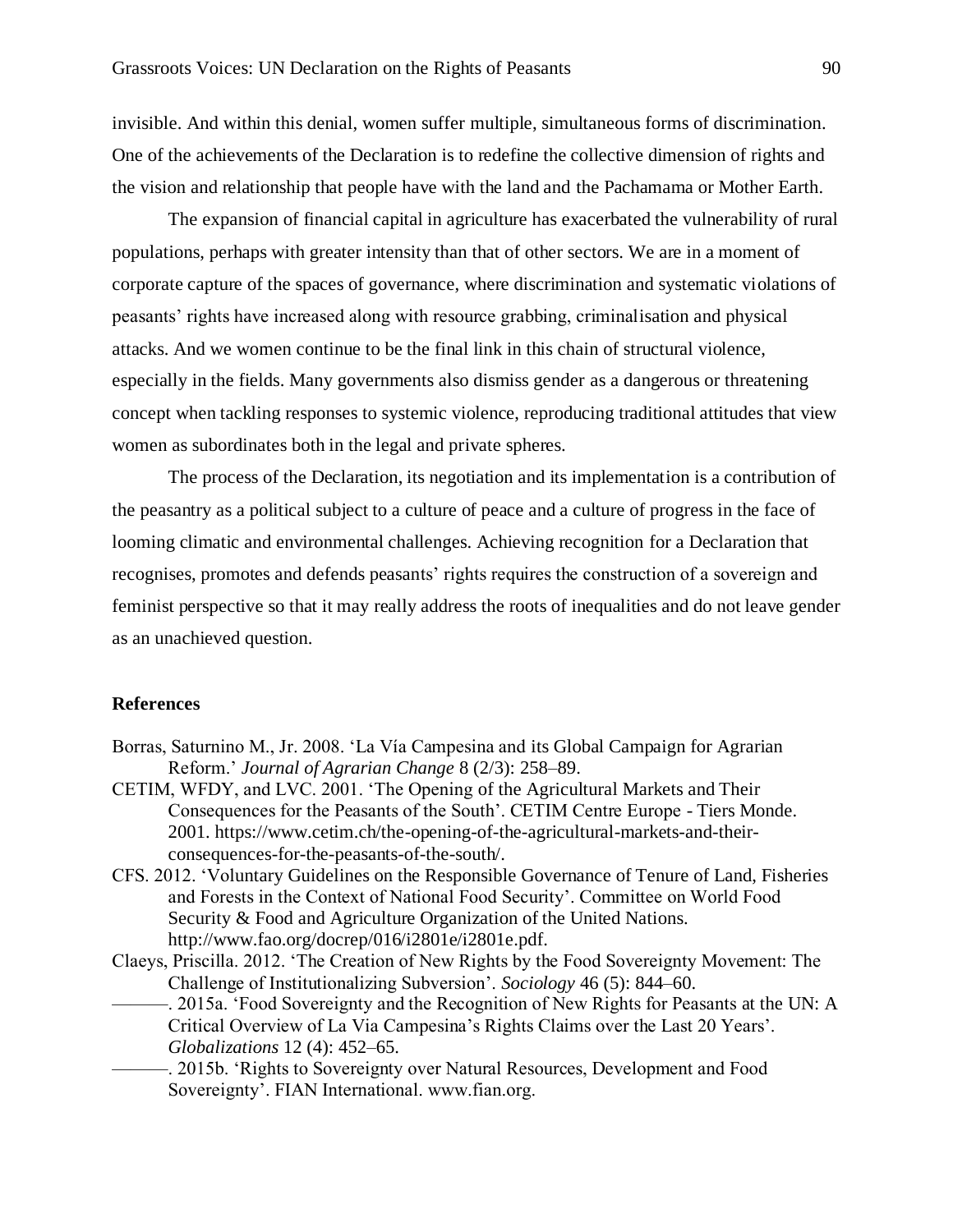———. 2018. 'The Rise of New Rights for Peasants. From Reliance on NGO Intermediaries to Direct Representation'. *Transnational Legal Theory* 9 (3–4): 386–99. https://doi.org/10.1080/20414005.2018.1563444.

- Cristescu, Aureliu. 1981. 'The Right to Self-Determination: Historical and Current Development on the Basis of United Nations Instruments'. E/CN.4/Sub.2/404/Rev. 1. New York: United Nations. https://www.cetim.ch/legacy/en/documents/cristescu-rap-ang.pdf.
- De Schutter, Olivier, Ugo Mattei, Jean-Pascal van Ypersele, Eric Corijn, Marjolein Visser, Jean Jouzel, Jan Douwe van der Ploeg, Franz Segmers, Hanns Wienold, Nico Krisch, Maria Müller-Lindenlauf, Michael Krennerich, Christine von Weizsäcker, Friederike Diaby-Pentzlin, Brigitte Fahrenhorst, José Esquinas, and Dacian Ciolos. 2018a. 'L'Europe doit soutenir l'agriculture paysanne'. *Libération*, 26 September 2018. https://www.liberation.fr/debats/2018/09/26/l-europe-doit-soutenir-l-agriculturepaysanne\_1681148.
- ———. 2018b. 'Nous voulons des paysans!' *La Libre*, 26 September 2018. https://www.lalibre.be/debats/opinions/nous-voulons-des-paysans-5baa57eecd70d3638d87247c.

-. 2018c. 'We Want Peasants'. EURACTIV.COM. 28 September 2018. https://www.euractiv.com/section/agriculture-food/opinion/we-want-peasants/.

- Dunford, Robin. 2017. 'Peasant Activism and the Rise of Food Sovereignty: Decolonising and Democratising Norm Diffusion?' *European Journal of International Relations* 23 (1): 145–67. https://doi.org/10.1177/1354066115614382.
- ECVC, CLOC, and LVC. 2017. 'People's Handbook on the Process of the Declaration on the Rights of Peasants and Other People Working in Rural Areas'. https://viacampesina.org/en/.
- Edelman, Marc. 2012a. 'International Public Hearing on Human Rights in the Bajo Aguán, Honduras'. *Right to Food Journal* 7 (1): 9.
	- -. 2012b. 'One-Third of Humanity: Peasant Rights in the United Nations'. OpenDemocracy.Net. 10 October 2012. http://opendemocracy.net/marc-edelman/onethird-of-humanity-peasant-rights-in-united-nations.
		- -. 2013. 'What Is a Peasant? What Are Peasantries? A Briefing Paper on Issues of Definition. Prepared for the First Session of the Intergovernmental Working Group on a United Nations Declaration on the Rights of Peasants and Other People Working in Rural Areas, Geneva, 15-19 July 2013'.
			- http://www.ohchr.org/Documents/HRBodies/HRCouncil/WGPleasants/Edelman.pdf.
			- -. 2014. 'Dispatch from Geneva: A Treaty on Transnational Corporations? A Declaration on Peasants' Rights?' *Allegra: A Virtual Lab of Legal Anthropology* (blog). 15 October 2014. http://allegralaboratory.net/dispatch-from-geneva-a-treaty-on-transnationalcorporations-a-declaration-on-peasants-rights/.
			- ———. 2016. *Estudios agrarios críticos: tierras, semillas, soberanía alimentaria y los derechos de las y los campesinos*. Quito: Editorial del Instituto de Altos Estudios Nacionales.

———. 2017. *Activistas empedernidos e intelectuales comprometidos: ensayos sobre movimientos sociales, derechos humanos y estudios latinoamericanos*. Colección Economía y Sociedad 10. Quito: Editorial del Instituto de Altos Estudios Nacionales.

Edelman, Marc, and Saturnino M. Borras Jr. 2016. *Political Dynamics of Transnational Agrarian Movements*. Halifax, N.S.: Fernwood Publishing.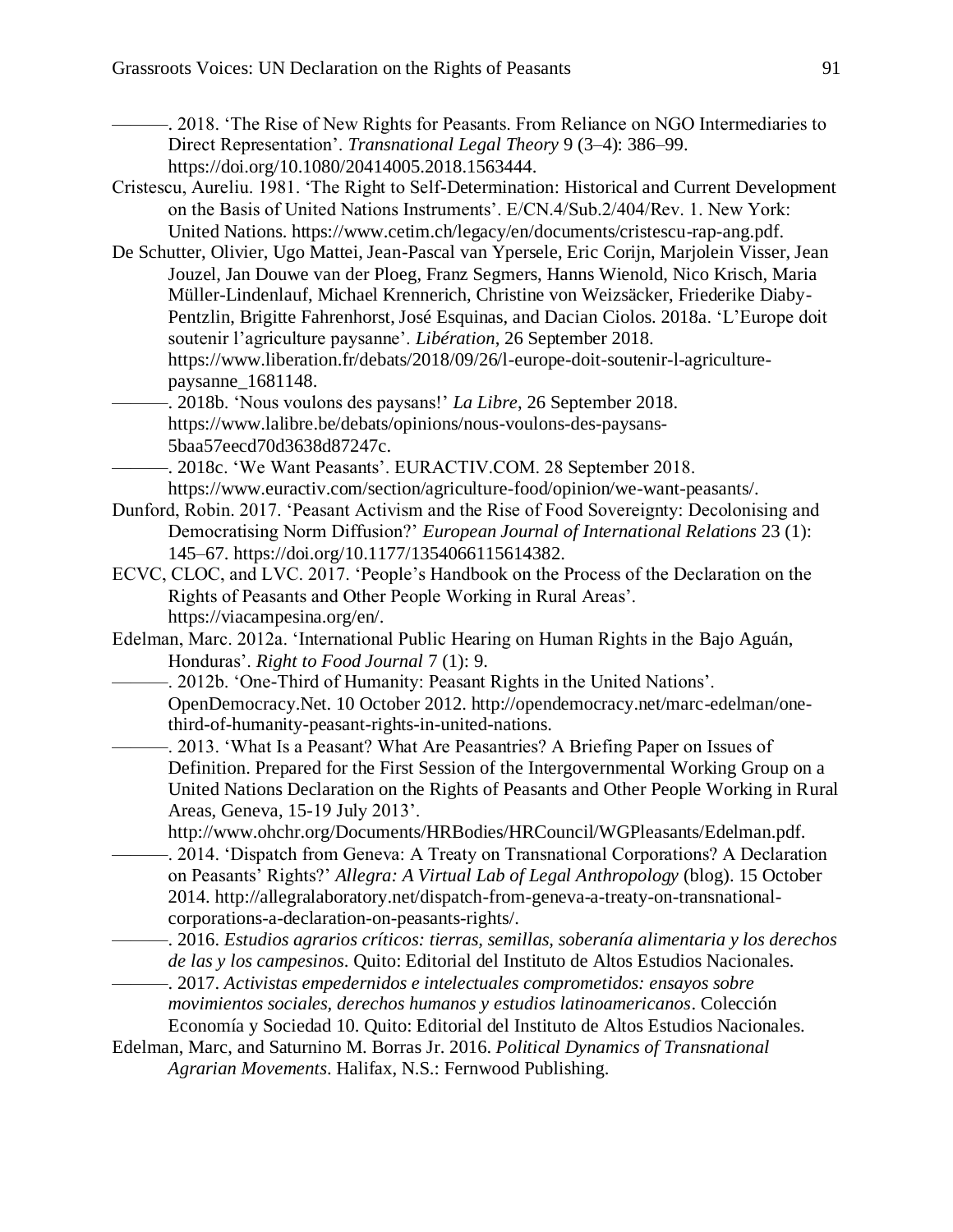- Edelman, Marc, Hilal Elver, and Smita Narula. 2019. 'Eine Alternative zur Agrarindustrie'. *Frankfurter Rundschau*, 18 November 2019. https://www.fr.de/meinung/eine-alternativeagrarindustrie-10950798.html.
- Edelman, Marc, and Carwil James. 2011. 'Peasants' Rights and the UN System: Quixotic Struggle? Or Emancipatory Idea Whose Time Has Come?' *Journal of Peasant Studies* 38  $(1): 81-108.$
- FAO. 2015. 'Voluntary Guidelines for Securing Sustainable Small-Scale Fisheries in the Context of Food Security and Poverty Eradication'. Food and Agriculture Organization of the United Nations. http://www.fao.org/3/a-i4356en.pdf.
- Feyter, Koen De, Stephan Parmentier, Christiane Timmerman, and George Ulrich, eds. 2011. *The Local Relevance of Human Rights*. 1 edition. Cambridge ; New York: Cambridge University Press.
- FIAN, and LVC. 2004. 'Violations of Peasants' Human Rights. A Report on Cases and Patterns of Violation 2004'. Heidelberg: FIAN International. http://www.fian.org/resources/documents/others/violations-of-peasants-human-rights/pdf.
- Franco, Jennifer C, Sofía Monsalve, and Saturnino M Borras. 2015. 'Democratic Land Control and Human Rights'. *Current Opinion in Environmental Sustainability*, Environmental change issues, 15 (August): 66–71. https://doi.org/10.1016/j.cosust.2015.08.010.
- Golay, Christophe. 2009a. 'Towards a Convention on the Rights of Peasants'. In *The Global Food Challenge: Towards a Human Rights Approach to Trade and Investment*, edited by Sophia Murphy and Armin Paasch, 102–11. Minneapolis: Institute for Agriculture and Trade Policy. https://www.iatp.org/sites/default/files/451\_2\_106986.pdf.
- -. 2009b. 'The Adoption of the Declaration of the Rights of Peasants by La Vía Campesina'. November 2009. http://base.d-p-h.info/en/fiches/dph/fiche-dph-8094.html. ———. 2009c. 'The Current State of Discussions on the Rights of Peasants within the United Nations'. November 2009. http://base.d-p-h.info/en/fiches/dph/fiche-dph-8095.html.
- ———. 2013. 'Legal Reflections on the Rights of Peasants and Other People Working in Rural Areas'. First Session of the Intergovernmental Working Group on a United Nations Declaration on the Rights of Peasants and Other People Working in Rural Areas. 15 July 2013. http://www.ohchr.org/Documents/HRBodies/HRCouncil/WGPleasants/Golay.pdf. -. 2015. 'Negotiation of a United Nations Declaration on the Rights of Peasants and Other
- People Working in Rural Areas. In-Brief No. 5'. Geneva Academy.

-. 2016. 'Legal Analysis on the Rights of Peasants and Other People Working in Rural Areas: The Right to Seeds and Intellectual Property Rights'. Geneva: Geneva Academy of International Humanitarian Law and Human Rights. http://www.geneva-

academy.ch/docs/publications/The%20rights%20of%20peasants%20and%20other%20pe ople%20working%20in%20rural%20areas%20-%20Legal%20Analysis%20-

%20Right%20to%20Seeds%20and%20IP1-Rs%20-

%20C\_%20Golay%2012\_5\_2016%20(FINAL%20PRINTED).pdf.

———. 2019. 'The Implementation of the United Nations Declaration on the Rights of Peasants and Other People Working in Rural Areas'. Research Brief. Geneva: Geneva Academy of International Humanitarian Law and Human Rights. https://www.genevaacademy.ch/joomlatools-files/docman-

files/The%20implementation%20of%20the%20UN%20Declaration%20on%20the%20rig hts%20of%20peasants%20and%20other%20people%20w.pdf.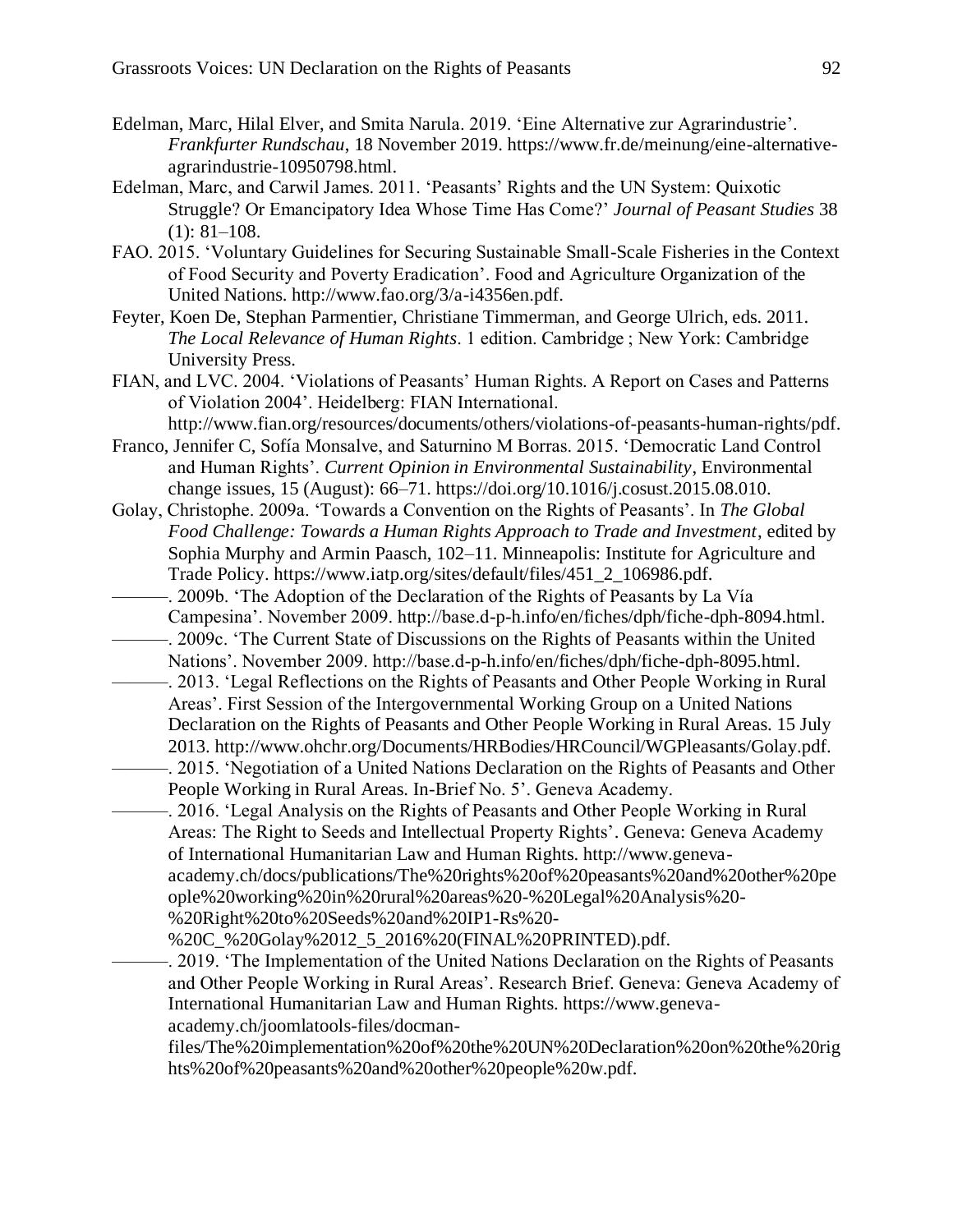- Grijalva, Agustín. 2009. '¿Qué son los Derechos Colectivos?' In *Los derechos colectivos: hacia su efectiva comprensión y protección*, edited by María Paz Avila Ordóñez and María Belén Corredores Ledesma, xv–xvii. Quito: Ministerio de Justicia y Derechos Humanos.
- Hubert, Coline. 2019. *La Déclaration de l'ONU sur les droits des paysan.ne.s: outil de lutte pour un avenir commun*. Geneva: Centre Europe-Tiers-Monde.
- ICCPR. 1966. 'International Covenant on Civil and Political Rights'. UN General Assembly. https://treaties.un.org/doc/publication/unts/volume%20999/volume-999-i-14668 english.pdf.
- ICESCR. 1966. 'International Covenant on Economic, Social and Cultural Rights'. 1966. http://www2.ohchr.org/english/law/cescr.htm.
- Jovanovic, Miodrag A. 2015. 'Constructing Legal Personality of Collective Entities The Case of "Peasants"'. Social Science Research Network. http://ssrn.com/abstract=2599926.
- Kymlicka, Will. 2009. 'Derechos individuales y derechos colectivos'. In *Los derechos colectivos: hacia su efectiva comprensión y protección*, edited by María Paz Avila Ordóñez and María Belén Corredores Ledesma, 3–25. Quito: Ministerio de Justicia y Derechos Humanos.
- Lauren, Paul Gordon. 2011. *The Evolution of International Human Rights: Visions Seen*. 3rd ed. Philadelphia: University of Pennsylvania Press.
- LVC. 1996. *La Vía Campesina: Proceedings from the II International Conference of the Vía Campesina, Tlaxcala, Mexico, April 18-21, 1996*. Brussels: NCOS Publications. -. 2017. 'Peasants Fighting for Justice. Cases of Violations of Peasants' Human Rights'. https://viacampesina.org/en/.
- Martínez Cobo, José R. 1983. 'Study of the Problem of Discrimination against Indigenous Populations'. E/CN.4/Sub.2/1983/21/Add.8. New York: UN Economic and Social Council Commission on Human Rights.

```
https://www.un.org/esa/socdev/unpfii/documents/MCS_xxi_xxii_e.pdf.
```
- Merry, Sally Engle. 2006. 'Transnational Human Rights and Local Activism: Mapping the Middle'. *American Anthropologist* 108 (1): 38–51. https://doi.org/10.1525/aa.2006.108.1.38.
- Mitchell, Timothy. 2002. *Rule of Experts: Egypt, Techno-Politics, Modernity*. Berkeley: University of California Press.
- Monsalve Suárez, Sofia. 2013. 'The Human Rights Framework in Contemporary Agrarian Struggles'. *Journal of Peasant Studies* 40 (1): 239–90.
- Monsalve Suárez, Sofía. 2016. 'The Right to Seeds and Biological Diversity in the UN Declaration on the Rights of Peasants and Other People Working in Rural Areas'. FIAN International. http://www.fian.org/fileadmin/user\_upload/droits\_semences\_UK\_web.pdf.
- Nuila, Andrea. 2018. 'Collective Rights in the UN Declaration on the Rights of Peasants and Other People Working in Rural Areas'. Heidelberg: FIAN International. https://www.fian.org/fileadmin/media/publications\_2018/Reports\_and\_guidelines/droits\_ collectifs\_UK\_web.pdf.
- Nuila, Andrea, and Priscilla Claeys. 2016. 'Rural Women's Rights'. Fian International.
- Nyéléni Forum. 2007. 'Nyéléni 2007: Forum for Food Sovereignty'. Nyéléni Forum. https://nyeleni.org/DOWNLOADS/Nyelni\_EN.pdf.
- OHCHR. 2017. 'Normative Sources and Rationale Underlying the Draft Declaration on the Rights of Peasants and Other People Working in Rural Areas (A/HRC/WG.15/4/3)'. United Nations.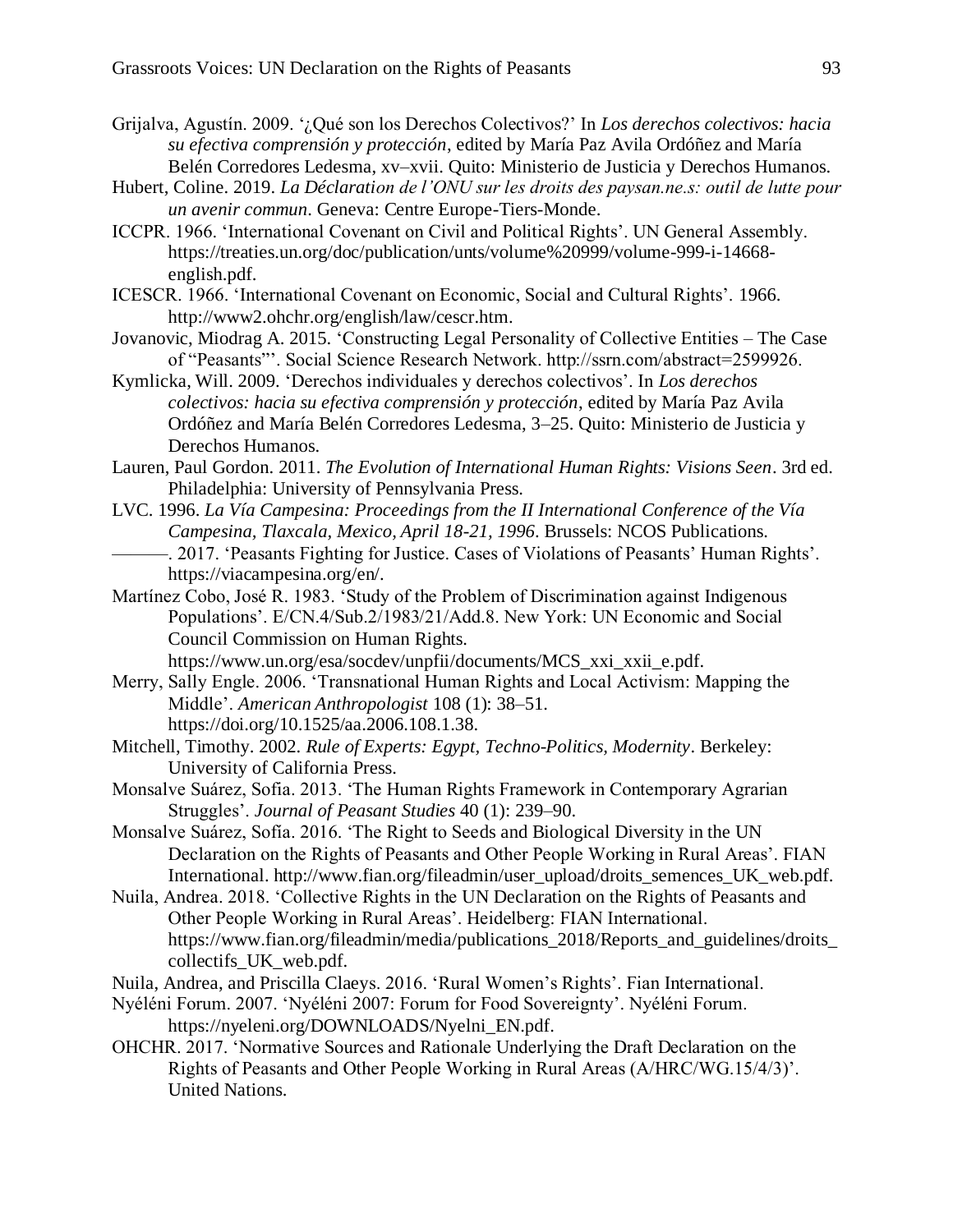———. 2018. 'Human Rights and Constitution Making'. New York and Geneva: Office of the United Nations High Commissioner for Human Rights.

- https://www.ohchr.org/Documents/Publications/ConstitutionMaking\_EN.pdf.
- Raghu, Pratik. 2018. 'The Prism of Expanding Peasants' Rights: A Critical Investigation of Diverse Frames Applied to La Vía Campesina's Human Rights Engagements'. *Perspectives on Global Development and Technology* 17 (3): 327–40. https://doi.org/10.1163/15691497-12341481.

Rossetti, Andrés. 2013. 'Sobre los derechos colectivos'. *Filosofía del Derecho* 2 (3): 229–41.

Salomon, Margot. 2018. 'Nihilists, Pragmatists and Peasants: A Dispatch on Contradiction in International Human Rights Law. IILJ Working Paper 2018/5 (MegaReg Series)'. In . New York University School of Law.

- Santos, Boaventura de Sousa. 2009. *Sociología jurídica crítica: para un nuevo sentido común en el derecho*. Madrid: Trotta.
- Shawki, Noha. 2014. 'New Rights Advocacy and the Human Rights of Peasants: La Via Campesina and the Evolution of New Human Rights Norms'. *Journal of Human Rights Practice* 6 (2): 306–26. https://doi.org/10.1093/jhuman/huu009.
- Steiner, Henry J., Philip Alston, and Ryan Goodman. 2008. *International Human Rights in Context: Law, Politics, Morals*. 3rd edition. Oxford: Oxford University Press.

UNDRIP. 2007. 'United Nations Declaration on the Rights of Indigenous Peoples A/RES/61/295'. http://www.un.org/esa/socdev/unpfii/documents/DRIPS\_es.pdf.

- UNDROP. 2018. 'United Nations Declaration on the Rights of Peasants and Other People Working in Rural Areas A/RES/73/165'.
	- https://digitallibrary.un.org/record/1661560/files/A\_RES\_73\_165-EN.pdf.
- UNHRC. 2016. 'Draft Declaration on the Rights of Peasants and Other People Working in Rural Areas Presented by the Chair-Rapporteur of the Working Group A/HRC/WG./15/3/2'. https://documents-dds-

ny.un.org/doc/UNDOC/GEN/G16/046/42/PDF/G1604642.pdf?OpenElement.

- UNHRC Advisory Committee. 2010. 'Preliminary Study of the Human Rights Council Advisory Committee on Discrimination in the Context of the Right to Food A/HRC/13/32'. http://www2.ohchr.org/english/bodies/hrcouncil/docs/13session/A-HRC-13-32.pdf.
- -. 2011. 'Study of the Human Rights Council Advisory Committee on Discrimination in the Context of the Right to Food A/HRC/16/40'.

http://www2.ohchr.org/english/bodies/hrcouncil/docs/16session/A-HRC-16-40.pdf.

———. 2012a. 'Final Study of the Human Rights Council Advisory Committee on the Advancement of the Rights of Peasants and Other People Working in Rural Areas  $A/HRC/AC/8/6$ .

http://www2.ohchr.org/english/bodies/hrcouncil/advisorycommittee/docs/session8/A.HR C.AC.8.6\_en.doc.

-. 2012b. 'Final Study of the Human Rights Council Advisory Committee on the Advancement of the Rights of Peasants and Other People Working in Rural Areas A/HRC/19/75'.

http://www.ohchr.org/Documents/HRBodies/HRCouncil/RegularSession/Session19/A-HRC-19-75\_en.pdf.

Uprimny, Rodrigo. 2011. 'The Recent Transformation of Constitutional Law in Latin America: Trends and Challenges'. *Texas Law Review* 89: 1587–1609.